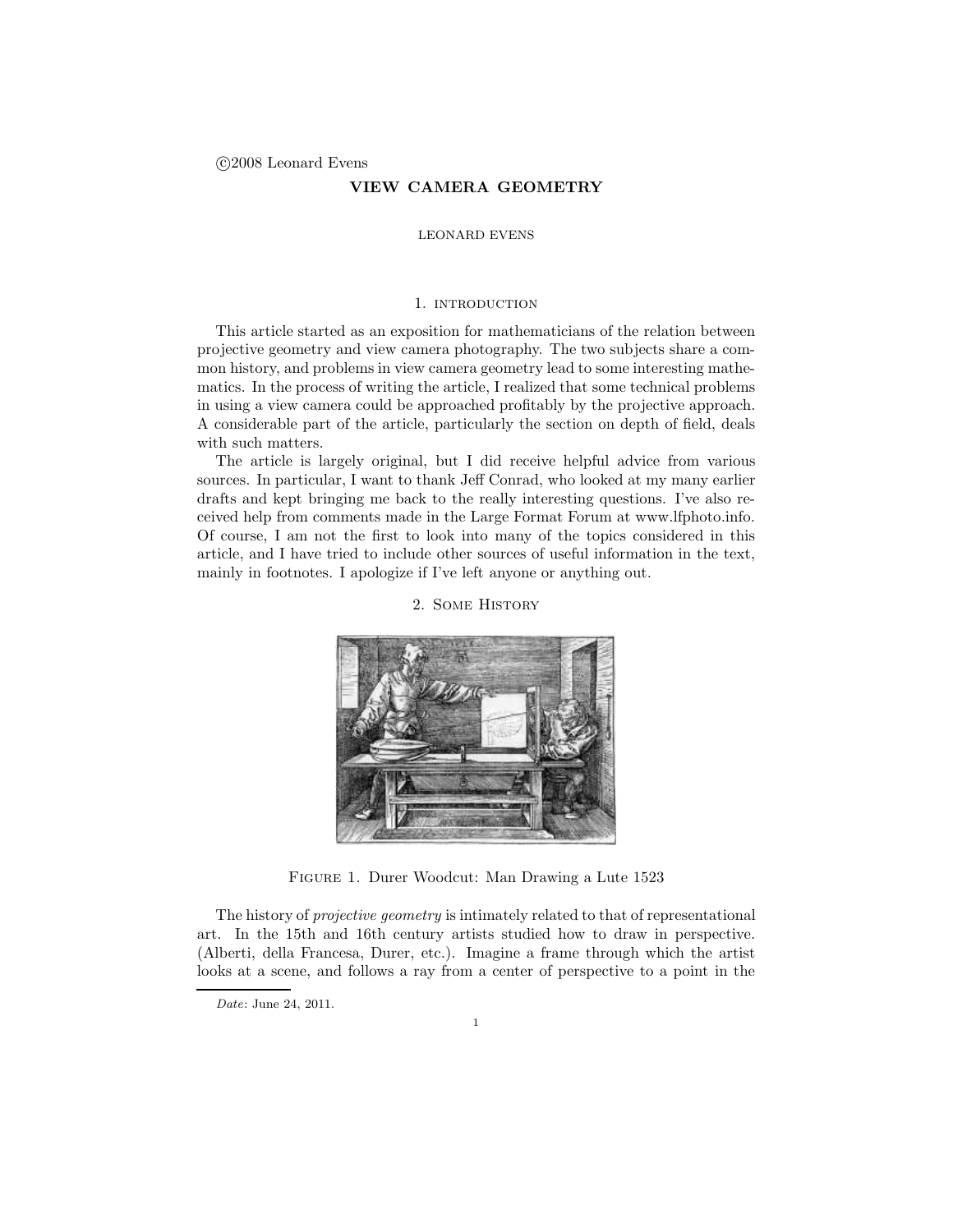#### 2 LEONARD EVENS

scene. Such a ray intersects the rectangular region bounded by the frame in an image point, and a picture results from transferring those images to paper.

A tool designed to help in this endeavor was the camera obscura, which is Latin for 'dark room'.<sup>1</sup> Originally, this was indeed a darkened room with a small hole in one side. Rays from the scene through the hole impinge on the opposite wall forming an image of the scene which can be traced on the wall. The image is upside down. If you traced it on paper and rotated the paper through 180 degrees, you would find that left and right are reversed as in a mirror. It has been suggested that 17th century Dutch masters such as Vermeer may have used the camera obscura as an aid,<sup>2</sup> but this remains controversial. Adding a lens produces a much brighter image, and through the use of various devices, it became possible to view the image outside the camera, right side up without the left-right reflection. The camera obscura played an important role in the history of representational art, and photography arose through efforts to 'fix' its image.



Figure 2. View Camera Schematic

A modern camera employs basically the same principle, with the photographer outside the camera, and the image recorded by a light sensitive material, either film or a digital sensor array. View cameras are a special class of camera, usually using formats such as 4 x 5 inches or larger. Figure 2 shows a scheme for such a camera, which consists of two *standards*, connected by a *bellows*, and mounted on a *rail.* 

A lens is mounted in a lensboard attached to the front standard. The rear standard has a ground glass screen onto which the image is projected, and the photographer views that image from behind the camera rather than from inside it. It is rotated 180 degrees, but if you rotate it back you will find that left and right are preserved. The ground glass can be moved out of the way in order to mount a film holder or other recording device. In addition, either standard is capable of movements such as rise, fall, and shift to one side as well as rotations about two perpendicular axes. Through the use of such movements, one can adjust the relative positions and orientation of the image frame with respect to the lens and both of

<sup>1</sup> en.wikipedia.org/wiki/Camera obscura.

 ${}^{2}$ See www.essentialvermeer.com/camera\_obscura/co\_one.html.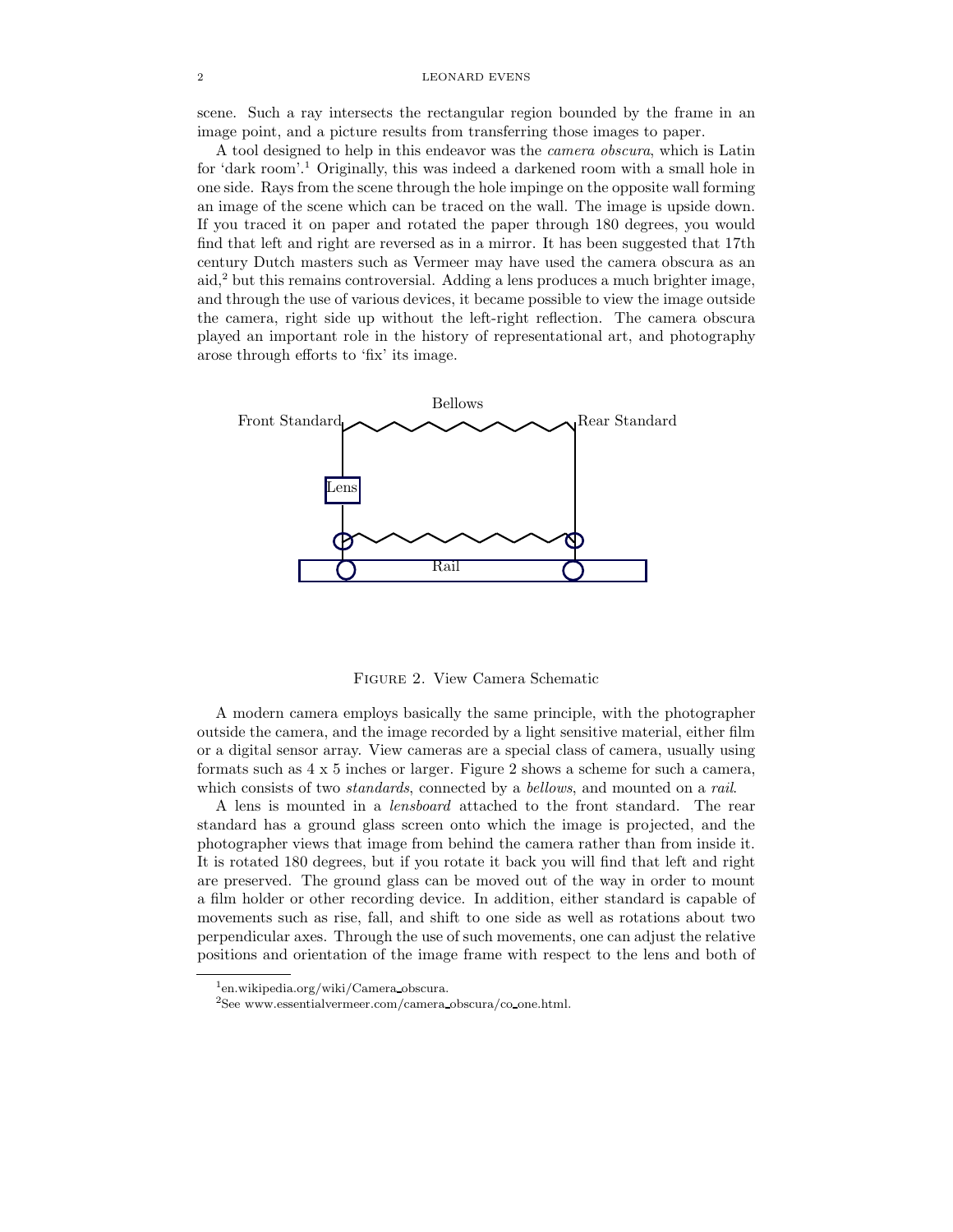them with respect to the scene. The bellows, which keeps out stray light, and the rail, which serves to hold the standards in place, play no role in the geometry, so we shall largely ignore them.

### 3. Projective geometry

Parallel lines in a scene receding into the distance appear to the viewer to converge to a point, but of course there is no such point in the scene. Like the proverbial pot of gold at the end of a rainbow, it recedes from you as you try to approach it. But the images of such lines in a two-dimensional perspective representation actually do converge to a common point, which is called a vanishing point. So it is easy to imagine adding to the scene an extra point at infinity to correspond to the vanishing point. The formalization by mathematicians of such ideas in the 17th, 18th, and 19th centuries led to the idea of projective space and projective geometry.

In real projective space  $\mathbb{P}^3(\mathbb{R})$ , three non-collinear points determine a plane, two distinct planes intersect in a line, and three non-collinear planes intersect in a point. There are some other axioms which are necessary to specify the dimension and characterize the associated field, which in our case is the real number field.<sup>3</sup> Those maps of the space which carry points into points, lines into lines, planes into planes and also preserve incidence are called projective transformations. (We also require that such a transformation yield the identity on the associated field—in general it may be a field automorphism—but that is always the case for R.)

We also may specify one plane  $\Omega = \Omega_{\infty}$  as the plane at infinity. With that plane deleted, the resulting space satisfies the axioms of affine geometry, which is concerned with parallelism. Two planes, a line and a plane, or two lines, assumed distinct, are parallel if they meet at infinity. If we specify a point  $O$  in affine space, the directed line segments  $\overrightarrow{OP}$  from that point may be added and multiplied by scalars using suitable geometric constructions using parallel lines. The result is a vector space, in our case isomorphic to  $\mathbb{R}^3$ . Given two points O and O', there is an obvious way to translate the vector space at  $O$  to that at  $O'$  via the directed line segment  $\overrightarrow{OO'}$ . (That makes affine space into a flat 3-dimensional real manifold with an affine connection.) We can use this to define a map  $A$  called the antipodal map relative to O and  $\Omega$ . Namely just require that A fix O and that the corresponding directed line segments (vectors) satisfy  $\overrightarrow{OA(P)} = -\overrightarrow{OP}$ . (This structure makes affine space into a symmetric space.) It is not hard to check that if we extend  $A$  to the  $\mathbb{P}^3$  by fixing all points in the plane at infinity, the resulting map is a projective transformation. Note also that  $P, O$ , and  $A(P)$  are always collinear.

There are various models for  $\mathbb{P}^3(\mathbb{R})$ . The first is obtained by taking Euclidean 3-space and adjoining an additional plane at infinity by adding one point for every family of parallel lines. Another approach is to take  $\mathbb{R}^4 - \{(0,0,0,0)\}$  and identify vectors by the equivalence relation which identifies vectors differing by a non-zero scalar multiplier. The resulting quotient space is  $\mathbb{P}^3(\mathbb{R})$ . A plane through the origin in  $\mathbb{R}^4$  yields a projective line, and a 3-space through the origin yields a projective plane. R <sup>4</sup> has a distinguished canonical basis, but we don't give it any special prominence. Projective transformations of  $\mathbb{P}^3$  are exactly those that arise from nonsingular linear transformations of  $\mathbb{R}^4$ .

<sup>&</sup>lt;sup>3</sup>See any good book on projective geometry such as *Foundations of Projective Geometry* by Robin Hartshorne.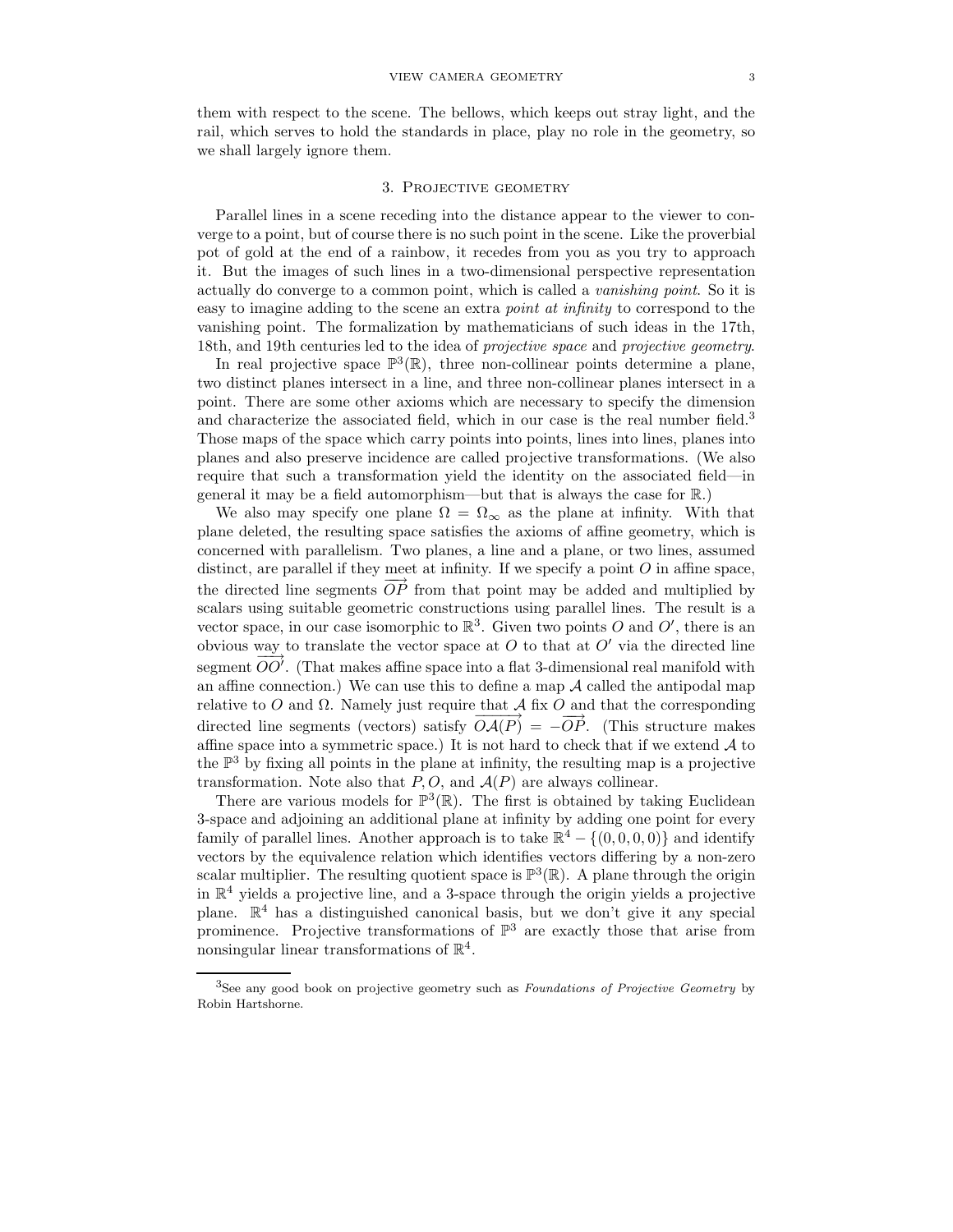

Figure 3. Antipodal Map

Any basis in  $\mathbb{R}^4$  yields a coordinate system and we may attach so called *homoge*neous coordinates  $(x_0, x_1, x_2, x_3)$  to a point P in  $\mathbb{P}^3$ , except that such coordinates are only unique up to multiplication by a non-zero scalar. If we arrange the coordinates so that  $x_0 = 0$  is the equation of the specified plane  $\Omega$  at infinity, then for a point in the associated affine space, we may take the coordinates to be  $(1, \frac{x_1}{x_2})$  $\frac{\overline{x_1}}{\overline{x_0}}, \frac{\overline{x_2}}{\overline{x_0}}$  $\frac{x_2}{x_0}, \frac{x_3}{x_0}$  $\frac{1}{x_0}$ which are unique. The last three coordinates are the affine coordinates of the point.

We all carry in our heads a model of Euclidean space, which adds a metric to affine space. This may be specified by attaching consistent inner products to the real vector spaces at each point. It is surprising how far we will be able to get without making use of the Euclidean structure,

Because of gravity, we also carry in our heads a distinction between vertical and horizontal. This may be formalized as follows. We pick a point called the *zenith* in the plane at infinity. Then all lines passing through that point, are called vertical. Similarly, we choose a line in the plane at infinity which we call the horizon. All planes containing that line are called horizontal. In the Euclidean context, we also assume the horizontal planes are perpendicular to the vertical lines.

# 4. Pinhole camera geometry

Let us now think of how this framework may be used to study image formation. We shall start just with the case of a"pinhole camera" which is essentially a rectangular box with a pinhole in one side and the film on the opposite side. Note that any view camera may be made into a pinhole camera by substituting a plate with a small hole in it for the lens, and we thereby get the extra flexibility of movements.

The light rays emanating from a point in the scene which pass through the hole will form a solid cone. If we intersect that cone of light with the frame in which we capture the image, we will get a small blob of light. If it is small enough, the human visual system can't distinguish it from a point. As a result, we may treat the pinhole as a point for purposes of geometric ray tracing. That point will be called the principal point of the camera. It is the center of perspective, also called the point of view.

In deciding how large to make the pinhole, one must balance brightness against sharpness. (If the hole is very small, the image will be sharp, but it will also be very dim, which may require very long exposures of the photosensitive material.) If the subject point is relatively distant compared to the dimensions of the camera enclosure, the size of the blob of light won't vary much over the box, so the image will be equally sharp over the course of the light ray, and the sharpness of the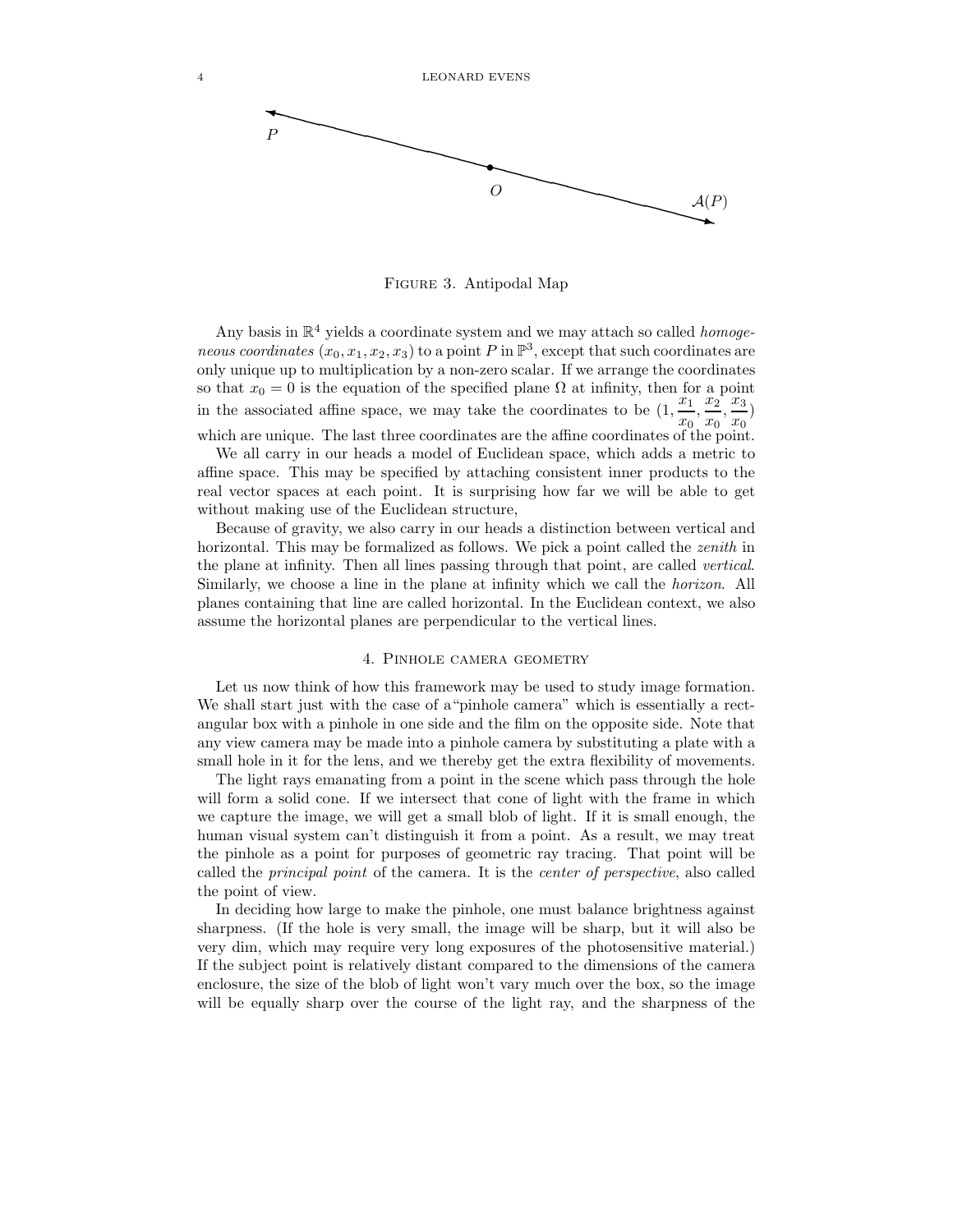image won't depend much on just where you place the film frame, but the size of the image will change. Usually, we assume the film frame is in a vertical plane, but it need not be. If you place it closer the image will be smaller, and if you place it further, it will be larger. The ratio of the image distance  $v$  to the subject distance  $u$  is called the *magnification* or *scale of reproduction*. It tells us how much measurements at distance  $u$  in the subject space are reduced at the corresponding distance  $v$  in the image space. It is usually less than 1. If the film frame is tilted, the relative positions of vanishing points will change, so shapes will also be affected.

As noted earlier, the image inside the camera when viewed from the front has orientation reversed. But the process of making an image to be viewed, either by making a print or by projection on a screen or showing it on a monitor, reverses that so the orientation in the final image is correct. The traditional method was to make a negative image in the film, develop and fix it chemically, and then print it by contact printing or with an enlarger. Darkroom workers had to be careful about which way they positioned the negative to make sure the resulting print didn't reverse right and left.

We now formalize these concepts as follows. As before, we assume a plane  $\Omega$ at infinity has been specified (with specified zenith and horizon). In addition, we specify a different plane  $\Lambda$  called the lens plane—although we don't yet have a lens—with a point  $O$  called the principal point. The lens plane and the plane at infinity divide projective space into two compartments. Finally, we specify a simple closed planar curve, not coplanar with the principal point, and we call the plane region it bounds the frame. We shall assume the frame is a rectangle, but it need not be. We further stipulate that the frame lies entirely in one of these two compartments which we call the image space. The other compartment is called the subject space. The plane  $\Pi$  containing the frame is called the *image plane* or film plane.

See Figure 4 for a diagrammatic representation. It is important to remember that the geometry is three-dimensional, and that a diagram typically only shows a two-dimensional cross section. So don't begin to think of the planes as lines. On the left we show how it looks conventionally, and on the right how it would look if we could move ourselves to where we could see the plane at infinity. Note that although it may look as if the two planes divide space into four regions, there are actually only two regions involved.

Consider an affine point  $P$  in the subject space. The line determined by  $O$  and  $P$  intersects the image plane in a unique point  $P'$  called the corresponding *image* point. If the image plane is parallel to the lens plane, the image  $P'$  is in the image space. If the image plane is not parallel to the lens plane, then the image point  $P'$ is in the image space or at infinity. It makes sense also to restrict attention to those points in the subject space with images in the frame , but since in principle the frame may be anywhere in the image space, this is no restriction. For simplicity we have ignored the camera enclosure, but if we incorporated other bounding planes in addition to the lens plane, it would further restrict possible positions of the frame and which subject points could have images in the frame. Being able to control the position of the frame is probably the most useful feature of a view camera.

The map  $P \mapsto P'$  is called a perspective transformation, or just a *perspectivity* through the principal point O. It takes lines into lines and preserves incidence, but of course it is far from being a bijection, so it is not a projective transformation.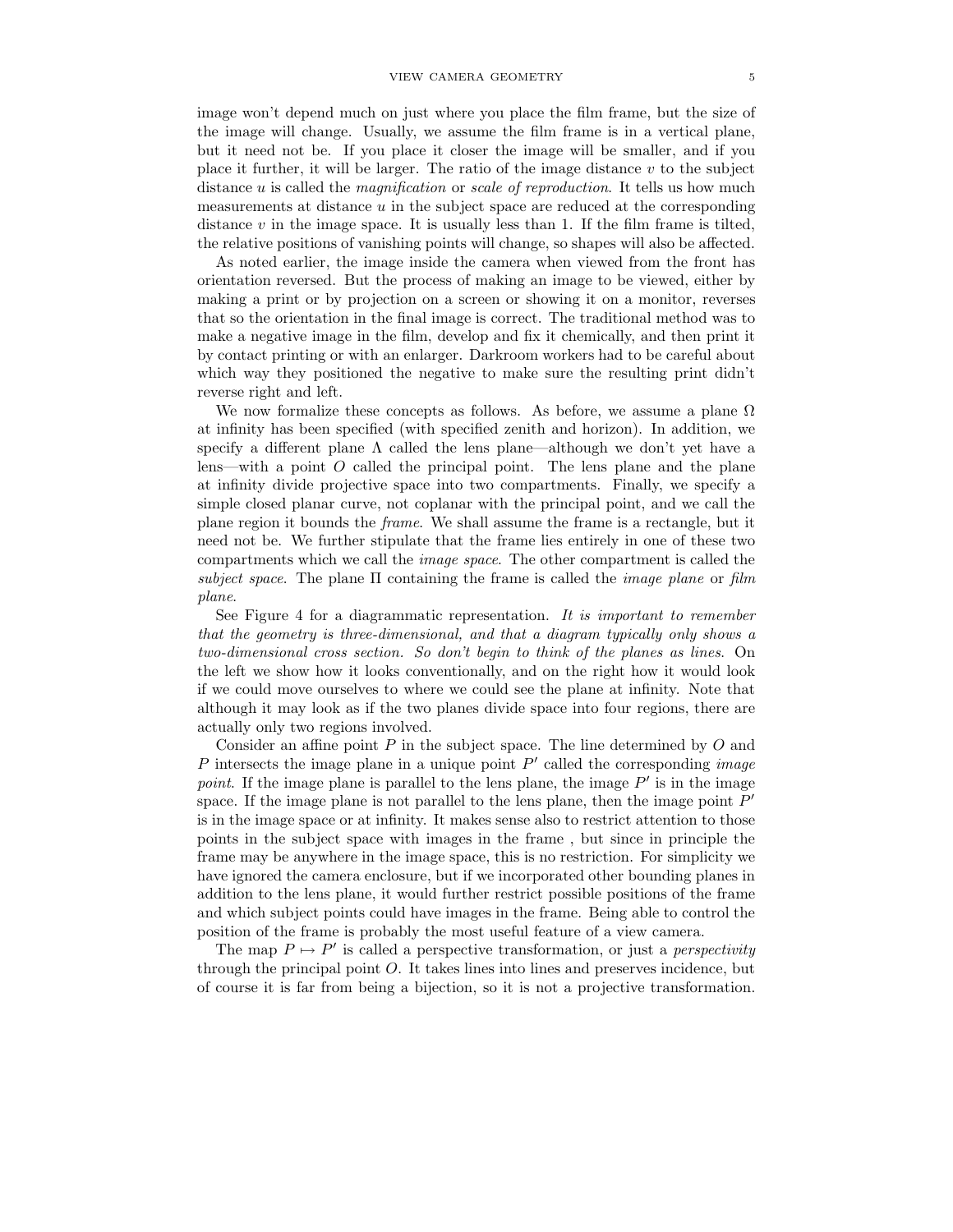

Figure 4. Two views of Subject and Image spaces

It is completely determined by the principal point and the position of the image plane and it is what creates the image.

As noted earlier, if two lines intersect at infinity, their images intersect in a vanishing point in the image plane. Generally this is an affine point, but if the lines are parallel to the image plane, the corresponding vanishing point in the image is also at infinity, which means the affine sections of the image lines are parallel.

This has important implications in photography. Consider a camera pointing upward at a building with vertical sides as sketched in Figure 5. Photographers will often do that to include the top of the building in the frame.



In Cross Section

Three-Dimensional View

FIGURE 5. Convergence of verticals when film plane is tilted upward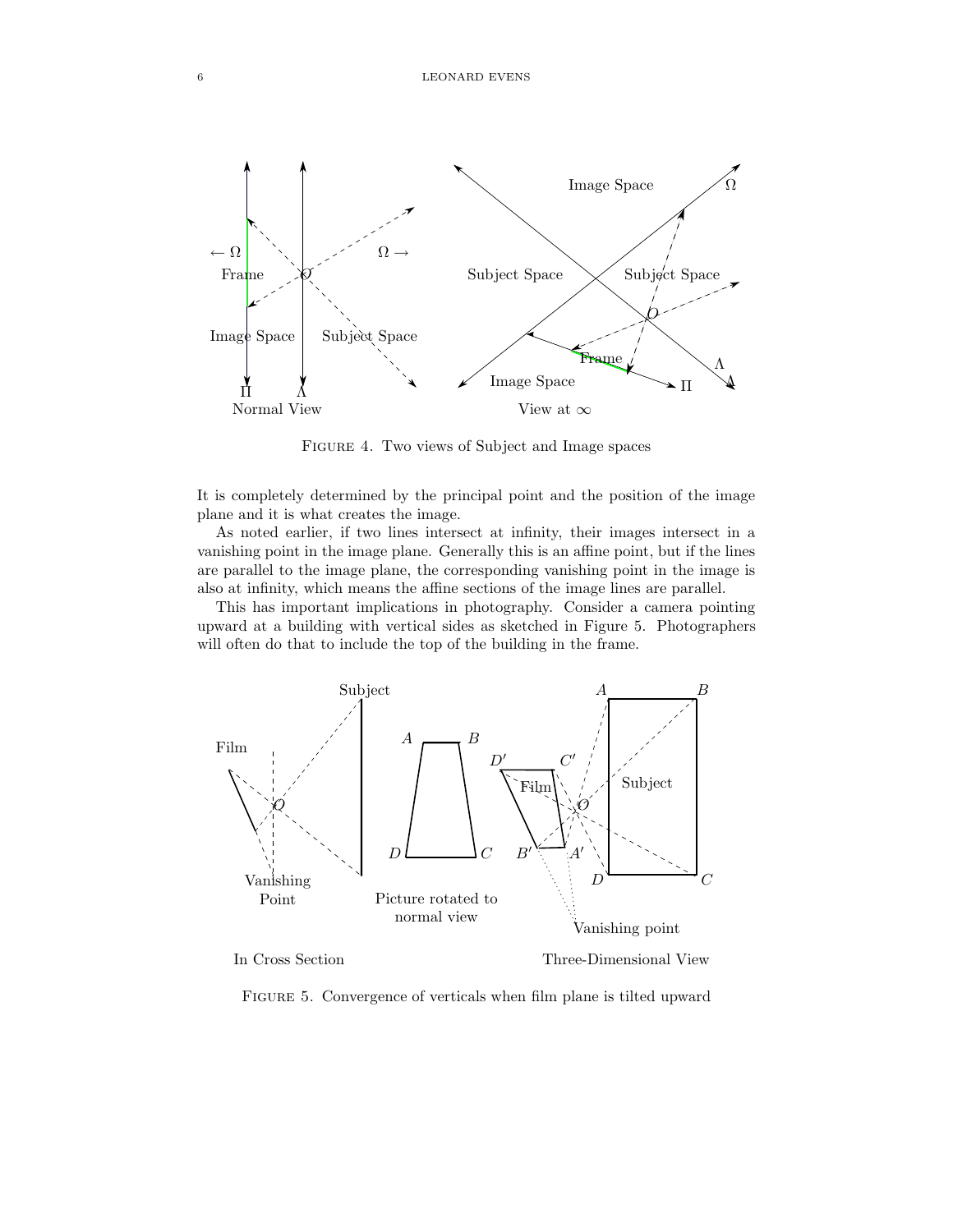#### VIEW CAMERA GEOMETRY 7

The camera back, i.e., the image plane, is tilted with respected to the vertical, so the images of the sides of the building will converge to a vanishing point. It may not be in the frame, but the sides of the building will still appear to converge, downwards on the ground glass, but, upwards, after we rotate the picture to view it right side up. (In a conventional SLR or other such camera, this is done for you.) There has been a lot of discussion about what people actually see when they look at such a scene. The human visual system does a lot of processing, and we don't just"see" the projected image on the retina. Some have argued that whatever the human visual system once expected due to our evolutionary history of hunting and gathering, recently, decades of looking at snapshots with sides of buildings converging, have conditioned us to find such representations normal. Since structures with vertical sides presumably didn't play a direct role during our evolution, it is not clear just what we expect "naturally", but I would argue that if you don't have to turn your head too much to see the top of the building, the sides will appear to be parallel. On the other hand, if you crane your head a lot, the sides will appear to converge. In any case, many people do prefer to have verticals appear parallel, and it is considered essential in most architectural photography. View camera photographers usually start with the film plane vertical, and only change that when it is felt to be necessary for technical or aesthetic reasons. Of course, users of conventional cameras don't have that choice, so the problem is ignored, resulting in a multitude of photographs with converging verticals. In the past, when necessary, any correction was done in the darkroom by tilting the print easel in the enlarger, and today it is done by digital manipulation of the image. But such manipulation, if not done correctly, can produce other distortions of the image.

In a view camera, we make sure verticals are vertical simply by keeping the frame and image plane vertical, which, as noted above, puts the vanishing point at infinity. If the vertical angle subtended by the frame at the principal point (called the vertical angle of view) is large enough, we can ensure that both the top and bottom of the building are included in the frame by moving the frame down far enough, i.e., by dropping the rear standard. If the position of the principal point, in relation to the scene, is not critical, which is usually the case, then we may instead raise that principal point by raising the front standard. If we were to leave the frame centered on the horizontal, the top of the building might not be visible and there might be an expanse of uninteresting foreground in front of the building in the picture.

The ability of a view camera to perform maneuvers of this kind is one thing that makes it so flexible.

# 5. Adding a Lens

If we add a lens to the mix we gain the advantage of being able to concentrate light. A lens has an opening or aperture, and the rays from a subject point passing through the aperture are bent or refracted so they form a cone with vertex at the image point. The image will be much brighter than anything obtainable in a pinhole camera. In addition, for each subject point, there is a unique image point, on the ray through the principal point, which is in focus. In a pinhole camera, as noted earlier, any point on that ray is as much in focus as any other.

Unfortunately the situation is more complicated than this description suggests. First of all, because of inevitable lens aberrations, there is no precise image point,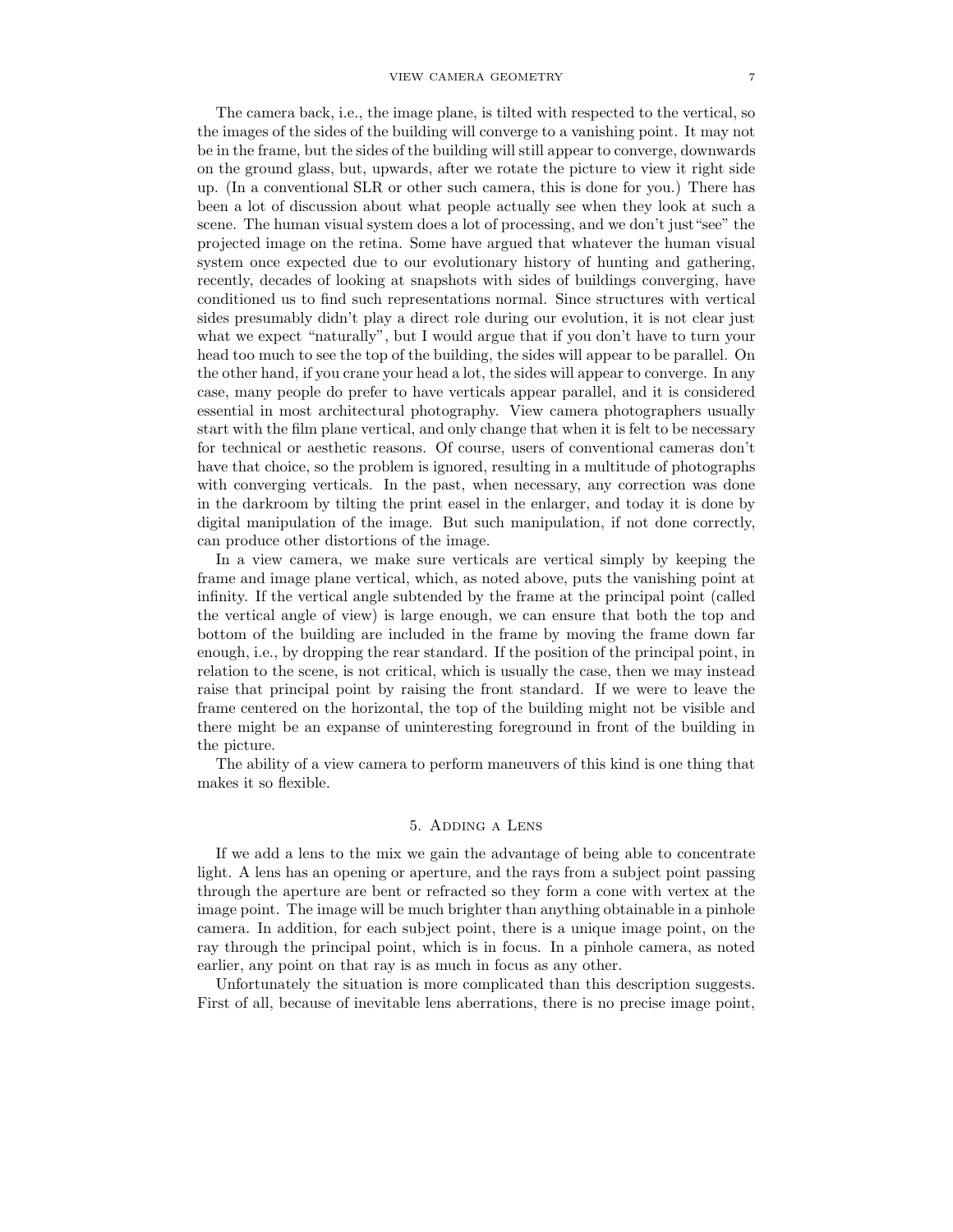

Figure 6. Lens Map

but rather, if one looks closely enough, a three-dimensional blob. In addition, a plane in the subject space is generally taken into a curved surface in the image space, a phenomenon called curvature of field. If this were not enough, the fact that light is also a wave, leads to a phenomenon called diffraction. Light passing through an aperture, with or without a lens present, does not produce a point image but rather a diffuse central disc surrounded by a series of diffuse rings. (The positions of the rings are determined by the zeroes of a Bessel function.) It is not possible for a simple lens to produce a sharp image. Fortunately, over the years designers have developed complex lenses which overcome the aberration and field curvature problems so well that in practice we may act if the image of a subject point is just a point and planes get carried into planes.<sup>4</sup> Diffraction is still a problem, even for a perfect lens, but it becomes a serious issue only for relatively small apertures. We shall pretty much ignore diffraction because, while it is important, it is based on physical optics (wave optics) rather than geometric optics, the main focus of this article.

So, we shall propose a simple abstract model of a lens, which tells us pretty well how geometric optics works for a photographic lens.

We start as before with a lens plane  $\Lambda$  and a principal point  $O$  in that plane. We call a projective transformation  $V$  of  $\mathbb{P}^3$  a lens map if it has certain additional properties. Note first that since it is a projective transformation, it necessarily takes each plane  $\Sigma$  into another plane  $\Pi = \mathcal{V}(\Sigma)$ . These planes are called respectively the subject plane and the image plane. We also require that

- (1)  $\mathcal V$  fixes each point in the lens plane  $\Lambda$ .
- (2) The points  $P, O$  and  $P' = V(P)$  are collinear.

<sup>4</sup>This article is concerned with the consequences of applying the rules of geometric optics. Because a real lens only obeys those laws approximately, the conclusions we draw must be taken with a grain of salt.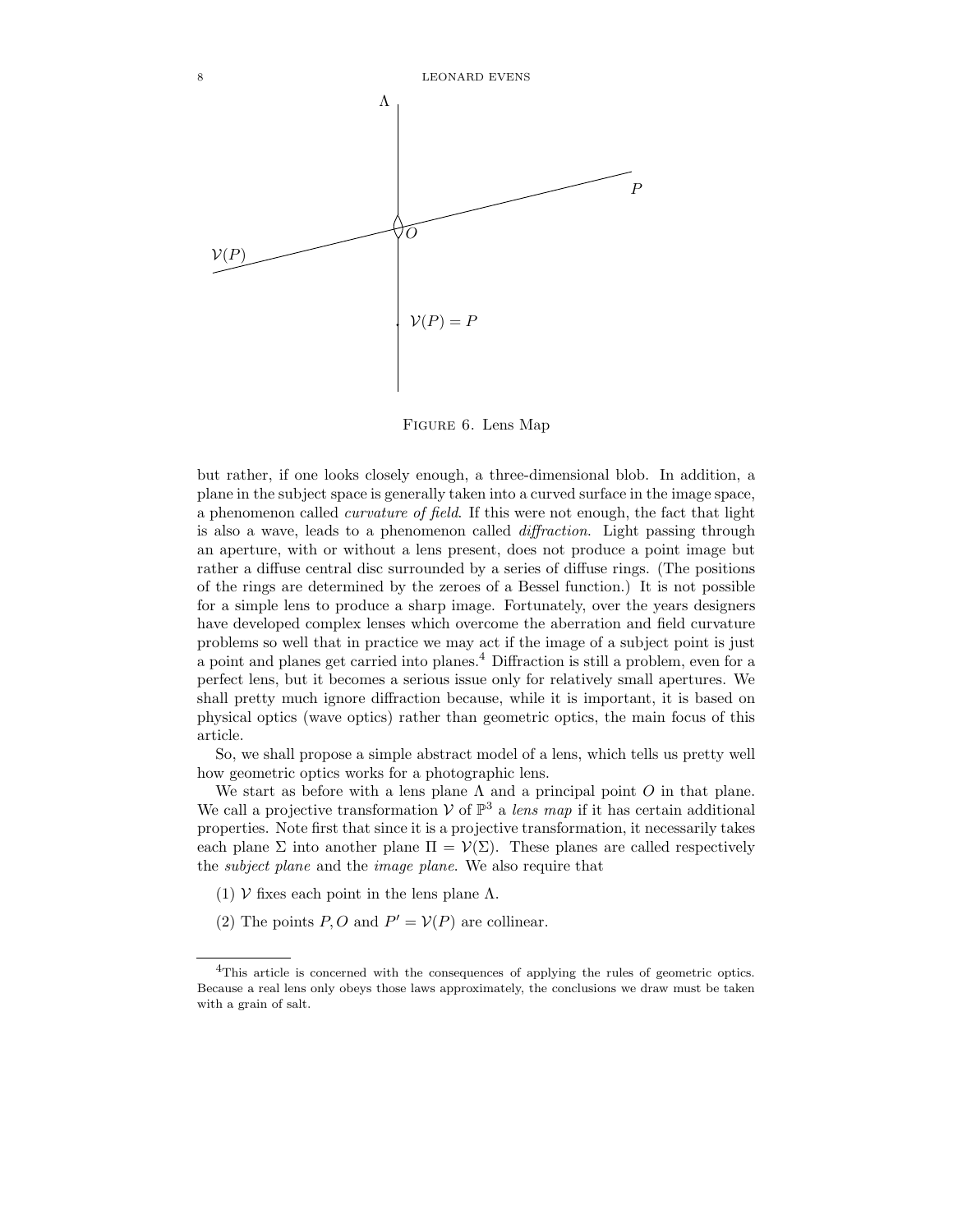

Figure 7. Scheimpflug Rule

Note that one consequence of  $(2)$  is that V carries every plane through O into itself.

(3)  $VAV = A$  where A is the antipodal map in O.

(3) is a symmetry condition, the significance of which we shall explain later. But notice for the present that since A is an involution, we have that  $VAV = A$  is equivalent to  $(\mathcal{V}\mathcal{A})^2 = Id$  or  $(\mathcal{AV})^2 = Id$ , i.e., both  $\mathcal{AV}$  and  $\mathcal{VA}$  are involutions. It is also clear by taking inverses that  $V^{-1}AV^{-1} = A$ . These facts will later turn out to have important consequences.

Note that a trivial consequence of (1) is the following rule

(1') The subject plane  $\Pi$ , the lens plane  $\Lambda$ , and the image plane  $\Pi' = \mathcal{V}(\Pi)$  are collinear.

(Note also that (1′ ) and (2) together imply (1).)

 $(1')$  is called the *Scheimpflug Rule*, and I shall call the common line of intersection the *Scheimpflug line*.<sup>5</sup>

Scheimpflug's Rule is usually derived as a consequence of the laws of geometric optics by means of Desargues Theorem in  $\mathbb{P}^3(\mathbb{R})$ .<sup>6</sup> One aim of this article is to show you that it is simpler in many ways to start with (1) or (1′ ) and derive the laws of geometric optics. See Appendix A for a description of Desargues Theorem and a derivation of Scheimpflug's Rule using geometric optics.

Before proceeding further, let me say a bit about how Scheimplug's Rule is used in practice. When the camera is set up in standard position with the lens plane and film plane parallel to one another—the only possible configuration for a conventional camera—they intersect at infinity. so that is where the Scheimpflug

 $^6\rm{See}$  Wheeler (www.bobwheeler.com/photo/ViewCam.pdf) or

<sup>5</sup>The rule appears in Scheimpflug's 1904 patent application, but apparently he didn't claim credit for it. See

www.trenholm.org/hmmerk/SHSPAT.pdf and www.trenholm.org/hmmerk/TSBP.pdf.

Luong (www.largeformatphotography.info/scheimpflug.jpeg).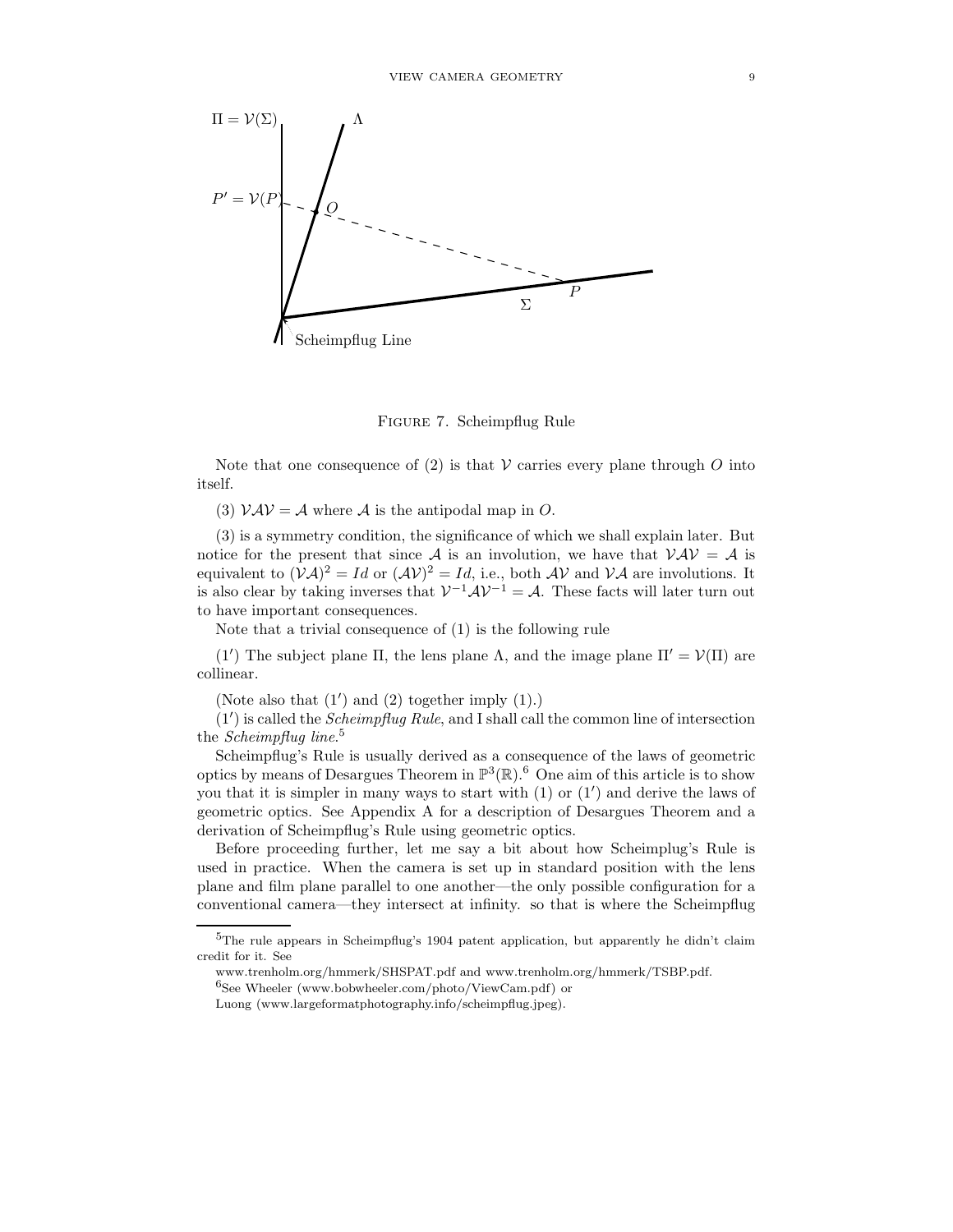line is. That means the corresponding subject plane also intersects those planes at infinity and so it is also parallel to them. In some circumstances, it is useful to have the subject plane oriented differently. For example we might have a field of wildflowers extending horizontally away from the camera, and it might not be possible to get it all in focus by the usual mechanism (stopping down). On the other hand, we might not care much whether anything significantly above or below the field was in focus. With a view camera, we can accomplish this by reorienting the front and rear standards with respect to one another so they are no longer parallel. As a result, they will intersect somewhere within reach, i.e., the Scheimpflug line will be brought in from infinity. This may be done by tilting the rear standard, but that may produce undesirable effects on shapes in the scene, as noted previously. So it is often considered better to tilt the front standard. In any case, what turns out to be important is the line through the lens perpendicular to the rear standard. Tilting the rear standard is the same as rotating the rail (hence that line) and tilting the front standard, followed perhaps by shifts of the standards. So, in this article, with a few exceptions, we shall discuss only movements of the front standard.

Note. Strictly speaking the term *tilt* should be restricted to rotations of the standard about a horizontal axis. We shall use the term more generally in this article to refer to a rotation of a standard about any axis. In Section 9, we shall discuss in greater detail how this is actually done in view cameras.

Let me also emphasize here that I am talking about the *exact* subject plane  $\Sigma$ and the exact image plane  $\Pi$  which correspond to one another via  $\mathcal V$ . If a point P is not in  $\Sigma$ , its image  $P'$  won't be in  $\Pi$ , but it will still produce a blurred extended image in Π. If that extended image is small enough, an observer may not be able to distinguish it from a point. We don't have the liberty of simultaneously using more than one image plane Π, so we have to make do with one exact subject plane. The set of all subject points, such that the extended images in  $\Pi$  are small enough, form a solid region in the subject space called the depth of field. We shall study depth of field later, but for the moment we just address exact image formation.

Let's now return to the abstract analysis. Consider the image  $\Pi_F = \mathcal{V}(\Omega)$  of the plane at infinity. By the Scheimpflug Rule,  $\Omega$ ,  $\Lambda$ , and  $\Pi_F$  intersect in a line, necessarily at infinity, i.e., they are parallel.  $\Pi_F$  is called the *rear focal plane* or often just the *focal plane*. A point  $P$  at infinity is associated with a family of parallel lines, all those which intersect at  $P$ . One these lines  $OP$  passes through the principal point O, and  $P' = V(P)$ , where OP intersects the rear focal plane, is the vanishing point associated with that family of parallel lines. All other light rays parallel to OP which pass through the lens are refracted to converge on  $P'$ . (If you've studied optics before, you will find this configuration in Figure 8 familiar.)

Consider next the subject plane  $\Sigma_F$  corresponding to the image plane  $\Omega$ , i.e.,  $\mathcal{V}(\Sigma_F) = \Omega$  or  $\Sigma_F = \mathcal{V}^{-1}(\Omega)$ . By definition, all rays emanating from a point P in  $\Sigma_F$  come to focus at infinity.  $\Sigma_F$  is called the front focal plane.

## Proposition 1. The front and rear focal planes are antipodal.

*Proof.* Let P be a point in the front focal plane. We want to show that  $A(P)$  is in the rear focal plane. But condition (3) tells us that  $V(A(V(P)) = A(P)$ . Since  $V(P)$  is at infinity, it is fixed by A. That means that  $V(V(P)) = A(P)$ . But, since  $V(P)$  is at infinity,  $V(V(P))$  is in the rear focal plane. Similarly, using the condition  $V^{-1}AV^{-1} = A$ , we conclude that the antipodal point of a point in the rear focal plane lies in the front focal plane.  $\Box$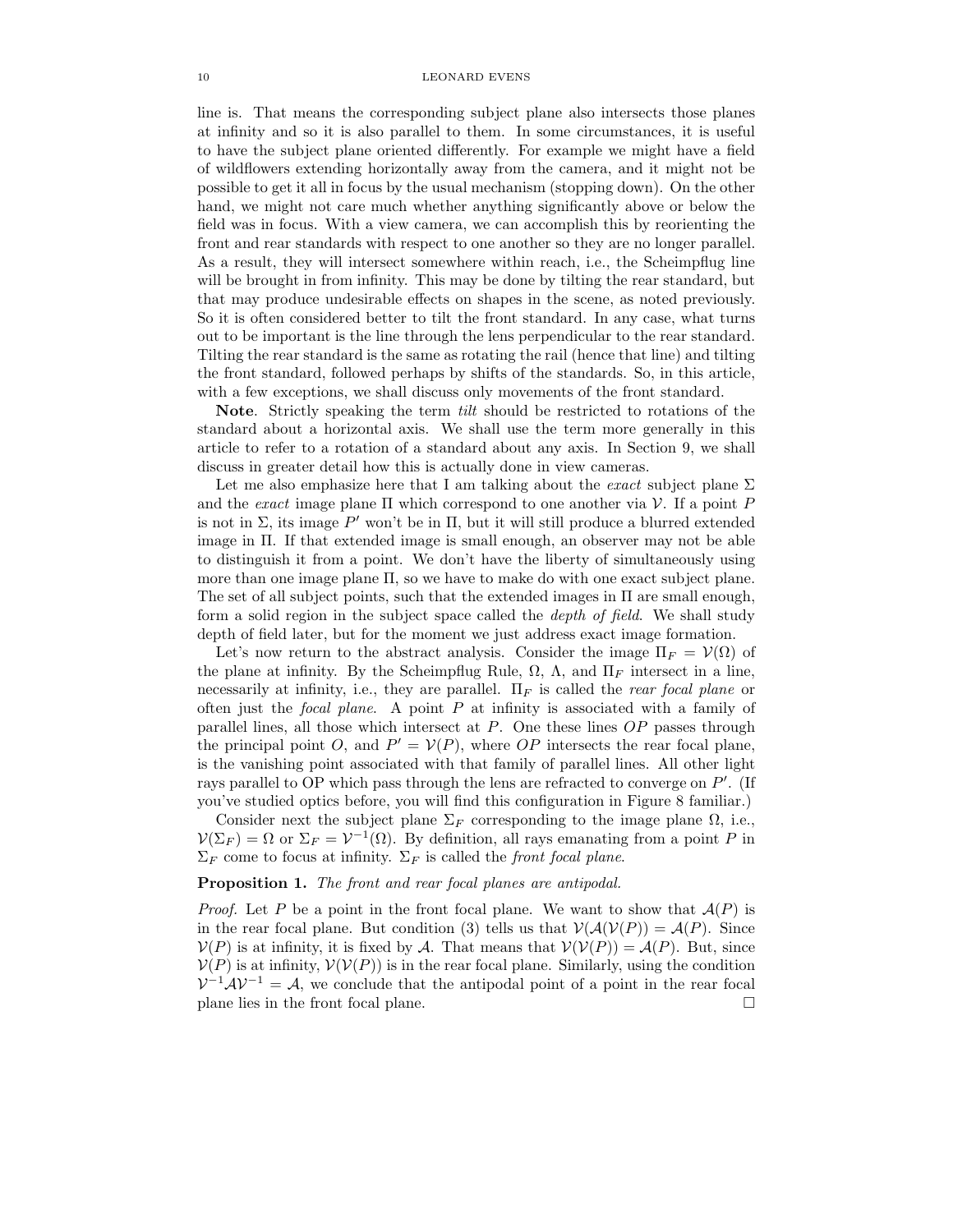

Figure 8. Rear Focal Plane



Figure 9. Front and Rear Focal Planes

Remark 1. The statement in the Proposition implies condition (3) and so is equivalent to it.

Here is an outline of the proof. First show that if the front and rear focal planes are antipodal then  $VAV$  and A are the same on the front focal plane. That is not hard to show using the definitions and the fact that  $P, O$ , and  $V(P)$  are collinear. Similarly, it is not hard to see that  $VAV$  and A fix the plane at infinity. Since they also fix the principal point, it follows that we can choose five points, no three of which are collinear on which both transformations agree. But a theorem in projective geometry asserts that two projective transformations are the same if and only if they agree on such a set of points.

As a consequence, we get the following important result.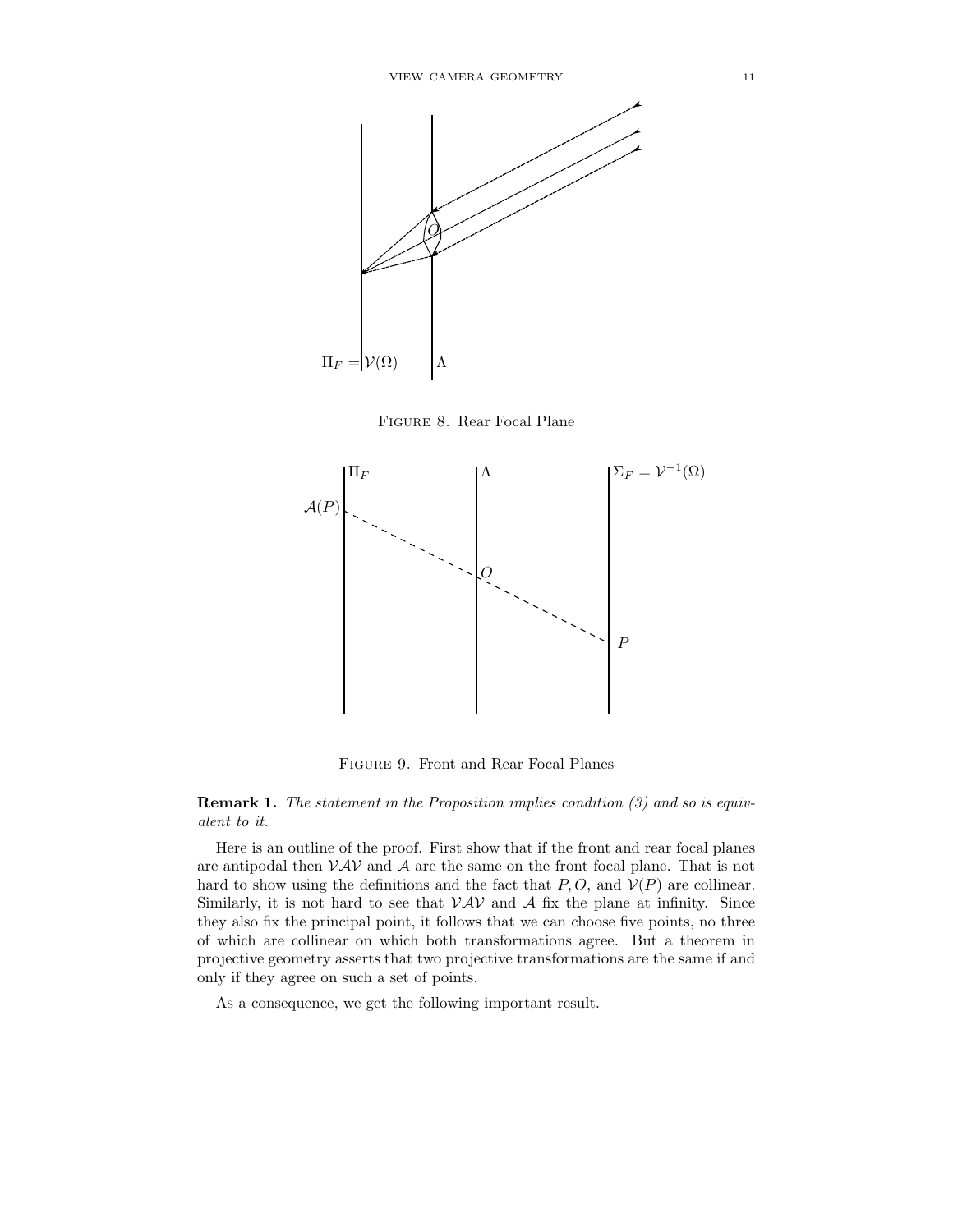**Proposition 2.** The lens map  $V$  is completely determined by the lens plane  $\Lambda$ , the principal point O, and the focal plane  $\Pi_F$ .

Proof. The (rear) focal plane and the front focal plane are antipodal, so if we know the first we know the second and vice versa. Any line through the origin is sent into itself by a lens map  $V$ , since if  $P_1$  and  $P_2$  are collinear with  $O$ , then so are  $\mathcal{V}(P_1), \mathcal{V}(P_2), P_1$ , and  $P_2$ . Fix such a line L let it intersect the rear focal plane at F, the front focal plane at  $F'$  and the plane at infinity at  $F_{\infty}$ . It is easy to see that  $Q = AV$  interchanges  $F'$  and  $F_{\infty}$ , and it fixes O.

We now use the concept of the cross ratio,  $\{P_1, P_2, P_3, P_4\}$ , which is a number defined for any four collinear points. Given a projective coordinate system, we may assign an affine coordinate  $p$  to each point on such a line, and supposing  $p_i$  is the coordinate of  $P_i$ , the cross ratio is given by the formula

$$
\{P_1, P_2; P_3, P_4\} = \frac{p_1 - p_3}{p_1 - p_4} / \frac{p_2 - p_3}{p_2 - p_4}.
$$

(One deals with  $p = 0$  and  $p = \infty$  in this this formula in the obvious ways.) The most important property of the cross ratio is that it is an invariant preserved by projective transformations.

Let P be any point on the line  $OF_{\infty} = OF'$ . Assume the coordinate system on that line has been chosen so that O has coordinate  $0, F'$  has coordinate  $f_L$ ,  $F_{\infty}$  has coordinate  $\infty$ , P has coordinate u and  $\mathcal{Q}(P)$  has coordinate v. Then  $\{P, O; F', F_{\infty}\} = \{Q(P), O; F_{\infty}, F'\}.$ 



In terms of coordinates that means

$$
\frac{u - f_L}{u - \infty} / \frac{-f_L}{-\infty} = \frac{v - \infty}{v - f_L} / \frac{-\infty}{-f_L}.
$$

The terms with infinities mutually cancel and we get

$$
\frac{u - f_L}{-f_L} = \frac{-f_L}{v - f_L}
$$

or

(LQ) 
$$
(u - f_L)(v - f_L) = (f_L)^2.
$$

That means that  $Q(P)$  is completely determined by P and F' (since  $Q(F') = F_{\infty}$ ). Thus  $Q$  is completely determined under the hypotheses, which means that  $V = AQ$  is.  $\Box$ 

With a bit more algebra, formula (LQ) reduces to

$$
\frac{1}{u} + \frac{1}{v} = \frac{1}{f_L}
$$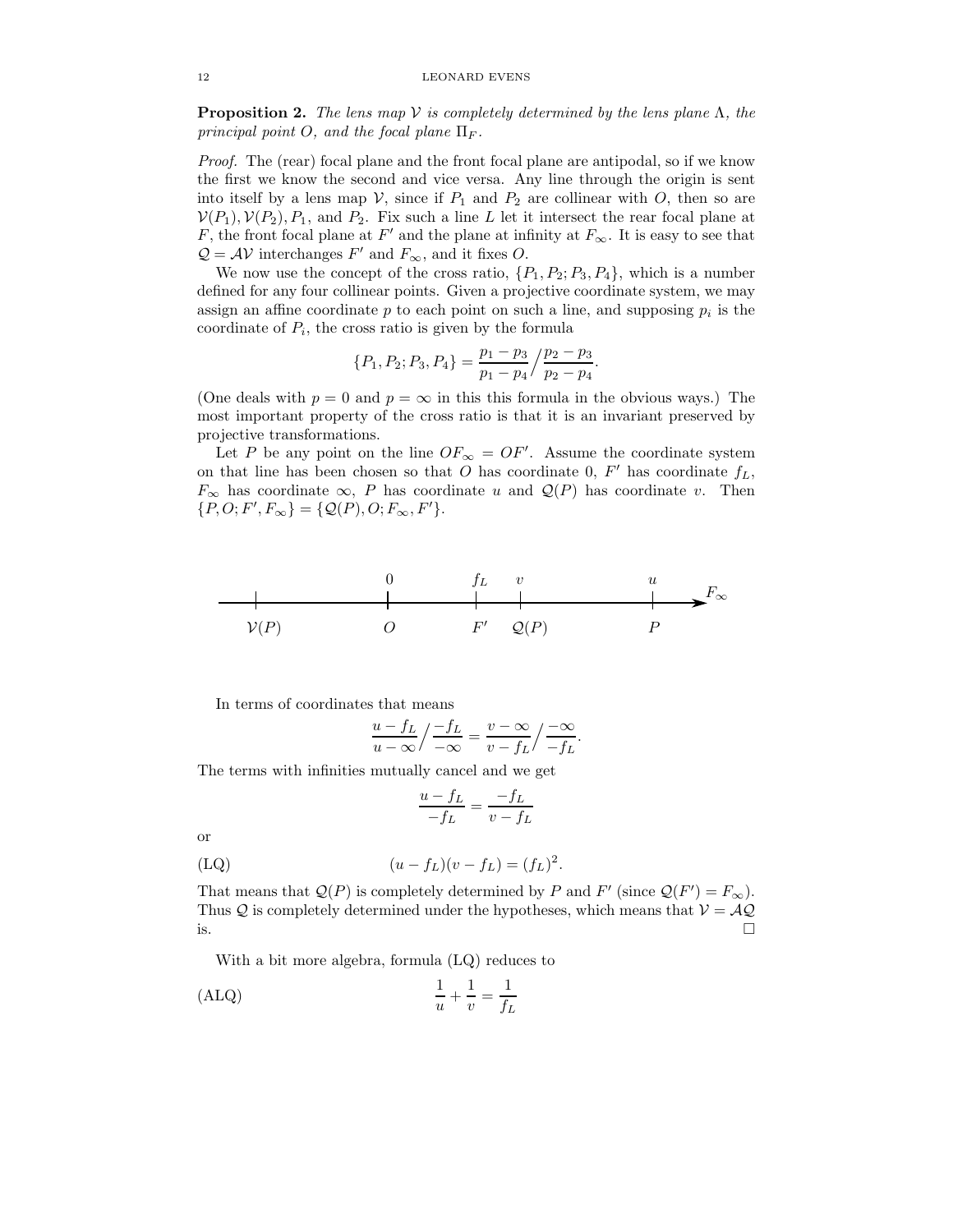which should be recognized by anyone who has taken a basic physics course. Note that v here represents the coordinate of the antipodal point  $\mathcal{A}(\mathcal{V}(P))$ , so  $\mathcal{V}(P)$  is actually on the other side of the origin. That means that  $v$  must be measured so its *positive* direction is to the left. The coordinate u of  $P$  is measured as usual to the right. (See Appendix B for a more geometric derivation of the lens equation using similar triangles.)

Note that generally, the values  $f_L$  will be different for different lines L through O, and with the formalism used so far, no one line is distinguished.. So there is no single lens equation, which applies uniformly. If you fix one line  $L$  to make the calculation, the lens equation for that line will only tell you what happens for points on that line. For a point  $P$  not on  $L$ , you must do the following. First project  $P$ onto  $L$  by seeing where the plane through  $P$  parallel to the lens plane intersects L. Use the equation for L with the value  $f<sub>L</sub>$  to determine an image point on L. Finally see where the plane through that point parallel to the lens plane intersects the line  $OP$ , and that is  $V(P)$ .



Figure 10. The Lens Equation

Of course, a real lens, in Euclidean space, has a lens axis, which is characteristic of the lens, so it makes sense to choose the lens axis as the line  $L$ , and to define the lens plane as the plane through the principal point perpendicular to the lens axis. The focal planes, which are parallel to the lens plane, are also perpendicular to the lens axis, and their intersections  $F$  and  $F'$ , which are equidistant from the principal point  $O$ , are called the *focal points of the lens*. Their distance  $f$  from the principal point is called the focal length of the lens.

From now on, we shall assume that the Euclidean structure is available, with distance and angles defined as usual, and the focal points and focal length are defined as above.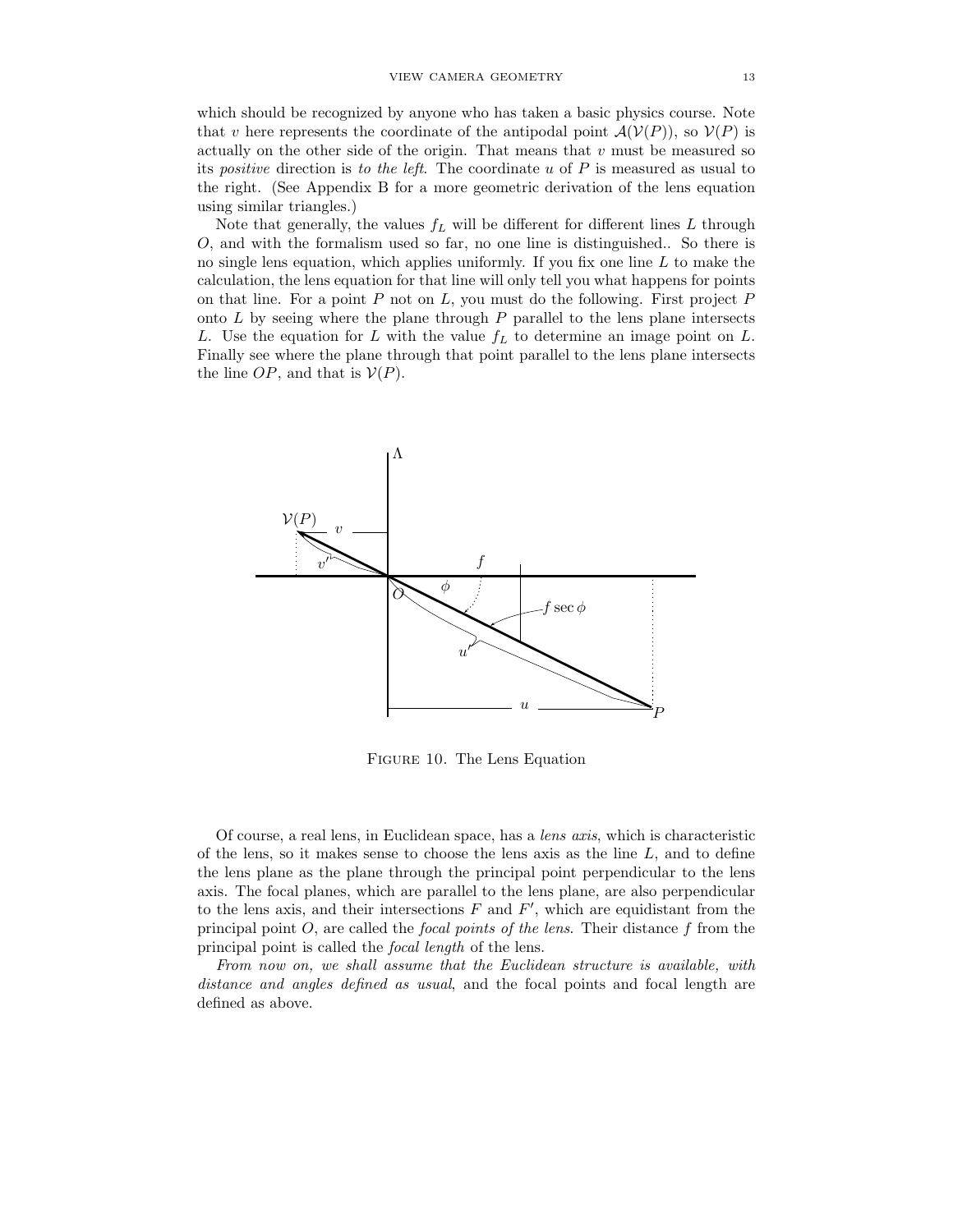For points on the lens axis, equation (ALQ) holds, with u, v, and  $f_L = f$ , the focal distance, measured as Euclidean distances. For points not on the lens axis see Figure 10—we must apply the more general rule discussed above to obtain

(Lens Equation) 
$$
\frac{1}{u} + \frac{1}{v} = \frac{1}{f}
$$

where  $u$  and  $v$  refer respectively to the *perpendicular distances* of the subject point P and the image point  $V(P)$  to the lens plane, not their Euclidean distances u' and  $v'$  to the principal point  $O$ . People often misunderstand this. To obtain the appropriate equation relating u' and v', note that the line  $L = PV(P)$  intersects the focal planes at Euclidean distance  $f_L = f \sec \phi$ , where  $\phi$  is the angle between the lens axis and  $PV(P)$ . Hence,

(GLE) 
$$
\frac{1}{u'} + \frac{1}{v'} = \frac{1}{f \sec \phi} = \frac{\cos \phi}{f}
$$

# 6. The Hinge Line

In a camera without movements, the image plane is parallel to the lens plane, as is the subject plane, and the Scheimpflug line is at infinity. But, in a view camera, when the lens plane is tilted with respect to the image plane, knowing how to use the Scheimpflug line when focusing is crucial.

Beginning view camera photographers often think that the Scheimpflug Rule completely determines the positions of the subject and image planes, and this confuses them when trying to apply it. If you specify the image plane, all you know from Scheimpflug is that the subject plane passes through the intersection of the image plane with the lens plane. But there are infinitely many such planes and without further information, you don't know which is the actual subject plane. Similarly given the subject plane, there are infinitely many planes with pass through the Scheimpflug line and only one is the actual image plane.

Fortunately, Herr Scheimpflug provided us with another rule, which helps to determine exactly where either plane is, given the other.

Consider a setup where the rear standard is kept vertical and we focus by moving it parallel to itself along the rail, so that all potential image planes Π are parallel to one another. As we do, the line where  $\Pi$  intersects the plane at infinity stays fixed. Call that line  $I_{\infty}$ . Consider the plane through the principal point O which is parallel to the rear standard. We call that plane the reference plane and generally denote it by  $\Delta$ .<sup>7</sup> It also passes through that same line  $I_{\infty}$  at infinity. See Figure 11.

The front focal plane intersects the reference plane  $\Delta$  in a line H which we shall call the *hinge line*. It is the inverse image of the line  $I_{\infty}$  under the lens map. It depends only on the lens map and the reference plane. It doesn't change as we focus by translating the image plane  $\Pi$  parallel to itself. Let  $\Sigma$  be the subject plane associated to  $\Pi$ , and consider the line  $H'$  where it intersects the front focal plane  $\Sigma_F$ . That line is carried by V into the intersection of  $\Pi$  with the plane at infinity, which by our assumptions is  $I_{\infty}$ . Hence  $H' = H$ , the hinge line. So all relevant subject planes pass through the hinge line. In other words, we can envision

<sup>7</sup>For a real lens, which has physical extent, the location of the reference plane can be tricky. For most lenses used in view camera photography, it will be where the lens axis intersects the plane through the front of the lensboard, or close enough that the difference won't matter. For some telphoto lenses, this can get more complicated. See Section 10 for a bit more discussion.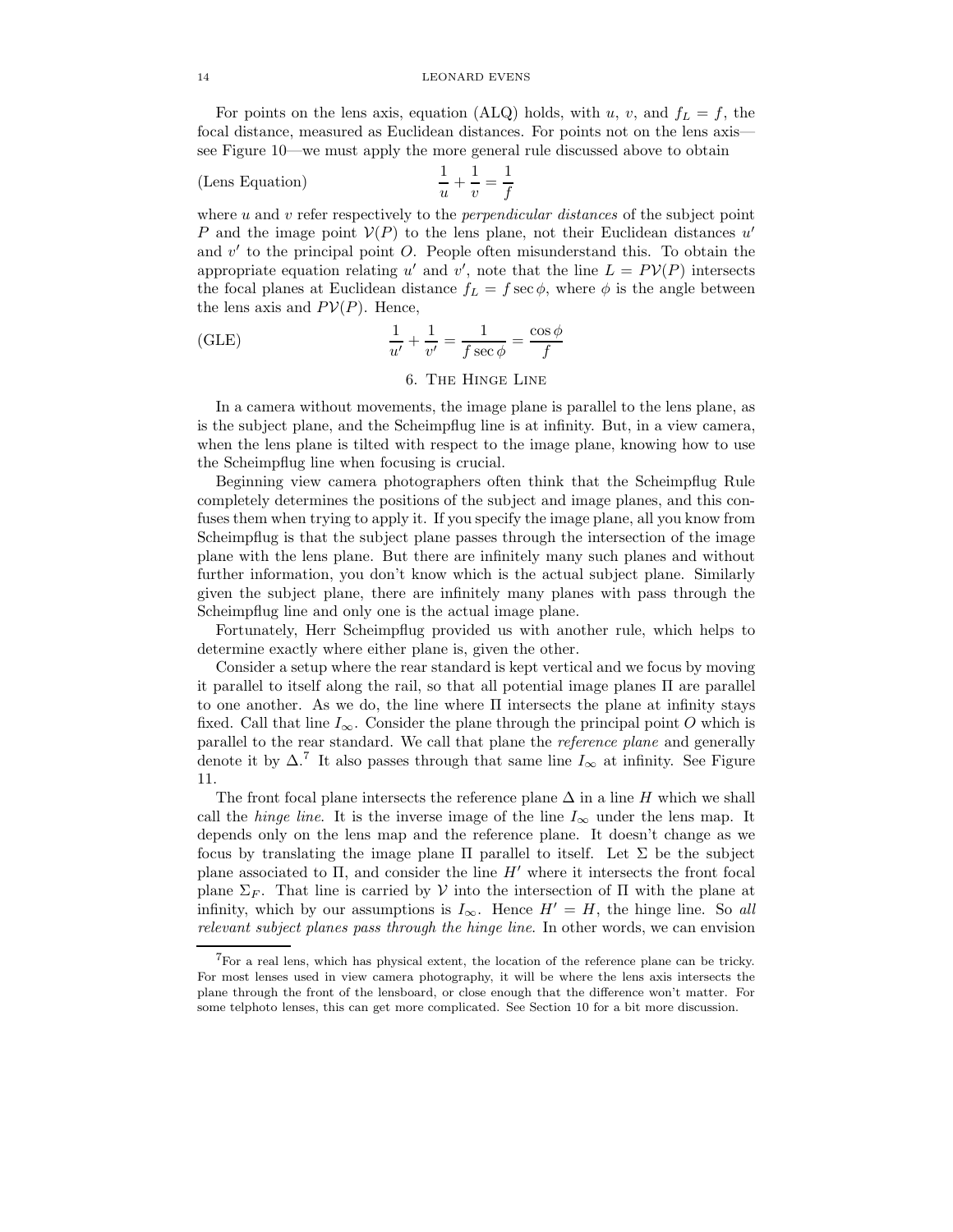the subject plane rotating about the hinge line as we focus, which explains the terminology.



Figure 11. The Hinge Line

The hinge line appears in Scheimpflug's 1904 patent application, although he didn't claim credit for it, and used different terminology. Most photographers, including the current author, first learned about it, its history, and its uses from Merklinger.<sup>8</sup> It is also called the pivot or rotation axis.

Important Note. Figure 11 is typical of the diagrams used in this subject. It implicitly suggests that the lens plane is tilted downward, and the image plane is vertical. This is by far the most common situation, but it doesn't by any means cover all possible cases. The lens plane could be tilted upward, with the Scheimpflug line and the hinge line above the lens. More to the point, the diagrams also apply to swings to one side or the other, where neither side is distinguished. In that case, the standard diagram would show things as they would appear if the observer were above the camera, looking down, and the lens plane was swung to the right. It gets even more complicated if the lens plane is tilted with respect to a skew axis, which is neither horizontal nor vertical, or if we tilt the back, hence, the reference plane, in which case, the whole diagram is tilted with respect to the vertical. However, whatever the tilt orientation, we may assume the standard diagram presents an accurate picture, simply by changing the orientation of the observer in space. So doing may require some verbal gymnastics. For example, for tilts about a horizontal axis, the horizon provides a reference to which the subject plane can compared. There is no comparable reference when you swing about a vertical axis, but you could look at the vertical plane perpendicular to the image plane and its intersection with the plane at infinity. (Perhaps it should be called the 'verizon'— $\downarrow$ .) In general, assuming the standards are not parallel, consider the

line through the principal point parallel to intersection of the lens plane with the image plane (determined by the rear standard). The rotation of the front standard

<sup>8</sup>www.trenholm.org/hmmerk.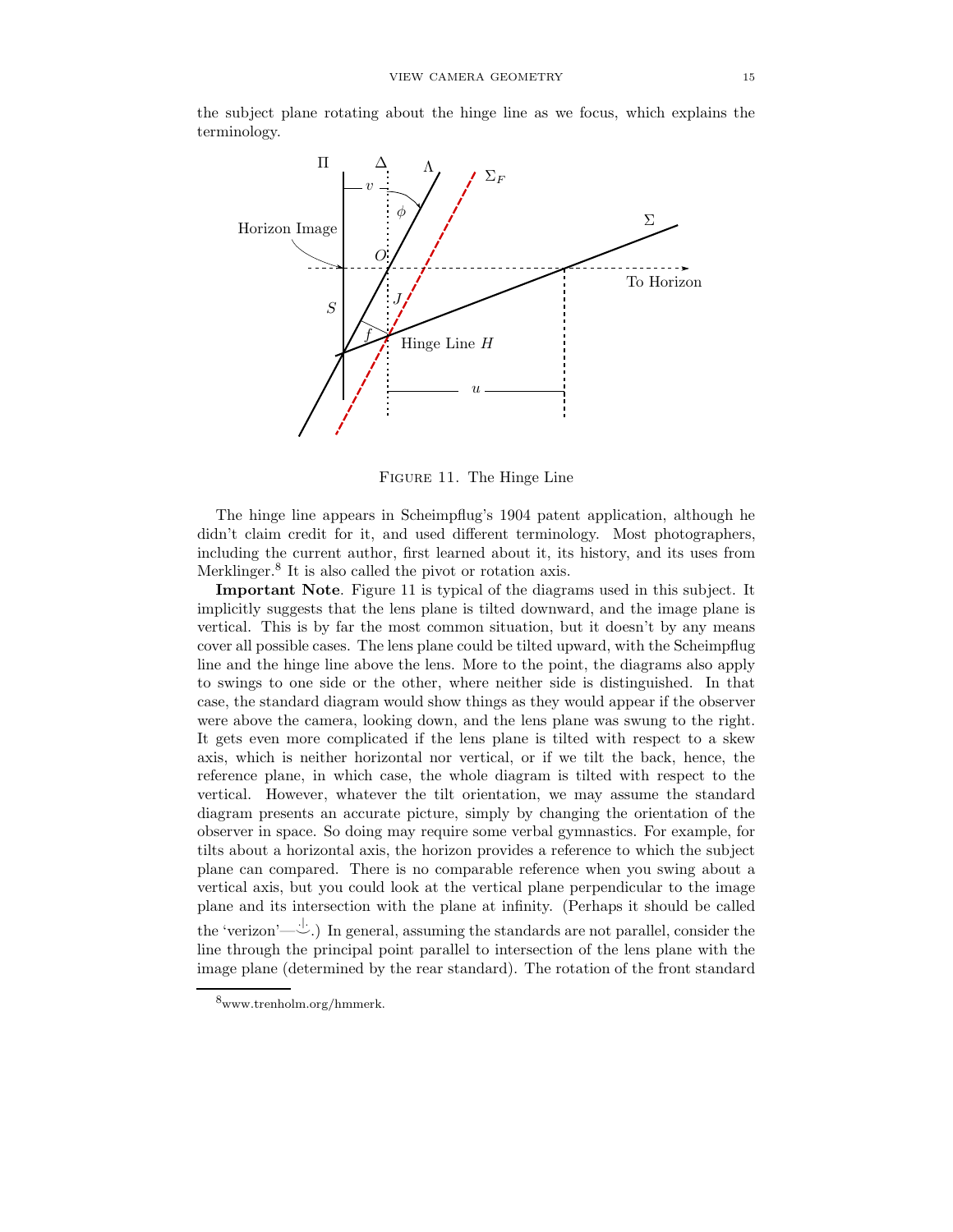about that axis is what we are calling the tilt. Instead of the actual horizon, which exists independently of the orientation of the camera, you would use the plane perpendicular to the image plane and parallel to the axis of rotation, as well as its intersection with the plane at infinity. I leave it to the reader to deal with such matters. Just keep in mind, in any situation, the positions of image plane, the hinge line, the Scheimpflug line, and the rotation axis will guide you about how to interpret the words.

Introducing the hinge line simplifies considerably the problem of obtaining a desired subject plane. We first concentrate on where that plane intersects the reference plane, i.e., the desired hinge line. If we get that right, we need only focus the rear standard until the resulting subject plane swings into place.

With the front standard untitled and parallel to the rear standard, the hinge line is at infinity, but as we tilt the lens plane (forward), the hinge line moves (up) in the reference plane to a finite position.

The perpendicular distance J in the reference plane  $\Delta$  from the principal point  $O$  to the hinge line  $H$  is called the *hinge distance*. It is clear geometrically that it can't be smaller than the focal length, which would be the case if the lens plane were turned 90 degrees so it was perpendicular to the image plane. In practice you never get anywhere near that, with typical rotation angles being a few degrees and never exceeding 15 or 20 degrees. From Figure 11, we have

(HD) 
$$
J = \frac{f}{\sin \phi}
$$

where  $\phi$  is the tilt angle, i.e., the angle that the lens plane makes with the reference plane and the image plane. It follows that the the tilt angle depends only on the position of the hinge line.

Note also that the distance  $S$  from the image of the horizon line to the Scheimpflug line is given by

(SchD) 
$$
S = v \cot \phi
$$

But from equation (GLE), we have  $\frac{\cos \phi}{f} = \frac{1}{v}$  $\frac{1}{v} + \frac{1}{u}$  $\frac{1}{u}$ . (In Figure 11, *u* and *v* are now the *oblique* distances to  $O$ .) So

(VE)  
\n
$$
v \cos \phi = (1 + \frac{v}{u})f = (1 + M)f \text{ or}
$$
\n
$$
v = f(1 + M) \sec \phi
$$

where  $M$  is the magnification just for objects at distance  $u$  at which the subject plane intersects the *reference normal*. i.e., the line through  $O$  perpendicular to the reference (image) plane.<sup>9</sup> Elsewhere in the subject plane, the magnification will be different.

Note that  $u$  and  $M$  may be negative, which would be the case when the subject plane tilts away from the reference normal. In that case, there is no subject point corresponding to u.

It now follows that

(SchDa) 
$$
S = v \cot \phi = v \frac{\cos \phi}{\sin \phi} = \frac{(1+M)f}{\sin \phi} = (1+M)J
$$

 $9$ That line is usually drawn as if it were horizontal, the most common case. But as we noted before, it need not be.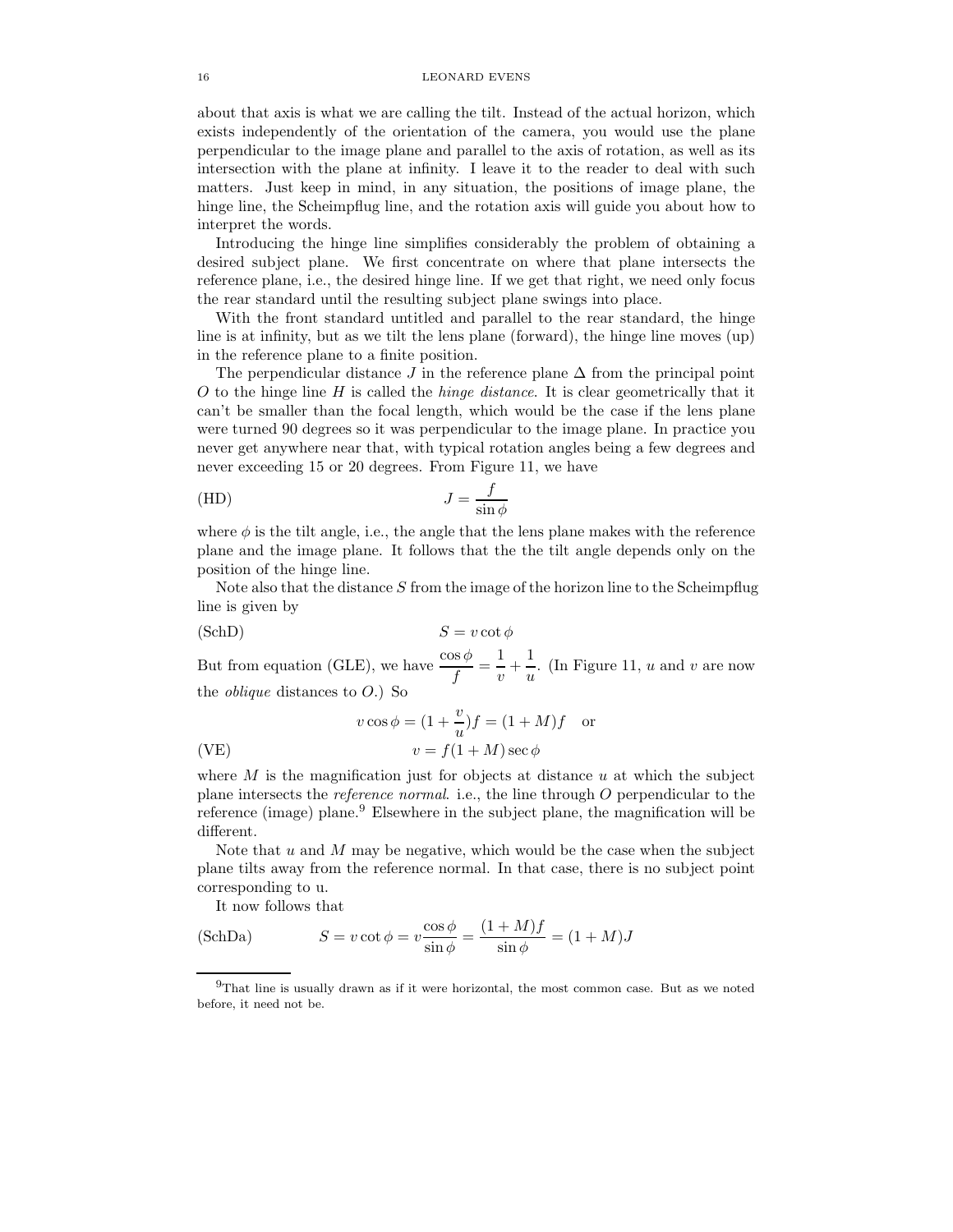

Figure 12. Cohinge Line

Note one important consequence of equation (VE). Since usually  $|M| \ll 1$  and  $\phi$  is pretty small, typically  $v \approx f$ . The exception would be in close-up situations when  $M$  is can be a fairly large, possibly even larger than 1.

For a given orientation of the lens—which of course fixes the positions of the front and rear focal planes, any family of parallel subject planes determines a coreference plane and its intersection with the rear focal plane should be called the cohinge line. (See Figure 12 again.) It plays a role dual to that of the hinge line, but there aren't many circumstances in which it remains fixed as you manipulate the camera, so it is not used the same way as the hinge line.

But, the cohinge line can also be thought of as the image of the intersection of the subject plane with the plane at infinity, which we call the *tilt horizon*.<sup>10</sup> All parallel line pairs, in the subject plane or parallel to the subject plane, have vanishing points on the cohinge line, and every such point is obtainable in that way. This can sometimes be useful as the photographer tries to visualize the placement of the subject plane by looking at the image on the ground glass. Also, nothing in the image plane below the cohinge line can be exactly in focus, i.e., no point in the subject above the tilt horizon can be in focus. See Figure 12.

From the diagram and equations (SchDa) and (HD), we get the following equation for the distance of the cohinge line, i.e., the image of the tilt horizon, below the image of the horizon.

(TH) 
$$
y = S - J = (1 + M)J - J = MJ
$$

Note that if  $M < 0$ , then  $y < 0$ , which means that the tilt horizon image is on the opposite side of the reference normal from where we usually picture it.

We can now begin to see why large tilt angles  $\phi$  are not common. Namely, except in close-up situations,  $|M| \ll 1$ , so, unless  $J = \frac{f}{\sin n}$  $\frac{J}{\sin \phi}$  is large enough, i.e.,  $\phi$  small

 $10$ It should be distinguished from the horizon, which is the intersection with the plane at infinity with the plane through  $O$ , perpendicular to the reference plane, and parallel to the hinge and cohinge lines. Of course, this language only makes sense in case of a pure tilt.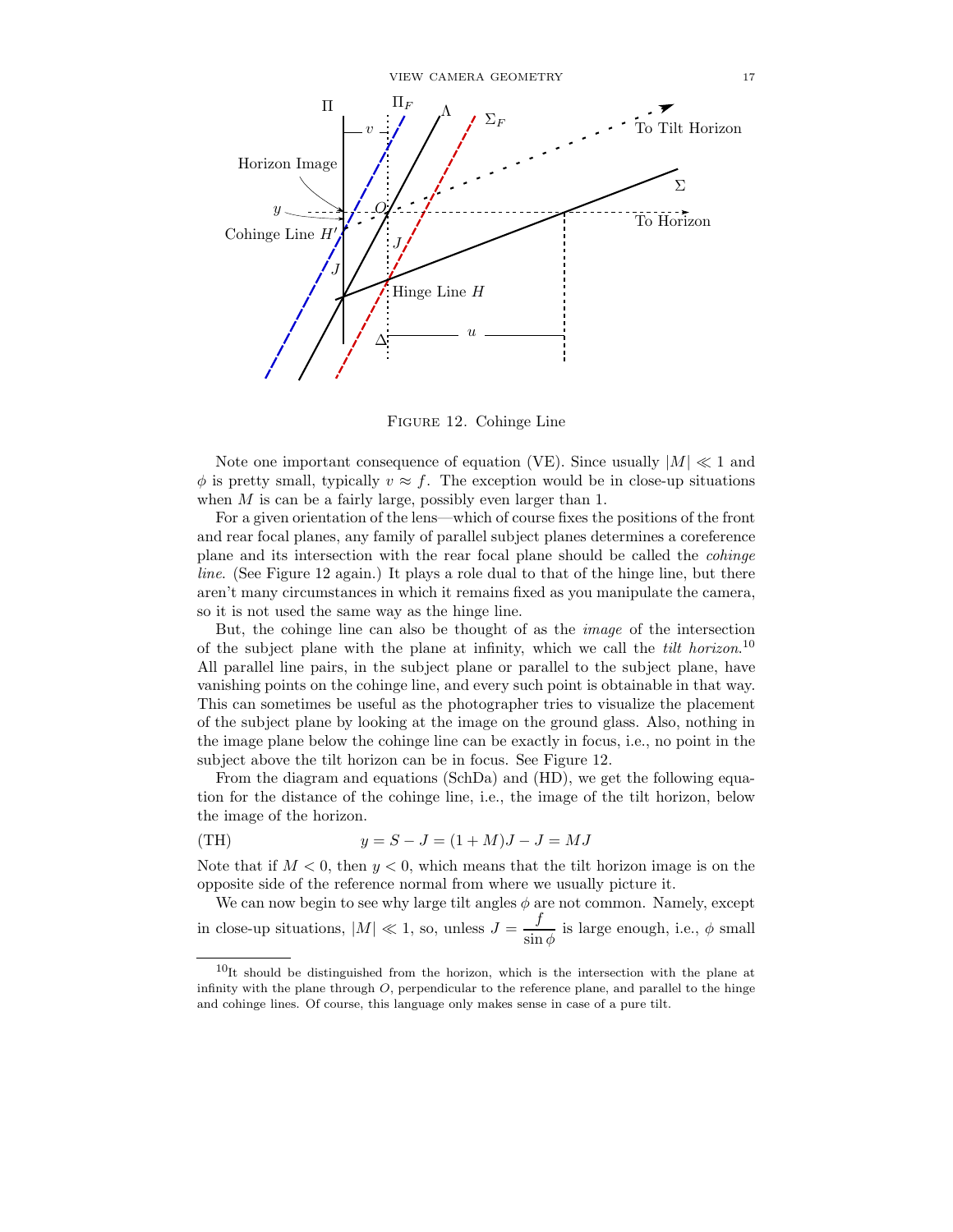enough, to compensate,  $y = MJ$  will be very small. Depth of field—see Section 8.3—may allow us to descend a bit further, but usually not by a large amount. If the scene includes expanses, such as open sky, which need not be in focus, that may allow the frame to drop further, so it may not matter, but otherwise, the shift required to get the top of the frame where it must be may not be possible because of mechanical limitations of the camera. Even if the camera allows for very large shifts, selecting a portion of the frame far from the observer's line of sight may introduce a bizarre perspective, particularly for wide angle lenses. One can avoid such problems by tilting the camera down or by tilting the rear standard, but doing either may introduce other problems.

6.1. Wheeeler's Rule. There is a simple rule discovered by Wheeler<sup>11</sup> for calculating the tilt angle on the basis of measurements made on the rail and the ground glass. Refer to Figure 13. Initially, the lens plane  $\Lambda$  is vertical<sup>12</sup>, and we have



Figure 13. Wheeler's Rule

indicated a prospective subject plane  $\Sigma$  crossing the line of sight at the point  $Z$ at distance u from O. (The ground glass, which is not explicitly indicated in the diagram, is also parallel to  $\Lambda$  and will stay so during the process, but it may be translated by focusing.) If  $v$  is the distance of the corresponding image point  $Z'$  to O, then we have

$$
\text{(EqM)} \qquad \qquad \frac{1}{u} + \frac{1}{v} = \frac{1}{f} \qquad \text{and} \qquad \frac{v}{f} = 1 + M
$$

where M is the magnification at distance u, with no tilt. Let  $\Sigma$  cross  $\Lambda$  in the line L at distance  $J$  from  $O$ . By the Scheimpflug Rule, the corresponding image plane Π also passes through L. As we tilt the lens plane, keeping the prospective subject plane  $\Sigma$  fixed, the corresponding image plane will tilt (and also move horizontally), until eventually it reaches a position parallel to the original position of the lens

 $11$ www.bobwheeler.com/photo/ViewCam.pdf,Section 5.3

<sup>&</sup>lt;sup>12</sup>Of course, the same reasoning works for another initial position of the lens plane, but the language would have to be adjusted.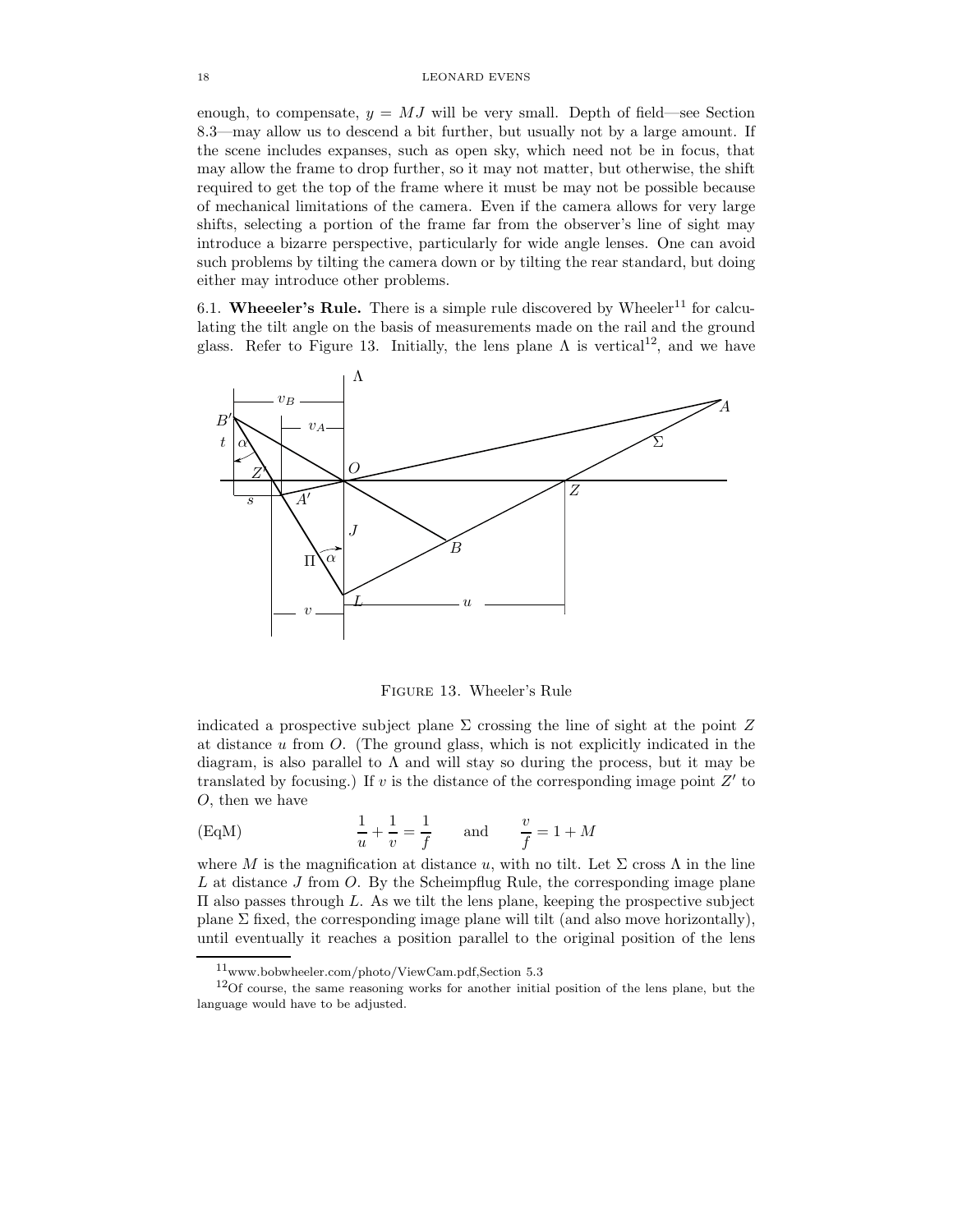plane Λ. At that point the tilt angle will satisfy the relation  $\sin \phi = \frac{f}{\sqrt{2}}$  $\frac{J}{J}$ . Let A and B two points in  $\Sigma$ , and suppose they come to focus, with the lens plane untilted, at A' and B' at distances  $v_A$  and  $v_B$  from O. Let  $s = |v_B - v_A|$  be the focus spread between them, and let t be the vertical distance between  $A'$  and  $B'$  on the ground glass, which during this process may be translated parallel to itself when focusing. Then

(4.11)

\n
$$
\tan \alpha = \frac{s}{t} = \frac{v}{J} = \frac{v}{f} \frac{f}{J} = (1 + M)\sin\phi
$$
\n
$$
\sin\phi = \frac{1}{1 + M} \frac{s}{t}
$$

Usually, M is very small, and  $1 + M \approx 1$ . So

 $\sqrt{ }$ 

$$
(AWR) \t\t sin \phi \approx \frac{s}{t}
$$

Since the focus spread  $s$  and the distance  $t$  between the image points on the ground glass can be measured directly at the camera, this gives us a convenient method for calculating the required tilt angle  $\phi$ <sup>13</sup>. Wheeler simplified this by using the very rough approximation  $\sin \phi \approx \frac{\phi \text{ (in degrees)}}{60}$  $\frac{10}{60}$  to yield s

$$
\phi \approx 60 \times \frac{s}{t} \text{ degrees}
$$

But he also pointed out that one could avoid dealing with the angle  $\phi$  altogether. Namely, if  $R$  is the distance from the tilt axis to the top of the standard, then  $\sin \phi = \frac{d}{dt}$  $\frac{\alpha}{R}$  where d is the distance you should move the top of the standard forward from the vertical. Then the rule becomes

$$
d \approx R \frac{s}{t}
$$

Note that after tilting the lens through angle  $\phi$  and refocusing as necessary, the distance  $v'$  of the image plane from  $O$  will be slightly different from  $v$  because of the tilt. In fact, for the distance  $u$ , to where the subject plane crosses the line of sight, fixed we have

$$
v = \frac{uf}{u - f}
$$
  

$$
v' = \frac{uf}{u \cos \phi - f}
$$
 and, after lots of algebra  
(FocSh) 
$$
\frac{v' - v}{v} = \frac{1 - \cos \phi}{\frac{1}{1 + M} - (1 - \cos \phi)}
$$

Tilt angles are usually pretty small, and as noted above M is usually much less than 1. Using  $\cos \phi \approx 1 - \phi^2/2$  and  $1/(1 + M) \approx 1 - M$ , after some additional fiddling, we find that the relative shift is bounded approximately by  $\frac{\phi^2(1+M)}{2}$  $\frac{1}{2}$ . So it turns

<sup>13</sup>In practice, few experienced view camera photographers will take the time to use such a rule. Usually one can make a pretty good first guess, and then home in on the final tilt by reducing the focus spread between  $A'$  and  $B'$ . The simplest way to do this is to focus first on the far point A, and then refocus on the near point B. If that requires increasing the distance between the standards, increase the tilt, and if it requires decreasing the distance, decrease the tilt. Usually two or three iterations suffice.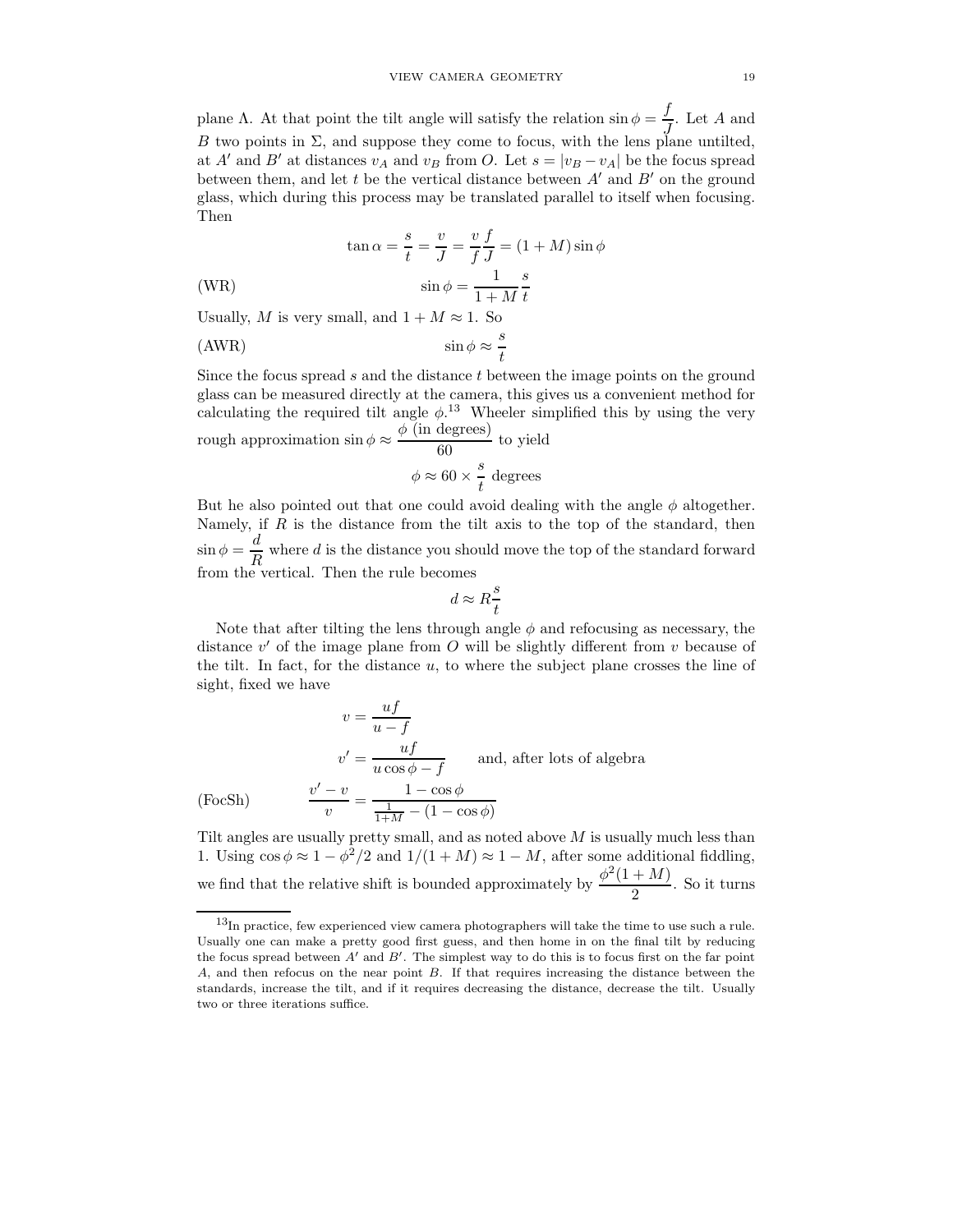#### 20 LEONARD EVENS

out that the relative shift, while noticeable, particularly for larger tilts, is pretty small. For example, for  $\phi = 0.25$  radians (about 14.3 degrees) and  $M = 0.01$ , the relative shift turns out to be about 0.03 or 3 percent. For  $f = 150$  mm,  $v = 151.5$ mm, the shift would be about 5 mm. For a more modest tilt of 0.1 radians (about 5.7 degrees), the relative shift would be about 0.005 of 0.5 percent, and for the same  $f$  and  $v$ , the shift would be about 0.8 mm, which would be just barely detectable.

## 7. Realizable Points

There are certain forbidden regions which are not available for subject or image points. Look at Figure 12 once more, and concentrate on the two focal planes.

Subject points to the right of the front focal plane  $\Sigma_F$  in the diagram map to image points to the left of the rear focal plane  $\Pi_F$ . As you approach the front focal plane, the image point moves to infinity. Subject points between the front focal plane and the lens plane, even if they are in the subject plane, map to points in the subject space. Such points cannot be captured by film or a device. Sometimes such image points are called virtual images. You "see" a magnified virtual image if you put a magnifying glass closer to a subject than its focal length, but it can't be captured without additional optics to turn it into a real image. In effect that is what your eye does when you use a magnifying glass. In any case, this plays no role in photography. The points to the left of the lens plane get mapped by the lens map to the part of the image space between the lens plane and the rear focal plane. For such points the subject and image points are on the same side of the lens plane, so the light ray would have to double back on itself, and there is no image which can be captured. We see from this that the region between the focal planes is forbidden and no point in it corresponds to a realizable subject or image point.

That means that no point between the hinge line and the lens plane produces a real image, and no point between the lens plane and the cohinge line is a real image. In particular, no point in the frame below the cohinge can be exactly in focus, so no subject point above the tilt horizon can produce an image exactly in focus. But it is possible that some points not in the exact subject plane have slightly blurry images which are still sharp enough. (See the extensive discussion of depth of field in Section 8.3.)

As we shall see later, the finite dimensions of the camera also put further restrictions on which points can be realized.

# 8. Depth of Field

As mentioned earlier, we have to put the film (image plane) Π at a specific location, so there is one and only one subject plane  $\Sigma$  corresponding to it. A subject point P not in  $\Sigma$  will produce an image point P' not in  $\Pi$ , but it may still be close enough that it won't matter. This effect is called defocus.

The lens is not a point, although, for the purposes of geometric optics, we can treat it as such. In reality, there is a lens opening or aperture through which light rays pass. As the diagram shows the light rays which start at a subject point P will emerge from the lens as a solid cone with vertex at the image point  $P'$ , and base the aperture. The aperture is usually a regular polygon with five or more sides, and it is simplest to assume it is a circular disc, although that is not essential. Under that assumption, the cone will intersect the desired exact image plane  $\Pi$  in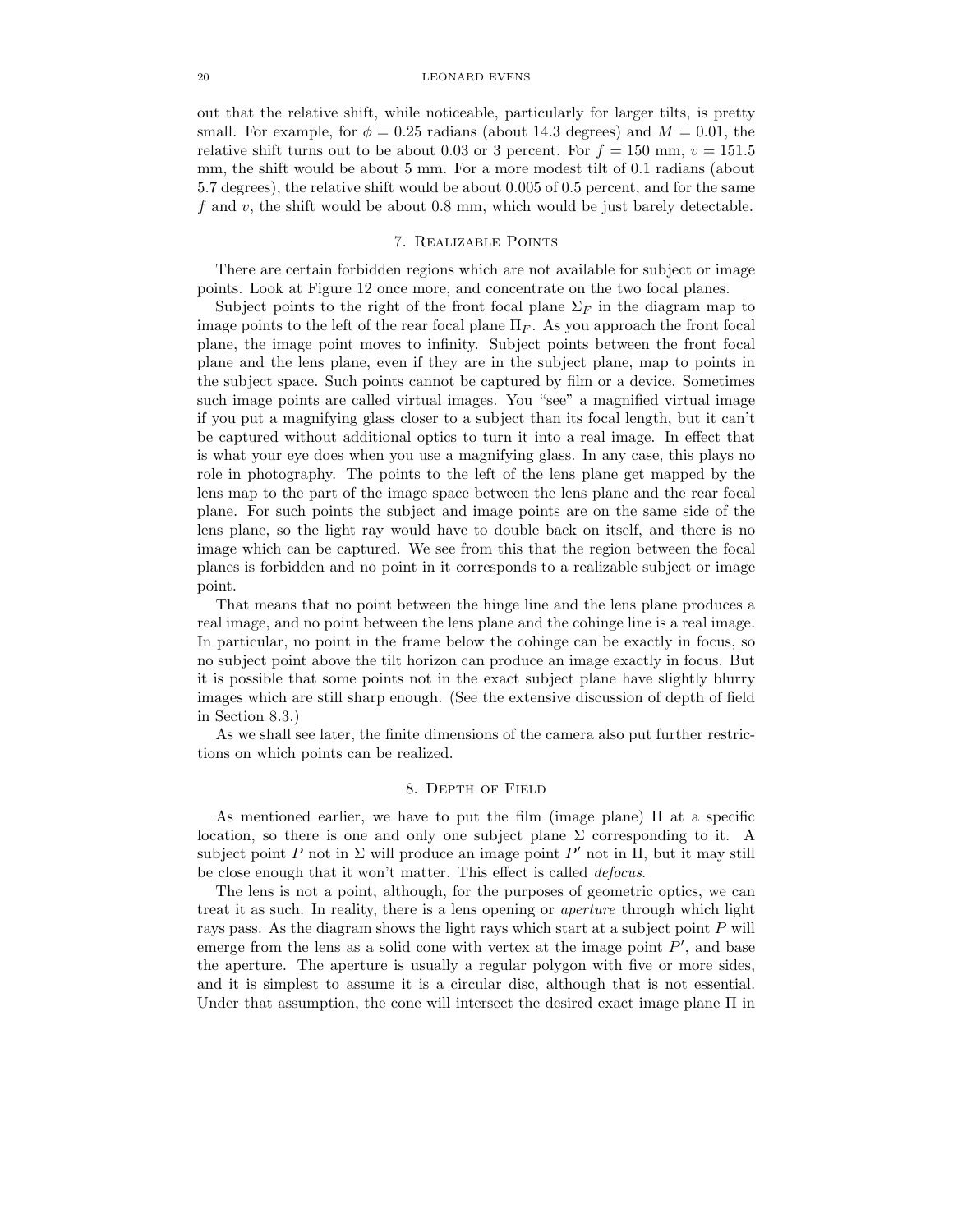

Figure 14. Circle of Confusion

a region, which, if the film plane is parallel to the aperture, will be a circular disc, but in general it will be an ellipse. So we call that region the *circle of confusion* abbreviated  $CoC$ , whether it is actually a circle or not. If the circle of confusion is not too large, it can't be distinguished from the point where the axis of the cone intersects  $\Pi$ . For all such points it is as if we were using a pinhole camera with the pinhole at the center of the aperture. The *pinhole image* of  $P'$  will be the intersection of the line connecting the center of the aperture, i.e., the principal point  $O$ , to  $P'$ .

Usually we set a criterion for how large the circle of confusion can be and still be indistinguishable from a point. That will depend on factors such as the intended final image, how much it must be enlarged from the image recorded in the camera, and how, and by whom, it is viewed. For a given position of the subject plane (and corresponding image plane), there will be a region about it, called the depth of field region or, often, just the *depth of field*. and it is abbreviated 'DOF'. It should be emphasized that there generally won't be a sharp cutoff at the boundaries of depth of field. Other factors, such as contrast and edge effects, affect perception of shaprness, so detail outside the region may still appear sharp. But, at least in principle, everything within the region should appear to be in focus, and details well outside it should be appear to be out of focus<sup>14</sup>.

Most of the rest of the article will be concerned with determining the shape of this region under different circumstances. It turns out that if the subject plane, lens plane, and image plane are all parallel, i.e., no tilt, the DOF will be contained between two planes parallel to both. If the lens plane is tilted, then the region is almost a wedge shaped region between two bounding planes. By far, the greatest part of this article will be concerned with quantifying the term 'almost', which is something that is usually ignored.

<sup>14</sup>Analysis of depth of field usually ignores diffraction, which has an overall burring effect on the image. See the article by Jeff Conrad at

www.largeformatphotography.info/articles/DoFinDepth.pdf,

for a discussion of diffraction.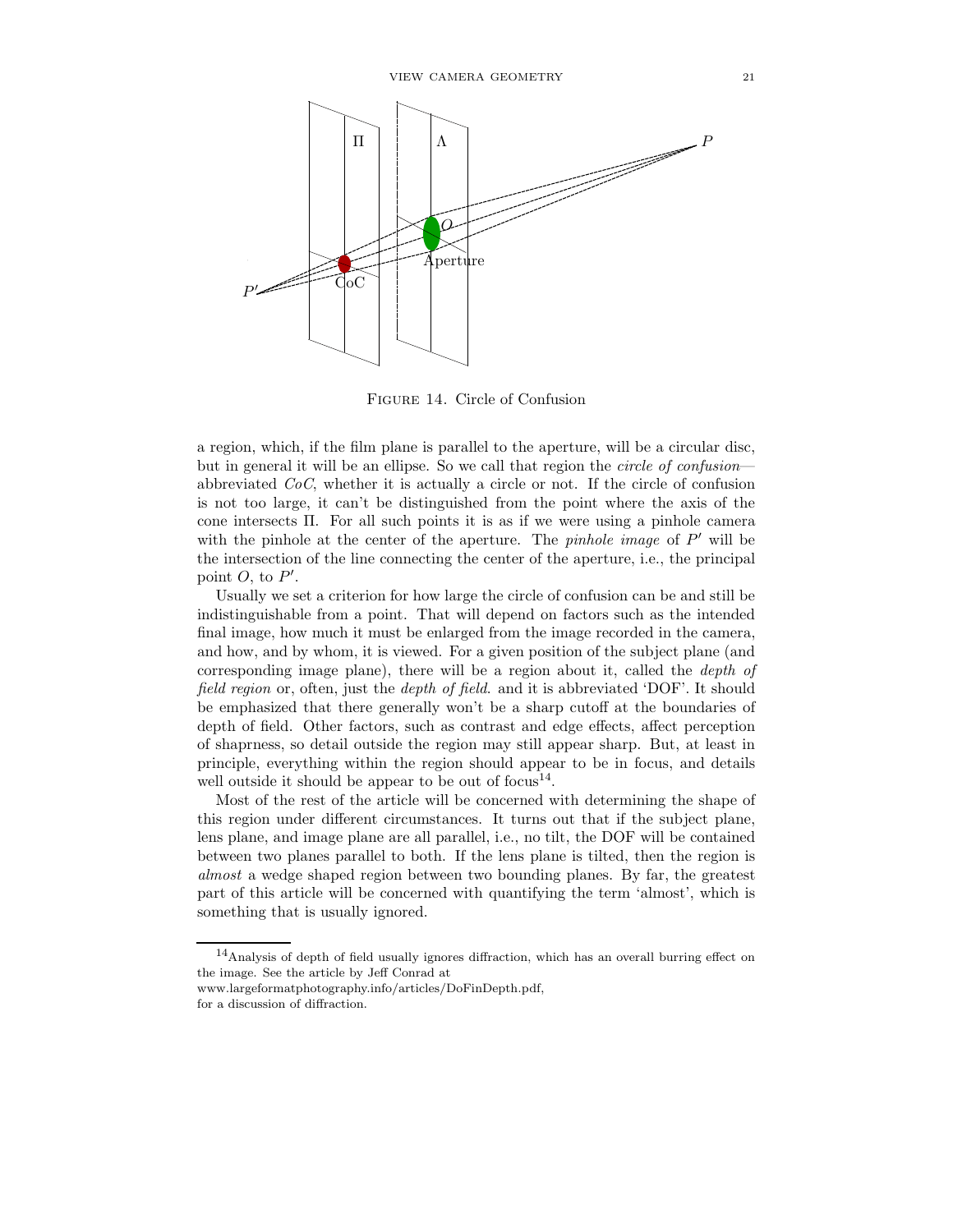### 22 LEONARD EVENS

Before beginning that discussion, it is worthwhile saying something about how a photographer might approach the problems presented by a given scene. Typically, one wants certain parts of the scene to be in focus and will first try to achieve that, without tilt, by stopping down far enough. If that doesn't work because the scene extends from very near in the foreground to the distant background, one will then try to decide if the situation may be improved by tilting the lens somewhat. That may work provided that the vertical extent one needs in focus close to the lens is not too great. In the process, one will at some point settle on a narrow range for the desired subject plane, and that, as we have seen, will determine the tilt angle within certain narrow limits. So normally, we will consider the tilt angle essentially fixed and proceed from there.

Suppose we specify as before that the image plane  $\Pi$  may only be adjusted by translation parallel to itself. Then, all corresponding subject planes meet in the hinge line (which may be at infinity). Suppose we pick two such subject planes, or equivalently, two corresponding image planes. The image plane farther from the lens is called the *outer image plane* and that closer to the lens is called the *inner image plane.* The corresponding subject planes  $\Sigma'$  and  $\Sigma''$  are called respectively the upper and lower subject planes or sometimes the near and far subject planes. The latter terminology is more appropriate in the case of zero tilt, for, then all the planes are parallel and the former plane is indeed nearer to and the latter plane is further from the lens plane. But it can be misleading if the tilt is not zero, since the upper limit of what can be in focus in the distance is determined by the upper or 'near' plane, and the lower limit of what can be in focus in the foreground is controlled by the lower or 'far' plane. By assumption, the image planes are all parallel, so there is less ambiguity. The outer image plane corresponds to the upper (near) subject plane, and the inner image plane corresponds to lower (far) subject plane. But, there is still another confusion in terminology. The distances  $v', v, v''$  of the image planes to the reference plane determine positions on the rail. Depending on the context, the position  $v'$  should properly be called either the near point or the upper point, and  $v''$  should be called the far point or lower point. See Figure 15.

In the diagram, we assume we have already tilted the lens plane. Note that while the hinge line stays fixed, the Scheimpflug lines differ for the two planes.

There are now two interesting questions to ask.

(1) Given  $\Sigma'$  and  $\Sigma''$  (equivalently  $\Pi'$  and  $\Pi''$ ) as above, where shall we focus, i.e., place the exact subject plane  $\Sigma$  so that points in  $\Sigma'$  and  $\Sigma''$  are "equally out of focus" in Π in a sense to be discussed. (Some people have argued for favoring one plane over the other, but we shall not get into that controversy in this article.)

(2) Suppose we have specified a criterion for sharpness, and for whatever reason, we have decided on an exact image plane Π. How far can we place  $\Pi'$  and  $\Pi''$  on either side of  $\Pi$  so all points between them will satisfy that criterion?

A problem associated with (2) is

(2a) Suppose we start with  $\Pi'$  and  $\Pi''$  as in (1) and find the best place to place Π. How can we control the circles of confusion in Π from points between Π′ and Π′′ and ensure they satisfy our criterion for sharpness?

Note that if we start with  $\Pi$  and find  $\Pi'$  and  $\Pi''$  solving problem (2), then, intuitively, at least,  $\Pi$  *should be the plane solving problem* (1) for those two planes. The argument would be that if Π were not already in the position which best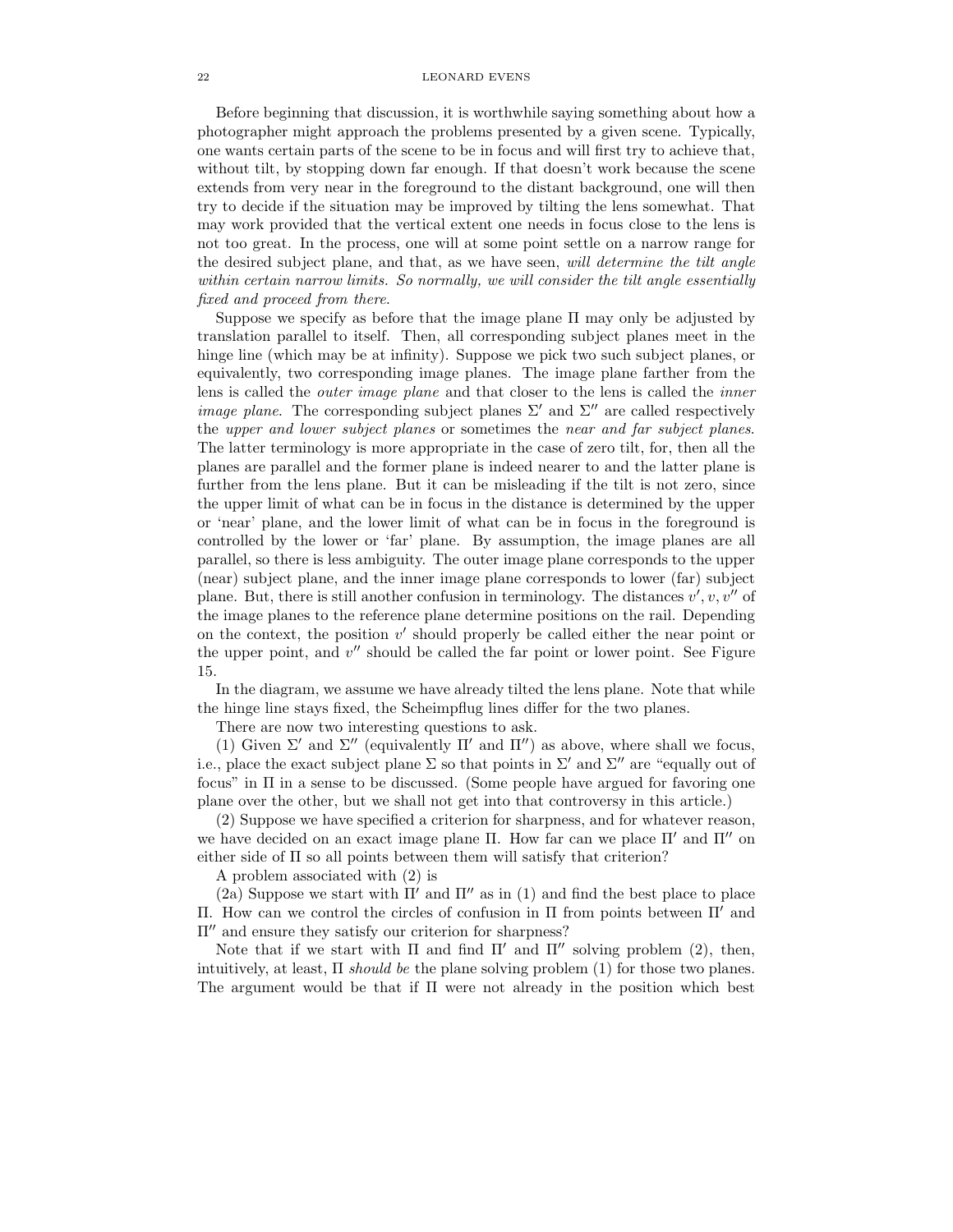

FIGURE 15. Upper (Near) and Lower (Far) Planes

balanced the focusing, then we could improve the balance by moving it. But such a movement should upset the sharpness condition for one of the two planes, so we already were at the right location. Unfortunately, we shall see that it requires some care to say just what we mean by "equally out of" or "equally in" focus, and for the case of tilted lens plane, both problems and their solutions become rather murky.

In principle, the aperture need not be in the lens plane, but it usually is or is close to it, so we shall start off under the assumption that it is a disc in the lens plane centered on the principal point. (We shall discuss cases where it is not in Section 10.1.) The aperture is formed by a number of blades, usually at least six, and, as noted earlier, it is actually a regular polygon rather than a circle. Its size can be varied by moving the blades, a process called stopping down when the aperture is made smaller or opening up when it is made larger. The ability to do this plays a crucial role in trying to obtain desired depth of field.

Before proceeding, let us review some facts about the cross ratio. We already discussed the cross ratio for a set of four collinear points. Given four distinct planes  $\Pi_1, \Pi_2, \Pi_3, \Pi_4$ , which, intersect in a common line, we may define the cross ratio  ${\Pi_1, \Pi_2; \Pi_3, \Pi_4}$  to be  ${P_1, P_2; P_3, P_4}$  where  $P_1, P_2, P_3, P_4$  are the intersections with the four planes of any sufficiently general line. (It is shown in projective geometry that this cross ratio is independent of the line.) The following facts about cross ratios are useful.

(i) Reversing either the first two or last two arguments in a cross ratio inverts the cross ratio.

(ii)  $\{t_1, t_3; t_2, t_4\} = 1 - \{t_1, t_2; t_3, t_4\}.$ 

(i) and (ii) together allow us to determine the cross ratio of four arguments in any order from that in one specific order. the possible values are  $t, \frac{1}{t}$  $\frac{1}{t}$ , 1 – t,  $\frac{1}{1-t}$  $\frac{1}{1-t}, 1-\frac{1}{t}$  $\frac{1}{t}$ , .

and 
$$
\frac{t}{t-1}
$$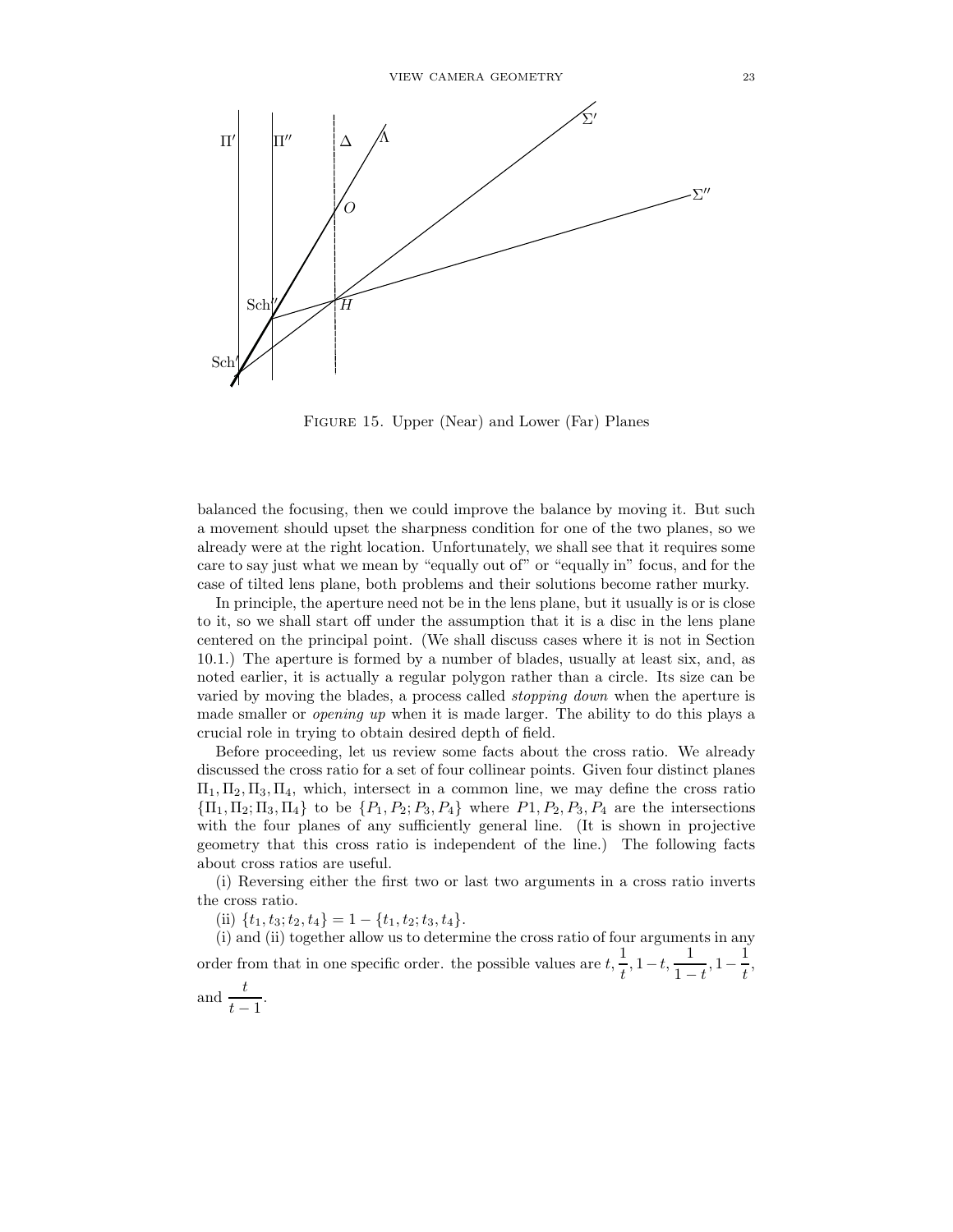(iii) Given 5 collinear points (planes)  $t_0, t_1, t_2, t_3, t_4$ , we have

$$
\frac{\{t_1, t_0; t_3, t_4\}}{\{t_2, t_0; t_3, t_4\}} = \{t_3, t_4; t_1, t_2\}.
$$

8.1. Case I. The lens is not tilted with respect to the reference plane. As we shall see, things work out very nicely in this case, and both problems have clear solutions.



Figure 16. The Basic Diagram

8.1.1. Problem (1). Assume the aperture has diameter D. Choose a plane  $\Pi$  between the outer and inner planes  $\Pi'$  and  $\Pi''$ . Fix attention on  $\Pi'$ . Choose a point  $P'$  in Π'. and form the solid cone with vertex  $P'$  and base the aperture. Let Q be the pinhole image in  $\Pi$ ; i.e., the intersection of  $\Pi$  with  $OP'$ . Let c be the diameter of the disc in which the cone intersects Π. Note that the ratio  $\frac{c}{D}$  remains fixed as long as the plane  $\Pi'$  remains fixed. That is clear by considering the similar triangles in Figure 16, which shows a slice by a p lane through the principal point.

The ratios of corresponding sides in similar triangles are equal. So, we have

(A) 
$$
\{\Pi', \Omega; \Pi, \Lambda\} = \{v', \infty; v, 0\} = \frac{v' - v}{v'} = \frac{c}{D}
$$

Now let  $P''$  be a point on  $OP'$  in the outer image plane  $\Pi''$  on the same side of  $\Pi$ as the lens plane. Clearly,  $\Pi$  will be in the optimum position between  $\Pi'$  and  $\Pi''$ when the circle of confusion produced by  $P''$  is identical with that produced by  $P'$ .

So we also have

(B) 
$$
\{\Pi'', \Omega; \Pi, \Lambda\} = \{v'', \infty; v, 0\} = \frac{v'' - v}{v''} = -\frac{c}{D}.
$$

Hence, by dividing  $(A)$  by  $(B)$ , we obtain

(H) 
$$
\{\Pi, \Lambda; \Pi' \Pi''\} = \{v, 0; v', v''\} = \frac{v - v'}{v - v''} / \frac{-v'}{-v''} = -1
$$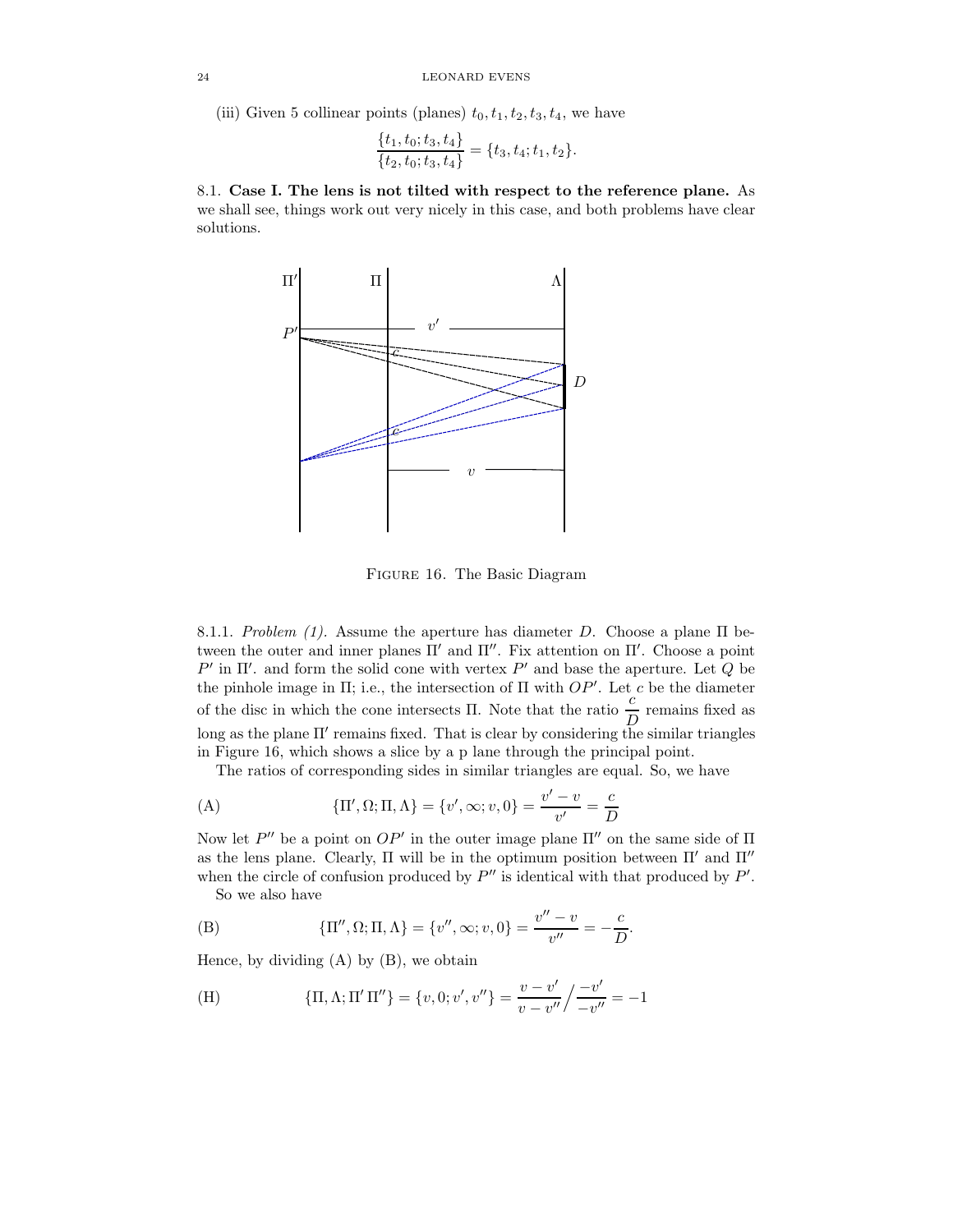

Figure 17. Balance

It is easy to check that this is true if and only if

(H') 
$$
\frac{1}{v} = \frac{1}{2} \left( \frac{1}{v'} + \frac{1}{v''} \right)
$$

(H') by definition says that v is the *harmonic mean* of v' and v'', and similarly we say that that a plane  $\Pi$  is the harmonic mean of  $\Pi'$  and  $\Pi''$  relative to a plane  $\Pi_0$ if  ${\Pi, \Pi_0; \Pi', \Pi''} = -1$ . Note that this relation doesn't depend on the order of Π′ , Π′′ since reversing order of either the first two or the last two arguments in a cross ratio just inverts the cross ratio.

It is sometimes more useful to rewrite equation (H′ ) as

$$
v = \frac{2v'v''}{v' + +v''}
$$

which it reduces to by some simple algebra.

In practice, it might be tricky determining the position of the harmonic mean, but fortunately there is a simple approximation which makes focusing much easier. It is based on the relation (H′ ), which may also be written

(Ha) 
$$
\frac{v'' - v}{v - v'} = \frac{v''}{v'}.
$$

For normal photography where all interesting parts of the image are relatively distant, the values of  $v'$  and  $v''$  are not much greater than the focal length, and hence are relatively close to one another, so it follows from (Ha) that  $v'' - v \approx v - v'$ , i.e, that we can place the image plane halfway between the near (outer) and far (inner) points on the rail without being very far off, and that simplifies focusing enormously. In fact, detailed calculations show that the error made in so doing is negligible, even in close-up situations except for very short focal length (wide angle) lenses, a situation almost never met in practice.

8.1.2. Problem(2). Specify the criterion by setting a maximum possible diameter  $c$ for a circle of confusion. We want to determine just how far from  $\Pi$  we may put  $\Pi'$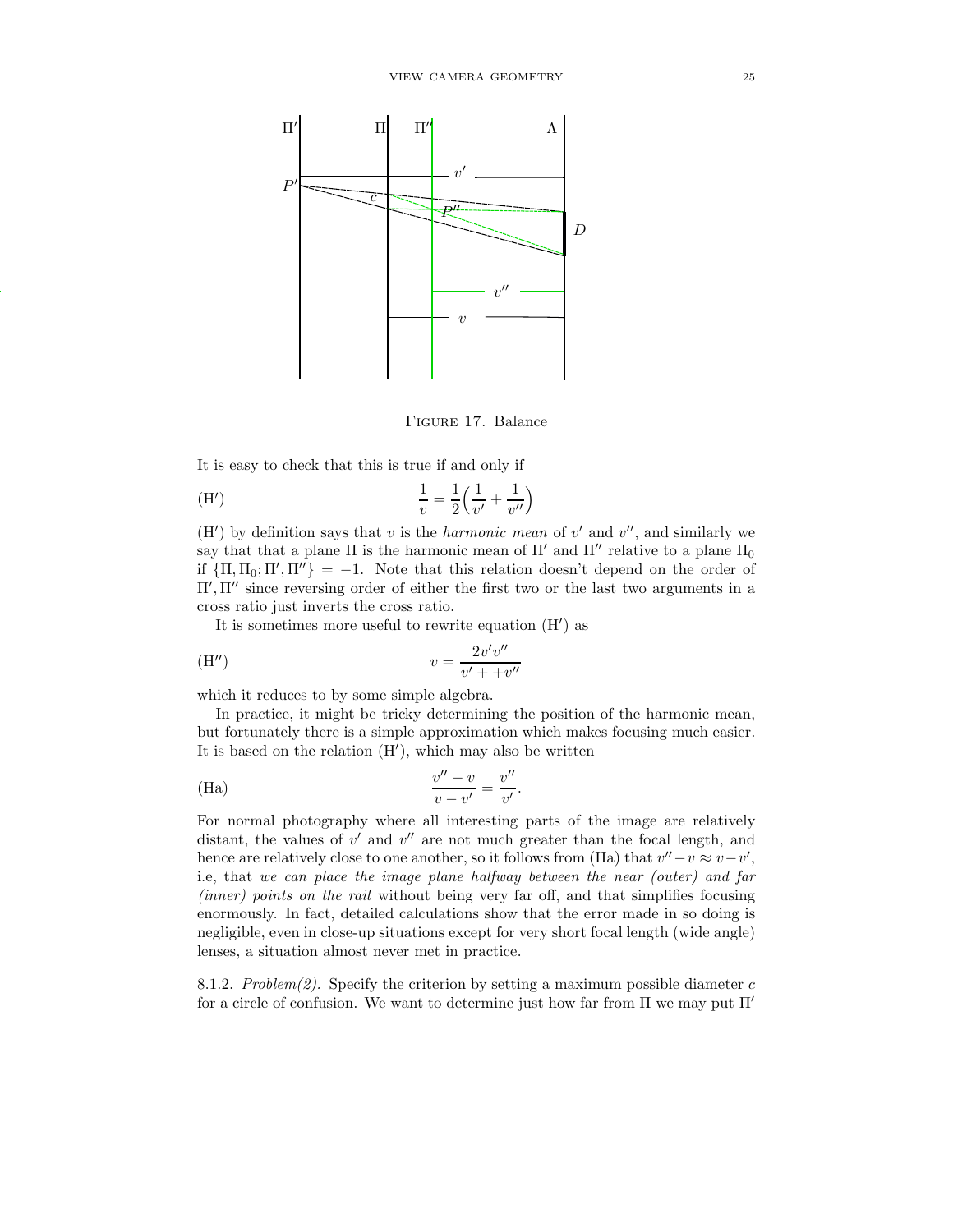and  $\Pi''$  so any point between them will yield a circle of confusion in  $\Pi$  of diameter not greater than c.

To this end, we use the same equations (A) and (B). Start at Π and move away from it in both directions until the two cross ratios are equal to  $\mu = \frac{c}{\tau}$  $\frac{c}{D}$  and  $-\mu$ respectively. (Note also that in this case  $\Pi$  will end up being the harmonic mean of  $\Pi'$  and  $\Pi''$  by the same argument as before.) Solving those equations for  $v'$  and  $v''$  yields

(V) 
$$
v' = \frac{v}{1 - \mu}
$$
  $v'' = \frac{v}{1 + \mu}$ .

We also see how to solve problem (2b). Namely, the cross ratios in (A) and (B) are fixed by the positions of the planes, so the ratio  $\mu = \frac{c}{\tau}$  $\frac{c}{D}$  is determined by that information. Now, given c, simply choose D, by stopping down, so that  $\frac{c}{D} = \mu$  or  $D = \mu c$ .

In photography, one seldom uses the actual diameter of the aperture but instead the *f*-number  $N = \frac{f}{L}$  $\frac{J}{D}$  where f is the focal length.<sup>15</sup> (This is because the f-number is more directly related to the light intensity at  $P'$ .) Hence, it is more useful to rewrite the crucial ratio  $\mu = \frac{Nc}{c}$  $\frac{1}{f}$ . So, given a maximum possible diameter c for the circle of confusion, we need to choose  $N = \frac{f\mu}{g}$ c

On the other hand, when  $v = \frac{2v'v''}{l}$  $\frac{2v}{v'+v''}$  is chosen as the harmonic mean of v' and  $v''$ , we have

$$
\mu = \frac{v' - v}{v'} = 1 - \frac{v}{v'} = 1 - \frac{2v''}{v'' + v''} = \frac{v' - v''}{v' + v''},
$$

so

(N) 
$$
N = \frac{v'-v''}{c} \frac{f}{v'+v''}.
$$

But from (E), we get

$$
v' + v'' = v\left(\frac{1}{1+\mu} + \frac{1}{1-\mu}\right) = \frac{2v}{1-\mu^2}
$$

So

$$
N = \frac{v' - v''}{2c} \frac{f}{v} (1 - \mu^2).
$$

On the other hand, from the lens equation, as in Section 6, we get

$$
\frac{v}{f} = \frac{v}{u} + 1 = M + 1
$$

<sup>15</sup>The f-number is usually denoted symbolically as the denominator of a symbolic 'fraction' as in 'f/32' for f-number 32. f is not suppose to have a specific value, and you are not supposed to perform a division, but if it were the actual focal length then  $f/N$  would be the actual diameter of the aperture, so this terminology can be confusing. We shall abuse the terminology at times in this article by referring to 'aperture  $N$ ' when we mean that the f-number is  $N$ .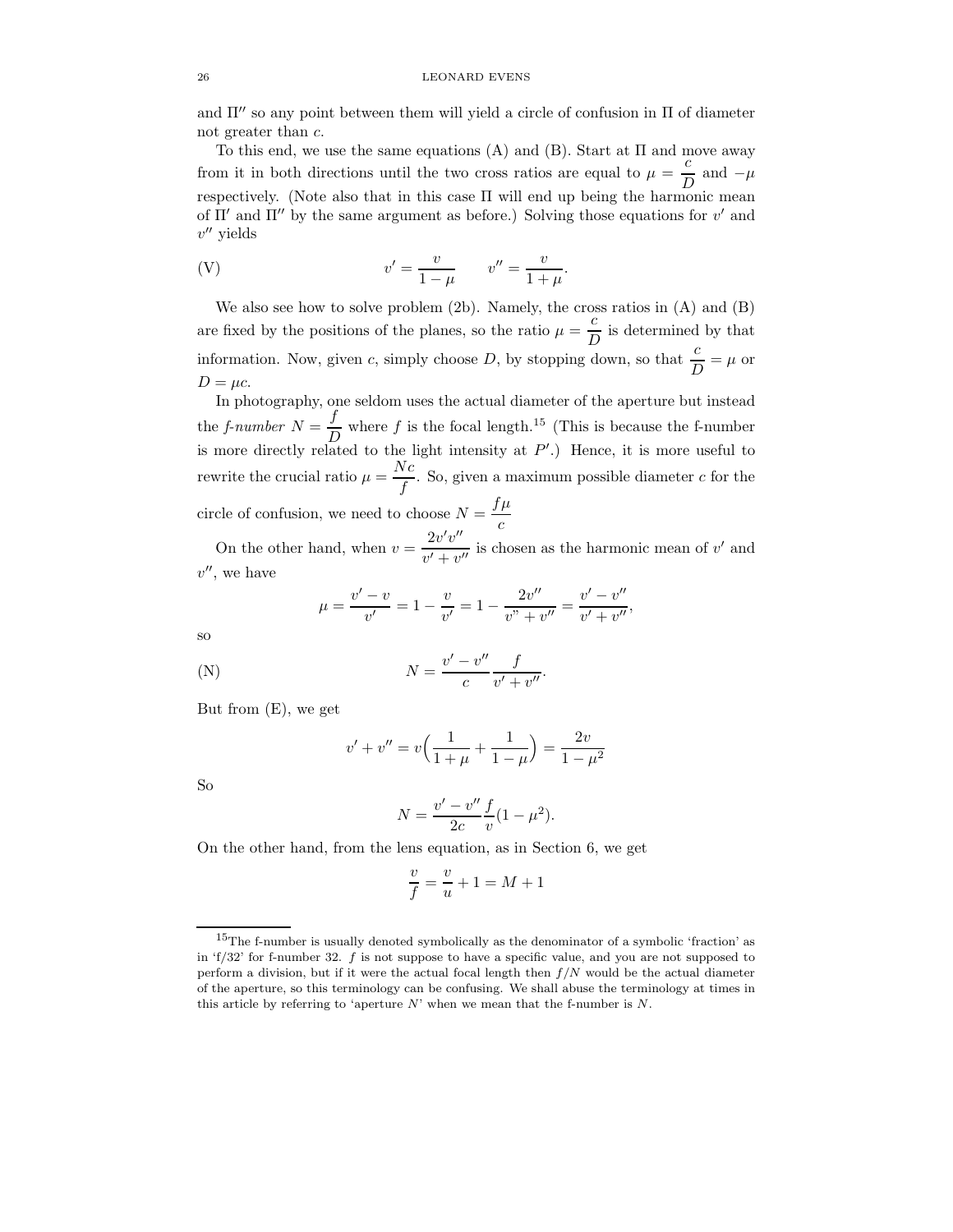where  $M = \frac{v}{c}$  $\frac{v}{u}$  is the *magnification* or *scale of reproduction* at the exact plane of focus. Hence,

(1) 
$$
N = \frac{v' - v''}{2c(1+M)}(1-\mu^2) < \frac{v' - v''}{2c(1+M)}.
$$

Overestimating  $N$  is usually innocuous, so the quantity on the right is a reasonable estimate for the appropriate f-stop. In any case,  $\mu^2$  is typically small,<sup>16</sup> so we may say

(N') 
$$
N \approx \frac{v' - v''}{2c(1+M)}
$$

Except in close-up situations, the scale of reproduction  $M$  is quite small and can be ignored, in which case the estimate becomes  $N \approx \frac{v' - v''}{2c}$  $\frac{c}{2c}$ . In any case, if we ignored  $M$ , that would just lead us to stop down more than we need to. Usually that is innocuous since we are interested in adequate depth of field and don't care if we get a bit more than we expected<sup>17</sup>. But there are occasions when one wants to limit depth of field to precisely what is needed, in which case one would keep the factor  $1 + M$ .

8.1.3. The Subject Space. What does all this say about what is happening in the subject space? If we remember that the lens map and its inverse are projective transformations and so preserve cross ratios, it follows that  $\{\Sigma, \Lambda, \Sigma', \Sigma''\} = -1$ , i.e., the best place to focus is at the harmonic mean of the near and  $\eta$ <sup>18</sup> subject planes with respect to the lens plane. In particular, if the distances of the near and far subject planes from the lens plane are respectively  $u'$  and  $u''$ , then you should focus at the harmonic mean u of those distances where

(SH) 
$$
\frac{1}{u} = \frac{1}{2} \left( \frac{1}{u'} + \frac{1}{u''} \right).
$$

For scenes in which  $u'$  and  $u''$  reasonably close, we may use the analogue of equation (Ha)

.

(SHa) 
$$
\frac{u'' - u}{u - u'} = \frac{u''}{u'}
$$

to conclude that  $u-u' \approx u''-u$ , i.e., that the front depth of field and the rear depth of field are approximately equal. That holds true not only for close-up photography but also for normal portraiture. A reasonable estimate for that distance—see 8.2 is

$$
\frac{cN(1+M)}{M^2}
$$

so it depends only on the circle of confusion  $c$ , the f-number  $N$  and the scale of reproduction  $M$ . In particular, it is essentially independent of the focal length as

<sup>&</sup>lt;sup>16</sup>An extreme estimate for  $\mu$  with  $N = 64$ ,  $c = 0.1$  and  $f = 65$  is  $\frac{NC}{a}$  $\frac{1}{f}$  < 64 × 0.1/65  $\approx$  0.1, so  $\mu^2$  < .01 or 1 percent. That works for 4 x 5 format. For 8 x 10, with  $N = 128$ ,  $c = 0.2$  and  $f = 130$  mm, it would be less than 4 percent. Either would amount to an insignificant difference in setting the f-stop.

<sup>&</sup>lt;sup>17</sup>Stopping down does require increasing the time setting to maintain exposure, and in some cases that may create problems because of subject movement.

<sup>&</sup>lt;sup>18</sup>We switch from 'upper' and 'lower' to 'near' and 'far' since they are more appropriate in this case.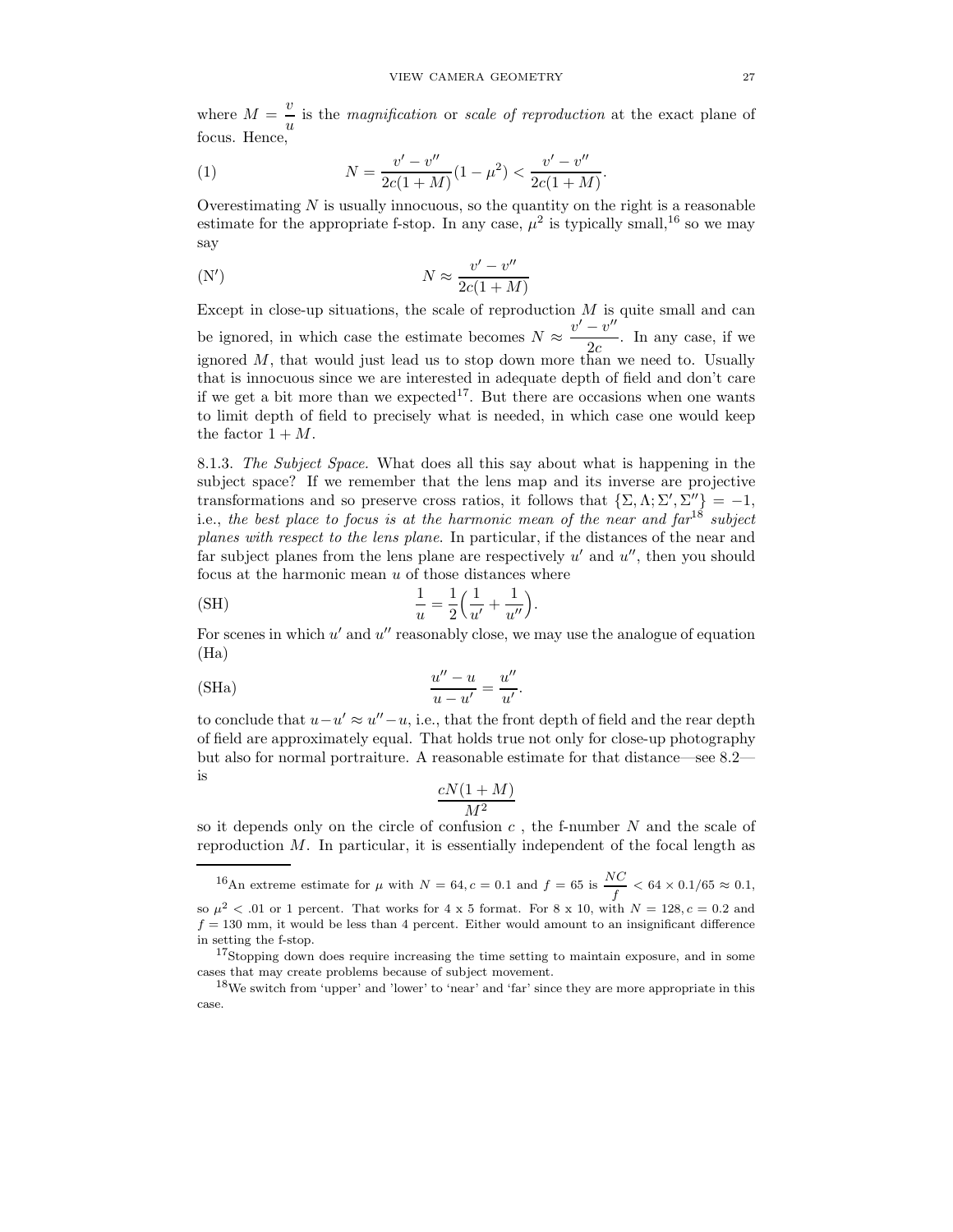long as the scale of reproduction is kept fixed. One often sees this rule stated as if it held in general, whatever the subject distance, but it clearly fails for subjects sufficiently remote from the lens. In particular, as we see below, the far depth of field is often infinite.

8.1.4. The Hyperfocal Distance. If the far plane is at infinity, i.e.,  $u'' = \infty$ , then equation (SH) tell us that  $u = 2u'$ , in other words the correct place to focus is at twice the distance of the near plane.

On the other hand, suppose we stop down to aperture (f-number)  $N$ . At which distance should we focus so that far plane bounding the depth of field is at infinity? Since the plane at infinity is mapped by the lens map to the focal plane, that amounts to setting  $v'' = f$ , so equation (B) reduces to  $\frac{v - f}{f} = \mu = \frac{c}{L}$  $\frac{c}{D} = \frac{f}{N}$  $\frac{J}{Nc}$ which yields  $v - f = Nc$  or  $v = Nc + f$ . The corresponding subject plane distance may be derived from the relation  $(u - f)(v - f) = f^2$  which yields

(Hyp) 
$$
u_H = f + \frac{f^2}{Nc} \approx \frac{f^2}{Nc}
$$

(where the approximation holds as long as  $Nc$  is much smaller than f which is always the case, except for extremely short focal length lenses.) The distance  $u_H$  is called the hyperfocal distance. If you focus at the hyperfocal distance, then infinity will just barely be in focus. To do so, you place the rear standard back from the focal plane by the quantity Nc, which is independent of the focal length.

But, as we saw above,  $u'' = \infty$  implies that  $u = u_H = 2u'$ , the near distance. In other words, if you focus at the hyperfocal distance, everything from half that distance to infinity will be in focus.

Let's look at a typical example.  $c = 0.1$  mm is a typical value taken for the diameter of the maximum allowable circle of confusion in 4 x 5 photography, and  $f = 150$  mm is a typical "normal" focal length. A typical f-number would be  $N = 22$ . So, in this case  $Nc = 2.2$  mm. Similarly,  $f = 150 \gg 2.2$ , so the hyperfocal distance is given accurately enough by  $\frac{f^2}{\lambda}$  $\frac{f^2}{Nc} = \frac{150^2}{2.2}$  $\frac{2.00}{2.2} \approx 10227$  mm  $\approx 10$  meters. Half the hyperfocal distance will be about 5 meters. An extremely short focal length for such a camera would be  $f = 50$  mm, and in this case  $\frac{50^2}{2.2} \approx 1136$  mm. In this case, it might be more accurate to add the focal length to get  $1186 = 1.186$  meters. Everything from infinity down to about 0.593 meters should be in focus.

Notice that the hyperfocal distance only makes sense given a choice of relative aperture N. If you stick with the same aperture but focus so that  $u > u_H$ , you will place the inner image plane  $\Pi''$  in the forbidden region, so 'image points' between Π′′ and the focal plane will not correspond to real subject points. (See Section 7.) The result will be that you will lose some far depth of field. See Section 8.2 below for formulas which allow you to determine the near depth of field in that case.

It is hard to measure small distances that precisely along the rail, but most view cameras employ a gearing mechanism which magnifies motions along the rail for fine focusing. Using a scale on the focusing knob in such cases makes it much easier. The alternative is to calculate the hyperfocal distance, or get it from a table, and then focus on some object in the scene at that distance. Rangefinder devices are available for measuring such distances, but it seems overkill to use them, since the camera itself effectively does it for you.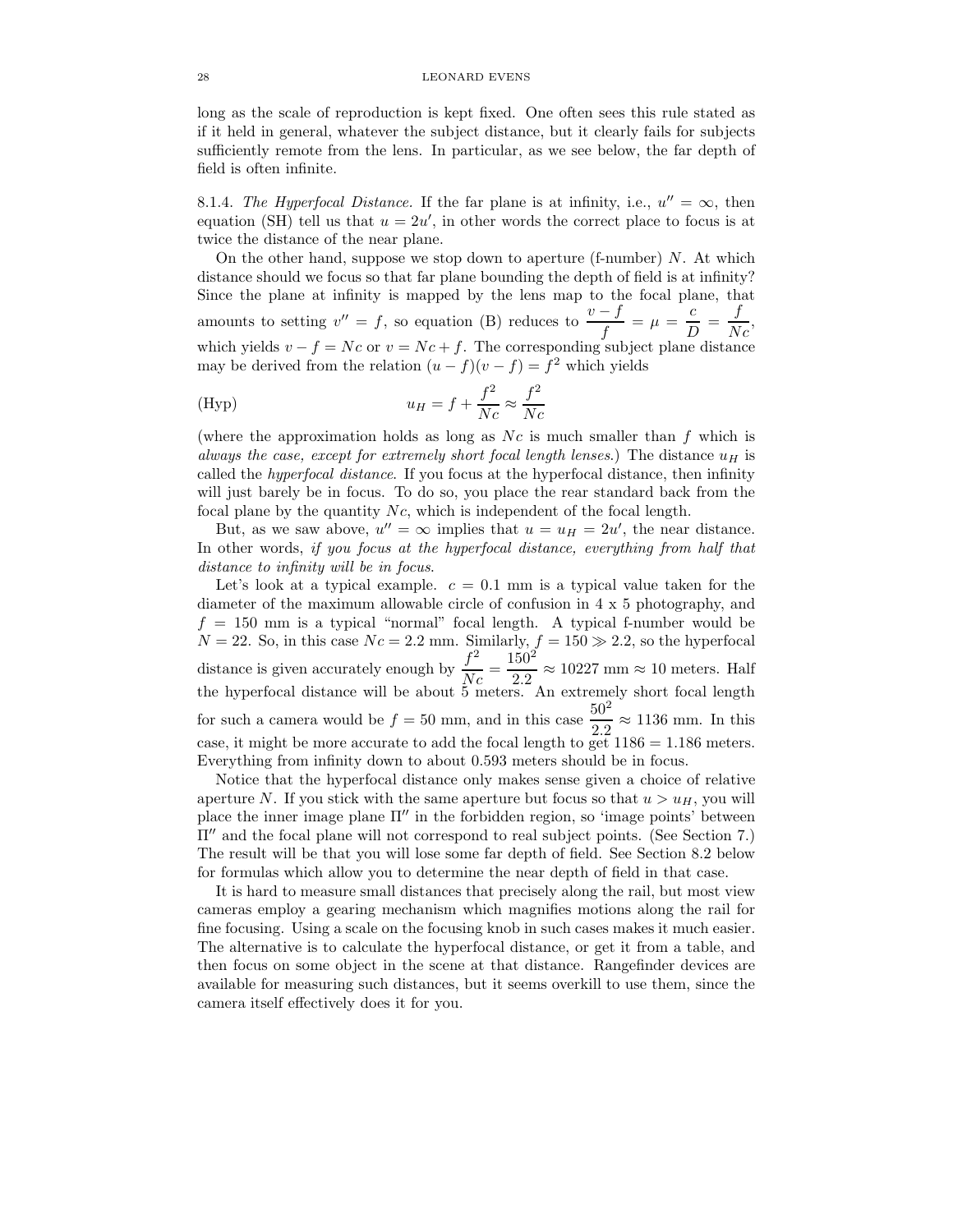8.2. Depth of Field Formulas. Assume we focus at distance  $u$ , at aperture (fnumber) N, with circle of confusion c, and let  $u_H = H + f$ , where  $H = \frac{f^2}{N}$  $\frac{J}{Nc}$ , be the hyperfocal distance. Recall formulas (A) and (B)

$$
\{\Pi', \Omega; \Pi, \Lambda\} = \frac{Nc}{f}
$$

$$
\{\Pi'', \Omega; \Pi, \Lambda\} = -\frac{Nc}{f}
$$

As before, since cross ratios are preserved, and  $\mathcal V$  carries the front focal plane  $\Sigma_F$ into the plane at infinity  $\Omega$ , we obtain

$$
\{\Sigma', \Sigma_F; \Sigma, \Lambda\} = \frac{Nc}{f}
$$

$$
\{\Sigma'', \Sigma_F; \Sigma, \Lambda\} = -\frac{Nc}{f}
$$

or

$$
\{u', f; u, 0\} = \frac{Nc}{f}
$$

$$
\{u'', f; u, 0\} = -\frac{Nc}{f}
$$

i.e.,

$$
\frac{u'-u}{u'} = \frac{Nc f - u}{f f}
$$

$$
\frac{u'' - u}{u''} = -\frac{Nc f - u}{f f}
$$

After some algebra, these lead to the equations

$$
u' = \frac{u}{1 + \frac{Ncu}{f^2} - \frac{NC}{f}}
$$

$$
u'' = \frac{u}{1 - \frac{Ncu}{f^2} + \frac{NC}{f}}
$$

In each case, multiply the numerator and denominator by the quantity  $H = \frac{f^2}{N}$ NC This yields

(NDOF) 
$$
u' = \frac{uH}{H + (u - f)}
$$

(FDOF) 
$$
u'' = \frac{uH}{H - (u - f)}
$$

Since  $u > f$ , the denominator in equation (NDOF) is positive, and the formula always makes sense. But the denominator in equation (FDOF) may vanish or even be negative, so that formula requires a bit of explanation.

If  $u = H + f$ , the formula yields  $u'' = \infty$ , which just says the  $\Sigma''$  is at infinity as in the previous section (8.1.4).

Suppose on the other hand that  $u > u_H$ , so the denominator is negative. In that case, the formula yields a negative value for  $u''$ . As we saw in the previous section, that means that  $v'' < f$ , i.e.,  $\Pi''$  is in the forbidden zone. Restricting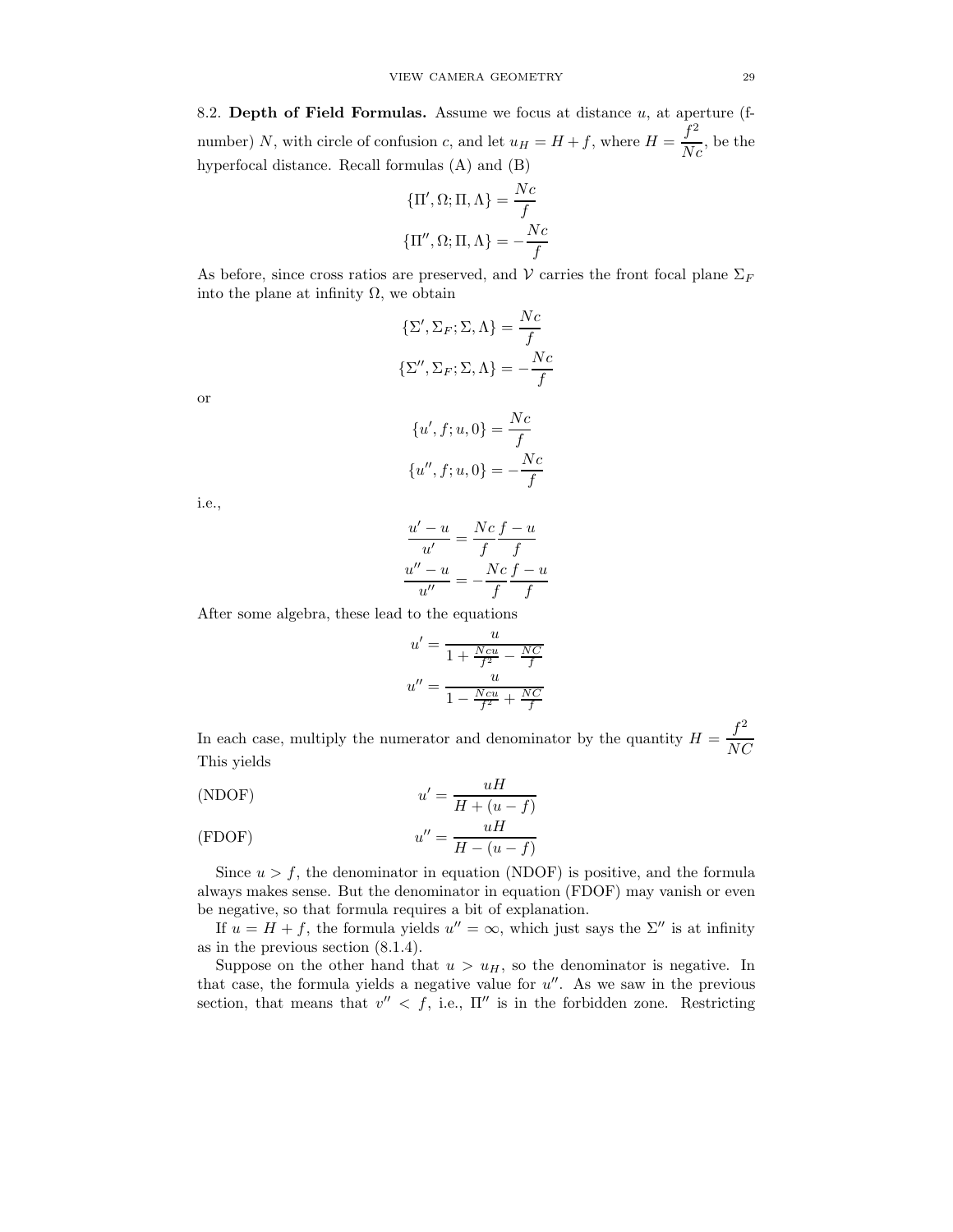attention to real subject points, we ignore the second equation and conclude that the depth of field extends from  $u'$ , given by equation (NDOF), to  $\infty$ . In the extreme case in which one focuses at  $u = \infty$ , equation (NDOF) tells us  $u' = H$ , which for all practical purposes is the hyperfocal distances. In other words, if you focus at infinity, then everything down to the hyperfocal distance will be in focus.

If one's aim is to maximize depth of field, there is little point in focusing at a distance greater than the hyperfocal distance, so it is common to add the restriction  $u \leq u_H$ .<sup>19</sup>

If  $u \gg f$ , i.e., we are not in a close-up situation, then the above equations yield the approximations

$$
u' \approx \frac{uH}{u+H}
$$

$$
u'' \approx \frac{uH}{u-H}
$$

It is also useful to determine the front and rear depth of field

(FDOF) 
$$
u - u' = \frac{u(u - f)}{H + (u - f)} \approx \frac{u^2}{H + u}
$$

(RDOF) 
$$
u'' - u = \frac{u(u - f)}{H - (u - f)} \approx \frac{u^2}{H - u}
$$

where the approximations hold when we are not in a close-up situation. In the case of close-ups, it is better to divide the numerator and denominator by  $f^2$  to obtain

$$
u - u' = \frac{\frac{u}{f}(\frac{u}{f} - 1)}{\frac{1}{Nc} + \frac{1}{f}(\frac{u}{f} - 1)}
$$

$$
u'' - u = \frac{\frac{u}{f}(\frac{u}{f} - 1)}{\frac{1}{Nc} + \frac{1}{f}(\frac{u}{f} - 1)}
$$

If we use the relation  $\frac{u}{f} = \frac{1}{M}$  $\frac{1}{M} + 1$ , we obtain after lots of algebra

$$
u - u' = \frac{Nc(1+M)}{M^2(1 - \frac{Nc}{fM})}
$$

$$
u'' - u = \frac{Nc(1+M)}{M^2(1 + \frac{Nc}{fM})}
$$

If  $\frac{Nc}{fM} \ll 1$ , then, we may ignore the second term in parentheses in the denominators to obtain

(Ha) 
$$
u - u' \approx u'' - u \approx \frac{Nc(1+M)}{M^2}
$$

which we mentioned earlier.

<sup>&</sup>lt;sup>19</sup>There may be circumstances in which one wants to favor the background relative to the foreground. In that case, one might sacrifice some or all of the rear depth of field.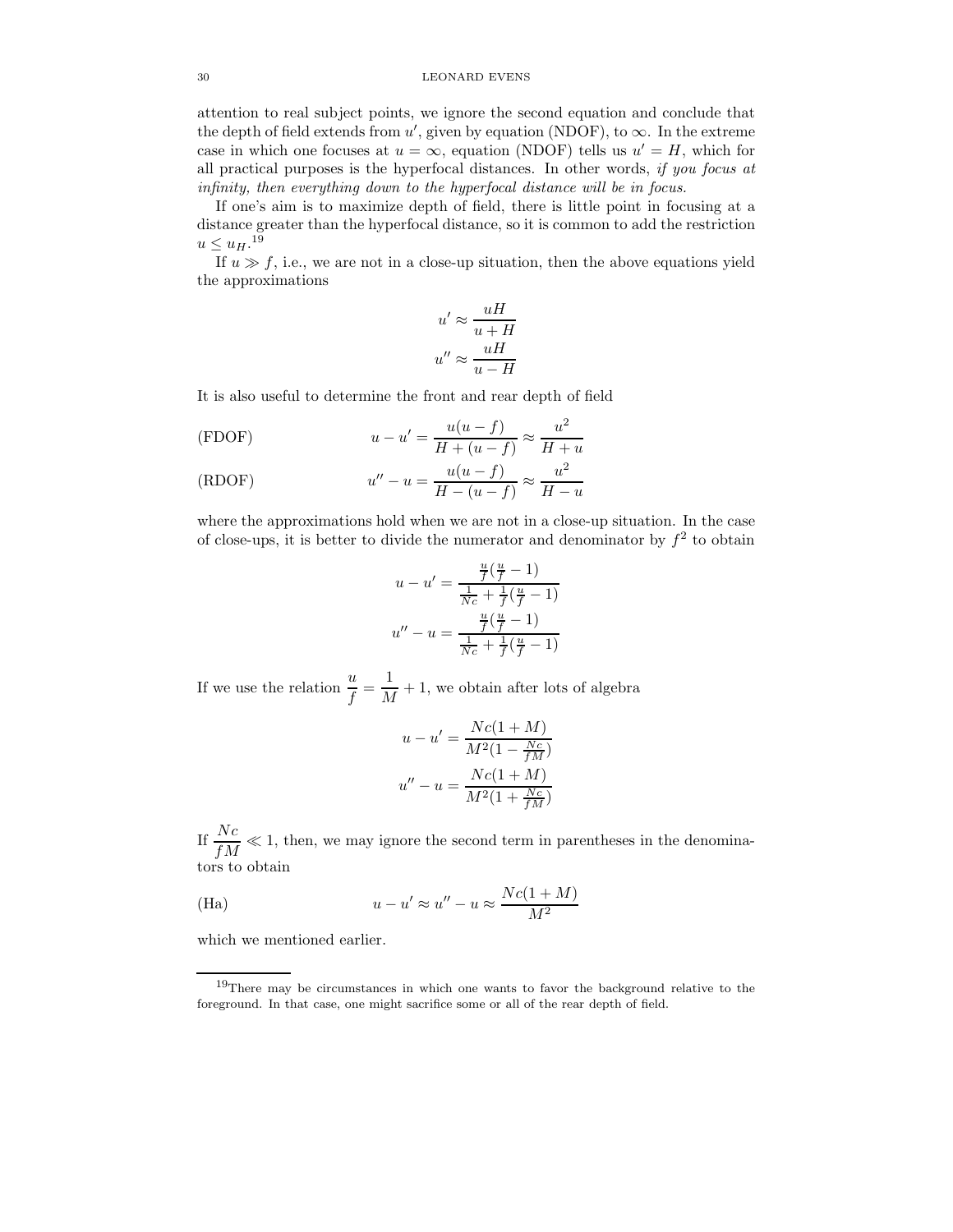8.3. Case II. Tilted lens plane. In this case, the aperture, which we have assumed is in the lens plane, is tilted with respect to the reference plane  $\Delta$ , and this complicates everything.<sup>20</sup>

To see why, fix a potential image plane Π parallel to the reference plane, and choose an image point  $P'$  not in  $\Pi$ . Consider the solid cone with vertex  $P'$ , and base the aperture, which is a circular disc in the lens plane of radius  $R = D/2$ . Let Q be the intersection of  $OP'$  with Π. The cone will intersect the plane Π through Q, parallel to the lens plane, in a circular disc, but the circle of confusion in the desired image plane  $\Pi$  will be an elliptical region. In Figure 18, we show some examples of how the ellipse compares to the circle for different values of the parameter. (Note that the circle and the ellipse are in different planes, tilted with respect to one another, so the diagrams don't reflect what you would see if you looked at them in space.)



FIGURE 18. Circles of Confusion (circle in blue, ellipse in red)

The ellipse won't be centered on Q, although, as in the examples in Figure 18, the shift is usually quite small. On the other hand, its size, shape, and orientation will depend strongly on the focal length, the tilt, the distance from  $P'$  to  $O$  and the orientation of the ray  $OP'$  relative to the reference plane. Moreover, if we specify outer and inner image planes  $\Pi'$  and  $\Pi''$ , as before, and points,  $P'$  and  $P''$ in each of them, there will be no simple relation between the corresponding circles of confusion, even in the simplest case that the points in the two planes are on the same ray through  $O$ . So it is not clear precisely how to analyze Problem  $(1)$ , and it is even harder to analyze Problem (2). We shall see, however, that, if we take into

 $^{20}$ My interest in this subject was piqued by reading Section 10.5. of Wheeler's Notes /www.bobwheeler.com/photo/ViewCam.pdf

where he considers the problem, two-dimensionally, in the central plane  $(x_1 = 0$  in our notation below). Unfortunately, the problem is fundamentally three-dimensional, and ignoring the third-dimension, transverse to the central plane, as we shall see, can lead to misperceptions. I have always been amazed at Wheeler's success in making such calculations using just algebra, trigonometry, and simple geometry. Indeed, I had no luck extending his results until I thought of using projective geometry.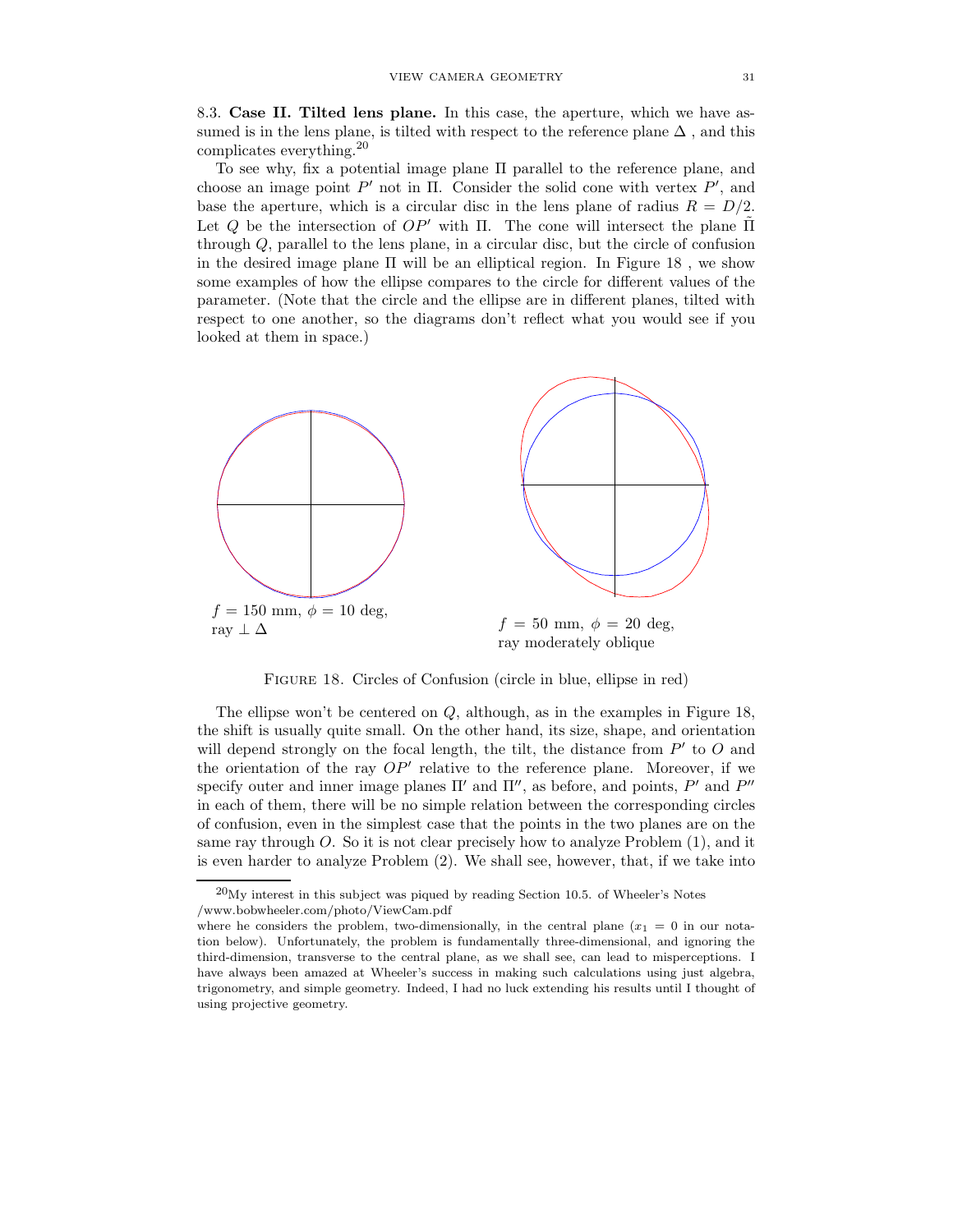account the limitations imposed by the scene and the mechanical structure of the camera and remember that the tilt angle  $\phi$  is almost always relatively small, then things don't get too bad. But the analysis is rather involved, so we now address it.

In all that follows, we assume  $\phi \neq 0$ , i.e., that the lens plane really is tilted with respect to the reference plane.

With  $P'$  and  $\Pi$  as above, consider a plane cross section through  $P'$  as in Figure 19.



Figure 19. Circle of confusion in Image Plane and Aperture

Here c is the length of the segment of the circle of confusion cut off by the cross sectional plane, and  $C$  is the corresponding length cut off in the reference plane  $Δ$ . *v* and *v'* are as before the perpendicular distances of P' and Π to the reference plane  $\Delta$ . II' is the plane through  $P'$  parallel to the reference plane.

As in the untilted case, we have the following analogue of equation (A).

(A') 
$$
\{\Pi', \Omega; \Pi, \Delta\} = \{v', \infty; v, 0\} = \frac{v' - v}{v'} = \frac{c}{C}
$$

where C has replaced D and the reference plane  $\Delta$  has replaced the lens plane  $\Lambda$ . Note the following crucial fact: the cross sectional plane in the Figure 19 need not contain  $O$  (nor the pinhole image  $Q$ ). So, C can be any chord in the reference plane ellipse, and c the corresponding chord of the circle of confusion in Π, and that includes the major axes of the two ellipses!

The difficulty is that the chord length  $C$  depends strongly on both the tilt angle and the point  $P'$ , so although the ratio  $\frac{c}{C}$  is fixed by the positions of  $\Pi$  and  $P'$ , unlike the untilted case, the value of  $c$  is not.

So, to make further progress we have to spend some time analyzing the relation between the ellipse in the reference plane  $\Delta$ , and the aperture, which is a circular disc of diameter  $D = 2R$  in the lens plane  $\Lambda$ .

As indicated in the Figure 20, we choose an orthogonal coordinate systems  $x_1, x_2, x_3$  in the reference plane, and one  $X_1, X_2, X_3$  in the lens plane, which share the common origin O and the same  $x_1 = X_1$ -axis, which is the line of intersection of the reference plane with the lens plane. The  $x_3$  and  $X_3$  axes are perpendicular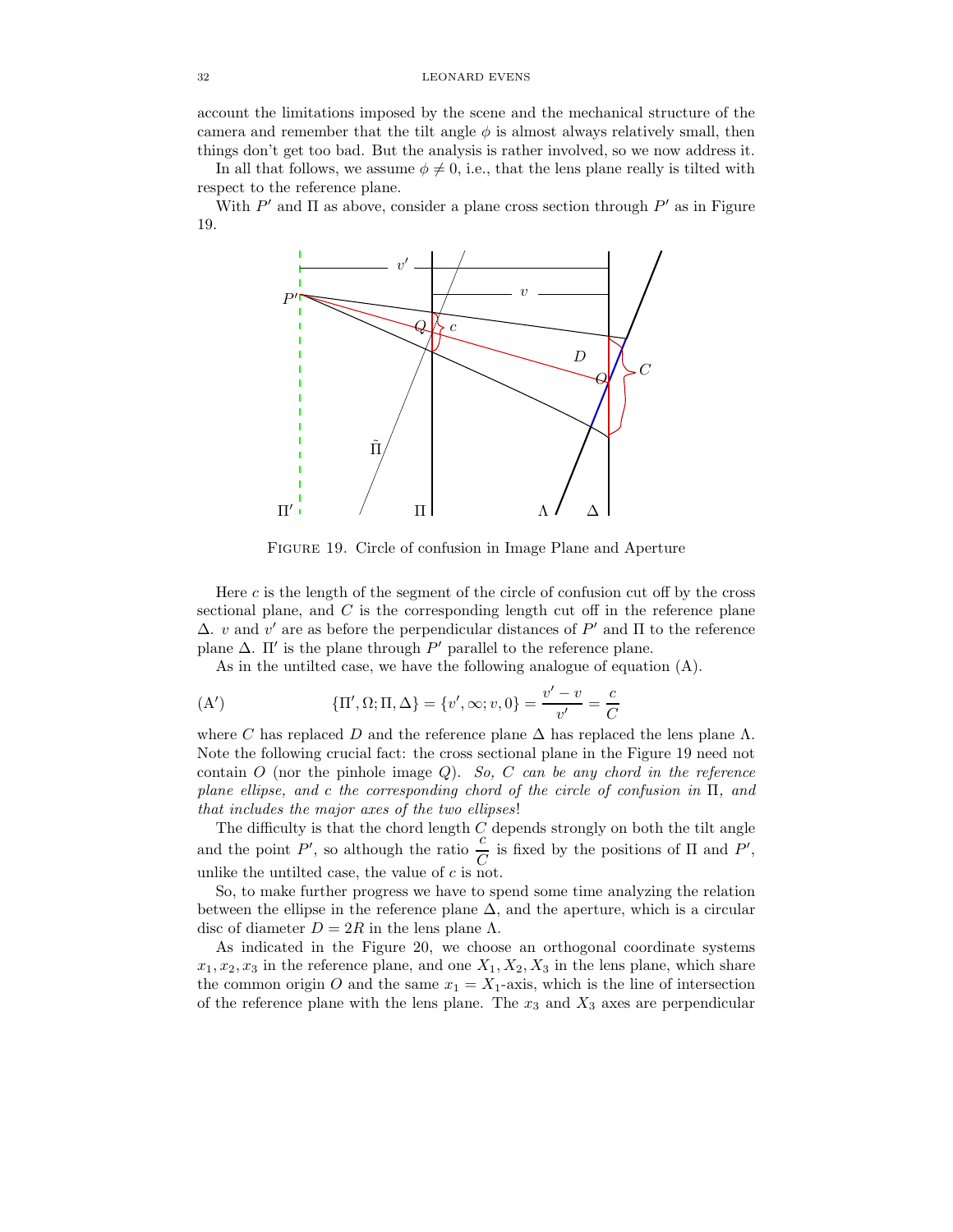

Figure 20. The Basic Coordinate Systems

to the reference plane and lens plane respectively, so the angle  $\phi$  between them is just the tilt angle. Note that we have chosen left hand orientations, which is more appropriate for the image space. In the subject space, we would choose right hand orientations by reversing the direction of the  $x_3$  and  $X_3$  axes. We sometimes also use the notations  $v$  and  $u$  to denote the coordinates along the respective  $x_3$  axes in the subject and image spaces respectively, to be consistent with the terminology used in the lens equation. Both  $v$  and  $u$  are non-negative in their respective spaces.

Let the point  $P'$  have coordinates  $(p_1, p_2, p_3)$  in the reference plane coordinate system. Put  $p = \sqrt{(p_1)^2 + (p_2)^2 + (p_3)^2}$  and  $(p_1, p_2, p_3) = p(j_1, j_2, j_3)$ , so  $\mathbf{j} = (j_1, j_2, j_3)$  defines the orientation of the ray  $OP'$ , and its components are its direction cosines. We must have  $p_3 > 0$  (hence  $j_3 > 0$ ), since, otherwise the circle of confusion in the image plane produced by  $P'$  will be *outside the camera*. Also,  $P'$ must be above the lens plane  $\Lambda$ , so for the ray  $OP'$ , we must have  $j_2 > -j_3 \cot \phi$ . But using  $\sin \phi = \frac{j_3}{\sqrt{3}}$  $\frac{J_3}{\sqrt{j_2^2 + j_3^2}}$ , this can be rewritten  $j_2 > -\sqrt{1 - j_1^2} \cos \phi$ . It may also be rewritten  $j_2 \sin \phi + j_3 \cos \phi > 0$ , and that will be useful below. In fact, there are much more stringent restrictions on  $j_2$  and  $j_3$  which we shall get to later.

Since  $x_3 = 0$  in the reference plane and  $X_3 = 0$  in the lens plane, points in those planes are described by coordinate pairs  $(x_1, x_2)$  and  $(X_1, X_2)$ . In Appendix C, we investigate the perspectivity  $P$  through  $P'$  which maps the lens plane to the reference plane and consider how it is expressed in terms of these coordinates.

The following facts follow from that analysis.

(a) The point at infinity on the common  $x_1(X_1)$ -axis is fixed since every point on that axis is fixed. So also are the points O, and  $(\pm R, 0)$ .

(b) The point at infinity on the  $X_2$ -axis in the lens plane gets mapped to the point  $P_{\infty} = (p_1, p_2 + p_3 \cot \phi)$  in the reference plane.

(c) Parameterizing the aperture circle by  $\mathbf{X} = (X_1 = R\cos\theta, X_2 = R\sin\theta), 0 \leq \theta$  $\theta \leq 2\pi$ , leads to the following parametrization of the reference ellipse:  $\mathbf{x} = (x_1, x_2)$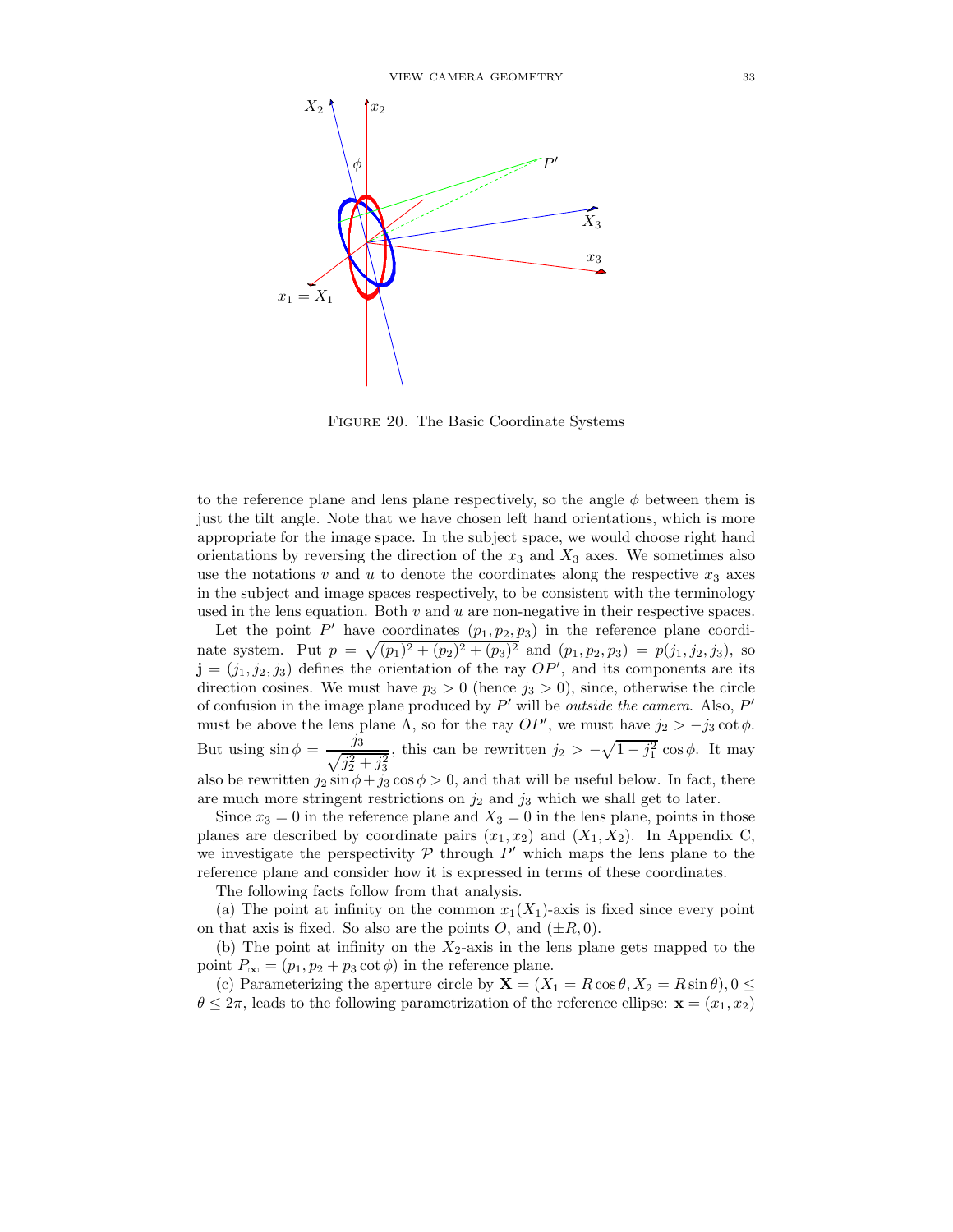34 LEONARD EVENS



Figure 21. Mapping the Circle to the Ellipse

where $^{21}$ 

$$
(P1) \t\t x_1 = \frac{p_3 R \cos \theta + p_1 \sin \phi R \sin \theta}{p_3 + R \sin \phi \sin \theta}
$$

(P2) 
$$
x_2 = \frac{(p_2 \sin \phi + p_3 \cos \phi)R \sin \theta}{p_3 + R \sin \phi \sin \theta}
$$

(See Figure 21.)

It is useful to rewrite these equations as follows. Divide both numerator and denominator by by  $p_3$ , so the denominator becomes  $1 + \frac{R \sin \phi \sin \theta}{p_3} = 1 + \epsilon \sin \theta$ , where

$$
\epsilon = \frac{R\sin\phi}{p_3} = \frac{f\sin\phi}{2Np_3}
$$

where  $N = \frac{f}{2}$  $\frac{J}{2R}$  is the f-number discussed earlier. Next, factor out the common magnitude p, and express everything in terms of  $(j_1, j_2, j_3)$  to get

$$
(P1') \t x_1 = \frac{j_3 R \cos \theta + j_1 \sin \phi R \sin \theta}{j_3} \left(\frac{1}{1 + \epsilon \sin \theta}\right)
$$

$$
(P2') \t x_2 = \frac{(j_2 \sin \phi + j_3 \cos \phi)R \sin \theta}{j_3} \left(\frac{1}{1 + \epsilon \sin \theta}\right)
$$

The quantity  $\epsilon$  will play a crucial role in our analysis.

The polar coordinate  $\theta'$  of  $(x_1, x_2)$ , i.e., the angle the vector from O to that point makes with the positive  $x_1$ -axis is determined by  $\tan \theta' = \frac{x_2}{x_1}$  $\frac{1}{x_1}$ , so, because the

<sup>&</sup>lt;sup>21</sup>We regularly omit dependence on the variables  $\theta, \mathbf{j} = (j_1, j_2, \sqrt{1 - j_1^2 - j_2^2}), \phi, R$ , etc. Such abuse of terminology, which includes identifying dependent variables with the functions they depend on, is innocuous, and simplifies notation, as long as the reader is aware of it. Also, in any given case, some of the variables such as  $\mathbf{j}, \phi$ , and R, are parameters, meaning they are temporarily kept kept constant for that part of the discussion.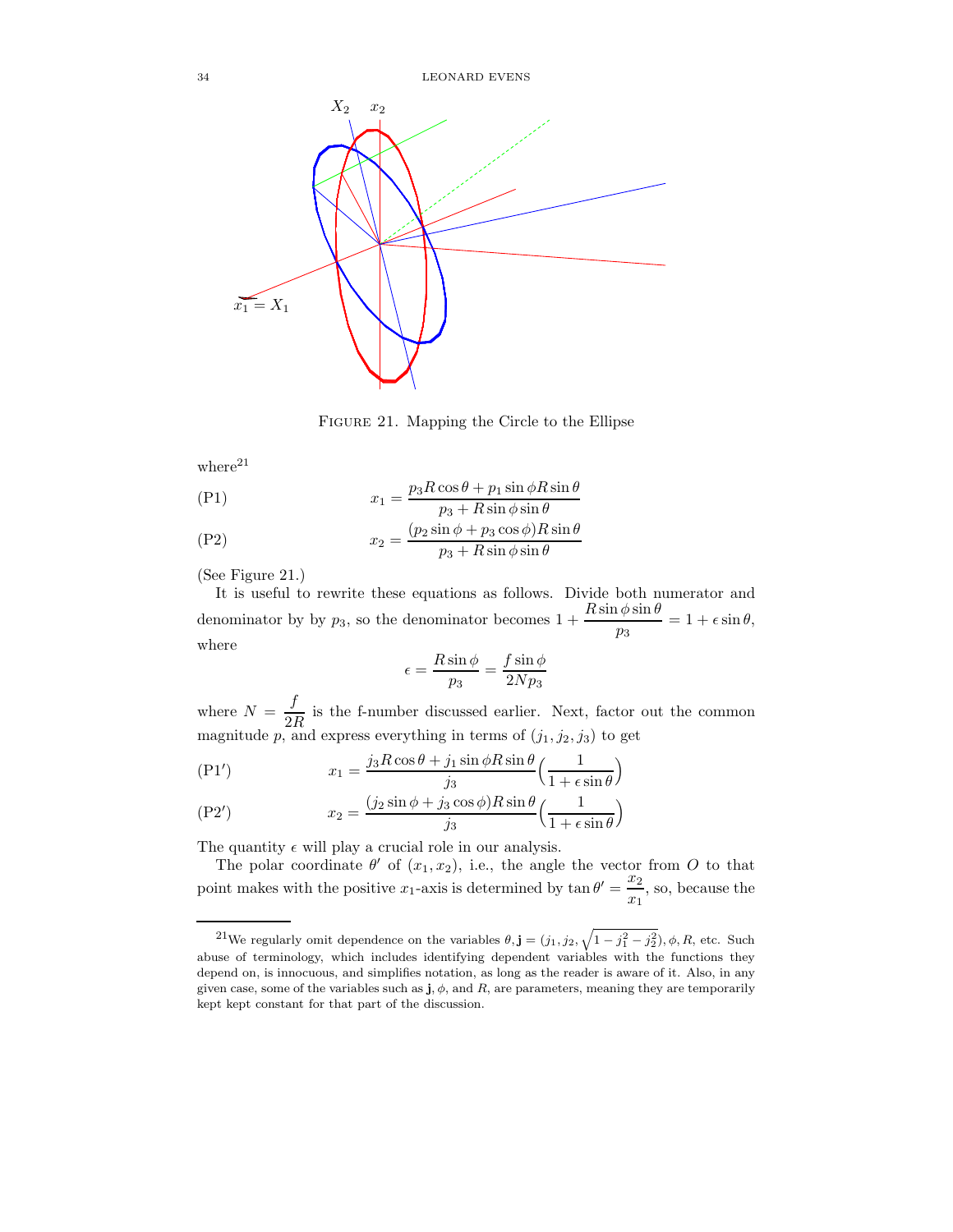factors involving  $\epsilon$  cancel,  $\theta'$  is independent of  $\epsilon$ , and we have

$$
(T1) \qquad \tan \theta' = \frac{(j_2 \sin \phi + j_3 \cos \phi) \sin \theta}{j_3 \cos \theta + j_1 \sin \phi \sin \theta} = \frac{(j_2 \sin \phi + j_3 \cos \phi) \tan \theta}{j_3 + j_1 \sin \phi \tan \theta}
$$

(T2) 
$$
\theta' = \arctan\left(\frac{(j_2 \sin \phi + j_3 \cos \phi) \tan \theta}{j_3 + j_1 \sin \phi \tan \theta}\right) \quad -\pi/2 < \theta' < \pi/2
$$

In  $(T2)$ ,  $\theta'$ , as noted, is returned in the usual range for the arctangent function, so one must correct appropriately for other values. Note also that the factors R cancelled.

Note, however, that replacing  $\theta$  by  $-\theta$  doesn't replace  $\theta'$  by  $-\theta'$ , so generally  $\mathbf{x}(-\theta)$  doesn't have direction opposite to  $\mathbf{x}(\theta)$ , but there is one exception, as we shall see below,  $\theta = \pm \frac{\pi}{2}$  $\frac{1}{2}$ .

(d) In particular, for  $\theta = \pm \pi/2$ , the points  $\overline{Q}_+ = (0, +R)$  and  $\overline{Q}_- = (0, -R)$ in the lens plane get mapped respectively to the points  $Q_{+} = (q_1^+, q_2^+)$  and  $Q_{-} =$  $\left(q_1^{-},q_2^{-}\right)$  where

(E1) 
$$
q_1^+ = \frac{j_1 R \sin \phi}{j_3} \frac{1}{1 + \epsilon}
$$

(E2) 
$$
q_2^+ = \frac{(j_2 \sin \phi + j_3 \cos \phi)R}{j_3} \frac{1}{1+\epsilon}
$$

and

(E3) 
$$
q_1^- = -\frac{j_1 R \sin \phi}{j_3} \frac{1}{1 - \epsilon}
$$

(E4) 
$$
q_2^- = -\frac{(j_2 \sin \phi + j_3 \cos \phi)R}{j_3} \frac{1}{1 - \epsilon}
$$

Note that the line  $Q_+Q_-$  passes through O and has slope

$$
m = \frac{j_2 \sin \phi + j_3 \cos \phi}{j_1 \sin \phi}
$$

which one easily checks is the same as that of  $OP_{\infty}$ , so the points  $P_{\infty}, Q_{+}, O, Q_{-}$ are collinear. Also, the slope m of this line, is independent of  $\epsilon$ , i.e., depends only on the direction of the ray  $OP'$  and not on the position of  $P'$  on it.

Note also that since the numerator in (E2),  $j_2 \sin \phi + j_3 \cos > 0$ ,  $Q_+$  is in fact above the  $x_1$ -axis, as indicated in the diagram. So according to  $(E1)$ , it is in the first quadrant if  $j_1 > 0$  and in the second quadrant if  $j_1 < 0$ , and, of course,  $Q_-\$  is in the opposite quadrant below the  $x_1$ -axis. (If  $j_1 = 0, Q_+$  is on the positive  $x_2$  axis, and  $Q_$  is on the negative  $x_2$ -axis.) It is geometrically clear that the major axis must be in the same quadrant as  $Q_{+}$ , so this leads to the following conclusion: for  $j_1 > 0$ , the major axis extends from the first quadrant to the third quadrant, and for  $j_1 < 0$ , it extends from the second quadrant to the fourth quadrant. In words, the major axis of the reference ellipse extends from closer to the lens plane opposite the ray to further from the lens plane on the same side as the ray. This holds true whatever the sign of  $j_2$ , which is surprising, from a cursory examination of the three-dimensional geometry, but it does become clear if you look hard enough.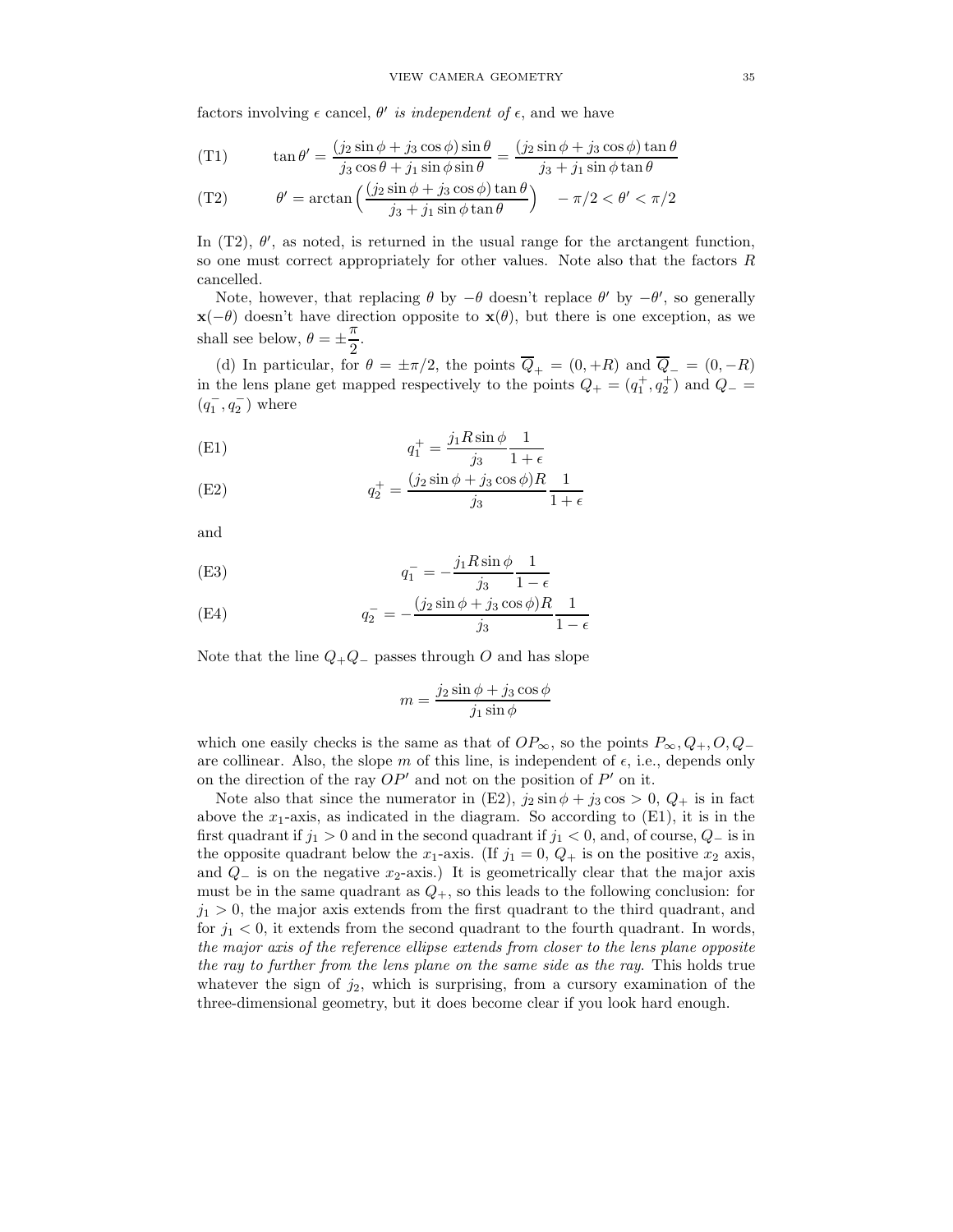

Figure 22. Points with Horizontal Tangents

Finally, note that as  $j_2 \sin \phi + j_3 \cos \phi \rightarrow 0$ , the points  $Q_+$  and  $Q_-$  approach each other, so that in the limit, the ellipse approaches a line segment along the  $x_1$ axis.<sup>22</sup> See Figure 23.



Figure 23. Sample Circles and Ellipses of Confusion in the Image Plane under a Microscope, for  $v = 100$  mm and  $\phi \approx 14.3$  degrees

(e) The tangents at  $\overline{Q}_+$  and  $\overline{Q}_-$  are parallel to the  $X_1(x_1)$ − axis. Since tangents to a conic are preserved by a projective transformation, so also are the tangents to the reference ellipse at  $Q_+$  and  $Q_-$ . (See Figure 22.) Since two points on an ellipse have parallel tangents if and only if they are antipodal, it follows that the midpoint

 $22$ If one is in doubt about the suitability of using the major axis alone to estimate the effect of the CoC on sharpness, one place to look would be rays with  $P'$  close to the lens plane. But for  $P'$  to be close to the the lens plane, the upper bounding surface in the subject space would have to be close to the front focal plane, which is highly implausible. The other place to look would be where the major axis of the reference ellipse is large compared to the diameter of the aperture, but, as we shall see, such points are trouble anyway. In any event, they may be excluded because of mechanical limits on possible shifts.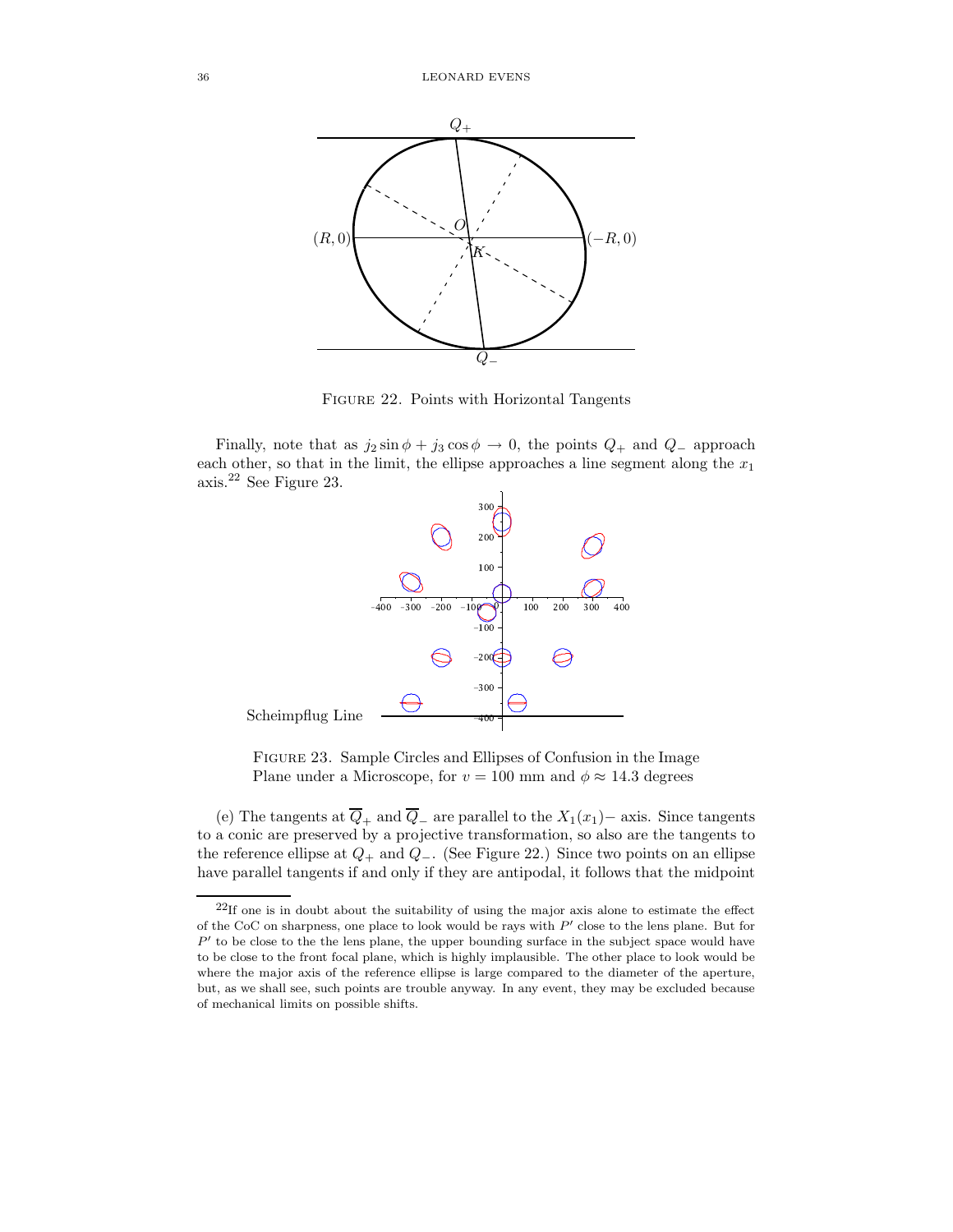$K = (k_1, k_2)$  of  $Q_{+}Q_{-}$  is the center of the ellipse. Hence,

$$
k_1 = \frac{q_1^+ + q_1^-}{2}
$$
  
= 
$$
\frac{j_1 R \sin \phi}{2j_3} \left( \frac{1}{1 + \epsilon} - \frac{1}{1 - \epsilon} \right)
$$
  
= 
$$
-\frac{j_1 R \sin \phi}{j_3} \frac{\epsilon}{1 - \epsilon^2}
$$

Similarly

$$
k_2 = mk_1 = -\frac{j_2 \sin \phi + j_3 \cos \phi}{j_1 \sin \phi} \frac{j_1 R \sin \phi}{j_3} \frac{\epsilon}{1 - \epsilon^2}
$$

$$
= -\frac{(j_2 \sin \phi + j_3 \cos \phi)R}{j_3} \frac{\epsilon}{1 - \epsilon^2}
$$

Note that although the distance between the principal point  $O$  and the center K of the reference ellipse looks pretty small in Figure 22, it has been exaggerated for effect, so typically it is even smaller than indicated. From the above formulas,  $\frac{\epsilon}{1}$  $\frac{1}{1 - \epsilon^2} \approx \epsilon$  for small epsilon, it is usually so small that it would not be visible<br>cause graph and that was clear in tunical grapples wing Maple to plot the in a accurate graph, and that was clear in typical examples using Maple to plot the graphs.

To proceed, we need to see how the reference ellipse varies as we change the projection point  $P' = (p_1, p_2, p_3) = p(j_1, j_2, j_3)$ . As noted earlier, the parameter  $\epsilon = \frac{f \sin \phi}{2N}$  $\frac{\sqrt{2Np_3}}{2Np_3}$  will play an important role. We shall study it and its effect in detail in Appendices D.1 and D.3, where we consider the various factors which may come into play. The worst possible estimate, under plausible assumptions is  $\epsilon \leq 0.02$ meaning that if we ignore it, we make an error of at most 2 percent. In practice, it is usually much less than that, but the discussion in the appendices gives us an idea of when it might be large enough to matter.

If we fix the ray and let P' go to infinity, then  $\epsilon \to 0$ . Hence, the reference ellipse approaches the limiting reference ellipse centered at  $O$ , with parametrization

$$
(L1) \t\t x_1 = R \frac{j_3 \cos \theta + j_1 \sin \phi \sin \theta}{j_3}
$$

$$
(L2) \t\t x_2 = R \frac{(j_2 \sin \phi + j_3 \cos \phi) \sin \theta}{j_3}
$$

In general, it is still not true for the limiting reference ellipse that antipodal points on the circle get mapped to antipodal points on the ellipse. But it is true for  $\theta = \pm \frac{\pi}{2}$  $\frac{\pi}{2}$ . In that case, the line through O with slope

$$
m=\frac{j_2\sin\phi+j_3\cos\phi}{j_1\sin\phi}
$$

intersects the limiting ellipse at antipodal points with horizontal tangents and such that

$$
q_2^{\pm} = \pm R \frac{(j_2 \sin \phi + j_3 \cos \phi)}{j_3}.
$$

Also, the tangents at  $(\pm R, 0)$  are parallel to this line and so have the same slope.

For the limiting ellipse, the equations (T1) and (T2) describing the relation between the polar angle  $\theta$  in the lens plane and the polar angle  $\theta'$  in the reference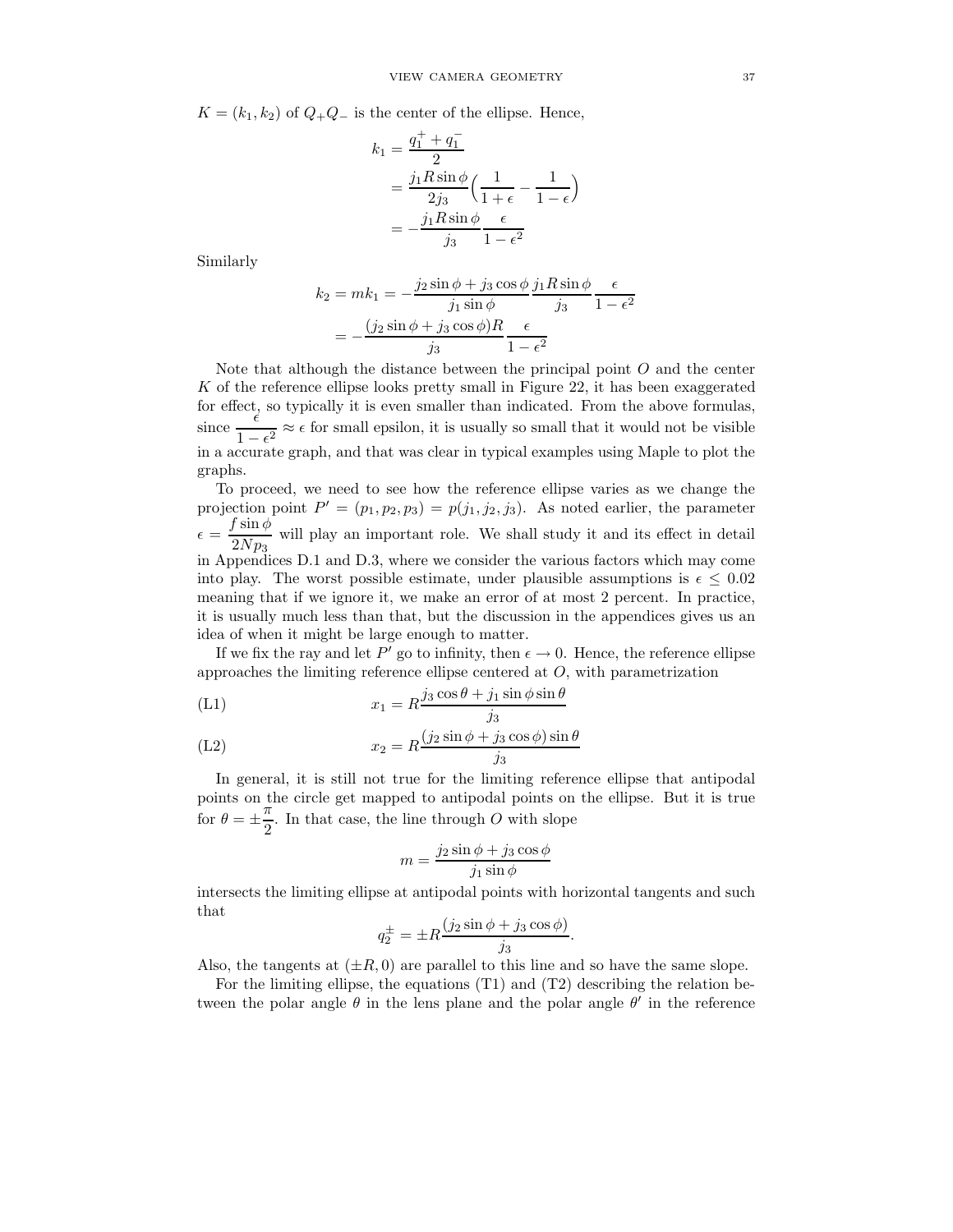

Figure 24. The Limiting Reference Ellipse

plane remain true because they were independent of  $\epsilon$ . Clearly, it suffices to examine that dependence for the upper half of the ellipse, i.e., for  $0 \le \theta \le \pi$ . It is geometrically clear that, for  $j_1 > 0$ , except at  $0 = \theta = \theta'$  and  $\pi = \theta = \theta'$ , we have  $0 < \theta < \theta' < \pi$ , and for  $j_1 < 0$  the inequality is reversed. With some difficulty it may also be verified analytically.

For any finite  $P'$ , since  $\epsilon$  is quite small, the corresponding reference ellipse differs only slightly from this limit. As we shall see in Appendices D.1 and D.2, the direction cosines  $(j_1, j_2, j_3)$  are severely limited by the possible placement of the image plane because of bounds on movements of the rear standard and also by the nature of plausible scenes. But they could vary enough to make a significant difference in the size and shape of the limiting reference ellipse, and that complicates the analysis.

8.3.1. Problem (1). As before, suppose outer and inner image planes  $\Pi'$  and  $\Pi''$ , each parallel to the reference plane  $\Delta$ , are given. Fix a ray with direction cosines  $(j_1, j_2, j_3)$  and let that ray intersect the two planes in  $P'$  and  $P''$  respectively. Because of the above analysis, the reference ellipses for  $P'$  and  $P''$  are both quite close to the limiting reference ellipse for that ray, so we shall treat them as identical in all that follows. (See Appendices D.1 and D.3 for a discussion of how much that affects the calculations.)

Consider now a plane Π between the outer and inner image planes, and look at the circles of confusion in  $\Pi$  from  $P'$  and  $P''$  respectively, which will be similar to the limiting reference ellipse, or so close that we can ignore any difference. We may conclude as in the untilted case, that the circles of confusion will agree just when Π is the harmonic mean of  $\Pi'$  and  $\Pi''$  with respect to the reference plane. See Figure 17, entitled "Balance", but note that  $D$  in the diagram gets replaced here by  $C$  as in Figure 19.

As before, we have

(C) {
$$
\Pi', \Omega; \Pi, \Delta
$$
} = { $v', \infty; v, 0$ } =  $\frac{v' - v}{v'} = \frac{c}{C} = \frac{v - v''}{v''} = -\{\Pi'', \Omega; \Pi, \Delta\}$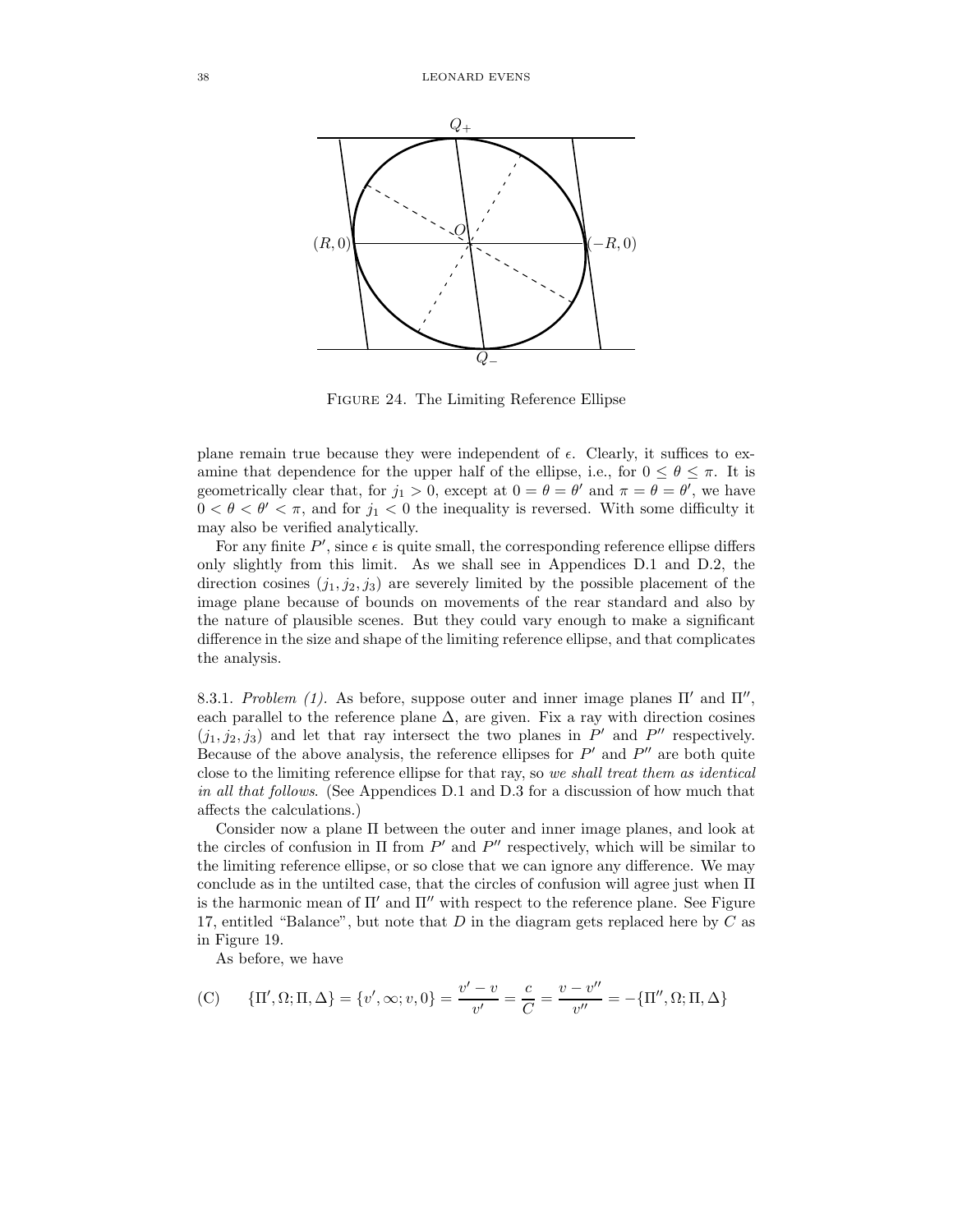where  $\frac{c}{C}$  is fixed for the ray and the choice of  $\Pi$ .

 $C \nvert C$  is meaned for the ray and the subject space. Saying the image points are on Consider now what happens in the subject space. Saying the image points are on the same ray is the same thing as saying that the corresponding subject points are also on the same ray through  $O$ , i.e., they are along the same line of sight through O, which is normally the center of perspective (or generally very close to it).

Thus, since the lens map  $V$  sends the reference plane into itself, and since cross ratios are preserved, it follows that that if, the subject plane  $\Sigma$  is set at the harmonic mean of the upper and lower planes with respect to the reference plane, then points in those planes, which are along the same ray through the principal point, will be equally in focus or out of focus. (Since one such subject point will obscure the other, we would in practice look at points close to the a common ray, but not necessarily exactly on it.) However, unlike case I (lens plane not tilted), where it didn't make any difference, this won't assure us that the same is true for other points in the two planes, which are not in line with one another. The problem of finding the best position for  $\Sigma$  in that case doesn't appear to have a nice general solution, so we will to content ourselves, for the while, with solving the more restricted problem.

The problem is that if, for each pair of points  $P'$  and  $P''$  in the upper and lower bounding planes, you choose a point  $P$  between them which produces the best balance of circles of confusion for those points, then the locus of such points P won't even be a plane, but just a fuzzy region centered on the harmonic mean plane. We shall try to say a little more about these matters when we look at Problem (2).

Choosing  $\Sigma$  to be the harmonic mean of the upper plane  $\Sigma'$  and the lower plane  $\Sigma''$  turns out to be quite simple.



Figure 25. Vertical Split

Consider any plane in the subject space parallel to the reference plane, and look at a cross section perpendicular to it, and an axis in the intersection. (See Figure 25.) Choose a coordinate s on that axis so the upper and lower subject planes are positioned at s' and s'' respectively, and the harmonic mean is at  $s = 0$ . The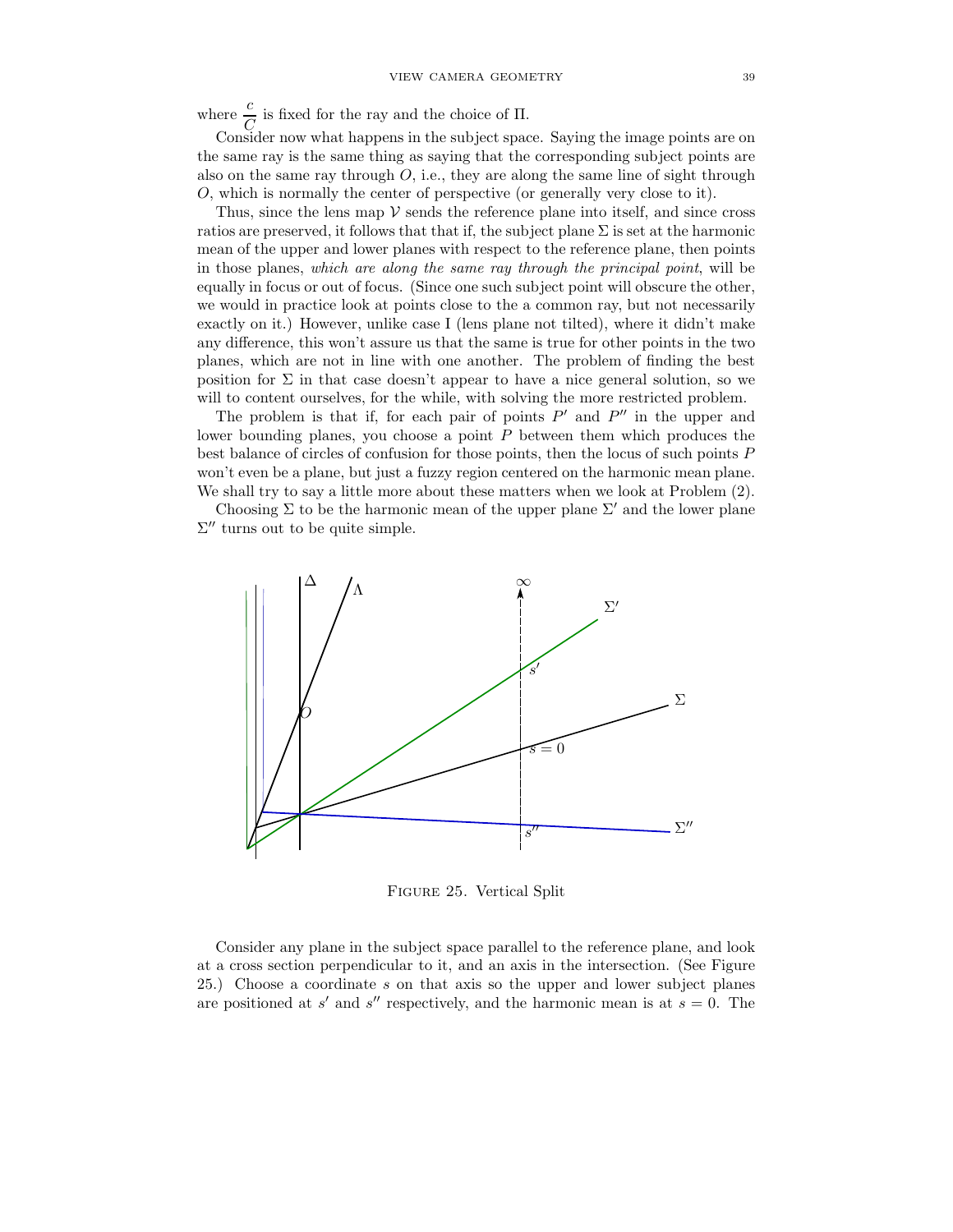coordinate of the reference plane will be  $\infty$ . So we have

$$
-1 = {\Sigma, \Delta; \Sigma', \Sigma''} = {0, \infty; s', s''} = \frac{s'}{s''}
$$

so  $s'' = -s'$ . In other words,

Proposition 3. The harmonic mean of the upper and lower planes relative to the reference plane bisects the plane region between those planes in any cross sectional plane parallel to the reference plane.

8.3.2. Problem  $(2)$ . With the same setup as before, suppose we pick a subject plane Σ and its corresponding image plane Π. Let v be the perpendicular distance from Π to the reference plane, and consider a point  $P'$  not on  $\Pi$  at perpendicular distance  $v'$  from the reference plane. (v' is what we called  $p_3$  before.) Refer to Figure 26 which shows the limiting circle of confusion and the limiting reference ellipse, and compare it to Figure 19. Here  $C$  is the major axis of the limiting reference ellipse and  $c$  is the corresponding major axis of the limiting circle of confusion. The centers  $O'$  and  $Q'$  will be shifted slightly from  $O$  and  $Q$ , but, as noted before, the shifts will be proportional to  $\epsilon$  and hence quite small. In all that follows, we shall ignore the small error made by using the limiting reference ellipse and the limiting circle of confusion.



Figure 26. Limit Circle of confusion and Limit Reference Ellipse

We first consider the case where  $P'$  is on the far side of  $\Pi$  from the reference plane, as Figure 26. We have

$$
\frac{v'-v}{v'} = \frac{c}{C} = \frac{c}{D}\frac{D}{C} = \frac{Nc}{f}\frac{D}{C} = \frac{Nc}{f}\kappa.
$$

where  $\kappa = \frac{D}{Q}$  $\frac{D}{C}$ . Note that the quantity on the left is the cross ratio  ${\{\Pi', \Omega, \Pi, \Delta\}}$ where  $\Pi'$  is the plane parallel to  $\Pi$  containing  $P'$ . Since c is the major axis of the circle of confusion, if we make sure that its diameter (i.e., major axis) is always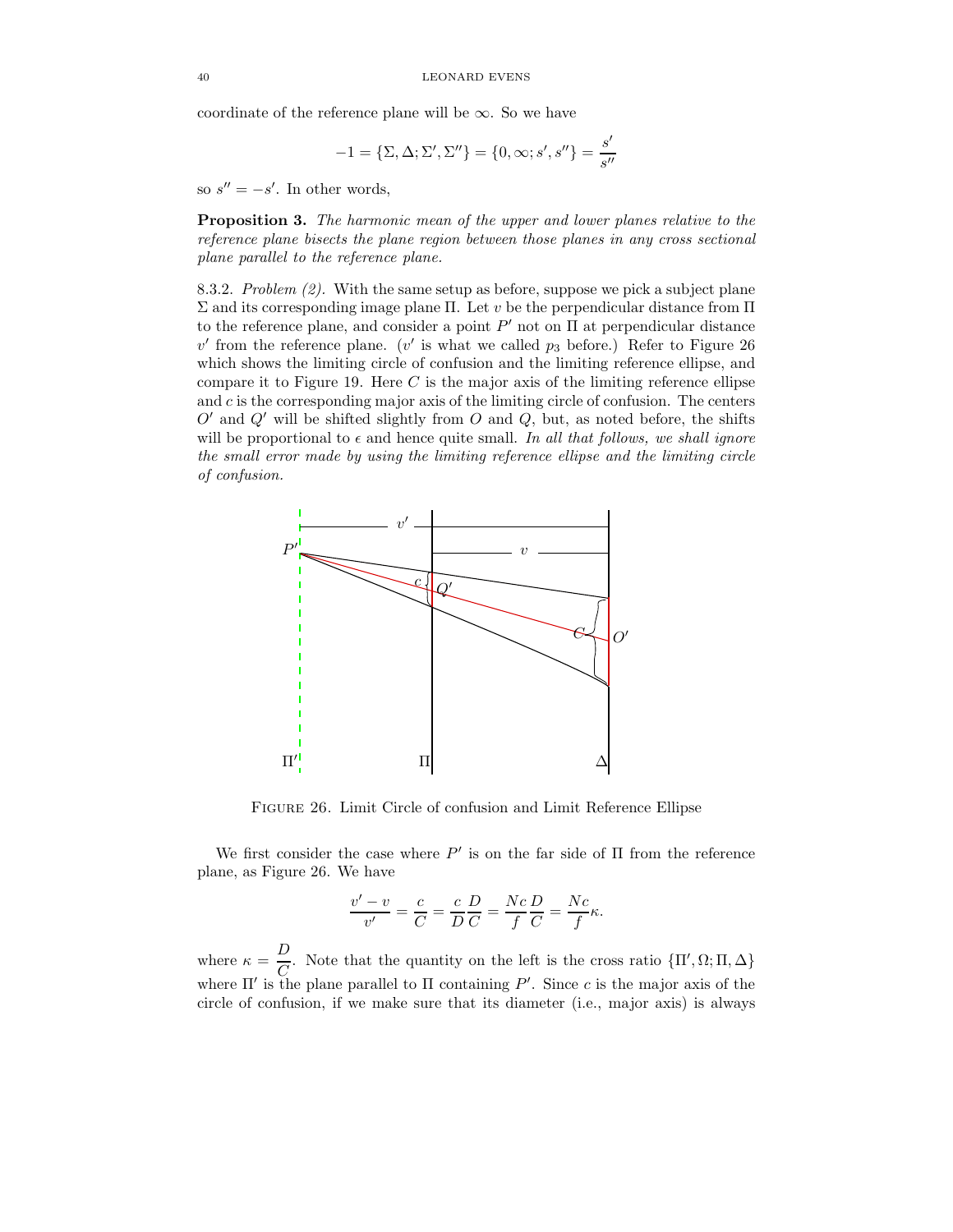small enough, the circle of confusion won't be distinguishable from a point.<sup>23</sup> Let  $c$  be the maximum such diameter, and solve for  $v'$  to get

(SN) 
$$
v' = \frac{v}{1 - \kappa \frac{Nc}{f}}.
$$

This equation defines a surface in the image space, which we shall call the *outer* surface of definition. All points between the plane  $\Pi$  and that surface will produce sufficiently sharp images in Π. Points beyond it will appear blurred. Unfortunately, this simple equation hides a lot of complexity. If  $\kappa$  were constant, the surface of definition would be a plane, but, as we saw previously,  $\kappa$  is far from constant, being highly dependent on the direction  $\mathbf{j}$  of the ray  $OP'$ .

So, let us look more carefully at  $\kappa = \frac{D}{C}$ .

Since C is the major axis of the reference ellipse and D is the length of a chord, it follows that  $\kappa \leq 1^{24}$  First suppose that  $j_1 = 0$  (so  $q_1^{\pm} = 0$ ). In this case the reference ellipse is symmetrical about the  $x_1 = X_1$ -axis, and  $2q_2^+$  is its minor axis provided it is less than  $D = 2R$  and otherwise it is its major axis. (When  $2q_2^+ = D$ , the ellipse is a circle.) So,  $\kappa = 1$  as long as  $2q_2^+ \leq D$ . i.e.,

$$
\frac{j_2 \sin \phi + j_3 \cos \phi}{j_3} \le 1.
$$

Otherwise,

$$
\frac{1}{\kappa} = \frac{j_2 \sin \phi + j_3 \cos \phi}{j_3} > 1
$$

so  $\kappa < 1$  and  $\kappa \to 0$  as  $j_2 \to 1, j_3 \to 0$ . <sup>25</sup>

To see what happens as we move laterally away from the  $j_1 = 0$  plane, we look at where

$$
\frac{dx_1}{d\theta} = R \frac{-j_3 \sin \theta + j_1 \sin \phi \cos \theta}{j_3} = 0.
$$

This occurs when

$$
\tan \theta = \frac{j_3}{j_1 \sin \phi}
$$

$$
\sin \theta = \frac{j_3}{\sqrt{j_3^2 + j_1^2 \sin^2 \phi}}
$$

$$
\cos \theta = \frac{j_1 \sin \phi}{\sqrt{j_3^2 + j_1^2 \sin^2 \phi}}
$$

 $^{23}$ One might question whether the major axis is the right thing to look at. Possibly, some other measure associated with the ellipse might be more appropriate. Presumably, if the minor axis is much smaller than the major axis, there will be an astigmatic-like effect with a loss of sharpness along one direction and and an actual improvement transverse to it. Since one never knows just what kind of detail will be present in a scene, it seems to me that one must worry about the worst case effects, not some sort of average effect. To settle the matter would require experimental investigations beyond the scope of this article. Unless someone show definitively that some other measure works better, I will use the major axis.

<sup>&</sup>lt;sup>24</sup>If  $\kappa = 1$ , then  $v' = \frac{v}{1-v}$  $\frac{1 - N}{1 - Nc/f}$  which is the estimate which would apply in the untilted case. <sup>25</sup>A simple geometric argument shows the dividing point is where the ray (defined by the unit vector **j** =  $(0, j_2, j_3)$ ) makes an angle  $\frac{\phi}{2}$  with the *x*<sub>3</sub>-axis.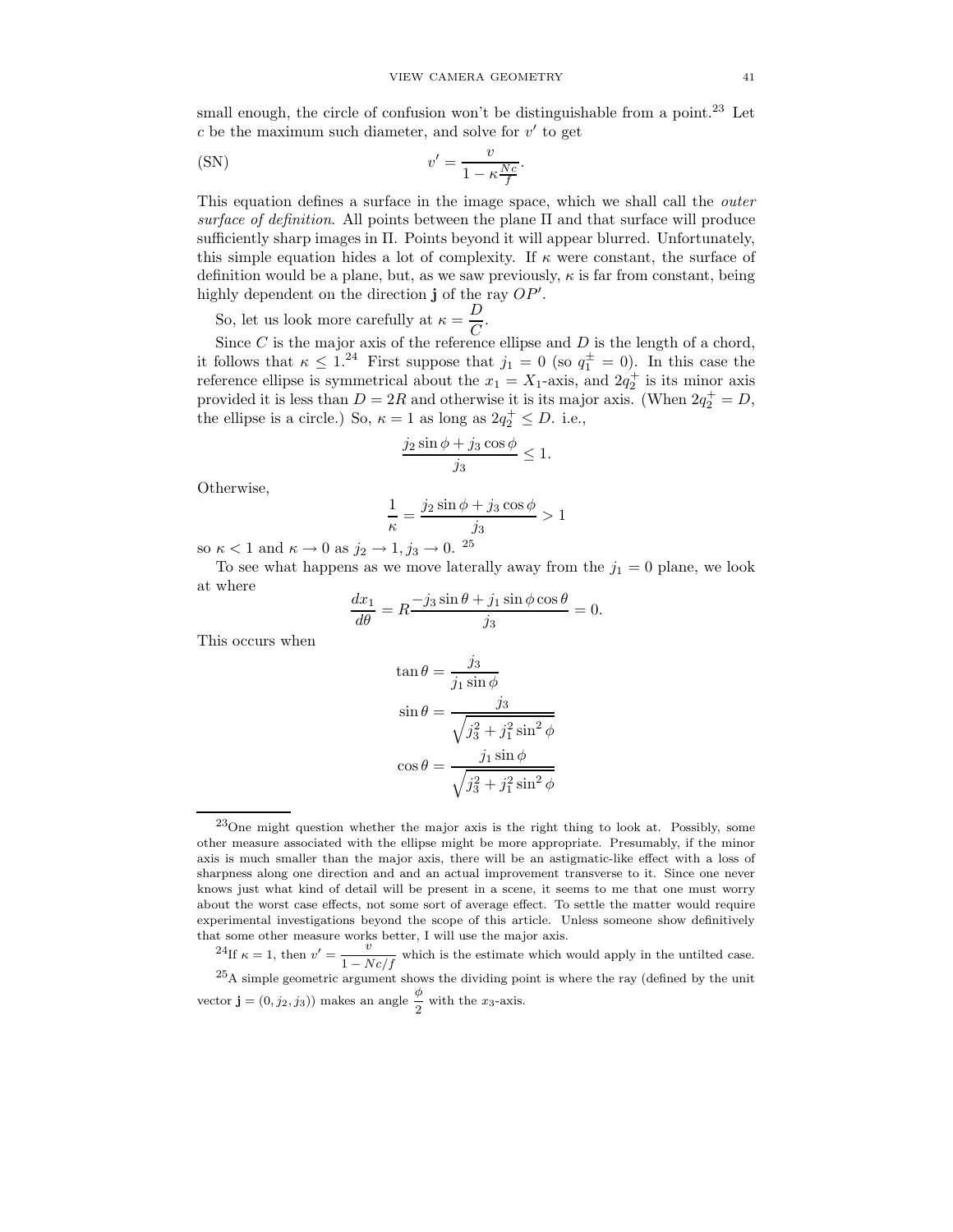That defines two points on the ellipse, and taking the one with  $0 \le \theta \le \pi$ , we get

$$
x_1 = R \frac{\sqrt{j_3^2 + j_1^2 \sin^2 \phi}}{j_3} = \sqrt{1 + \left(\frac{j_1 \sin \phi}{j_3}\right)^2}.
$$

The semi major axis is greater than this quantity, so its reciprocal  $\kappa < 1$ , and  $\kappa \to 0$ as  $j_3 \to 0$ , i.e.,  $\sqrt{j_1^2 + j_2^2} \to 1$ , as long as  $j_1 \neq 0$ .

Similarly, the surface with equation

$$
v'' = \frac{v}{1 + \kappa \frac{Nc}{f}}.
$$

describes the surface formed by all points on the side closer to the lens for which the circles of confusion in  $\Pi$  will have diameter c. We shall call it the *inner surface* of definition. It approaches the plane  $\Pi$  from the other side as the ray becomes more oblique.

We show some examples of the what the outer surface of definition looks like in Figure 27.



FIGURE 27. Outer Surface of Definition,  $f = 150$  mm,  $c = 0.1$ mm,  $\phi = 14.3$  degrees, approaching exact image plane

As the diagram indicates, these surfaces depend on  $N$  as well as  $c$  (and of course f.) As N increases, the surface moves farther away from  $\Pi$ . It approaches the plane Π (in blue in Figure 27) as the ray becomes more oblique.

To measure the effect of  $\kappa$ 's deviation from 1, note that in the fraction  $\frac{N\kappa c}{f}$ , we may always compensate for  $\kappa$  by increasing N appropriately, i.e., by stopping down. It is usual to measure changes in the aperture in terms of stops or fractions of a stop rather than with the f-number. So, in this case, we have

Number of stops = 
$$
\frac{2 \log(\kappa)}{\log(2)}.
$$

To proceed further, we must make some estimates for  $\kappa$  in typical situations encountered in view camera photography. We save the detailed calculations for Appendix D, but we shall outline some of the results below.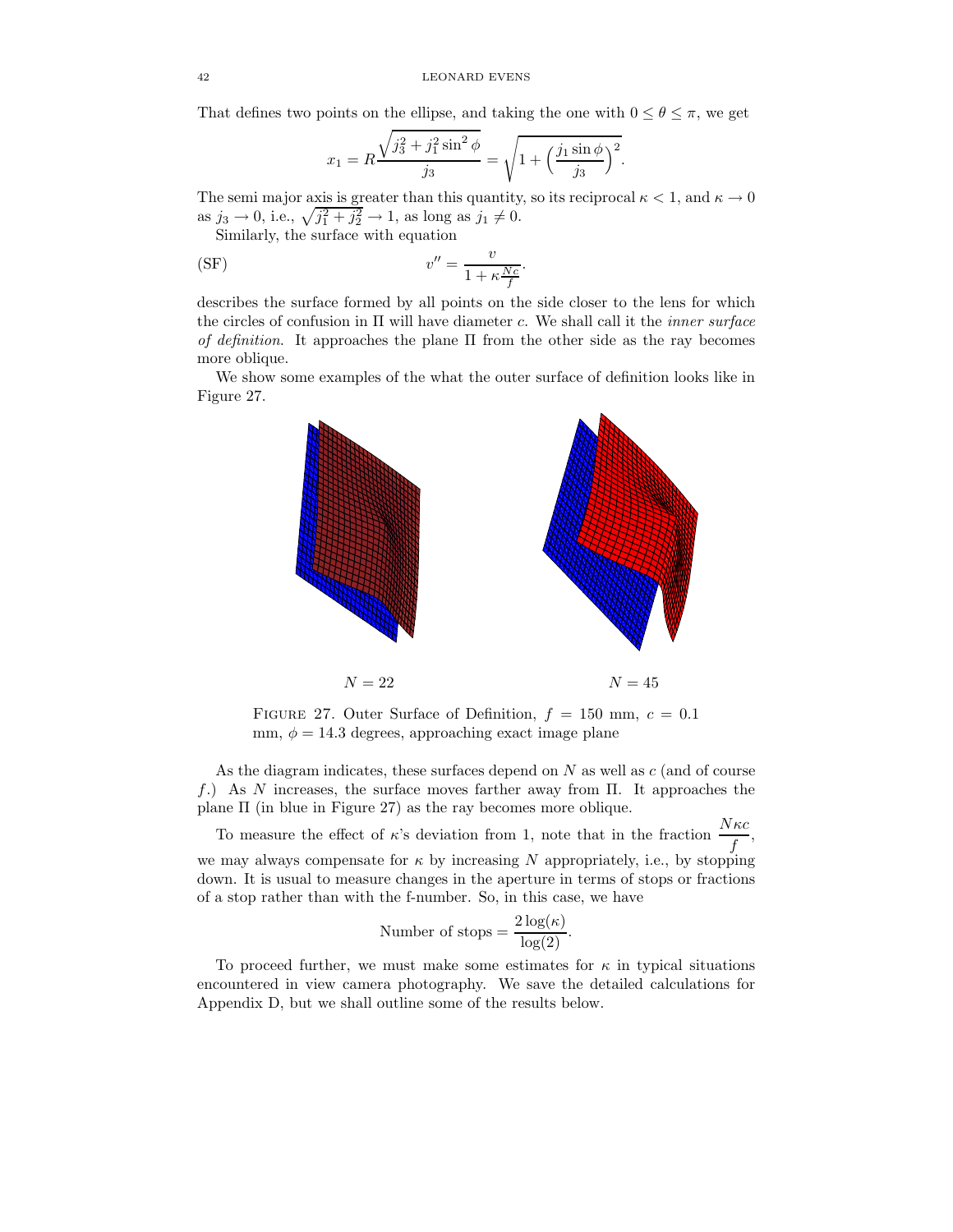

FIGURE 28.  $\kappa$  as a function of the unit vector  $(j_1, j_2)$  for  $\phi = 14.3$  degrees

 $\kappa$  may be noticeably less than one if the tilt angle is large and/or the vector  $\mathbf{j} = (j_1, j_2, j_3)$  departs significantly from the normal to the reference plane. Figure 28 shows the graph of  $\kappa$  as a function of  $(j_1, j_2)$  for the case  $\phi = 0.25$  radians  $\approx 14.3$ degrees.<sup>26</sup> That is larger than one usually needs in practice, but still, we see that  $\kappa$  remains fairly close to 1 over much of the range.

In Figure 29, we show the contour curves for  $\kappa = 0.9$  and  $\kappa = 0.8$ , enclosed within the unit circle in the  $j_1$ ,  $j_2$ -plane.

 $\sqrt{j_1^2 + j_2^2}$  occur on the  $j_2$  axis. Solving numerically, we find that the crucial values It is clear from the figure that, for those examples, the smallest values of  $j =$ are  $j_2 \approx 0.5$  for  $\kappa = 0.9$  and  $j_2 \approx 0.75$  for  $\kappa = 0.8$ . The first corresponds to an angle of about 30 degrees with respect to the normal to the reference plane, and the second to an angle of about 48.6 degrees. To compensate for  $\kappa = 0.8$ , we would have to stop down almost two thirds of a stop, whereas to compensate for  $\kappa = 0.9$ , we would have to stop down less than one third of a stop.<sup>27</sup>

While it is helpful to know  $\kappa$  as a function of  $(j_1, j_2)$ , it is even more enlightening to understand how it varies as a function of  $(x_1, x_2, v)$  representing a point in the image plane at distance  $v$  from the reference plane. In Section D, I shall prove Proposition 5 which asserts the following

<sup>26</sup>The graph is not entirely accurate since it it includes points for many excluded rays, e.g, such that  $j_2 < -\sqrt{1-j_1^2} \cos \phi$ . Also the rate of change of  $\kappa$  at the boundary is too great for accurate plotting, particularly near  $(0, -1)$ . Indeed, as j<sub>2</sub> approaches  $-1$  along the j<sub>2</sub>-axis,  $\kappa$  goes from 1 at  $j_2 = -\cos(\phi/2)$ , which is very close to -1, to zero at  $j_2 = -1$ .

<sup>&</sup>lt;sup>27</sup>Despite appearances, each contour curve crosses the  $j_2$ -axis, not at  $(0, -1)$ , but slightly above it. Also, as above, points such that  $j_2 < -\sqrt{1-j_1^2} \cos \phi$ , while contributing to the graph, are associated with excluded rays.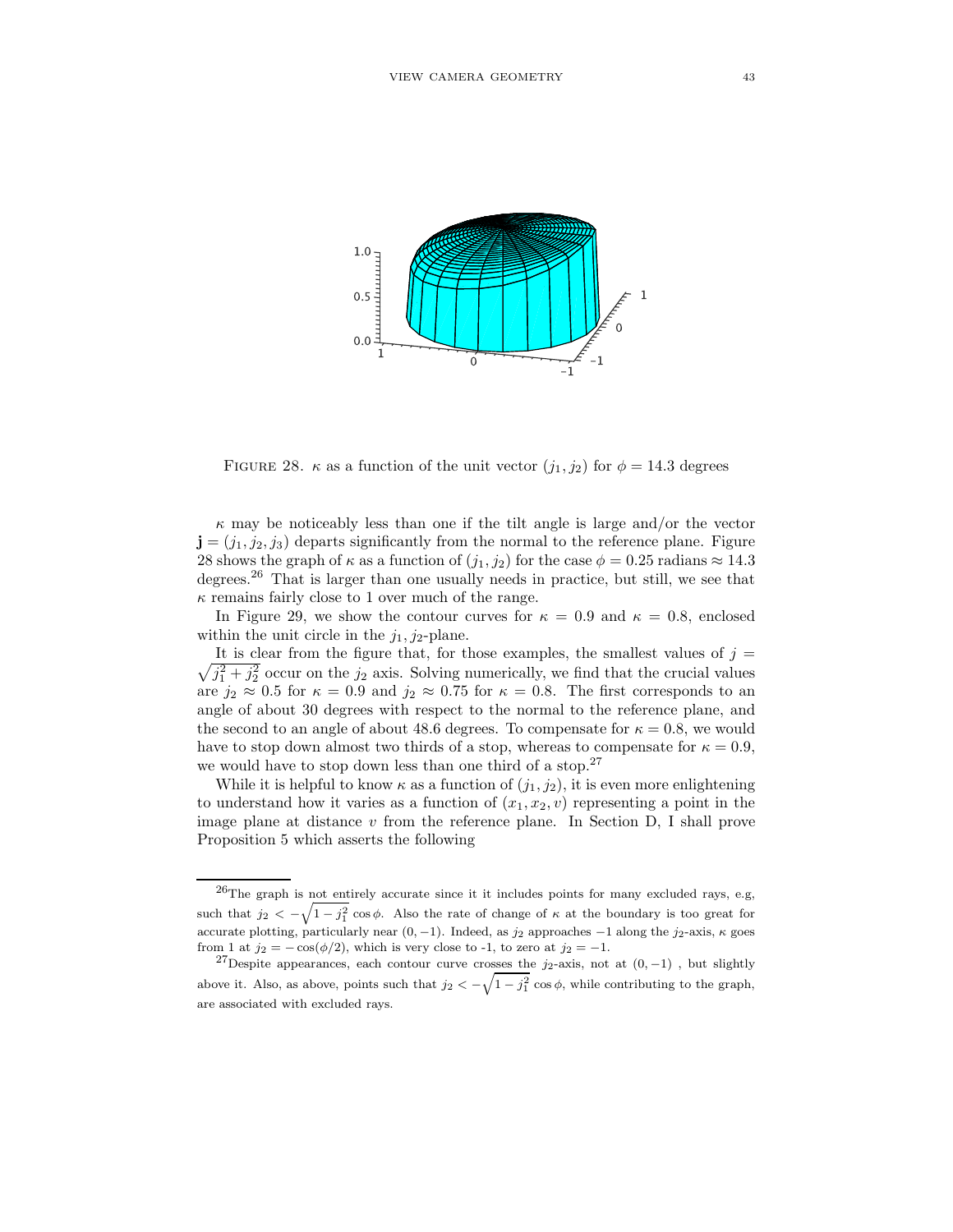

FIGURE 29. Contour Curves for  $\phi = 14.3$  degrees,  $\kappa = 0.8, 0.9$ .

(a) If  $0 < \kappa_0 < 1$ , then the projection from the sphere  $|\mathbf{j}| = 1$  to the image plane, of the contour curve defined by  $\kappa = \kappa_0$ , is an ellipse, centered at the Scheimpflug point  $(0, -S)$ ,  $(S = v \cot \phi = (1 + M)J)$ , where the x<sub>2</sub>-axis intersects the Scheimpflug line. Its semi-major axis and semi-minor axes are given by

(Mn) 
$$
d_2 = S \frac{\sec \phi}{\kappa_0} \qquad d_1 = d_2 \sqrt{1 - \kappa_0^2}
$$

In particular, the ellipse crosses the positive  $x_2$ -axis at

$$
S\left(\frac{\sec\phi-\kappa_0}{\kappa_0}\right).
$$

(b) If  $\kappa_0 = 1$ , the projection is the line segment on the x<sub>2</sub>-axis from  $-S(\sec \phi + 1)$ to  $S(\sec \phi - 1)$ .

(c) For  $\kappa_0$  fixed, the set of all such contour ellipses forms an elliptical cone centered on the line through O in the lens plane, perpendicular to the  $x_1$ -axis (the tilt axis).

In Figure 30, we show these contour ellipses for  $\phi = 0.25$  radians,  $v = 100$ mm, and  $\kappa_0 = 0.6, 0.7, 0.8, 0.9, 1.0^{28}$  As indicated only the portions above the Scheimpflug line are shown, since nothing outside the camera is relevant. Actually, nothing below the image of the upper tilt horizon<sup>29</sup> is relevant, since such points will necessarily have too large CoCs in the image plane. Usually, that line will be well above the Scheimpflug line, but placing an upper limit on it requires knowing details about the scene and plausible small apertures. We shall investigate this in some detail later.

For fixed  $\phi$ , the contour ellipses scale linearly with v, so to obtain the corresponding curves for different positions of the image plane, just leave the curves where

 $^{28}$ The view is as it would appear from the vantage point of the lens, since I couldn't figure out how to get Maple to reverse the direction of an axis in a plot.

<sup>&</sup>lt;sup>29</sup>The upper tilt horizon is where the upper bounding plane  $\Sigma'$  intersects the plane at infinity. Similarly the lower tilt horizon is where the plane  $\Sigma''$  intersects the plane at infinity.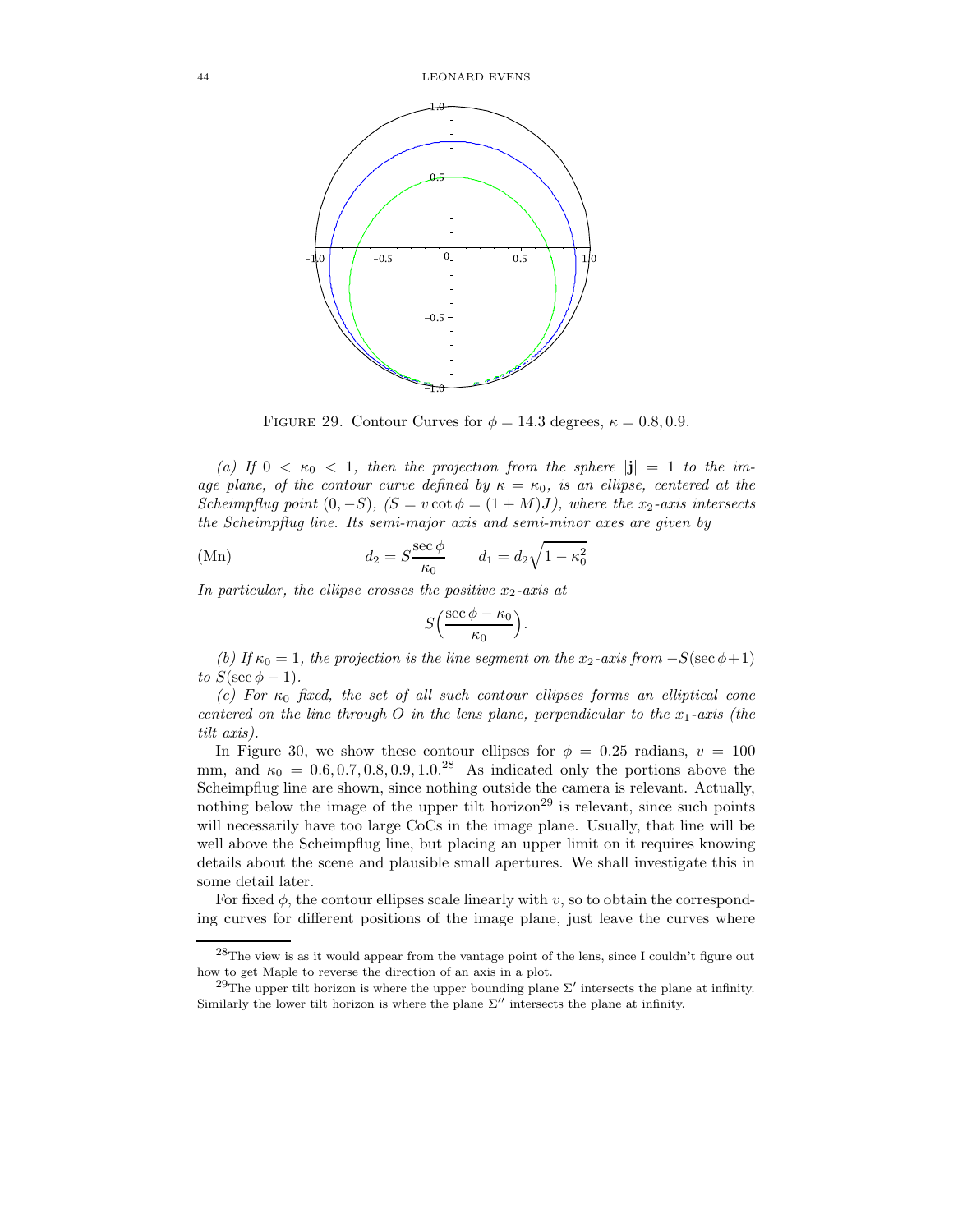

FIGURE 30. Contour Ellipses in Image plane,  $\phi = 14.3$  degrees,  $v = 100$  mm,  $\kappa_0 = 0.6, 0.7, 0.8, 0.9, 1.0$  (Only portions above Scheimpflug line are shown.)

.

they are and multiply the units on the axes by the ratio  $\frac{v}{100}$ . The dependence on the focal length f or the tilt angle  $\phi$  is more complicated, since they also affect the likely value of  $v$ . We have generally

$$
S = J(1 + M) = \frac{f}{\sin \phi}(1 + M)
$$
  
\n
$$
d_2 = \frac{S \sec \phi}{\kappa_0} = \frac{f}{\kappa_0 \sin \phi \cos \phi}(1 + M) = \frac{2f}{\kappa_0 \sin 2\phi}(1 + M)
$$
  
\n
$$
d_1 = d_2 \sqrt{1 - \kappa_0^2}
$$

But, for small  $\phi$ , sin  $\phi \approx \phi$  and sin  $2\phi \approx 2\phi$ , so these equations become

$$
S \approx \frac{f}{\phi}(1+M)
$$
  
\n
$$
d_2 \approx \frac{1}{\kappa_0} \frac{f}{\phi}(1+M)
$$
  
\n
$$
d_1 \approx \frac{\sqrt{1-\kappa_0^2}}{\kappa_0} \frac{f}{\phi}(1+M)
$$

Of course, in the process of changing f and  $\phi$ , we may also need to change M to accommodate a particular scene, but except for situations where the subject plane rises very steeply, which almost never occur,  $M$  is very small, so we may treat it as essentially constant. With that in mind, we can say that the diagram scales roughly linearly with f and inversely with  $\phi$ . If we ignore M,  $v = 100$  and  $\phi = 0.25$ implies that  $f \approx 103$ . So to use the same diagram with different values of f or  $\phi$ , leave the contour ellipses where they are and multiply the units on the axes by  $\frac{f}{103}$ and by  $\frac{0.25}{\phi}$ .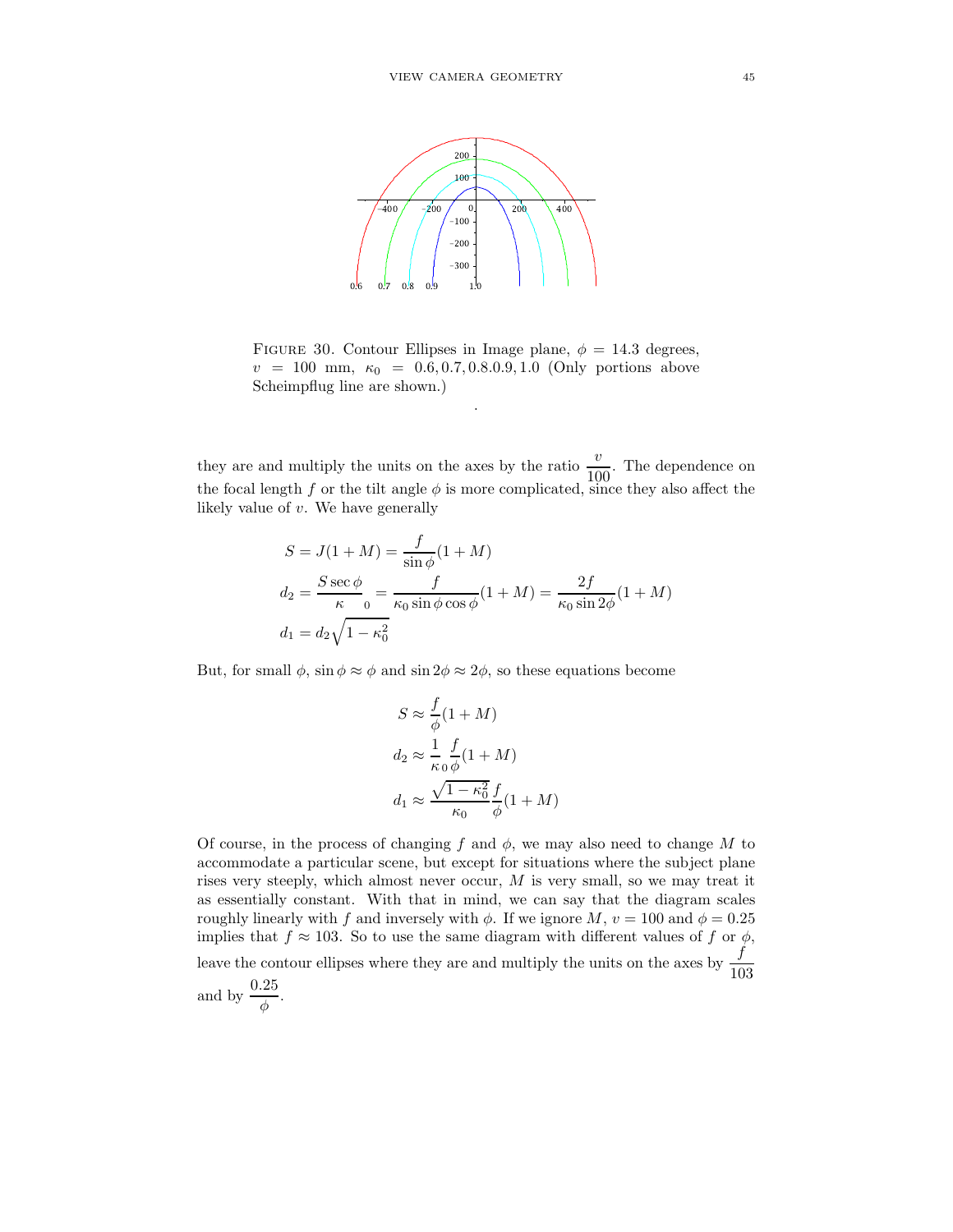### 46 LEONARD EVENS

As  $\kappa_0 \rightarrow 1$ , the ellipse approaches the indicated segment on the  $x_2$  axis. As  $\kappa_0$ decreases, the ellipses get larger and the ratio  $\frac{d_1}{d_2} \to 1$ . In the limit, as  $\kappa_0 \to 0$ , the ellipse approaches a circle of infinite radius.

We now begin to see how to attack the problems we have set.

We assume that the subject plane has been specified to within fairly narrow limits, which, as noted previously, will severely restrict the position of the hinge line and the tilt angle  $\phi$  necessary to achieve it.

For any given position of the rectangular frame, we need only find the smallest value  $\kappa_0$  of  $\kappa$  which can occur for rays that pass through that frame. To do that we look at the family of contour ellipses in the image plane, as in Figure 30, and determine the smallest one containing the frame, thereby setting  $\kappa_0$ . We call the cone defined by  $\kappa = \kappa_0$  the *cone of accessibility*. It is clear from the geometry that the frame will hit that cone at one of the two corners furthest from the Scheimpflug point, which simplifies finding the relevant value of  $\kappa_0$ .

Physical and optical restrictions place strict bounds on the possible positions of the frame . For example, there is a limit to how close the standards can be, which places a lower bound on focal length, which in turn places a lower limit on how close  $\Pi$  can be to the reference plane, i.e., on the value of v. There is also a limit to how far apart the standards can be, which places an upper limit on the focal length. The region between the reference plane and the rear focal plane is optically forbidden. Moreover, for any possible choice of the image plane Π, limitations on camera movements restrict possible positions of the frame within that plane, and hence on rays passing through the frame. Finally, we can ignore highly implausible scenes or scenes which would require stopping down beyond what the lens allows or such that diffraction would dominate considerations from geometric optics.

All of these conditions place a lower bound on  $\kappa_0$ , i.e., an upper bound on the size of the cone of accessibility. Given  $N, c$ , and  $\kappa_0$ , define

$$
v_0' = \frac{v}{1 - \frac{Nc\kappa_0}{f}}.
$$

It is clear that

$$
v' = \frac{v}{1 - \frac{Nc\kappa}{f}} = v'_0 \iff \kappa = \kappa_0
$$

so, the plane  $\Pi_0'$  at distance  $v_0'$  from the reference plane intersects the outer surface of definition along its intersection with the cone of accessibility. Similarly, if we define

$$
v_0'' = \frac{v}{1 + \frac{Nc\kappa_0}{f}}
$$

and let  $\Pi_0''$  be the plane at distance  $v_0''$  from the reference plane, the same thing holds for the intersection of the inner surface of definition with that plane and the cone of accessibility. See Figure 31 which illustrates the situation for the outer surface.

Any point in  $\Pi'_0$  on the cone of accessibility will yield a circle of confusion c in  $\Pi$  such that  $\frac{Nc\kappa_0}{f} = 1 - \frac{v}{v_0'}$  $v'_0$ , but, if  $N$  is fixed, then for a point in  $\Pi_0'$  inside the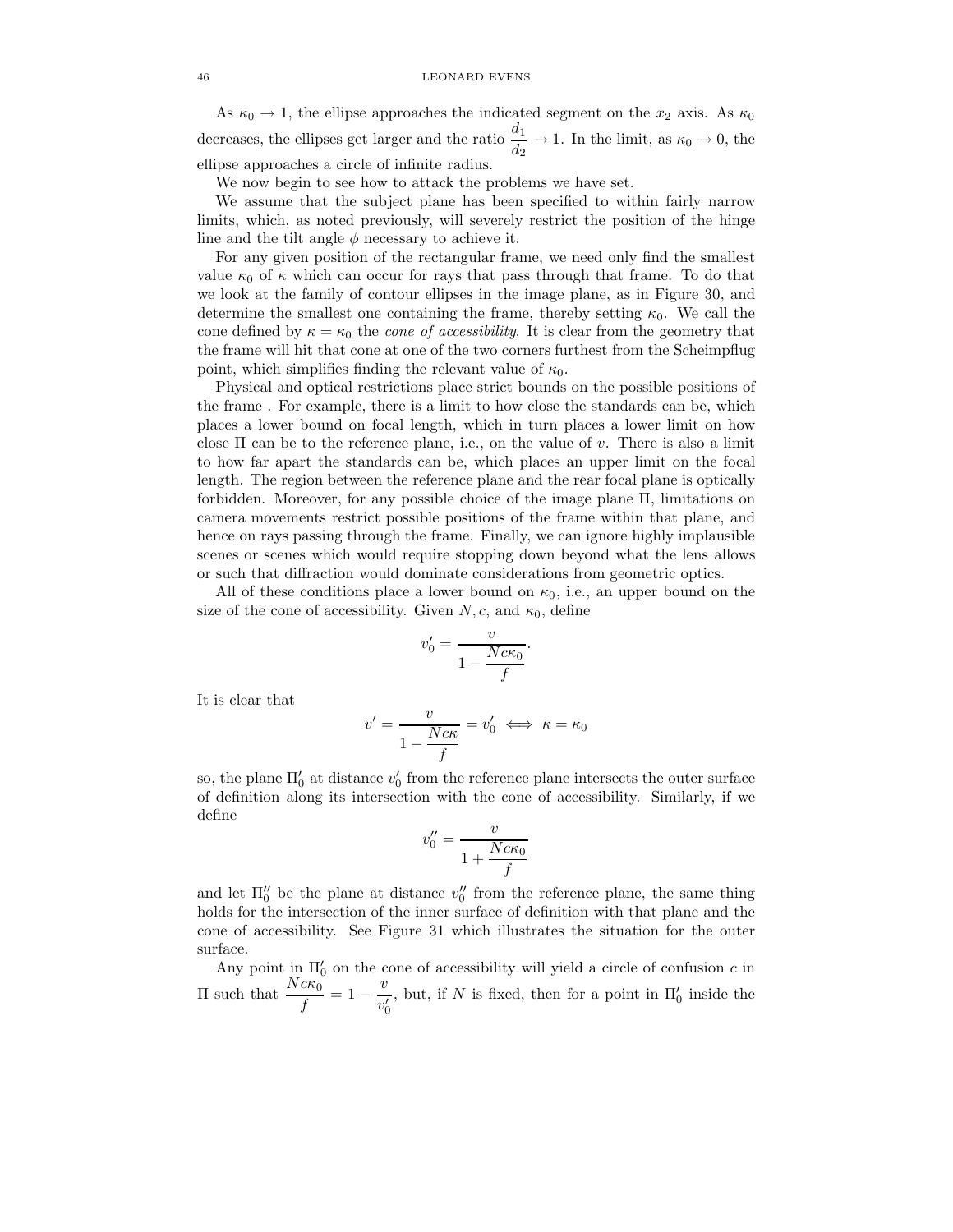

Figure 31. Cone of Accessibility

cone of accessibility, we will get a circle of confusion  $\tilde{c}$  in  $\Pi$  such that

$$
\frac{N\tilde{c}\kappa}{f} = 1 - \frac{v}{v_0'} = \frac{Nc\kappa_0}{f}.
$$

Since  $\kappa > \kappa_0$  inside the cone, it follows that  $\tilde{c} < c$ . In other words, if a sharpness criterion is satisfied for points in  $\Pi_0'$  on the ellipse, it is certainly met for such points within the ellipse. (The interplay between  $N, c$ , and  $\kappa$  can be confusing—the author admits having had his share of such confusions—and we shall return to it later.)

Similar remarks apply to the inner surface of definition and  $\Pi_0^{\prime\prime}$ 

We may now use the above analysis to address Problems (2) and (2a).

Suppose we have a good estimate for  $\kappa_0$  determined by the worst possible case for the camera, or by the details of the specific scene, or just from what our experience tells us works.

First we address Problem (2). Suppose an image plane Π has been chosen by some means, and we give a criterion for sharpness set by a value c for the circle of confusion, and also an aperture with f-number N. Then, as above

(VMVf) 
$$
1 - \frac{v}{v'_0} = \frac{Nc\kappa_0}{f} = \frac{v}{v''_0} - 1
$$

$$
v'_0 = \frac{v}{1 - \frac{Nc\kappa_0}{f}} \qquad v''_0 = \frac{v}{1 + \frac{Nc\kappa_0}{f}}
$$

tell us how to determine  $v'_0$  ( $\Pi_0'$ ) and  $v''_0$  ( $\Pi_0''$ ) and from these the corresponding upper and lower subject planes.

Next consider Problem (2a), in which we can suppose we have specified upper and lower subject planes and the corresponding image planes  $\Pi_0'$  and  $\Pi_0'',$  i.e., that we are given  $v'_0$  and  $v''_0$ , which we can determine, as in the untilted case, by the positions on the rail corresponding to the upper and lower subject planes. Choose Π to be their harmonic mean with respect to the reference plane. Then we want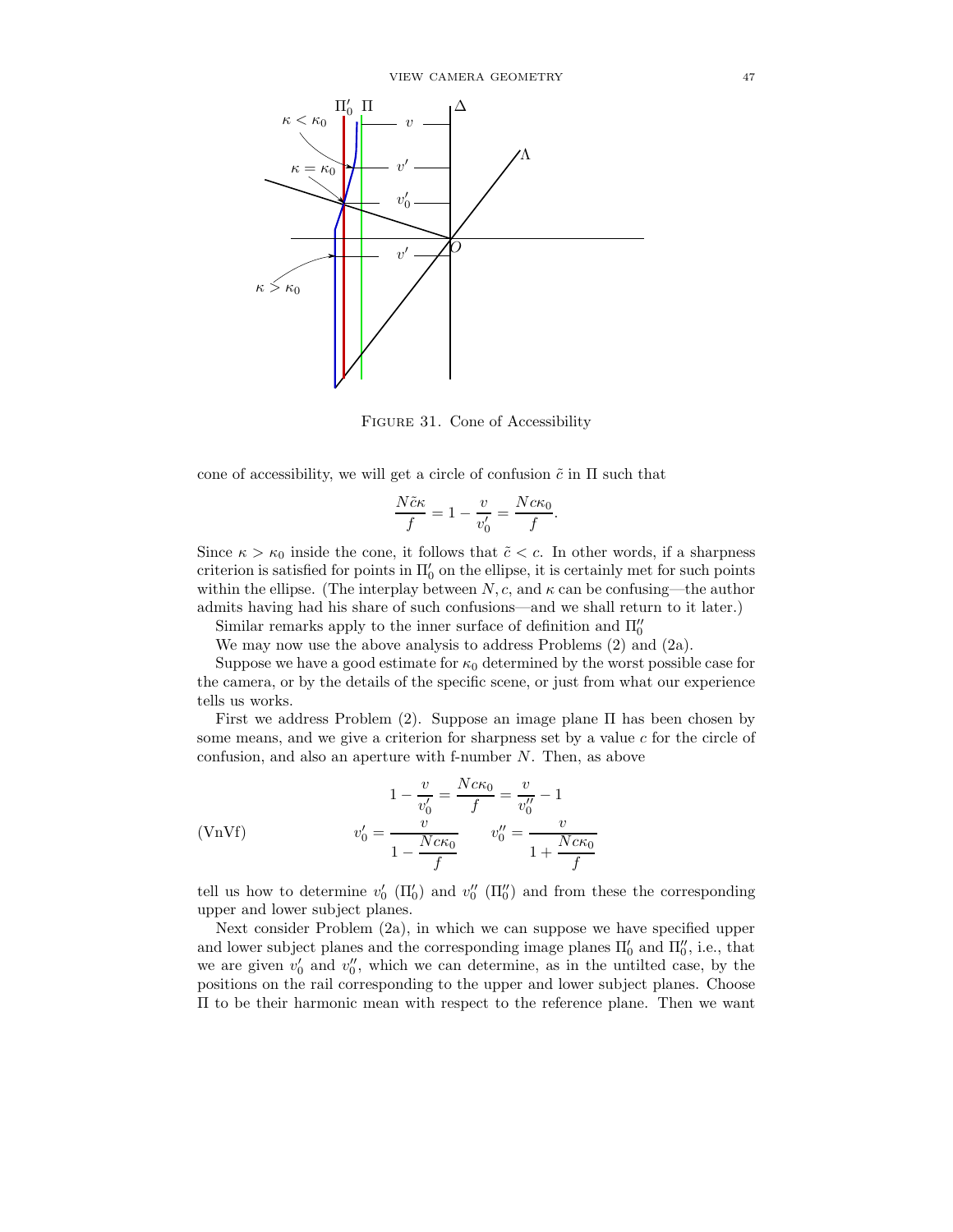### 48 LEONARD EVENS

to know how large we need to choose  $N$  so that the sharpness criterion set by  $c$  is met everywhere within the cone of accessibility determined by  $\kappa_0$ .

To get some idea of the orders of magnitude involved, note that stopping down by one third of a stop corresponds to increasing the f-number by about 12 percent. One third of a stop would not usually be considered significant when making depth of field corrections. Often a photographer will stop down an entire additional stop or more to compensate for the lack of precision inherent in the work.

We shall investigate lower limits on  $\kappa$  in detail in Appendix D.2, but we shall outline the conclusions below.

From Figure 30, it is clear that  $\kappa$  is going to be larger for rays closer to the tilt horizon, and smaller for rays pointing further from from the tilt horizon, i.e., those imaging points in the foreground. Similarly,  $\kappa$  is larger for rays closer to the line  $x_1 = 0$ , and smaller for rays pointing further from that line. In either case, the smaller values of  $\kappa$  will require shifting the frame either further in the direction of positive  $x_2$ , i.e., away from the lens plane, or, more to one side or the other. But, limitations of shifts inherent in the structure of the camera will determine just how small kappa can be in possible scenes. Moreover, even if the camera allowed very large shifts, the resulting scenes which require that everything in the subject plane from just beyond the lens to infinity be in the frame would be unusual, to say the least.

If the hinge line is skew, the  $x_1$  and  $x_2$  axes will be rotated with respect to the sides of the frame, which makes it a bit difficult to interpret all this, but for a pure tilt or a pure swing, it is clear what they mean. For example, for a pure tilt downward,  $\kappa$  may get too small for points in the extreme foreground, either below the camera or far to one side. For everything else fixed, limitation on vertical rise of the rear rear standard relative to the lens and limitations on shifts to one side or the other will limit how small it can get. Similarly, for a pure swing to the right, we may encounter problems for points in the extreme foreground to the right, or, too high or two low, but limitations on shifts of the frame to the left relative to the lens, or, vertical shifts in either direction will limit how small  $\kappa$  can be.

Unfortunately, the position of the frame and how this relates to the focal length, the tilt angle, and the position of the subject plane can be something of a wild card. Let us illustrate by an example. Let  $f = 90$  mm, a common short focal length for 4 x 5 photography. Suppose we tilt downward from the horizontal by 0.25 radians (about 14.3 degrees), and suppose the subject plane intersects the reference normal line at distance  $u = 5$  m = 5,000 mm from the lens. The hinge distance would be  $J = \frac{f}{\cdot}$  $\frac{f}{\sin \phi} \approx 364$  mm, and the slope of the subject plane would be  $\frac{J}{u} \approx 0.0173$ . From the lens equation  $v = \frac{fu}{\sqrt{2\pi}}$  $\frac{fu}{u\cos\phi - f} \approx 94.6$  mm, and  $M = \frac{v}{u}$ 

 $\frac{v}{u} \approx 0.19$ . Since v is not much less than 100, Figure 30 gives a pretty accurate rendition of the contour ellipses in the image plane. The scale will be reduced by about 5 percent, meaning that the units at the tick marks on the axes should be about 5 percent smaller, while the curves remain where they are. My view camera in these circumstance will allow an effective vertical rise of at most 40 mm. (Many cameras, particularly with a bag bellows, will allow considerably larger shifts.) The 4 x 5 frame has dimensions just about 96 x 120 mm. Suppose the frame is in landscape orientation and lifted 40 mm, but left symmetric about the line  $x_1 = 0$ . Then its top will be  $40 + 48 = 88$  mm above the line  $x_2 = 0$ , and its upper corners will be 60 mm on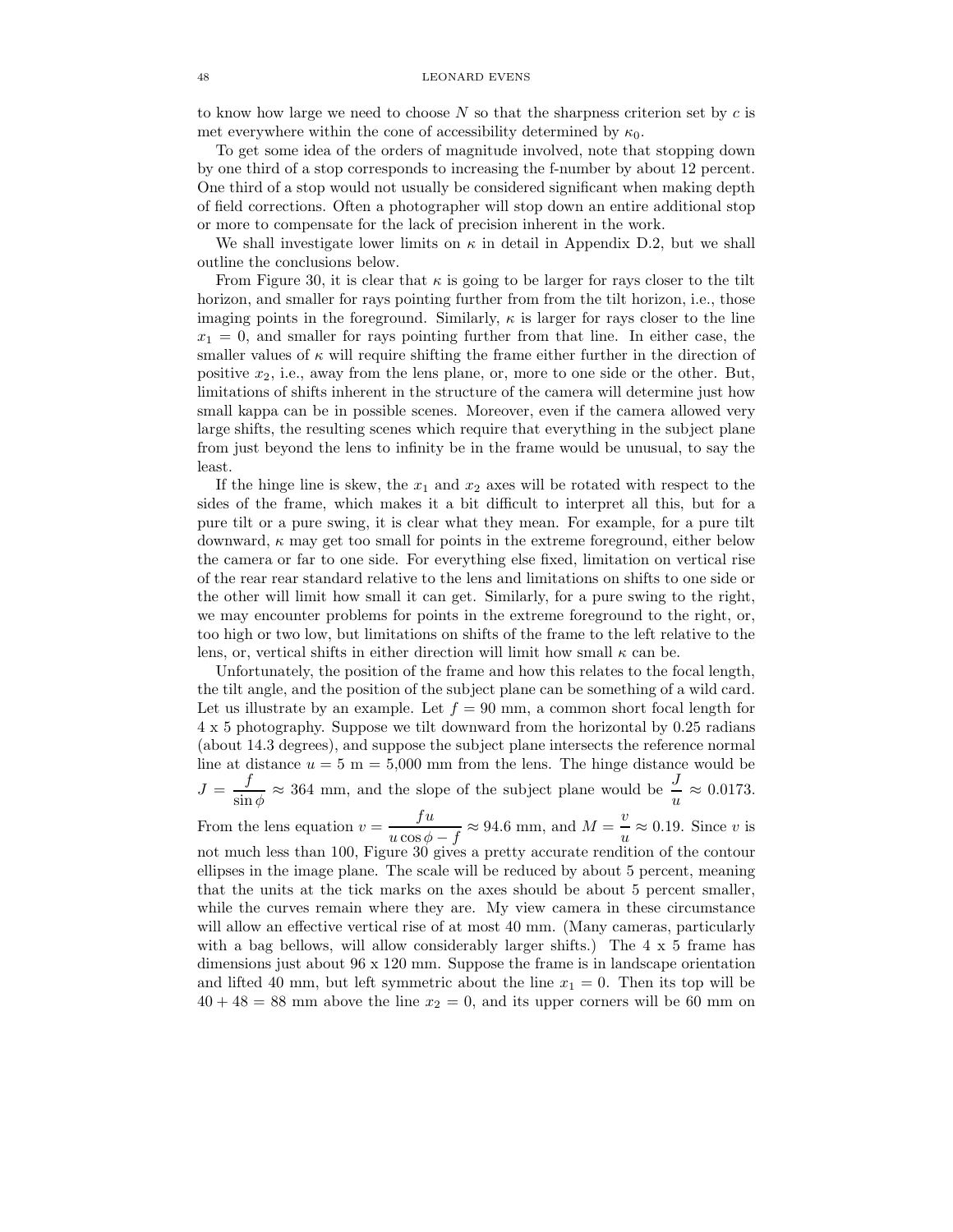either side of that. Looking at Figure 30, we see that  $\kappa$  will be between 0.8 and 0.9, and much closer to the former than the larger in those corners. Taking into account the reduction in scale will reduce  $\kappa$  slightly, so we can guess that it will be about 0.82 in the corners.<sup>30</sup> That would require stopping down about three fifths of a stop, which, in a critical situation, might be more than one is comfortable with. Of course for most of the frame  $\kappa$  would be much closer to 1, so it would only be an issue if those corners had significant detail.

Note, however, that the scene corresponding to this position of the frame would be somewhat unusual. For one thing, the hinge distance at 364 mm is rather short. For another, the position of the frame is rather unusual. First, it is almost entirely above the center of the field, so nothing much above the horizon would be in view. In addition, the questionable corners would correspond to points in the scene very close to the lens. Given the data above, since the subject plane slopes so gently upward, the corners would be about 364 mm ( $\approx 14.3$  inches) below the lens and 88  $\frac{60}{90}$ 364  $\approx$  356 mm or (14 inches) into the scene. Such a scene is unusual, but not entirely implausible.<sup>31</sup> Still, this indicates why the plausibility of the scene might come into play before the limits of shift were encountered. For example, if one shifted the frame even higher, thus reducing  $\kappa$  further, the foreground would come even closer to the lens. On the other hand, for longer lens, where  $v$  typically would be much larger, limitations on shift may play a more important role.

It turns out in the end—see Appendix D.2—that, provided the Scheimpflug distance is large compared to  $E_1$  and  $E_2$ ,  $\kappa$  is not much less than 1, and the necessary correction is less than one third of a stop. Since  $S = J(1+M)$ , it usually suffices to look at the hinge distance, but in some odd situations, we might have to consider the Scheimpflug distance directly.

The hinge distance is given by  $J = \frac{f}{f}$  $\frac{J}{\sin \phi}$ , so it will be extremely large for very small tilts. For example, for  $\phi = 1$  degree and f ranging from 65 mm to 450 mm, the hinge distance would range from 3.7 meters to over 25 meters. Any plausible values of  $E_1$  and  $E_2$  would be a very small fraction of that. So we need only consider moderate to large tilts when trying to deide if  $\kappa$  might be small enough to matter.

Usually  $E_1$  and  $E_2$  are smaller than the dimensions of the frame, but when extreme shifts are involved, they might be somewhat larger. Usually the camera won't support such large shifts, and even it it did, they would only rarely be needed. For example suppose  $f = 150$  mm, often considered the 'normal' focal length, and we have a pure tilt with  $\phi = 0.15$  radians ( $\approx 8.6$  degrees), still a substantial tilt. Then  $J \approx 1,004$  mm, or about 1 meter, and assuming, as usually is the case, that M is small,  $v \approx f \sec \phi \approx 152$  mm. Suppose also that the frame is centered on the horizontal line of sight and it is in landscape orientation. Then  $E_1 = 60$  mm and

 $30$ An exact computation using our formulas gives  $\kappa \approx 0.8144$ , requiring stopping down  $\approx$ 0.5925 stops. But such accuracy is overkill, and the graphical method more than suffices for our needs.

 $31$ For example, the camera might be placed just behind a retaining wall, the top of which could be that distance below the lens, with the surface beyond the wall starting at the same level and sloping slightly upward, and we might want everything from a foot or so beyond the lens to a much greater distance in focus. I've taken pictures at the Chicago Botanic Garden not too different from this.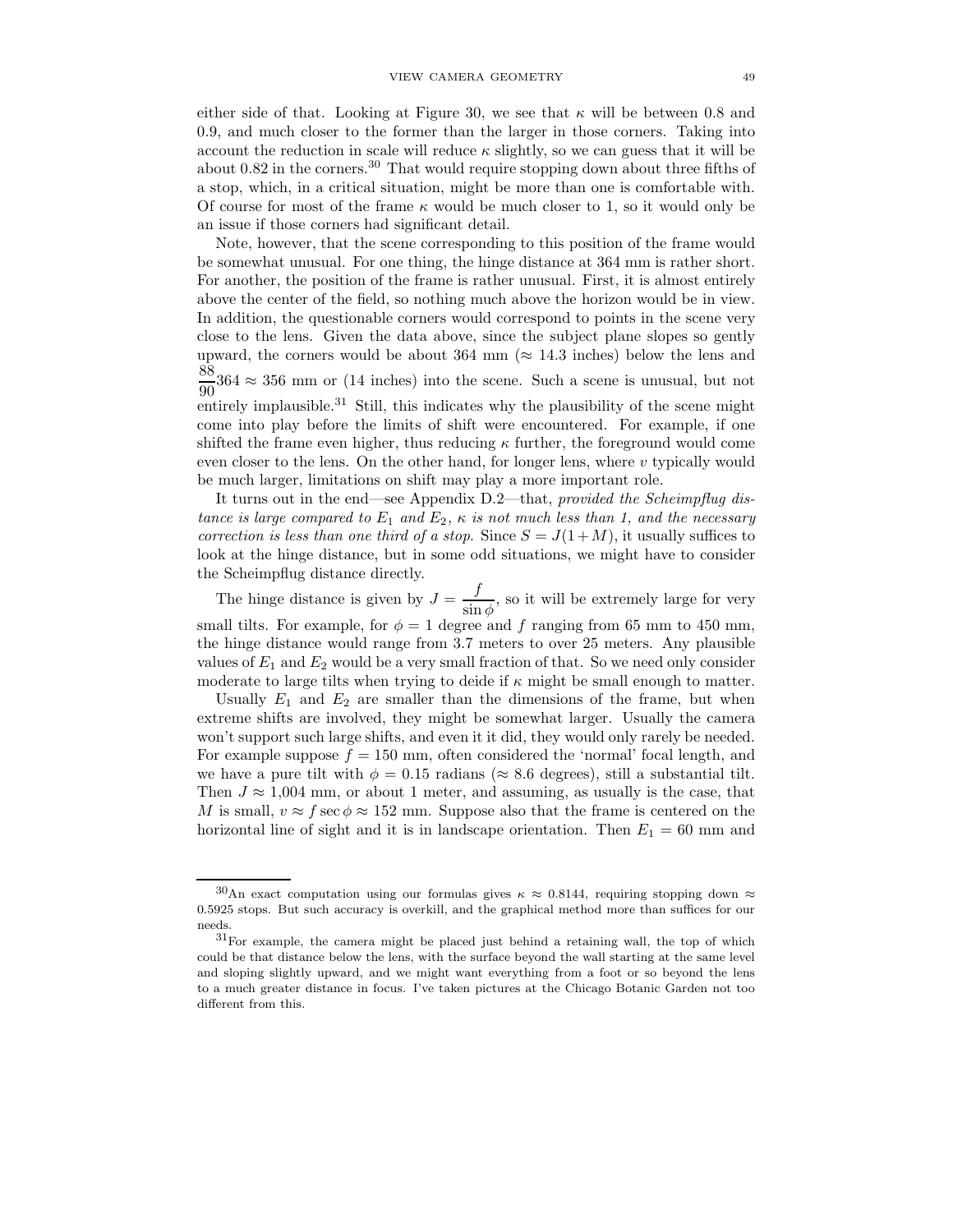$E_2 = 48$  mm,<sup>32</sup> which are both small compared to the hinge distance. Calculating <sup>κ</sup> from the formula<sup>33</sup> yields <sup>κ</sup> <sup>≈</sup> <sup>0</sup>.95 which would require less than one sixth of a stop correction. Putting the frame in portrait orientation and raising it by 20 mm, so  $E_1 = 48$  mm and  $E_2 = 80$  mm, would only reduce  $\kappa$  to about 0.93, and require about one fifth of a stop correction. Even reducing the focal length to 90 mm, which would reduce the hinge distance to about 600 mm, would in the latter case, only reduce  $\kappa$  to 0.88, and require a little over one third of an f-stop correction.

Our approach does indicate when  $\kappa$  might be small enough to matter. That would be for large tilts and either when the hinge distance was too short or the frame shifted so much that the relevant quantities were not sufficiently small in comparison to it. This is more likely to occur for very short focal length lenses. This is all subject to the assumption that M is relatively small, which is almost always the case, except possibly in close-ups.

For cases where the above conditions are not met, e.g., if  $E_1$  or  $E_2$  are a sizable fraction of S, there is no alternative but to calculate  $\kappa$  for the explicit situation under consideration. In the example above, we had  $E_1 = 60$  and  $E_2 \approx 90$  mm, which are still significant fractions of  $S \approx 400$  mm, and we found  $\kappa$  might require a significant f-stop adjustment to compensate.

As we saw, in typical situations,  $\kappa$  only requires stopping down a negligible fraction of an f-stop, so the whole issue can be ignored. In any case, there are many other sources of uncertainty in the whole methodology, which may affect the situation more, thus swamping the effect of  $\kappa$ . First, there is the fact that actual lenses only behave approximately like the ideal lenses discussed in this article. Second, even for an ideal lens, difficulties in positioning the standards, setting the f-number and judging when something is in focus on the ground glass would limit precision. So, in any event, a prudent photographer may be wise to stop down as much as a stop or more than the theory would suggest.

In addition, diffraction, which we have ignored entirely in this article, increasingly comes into play as the aperture decreases (f-number increases). This effect is opposite of that of geometric defocus, which decreases as the aperture gets smaller. There is some aperture in between where the two effects are balanced, but characterizing it is not easy.<sup>34</sup>

8.4. Determinng the Proper f-stop in the Tilted Case. To determine the proper f-number in terms of the focus spread, we use essentially the same reasoning as in Section 8.1.2, but to avoid missing some subtle point, we repeat the argument. First, it is easy to see that v is the harmonic mean of  $v'_0$  and  $v''_0$  if and only if

$$
1 - \frac{v}{v'_0} = \frac{v}{v''_0} - 1 = \frac{Nc\kappa_0}{f}.
$$

 $32$ This means that half the frame will be below that line, which means the frame might extend below the image of the upper tilt horizon. But, typically, that part of the scene would be open sky, and so we woudln't care what was in focus there.

<sup>33</sup>We could also use Figure 30. Just remember that the numbers at the tick marks must be multiplied by about  $\frac{150}{100}$ 0.25  $\frac{0.25}{0.15} \approx 2.4.$ 

<sup>103</sup> <sup>34</sup>There are rules of thumb which try to estimate how to choose the aperture which best balances diffraction against geometric defocus, but they are usually based on fairly crude analyses. See Jeff Conrad's previously referenced article for a nuanced discussion of this issue.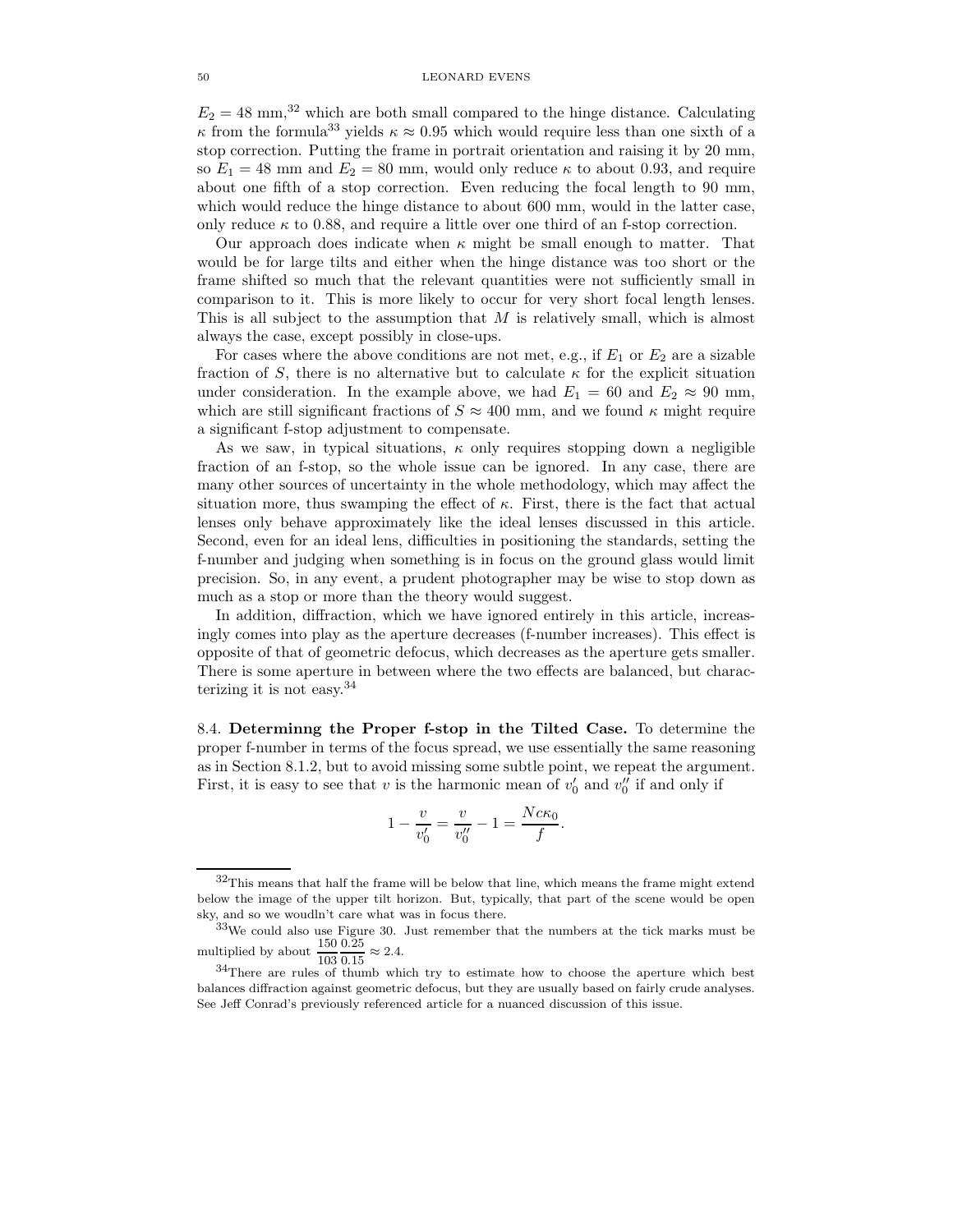Using the equality of  $\frac{Nc\kappa_0}{f}$  with either of the two other expressions yields, after some algebra,

$$
\frac{v'_0 - v''_0}{v'_0 + v''_0} = \frac{Nc\kappa_0}{f}
$$
 so  
(NE)  

$$
N_0 = N\kappa_0 = \frac{v'_0 - v''_0}{c} \frac{f}{v'_0 + v''_0}
$$

But using  $v'_0 = \frac{v}{1 - (Nc\kappa_0)/f}$  and  $v''_0 = \frac{v}{1 + (Nc\kappa_0)/f}$ , it is easy to see that

$$
v_0' + v_0'' = \frac{2v}{1 - (Nc\kappa_0/f)^2} \approx 2v
$$

since  $\left(\frac{Nc\kappa_0}{f}\right)$ 2 is very small, except in highly unusual circumstances, as noted in Section 8.1.2. Hence,

$$
N_0 = N\kappa_0 \approx \frac{v'_0 - v''_0}{2c} \frac{f}{v}.
$$

So far, this exactly what we got in the untilted case, with  $\kappa_0 = 1$ . But there are some major differences. The first is the factor  $\kappa_0$ , and the second is that, from the lens equation, we obtain, in the tilted case,  $\frac{v}{f} = (1 + M) \sec \phi$ , where M is the magnification for the distance at which the subject plane crosses the reference normal line. That leads to the estimate

(TK) 
$$
N_0 = N\kappa_0 \approx \frac{v'_0 - v''_0}{2c(1+M)} \cos \phi
$$

This can be interpreted as follows. We start by finding the f-number  $N_0$  which would we get if we assumed  $\kappa = 1$  were true. This is done by a modification of the rule used in the untilted case: divide the focus spread  $v'_0 - v''_0$  by twice the maximum acceptable CoC c. Correct this as before by dividing by  $1 + M$ , where M is the above magnification, but also multiply by  $\cos \phi$ . Finally correct for the departure of  $\kappa$  from unity to obtain  $N = \frac{N_0}{N}$  $\frac{10}{60}$ . Equivalently, just stop down by an

additional  $\frac{2 \log \kappa_0}{\log 2}$  stops.

Note that we can simplify this rule quite a bit. First note that for typical scenes, M is very small, so it won't make much difference if we ignore the factor  $1 + M$ . (In any case doing so just overestimates  $N$ , which is usually innocuous.) Similarly  $\cos \phi$  is usually very close to 1 because for small  $\phi$ .  $\cos \phi \approx 1 - \phi^2/2 \approx 1$ .

8.4.1. What happens in the subject space. Let  $\Sigma$  be the desired subject plane and let  $\Pi$  be the corresponding image plane. Fix the f-number N and and a maximal acceptable CoC c. Then, instead of the upper and lower planes  $\Sigma'$  and  $\Sigma''$  we would get for  $\kappa = 1$ , we get upper and lower surfaces of definition, corresponding to the outer and inner surfaces of definition discussion in the previous section. The upper surface of definition lies between  $\Sigma$  and the  $\Sigma'$ , and the lower surface of definition lies between  $\Sigma$  and  $\Sigma''$ . But, as we shall see, the picture, is a bit more complicated than that in the image space. See Figure 32. The coordinates are as before, except that in the subject space, we have reversed the direction of the  $x_3$ axis. The diagram shows a cross-section for the various planes and surfaces for a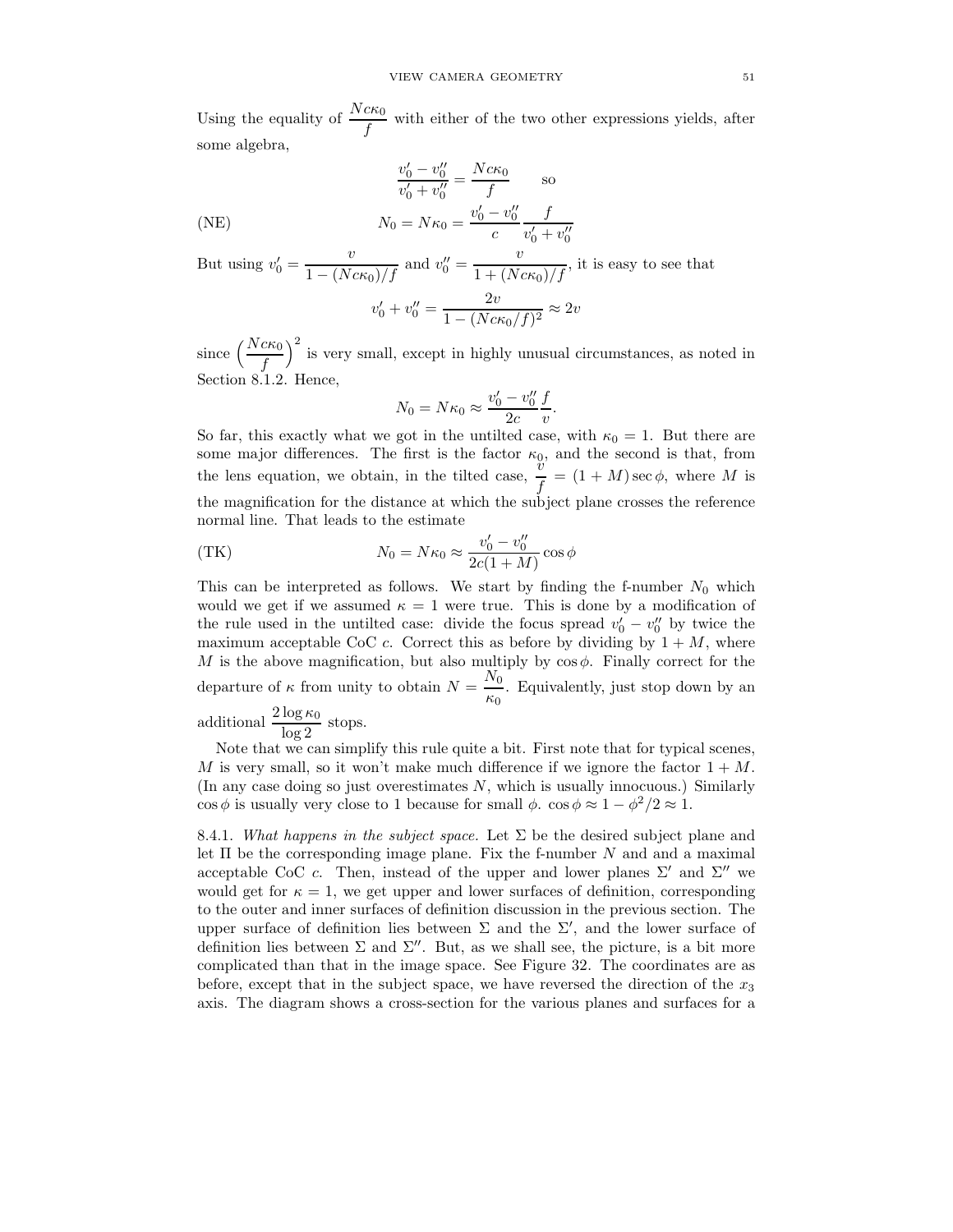plane with constant  $x_1 \neq 0$ . The traces of the upper and lower surfaces of definition are dashed. The diagram is far from being to scale, and in realistic examples, the planes  $\Sigma'$  and  $\Sigma''$  are not too far apart. Also, it is hard see any separation between either surface of definition and the corresponding bounding plane. Moreover, the shapes of the surfaces of definition are hard to visualize because their traces on a cross-sectional plane depend strongly on the position of that plane. For example, for  $x_1 = 0$ , each surface of definition agrees with the corresponding bounding plane for all sufficiently distant points, but separates from it as we move progressively off to either side.

Since cross ratios are preserved, and since the front focal plane  $\Sigma_F$  in the subject space corresponds to the plane at infinity in the image space,

(HMS) 
$$
\{\Sigma', \Sigma_F; \Sigma, \Delta\} = -\{\Sigma'', \Sigma_F; \Sigma, \Delta\} = \frac{Nc}{f}.
$$

where  $\Sigma'$  and  $\Sigma''$  are the subject planes corresponding to the image planes  $\Pi'$  and  $\Pi''$  we would get for the given values of N and c were  $κ = 1$ .



Figure 32. Vertical Split.

We start by calculating what happens for the upper bounding plane and surface of definition. The calculations for the lower subject plane and surface of definition are analogous, except that  $\frac{Nc}{f}$  must be replaced by its negative.

The plane  $\Sigma_F$  has slope  $\cot \phi$  and  $\Sigma$  has slope  $\frac{J}{u}$  where  $J = \frac{r}{\sin \theta}$  $\frac{1}{\sin \phi}$  is the hinge distance and u is the distance at which  $\Sigma$  intersects the reference normal line. Then

$$
x_2^F = (\cot \phi)x_3 - J
$$

$$
x_2 = \frac{J}{u}x_3 - J
$$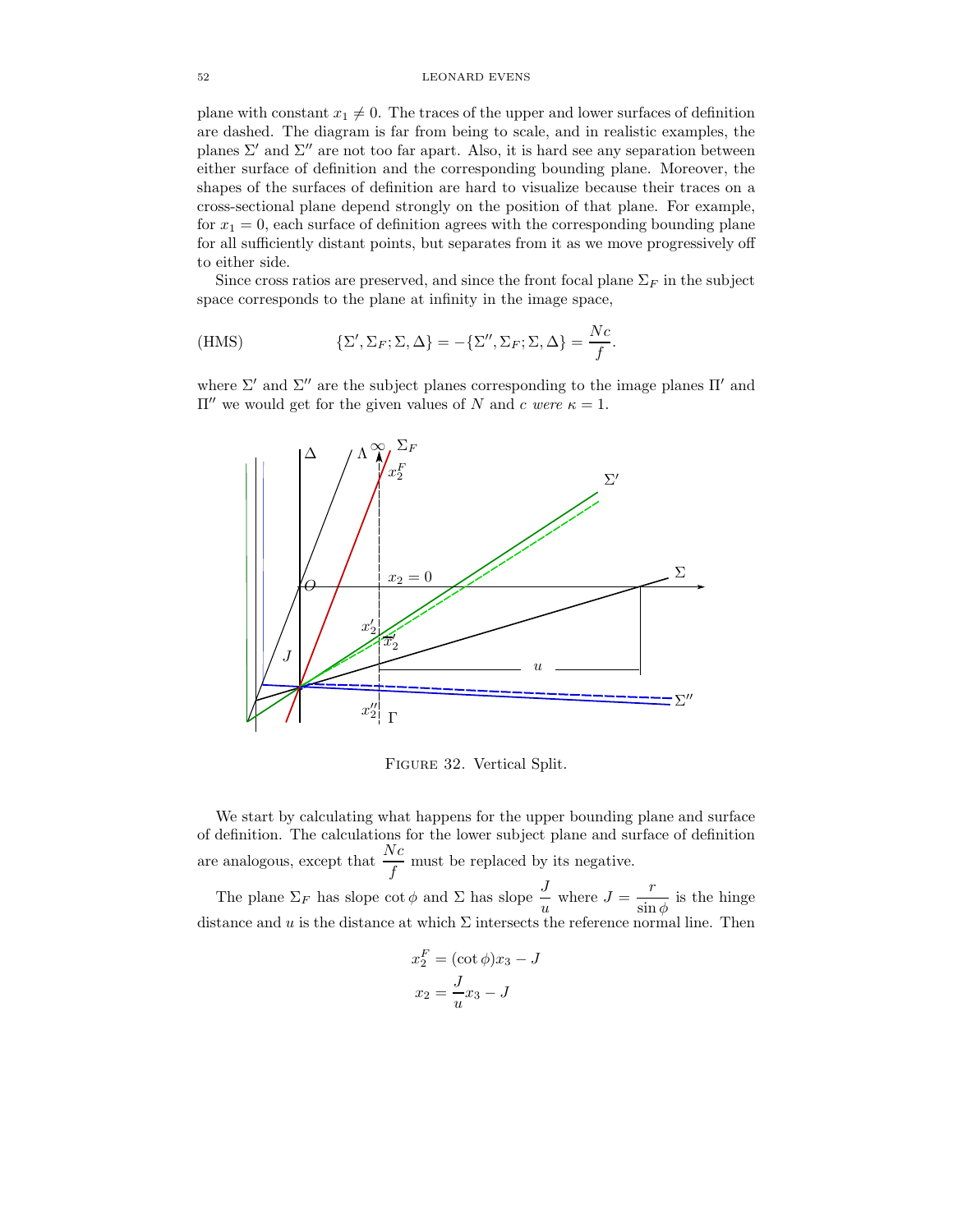Fix a plane  $\Gamma$  parallel to the reference plane. Since,  $\Delta$  intersects that plane at infinity, we have from equation (HMS)

$$
\{x'_2, x_2^F; x_2, \infty\} = \frac{x'_2 - x_2}{x_2^F - x_2} = \frac{Nc}{f} \quad \text{or}
$$

$$
x'_2 - x_2 = (x_2^F - x_2)\frac{Nc}{f} = \left(\cot\phi - \frac{J}{u}\right)x_3\frac{Nc}{f}
$$

But,

$$
\frac{J}{u} = J\left(\frac{\cos\phi}{f} - \frac{1}{v}\right)
$$

$$
= \frac{f}{\sin\phi} \frac{\cos\phi}{f} - \frac{J}{v}
$$

$$
= \cot\phi - \frac{J}{v}
$$

Hence,

(Spl) 
$$
x'_2 - x_2 = \frac{J}{v} \frac{Nc}{f} x_3 = \frac{Nc}{v \sin \phi} x_3
$$

and the total dep th of field parallel to the reference plane would be twice that. But,  $v = f \sec \phi (1 + M)$ , where M is the magnification at distance u, and so

$$
\frac{J}{v}\frac{Nc}{f} = J\frac{Nc}{f^2 \sec \phi(1+M)} = \frac{J}{H}\frac{\cos \phi}{M+1}
$$

where  $H = \frac{f^2}{N}$  $\frac{J}{Nc}$  is (the approximation to) the hyperfocal distance in the untilted case for  $f, N$ , and c. So (Spl) can also be written

(SplM) 
$$
x'_2 - x_2 = \frac{J}{H} \frac{\cos \phi}{M+1} x_3
$$

(TSplM) Total DOF = 
$$
2\frac{J}{H}\frac{\cos\phi}{M+1}x_3
$$

Often,  $M$  is small, i.e., the exact subject plane doesn't depart significantly from the horizontal, and  $\cos \phi \approx 1$  since  $\phi$  is small. If that is the case, then the factor  $\cos\phi$  $\frac{1}{M+1}$  is close to one, and we conclude that the difference in the slopes of the upper bounding plane and the subject plane is close to  $\frac{J}{H}$ , (and similarly for the subject plane and the lower bounding plane). For example, suppose  $f = 135$  mm, and we used a tilt of 5 degrees  $\approx 0.09$  radians. Then  $J \approx 1549$  mm. Suppose also that the grade was as high as 15 percent (a slope angle of about 8.5 degrees). Then  $u = \frac{1549}{0.15}$  $\frac{1000}{0.15} \approx 10,326$  mm,  $M \approx 0.0133$ , and cos  $\phi \approx 0.996$ . Thus the differnce in the slopes would be reduced from  $\frac{J}{H}$  by approximately 0.983, or by about 2.27 percent.

One way to summarize all this in words is to say that at the hyperfocal distance, the transverse split above and below the exact subject plane is approximately equal to the hinge distance  $35$ .

 $35$ We should also, reduce this by the factor  $\kappa$  as below.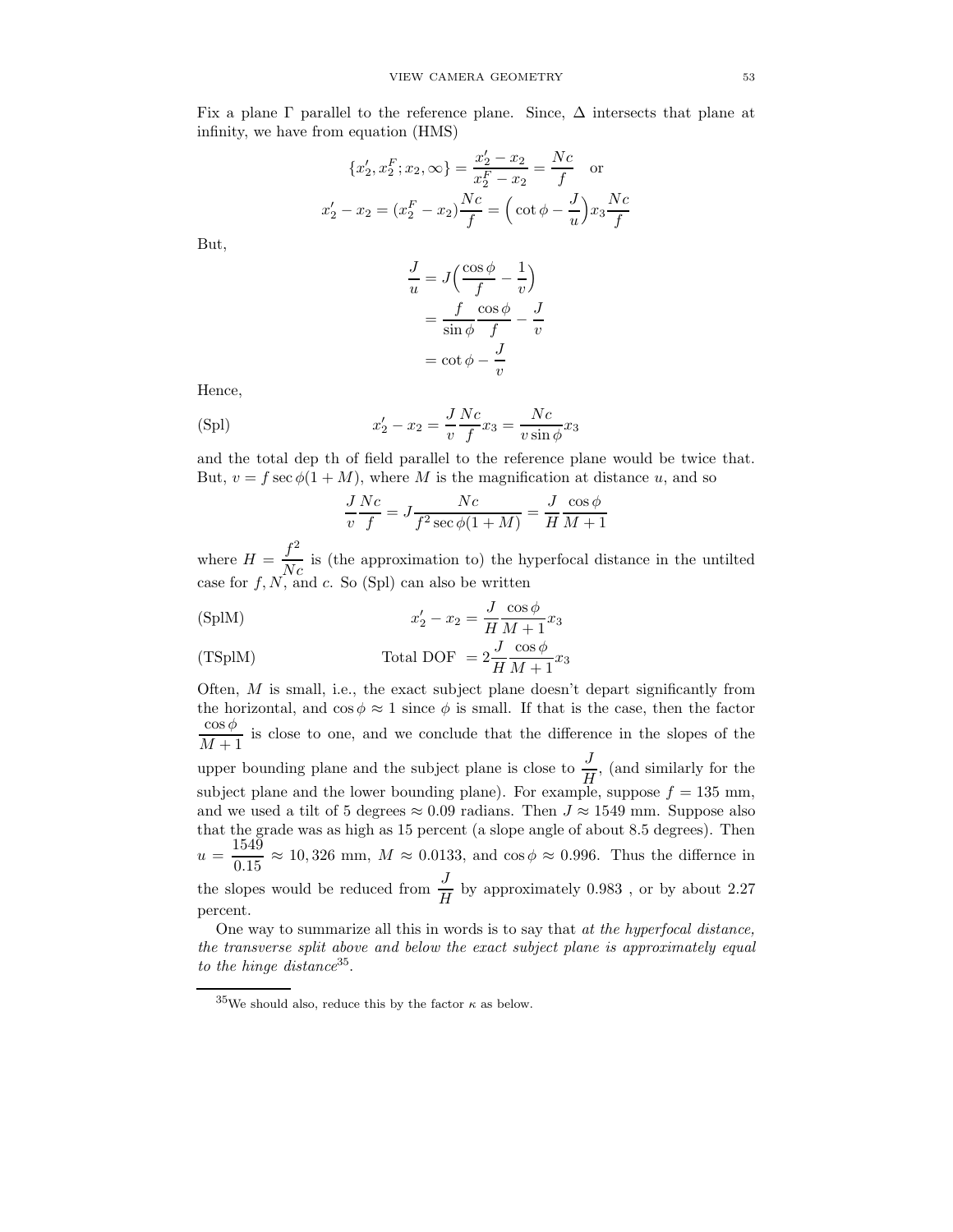Thus, for extremely small tilt angles<sup>36</sup>, the vertical split will be enormous, and it is only for somewhat larger tilts that this rule becomes useful.

For larger tilts, the rule of thumb is not hard to apply in practice to help estimate depth of field, provided you know the hyperfocal distance. The hinge distance is usually quite easy to estimate because it involves distances close to the camera. It is harder to visualize just where in the scene the hyperfocal distance is, but even if you make a rough guess, you get a general idea of the extent of the depth of field region. In particular, it helps you avoid overestimating its extent significantly. The hyperfocal distance  $f^2/Nc$  is not hard to calculate, but few people are comfortable doing it in their heads. On the other hand, if you take a small table which gives it for the focal lengths you have available for one aperture, it is not hard to estimate it for a different aperture by multiplying by the ratio of the f-numbers.

It is instructive to interpret the split distance by describing what happens in the image plane. To this end, we take Equation (Spl) and multiply it by the magnification  $\frac{v}{x_3}$  from Γ to the image plane. We get

(Spla) Image of 
$$
(x'_2 - x_2) = \frac{Nc}{\sin \phi}
$$

(Splt) Image of 
$$
(x'_2 - x''_2) = 2 \frac{Nc}{\sin \phi}
$$

Note that this quantity is independent of the distance  $x_3$  in the subject space of the plane Γ from O. So, there is a 'window' of constant height in the image plane which moves progressively up in that plane as your attention shifts from background to foreground.

Note that depending on where you look in the DOF wedge, part or all of this window may extend beyond the frame, above it in the foreground and below it in the background. We shall say more about that in Section 8.4.2.

The window is also what you would see in focus on the ground glass after stopping down to that f-number, provided you are looking at the ground glass with the appropriate magnification. For, the maximum acceptable CoC  $c$  is chosen on the basis of what needs to appear sharp in the final image. The standard choice for that is an  $8 \times 10$  print viewed at  $10{\text -}12$  inches.<sup>37</sup> To get the same perspective on a 4 x 5 ground glass, one would have to get proportionately closer, i.e, about 6 inches. Very young people or myopes may be able to do that without aids, but most people will need a  $2\times$  loupe. Of course, viewing the ground glass is not the same as viewing a print, and that might blur the image slightly, but in principle, by stopping down to the taking aperture, and looking at the image on the ground glass, what you see in focus should roughly be what you get.<sup>38</sup> However, if you view

 $36$ It might be noted that the tilt angle would almost never be exactly zero, but calculations such as that above confirm us in our belief that negligible tilts are effectively zero.

 $3710-12$  inches is the normal distance for close viewing. It is generally agreed that viewers are most comfortable viewing a print at a distance equal to its diagonal, which for an  $8 \times 10$  print is about 12 inches. (The diagonal of an 8 x 10 rectangle is 12.8 inches, but there is usually a small margin, making the print a bit smaller.) For larger prints, it is assumed viewers will get proportionately further back. There will always be, of course, viewers—'grain sniffers'—who will try to get as close as possible, and for them, one would have to adjust c downward.

<sup>&</sup>lt;sup>38</sup>Stopping down reduces the brightness of the ground glass image, which makes it harder to judge what is sharp, and most people won't be able to see much of anything when stopped down below  $f/16$  to  $f/22$ .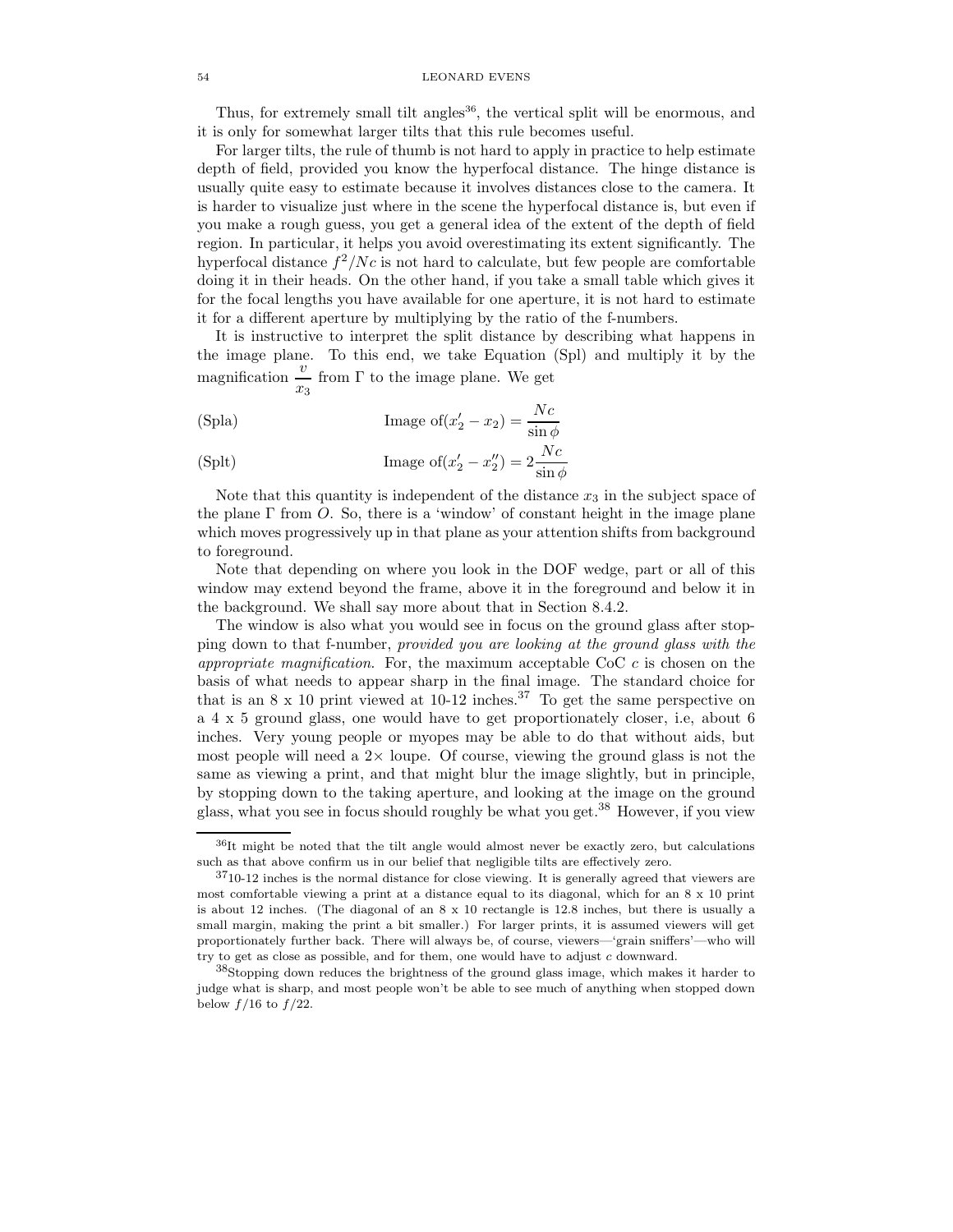the ground glass from further back, you will be effectively increasing the CoC, and thus overestimating what will appear sharp, or, if you use a more powerful loupe, you would be underestimating it. For example, a 4 X loupe in effect reduces the CoC by a factor of two, and the height of the window would be reduced by the same factor. In most circumstances, it is better to underestimate the depth of field visually than to overestimate it.

Note that for small  $\phi$ , we have  $\sin \phi \approx \phi$ , so we may approximate (Splt) by  $2\frac{Nc}{\phi}$ . Unfortunately, to use this equation, you have to measure  $\phi$  in radians. To convert from degrees to radians, you divide by 57.3. or very roughly by 60, so a rough approximation would be  $120 \frac{Nc}{\phi \text{ degrees}}$ . For example, if we take  $c = 0.1$  mm, for  $\phi = 5$  degrees and  $N = 22$ , we would get  $\frac{12 \times 22}{5} \approx 53$  mm. (Using sin  $\phi$  would give  $\approx 50.48$  mm.) I doubt if many people would be inclined to make even the rough calculation in their heads, but it would be possible to make a short table to refer to in the field.

We now address the upper surface of definition. Assume, as above,  $x_3$ , i.e, the plane Γ parallel to the reference plane, is fixed. Γ intersects Σ is a line  $L_s$  parallel to the  $x_1$ -axis. Given a point  $P = (x_1, x_2, x_3)$  on that line, let  $\overline{P}' = (x_1 \overline{x}'_2, x_3)$  be the corresponding point in the intersection of  $\Gamma$  with the upper surface of definition. Then the same reasoning as that employed above applies except that we must introduce the factor  $\overline{\kappa}$  evaluated for the ray  $-\overrightarrow{OP}$  in the image space

$$
\overline{x}_2' - x_2 = \overline{\kappa} \frac{Nc}{v \sin \phi} x_3
$$

Since the right hand side of this equation also depends on  $\overline{x}'_2$ , through  $\overline{\kappa}$ , to find it exactly we would have to solve a complicated equation. Fortunately, we can avoid that difficulty. Namely, because  $\kappa$  is nonincreasing in the relevant range as  $j_3$ increases—see Figure 30, for example— we have  $\overline{\kappa} \geq \kappa$ , where the latter is evaluated for the ray  $-\overrightarrow{OP}$ . Hence, we have the inequality

(SpIS) 
$$
\overline{x}_2' - x_2 \ge \kappa \frac{Nc}{\sin \phi} \frac{x_3}{v}
$$

which will be more than adequate for our needs.

To justify these contentions, consider the image  $\Gamma'$  of the plane  $\Gamma$  in the image space. As indicated in Figure 33,  $\Gamma$  intersects the lens plane  $\Lambda$  at a line L, and  $\Gamma'$  is the plane determined by L and the the image of  $L_i$  of  $L_s$ . Γ' will intersect the outer surface of definition at a point  $\overline{Q}'$ , and  $\overline{x}'_2$  is the intersection of the ray determined by  $\overrightarrow{OQ}$  with  $\Gamma$ . (As before, the diagram exaggerates the magnitudes significantly.)

**Notes.** It is also true that  $\overline{\kappa}$  is bounded above by the value of  $\kappa$  for the ray  $OP'$ where  $P' = (x_1, x_2', x_3)$  is in the upper bounding plane  $\Sigma'$ , so we could use that information to find an upper bound for  $\overline{x}_2' - x_2$ , thus constraining it further. In addition, we can obtain exact formulas for the coordinates of the point of intersection P of the upper surface of definition with the ray  $OP$ . (See Appendix E for further discussion of these matters.) But formula (SplS) will prove adequate for our needs here.

Analogous estimates apply to the lower bounding plane and lower surface of definition. (The reader may be a bit concerned about the estimate  $\overline{\kappa} \geq \kappa$  in that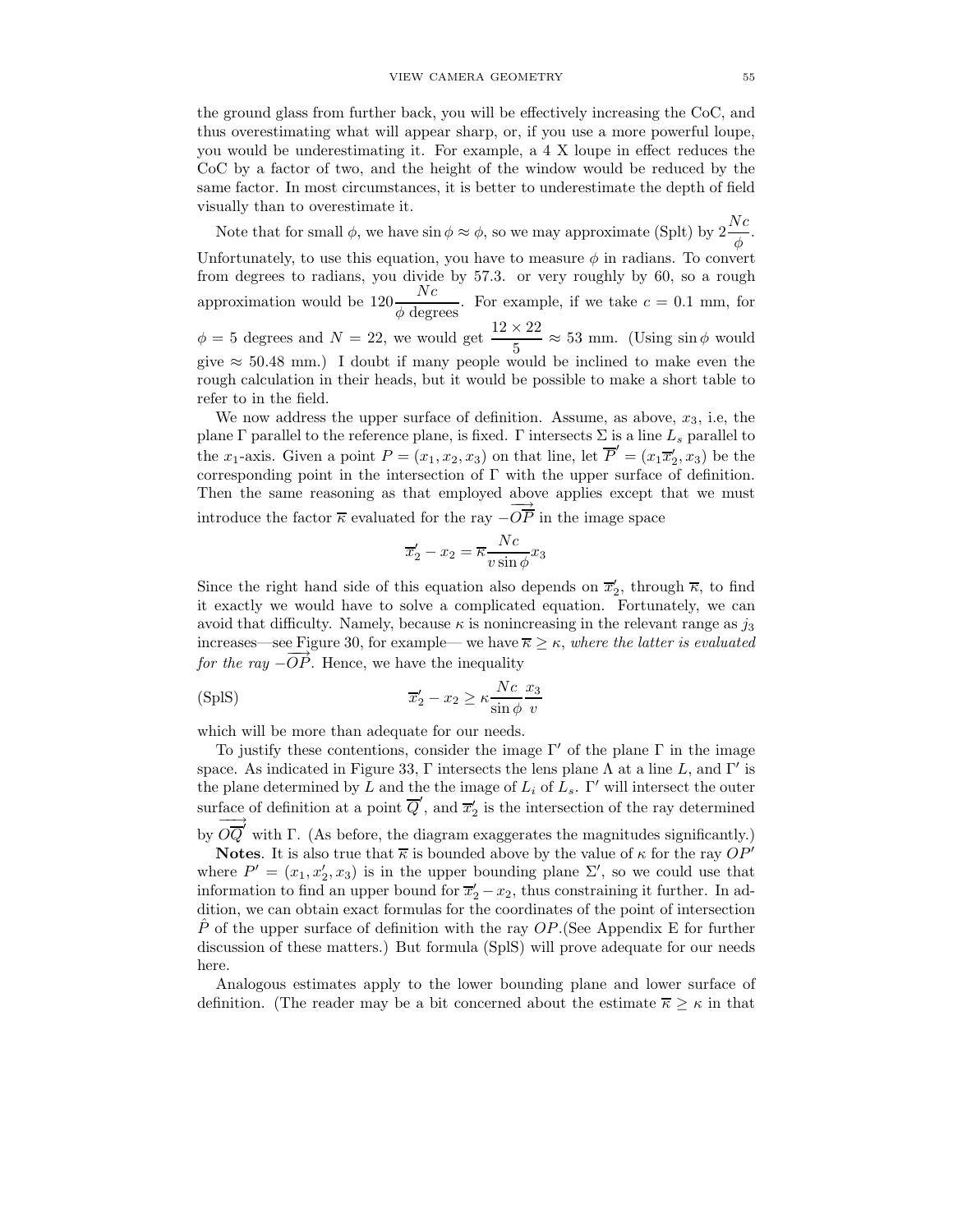

Figure 33. Finding the Upper Surface of Definition

case, but a careful examination of the relevant diagram show that it works out exactly the same way.)

Finally, we look at how these differences are reflected in the image plane. To compare displacements in  $\Gamma$  to those in  $\Pi$ , we must multiply by the magnification between those planes,  $\frac{v}{x_3}$ . So, repeating (Splt) for comparison, we get

(Splt) Image of 
$$
(x'_2 - x''_2)
$$
 =  $\frac{2Nc}{\sin \phi}$ 

Γ

(Splt
$$
\kappa
$$
) Image of( $\overline{x}_2' - \overline{x}_2''$ )  $\ge \kappa \frac{2Nc}{\sin \phi}$ 

As before, the overall height of the window, given by (Splt), is independent of the position of Γ, but, since  $\kappa$  will vary from foreground to background and from center to either side, the expression in  $(Spl\kappa)$  is not independent of the position of Γ. In Figure 34, we illustrate how this might look on the ground glass in case of a pure tilt or pure swing. For a tilt about a skew axis, the frame would be tilted with respect to the window. On the right is the usual diagram in showing the various planes and surfaces in cross section, but keep in mind that these diagrams are not to scale. Everything has been greatly exaggerated to show the relationships. In reality the surfaces of definition are usually much closer to the bounding planes. On the left are two views of the same frame. The top diagram shows a typical in focus window for a vertical section in the foreground and the bottom diagram shows such a window for a section in the background. The curves indicate the limits set by the upper and lower surfaces of definition. In the background, the surfaces of definition agree with the bounding planes in the center and then move away from them as you move to either side. In the foreground, the surfaces of definition never coincide with the bounding planes. Also, although the diagrams do not show it clearly, the departure of the surfaces of definition from the bounding planes is not the same for foreground and background, and generally depends on exactly where in the scene you look.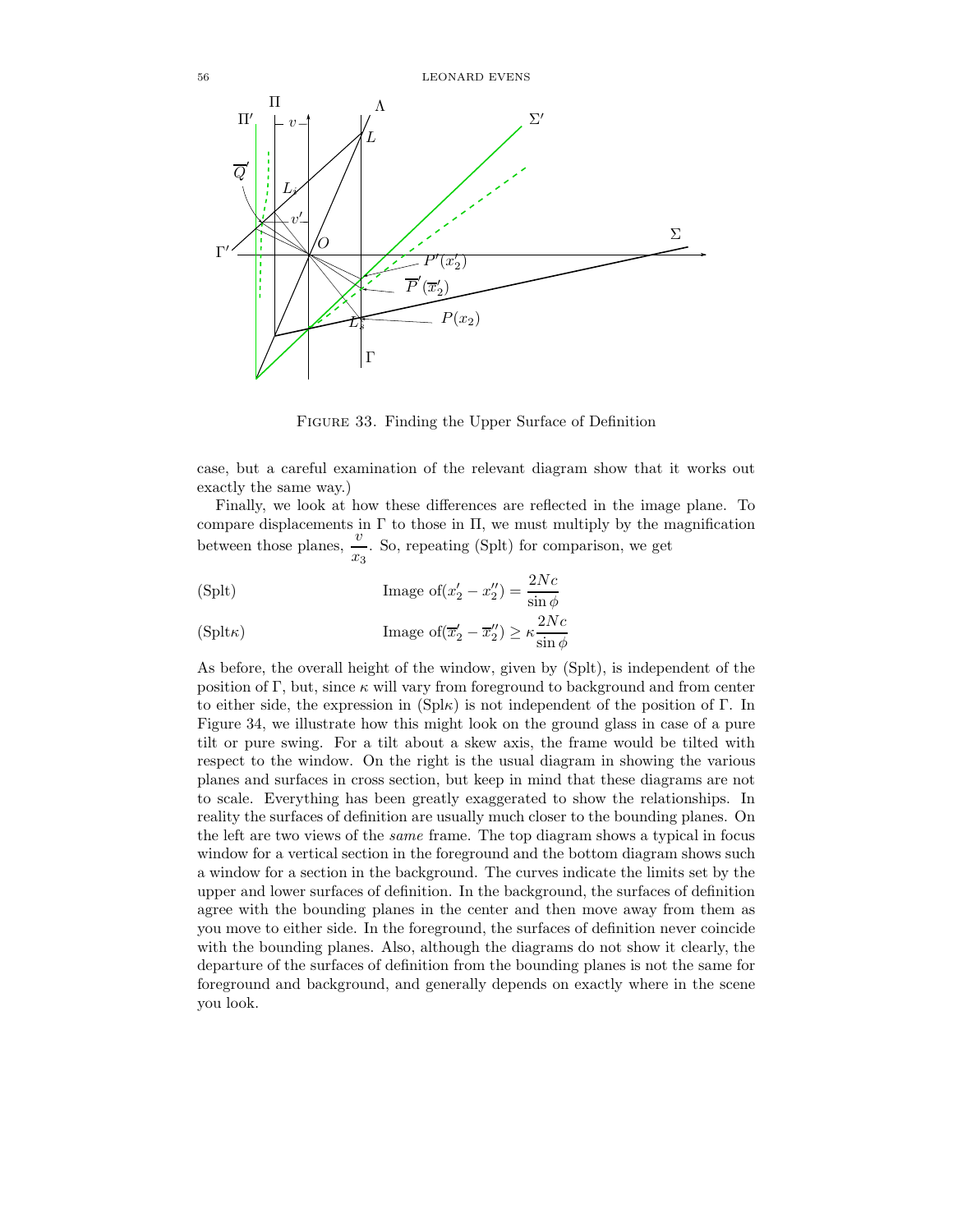

Figure 34. Windows for Foreground and Background

Let's look at an example. Suppose we tilt downward from the horizontal 0.25 radians ( $\approx 14.3$  degrees),  $v = 130$  mm,  $f = 125$  mm, and so  $M \approx 0.0077$  mm. Suppose the frame is centered on the central line of the field (the  $x_2$ -axis) in landscape orientation, so that either corner is 60 mm to the side, and its top is 40 mm above the  $x_1$ -axis. Figure 30, with the tickmarks compressed by 1.3, suggests that the frame will lie just inside the contour curve  $\kappa = 0.9$ . If we stop down to  $f/32$ , the window the image plane will have height  $\frac{2Nc}{\sin \phi} \approx 25$  mm, and surfaces of definition would reduce this by at most 10 percent, i.e., by about 1.25 mm, anywhere in a window, foreground or background. It is questionable whether that would be noticeable, except in very special cases, and in any case stopping down an extra one third of a stop would deal with it. On the other hand,  $\kappa$  as small as 0.7 somewhere in the scene would could reduce what is in focus by about 30 percent, which probably would be noticeable. Stopping down a full stop would compensate for that, but it would also require doubling the exposure time, possibly raising difficulties because of subject movement.<sup>39</sup>

8.4.2. When is it advantagous to use a tilt or swing? The usual wisdom is that you should use a tilt if by doing so you can obtain the necessary depth of field from near to far along the exact subject plane, at a larger aperture (smaller  $N$ ) without restricting the depth of field about that plane so much that you lose significant detail. In considering whether that is feasible, attention is usually drawn to the

 $39$ It might be argued that the calculations made in this article are irrelevant because you will automatically incorporate any  $\kappa$  effect as you stop down and observe the result on the ground glass. There are several problems with that argument. First, it is hard under conditions in the field to examine the ground glass image carefully enough not to be surprised by what appears in the final print under normal viewing conditions. Second, in order to deal with the dimming of the image, it may be necessary to use a 4 X or stronger loupe. As noted before, that leads you to overestimate how much you should stop down to get the desired depth of field. Often, you are trying to balance depth of field against exposure time, and you don't want to stop down any more than you really need to. Finally, the more you stop down, the more diffraction becomes an issue.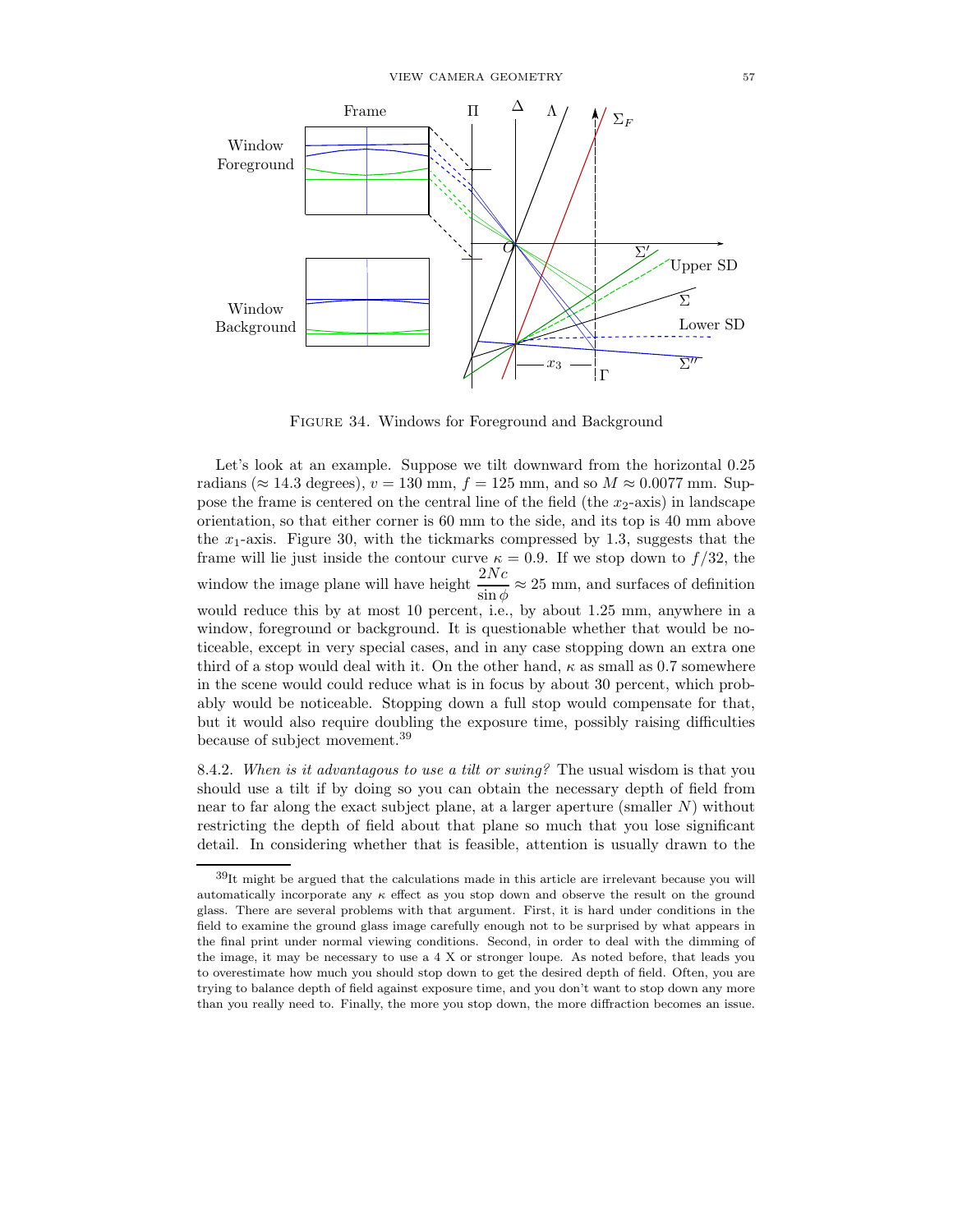

Figure 35. Wedge and Pyramid

narrowness of the depth of field in the foreground. If interesting parts of the scene there extend beyond the DOF wedge, tilting won't help. But, as we shall see, it is actually a bit more complicated than that.

Figure 35 shows the depth of field wedge, between  $\Sigma'$  and  $\Sigma''$ , and how it relates to the double pyramid determined by the frame. The latter has base the frame in the image plane, vertex at the principal point, and extends infinitely out into the subject space. The planes  $Y_1$  and  $Y_2$  in the diagram indicate two faces of the pyramid, and its other faces would be to either side. Subject points not in the solid region formed by intersecting the pyramid with the wedge will either be out of focus or outside the frame. The figure shows what a cross section of this solid region would look like for a pure tilt about a horizontal axis. The situation for a swing is similar, but that for a combination of tilt and swing is a bit more complicated because the tilt axis will be skew to the faces of the pyramid.

The scene depicted in the figure is pretty typical. For example, we might have a flat field of flowers starting from the camera and extending out to a hillside in the distance, and we might want everything between a near plane  $U'$  and a far plane  $U''$  that is in the frame adequately in focus. In this case, we have assumed that  $U'$ is determined by a near point in the foreground, imaged on the ground glass at the top of the frame, and  $U''$  is determined by a far point at the top of the hill, imaged close to the bottom of the frame. In using tilt, it would make sense to choose the lower bounding plane at ground level, so that is where the hinge line would be. Similarly, the upper bounding plane would be chosen so it passes through the top of the hill.

Note that there are two regions, marked in red, which are outside the depth of field but could possibly produce images in the frame. So the first requirement for success would be that there not be anything of interest in those regions. The first region, that between  $\Sigma'$  and  $Y_1$ , is what usually concerns us. Nothing of interest in the scene should extend into it. But the second region, between  $\Sigma''$  and  $Y_2$ , which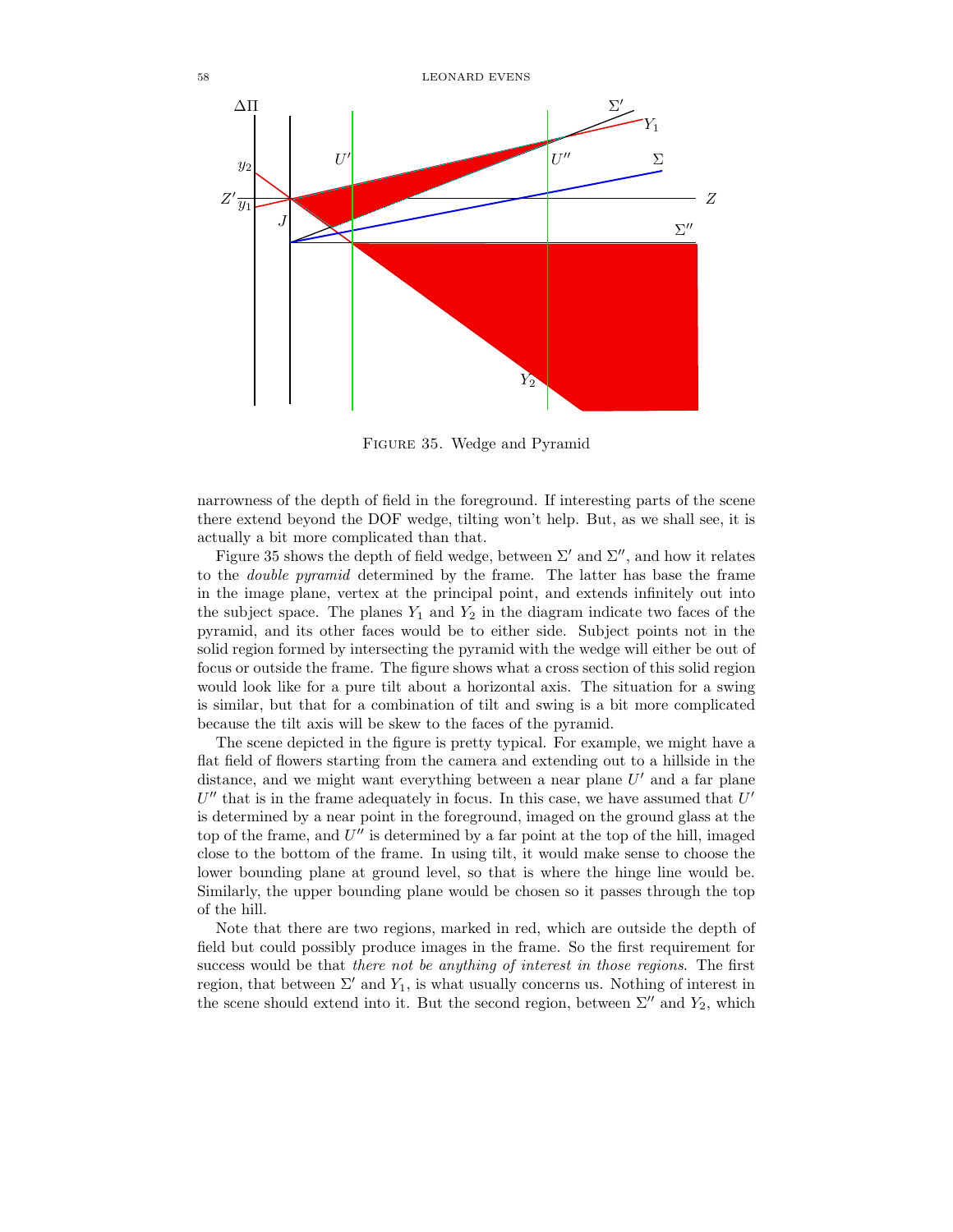in this example extends out to infinity, is also of concern. One doesn't usually think about it because typically other elements of the scene—in this example, the ground—entirely block it.

Of course, if we didn't tilt, everything in the frame between the near and far planes would be in focus, and there would be no such concerns. So the question is whether or not we can gain an f-stop advantage by tilting. The f-stop to use without tilting would be determined from the focus spread s by

$$
N_1 \approx \frac{s}{2c(M+1)} \approx \frac{s}{2c}
$$

where the second approximation holds if we are not in a close-up situation. The height t of the window<sup>40</sup> on the ground glass would be given by  $t = \frac{Nc}{N}$  $\overline{\sin\phi}$   $\approx$  $Nc$  $\frac{\cdot}{\phi}$ , so the proper f-stop to use for a given  $t$  would be

$$
N_2\approx \frac{t}{c}\phi
$$

Hence,

$$
\frac{N_2}{N_1} \approx \frac{t}{s} \frac{\phi}{M+1} \approx \frac{t}{s} \phi
$$

with the last approximation holding if we are not in a close-up situation. For tilting to make sense, this ratio should be enough less than one to matter. Let's see how this might work out in the current example. Suppose as usual we take  $c = 0.1$ and suppose the focus spread on the rail were 9 mm. That would require stopping down to f/45 without tilting, and, because of subject motion, we might not want to do that. Under our assumptions, t could be 100 mm or larger. Using a 150 mm lens, and supposing the camera were 1.5 meters above the ground, we would have  $\phi \approx \frac{150}{1500}$  $\frac{150}{1500} = 0.1$  radians. Hence, we would have  $\frac{N_2}{N_1} \approx$ 100  $\frac{60}{9}(0.1) \approx 1.1 > 1$  so in this case, tilting would not give us an advantage. Suppose on the other hand that the top of the hill were not so high, say  $t = 50$  mm, and although the region between  $\Sigma'$  and  $Y_1$  might extend further, there was nothing in it but empty sky. In that case we would have  $\frac{N_2}{N_1} \approx$ 50  $\frac{\infty}{9}(0.1) \approx .55$ . so tilting would allow us to use  $N_2 \approx 25$ , a gain of almost two stops.

## 9. Rotations of the Standard

In this section, we study rotations of the front standard, i.e., the lens plane. (Rotations of the rear standard, are sometime useful, but such movements also change the positions of vanishing points. In any case any rotation of the rear standard is equivalent to a reorientation of the entire camera followed by a rotation of the front standard, so there is no loss of generality in restricting attention to the front standard.)

Usually, a standard may be rotated only about one of two possible axes, one perpendicular to the top and bottom of the standard and the other perpendicular to its sides. (This language assumes that initially the camera is level with the standards perpendicular to the rail, so that top, bottom, and sides make sense, but even in general we can make such distinctions by referring to the rail and the

 $^{40}$ Any corrections for  $\kappa$  can be made separately, if necessary.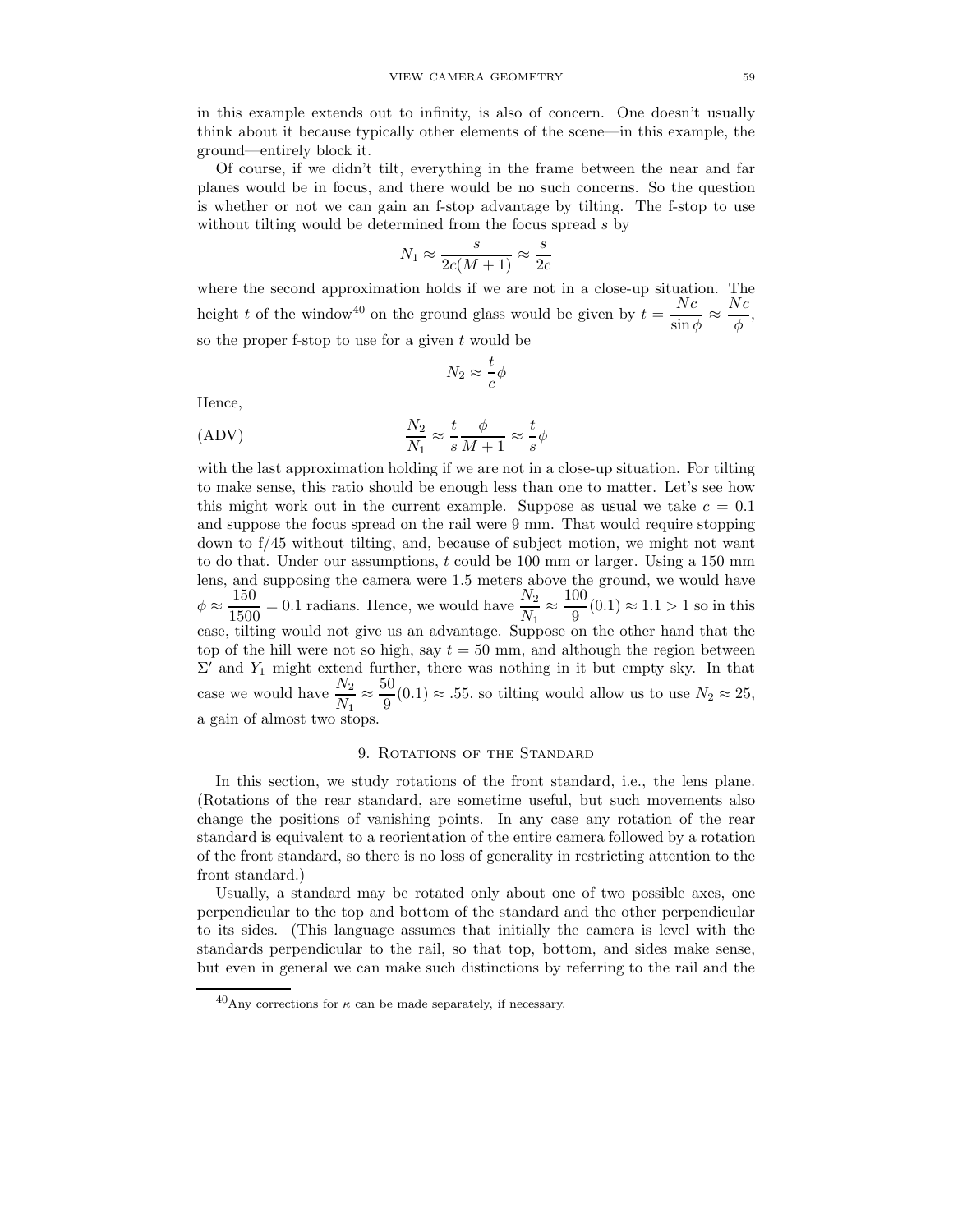mechanism whereby the standard is attached to it.) The first type of rotation is called a tilt, and the second is called a swing.

There are some differences among view cameras about how tilt and swing are done. The axis of rotation seldom passes through the principal point, but it can be very close to it, in which case it is called an axial rotation. Swings are almost always axial rotations. Tilts, on the other hand may be axial or base, meaning that the axis of rotation is below the bottom of the standard and thus far removed from the lens. This creates a potential problem because non-axial rotations will change the position of the principal point. Fortunately, we can compensate for this by a combination of a rise or fall and/or a sideways shift of the standard coupled with a translation of the standard along the rail, in order to return the principal point to its original position. In addition, it is easy to see that if the relevant elements of the scene are sufficiently far from the lens, then the change in the position of the principal point doesn't matter very much. We shall assume in what follows that the principal point stays fixed and all rotation axes pass through it.<sup>41</sup> (The phenomenon called parallax shift, is very sensitive to small changes in the center of perspective, which for the lens model we have chosen is identical with the principal point. But we shall see in Section 10.1, for more complex lens models, which better describe how a real lens behaves, the principal point and center of perspective may be different.)

There are a variety of view camera mechanisms. If you perform a tilt first, it may leave the swing axis fixed or it may move it with the standard, and if you swing first, you may or may not move the tilt axis. Such differences can be very important.

# **Proposition 4.** Any rotation of the lens plane (standard) about an axis through its principal point may be achieved by a combination of a tilt and a swing, in either order.

*Proof.* To see this consider the normal vectors  $N$  and  $N'$  to the original position and the desired final position of the lens plane. The intersection of the final plane with the original plane is a line in both and to get what we want we just need to rotate  $N$  to  $N'$  about that line. Choose a rectangular coordinate system such that the tilt axis is the  $y_1$ -axis, the swing axis is the  $y_2$ -axis, and the  $y_3$ -axis is perpendicular to both and hence points along N. (New notation was chosen in order to avoid confusing these coordinates with  $x_1, x_2$ , and  $x_3$  used in Section 8.3.)

First assume that tilting doesn't affect the swing axis. Project  $N'$  to a vector M in the  $y_2, y_3$ -plane, and then tilt the lens plane so that N is moved to  $N''$ , a multiple of M. Now swing about the  $y_2$ -axis so that  $N''$  is moved to  $N'$  as required.

If tilt does move the swing axis, we must proceed slightly differently. Choose an  $y_2'$ -axis in the  $y_2, y_3$  plane which is perpendicular to  $\mathbb{N}'$ . (That can be done by solving  $(s\mathbf{i}_2 + t\mathbf{N})\cdot \mathbf{N'} = 0$ , where  $\mathbf{i}_2$  is a unit vector along the  $y_2$ -axis, for the ratio s : t.) Tilt to move the  $y_2$ -axis to the  $y_2'$ -axis, which will move N to a vector N'' in the  $y_2, y_3$  plane which is perpendicular to the  $y'_2$ -axis. Since both  $N''$  and  $N'$  are now perpendicular to the new swing axis, we can swing the former to the latter by a rotation about that axis.

 $41$ Another advantage of axial tilt is that the points along the centrally place horizontal line on the ground glass don't go very far out of focus. See Equation (FocSh) in Section 6.1 for an estimate of the shift.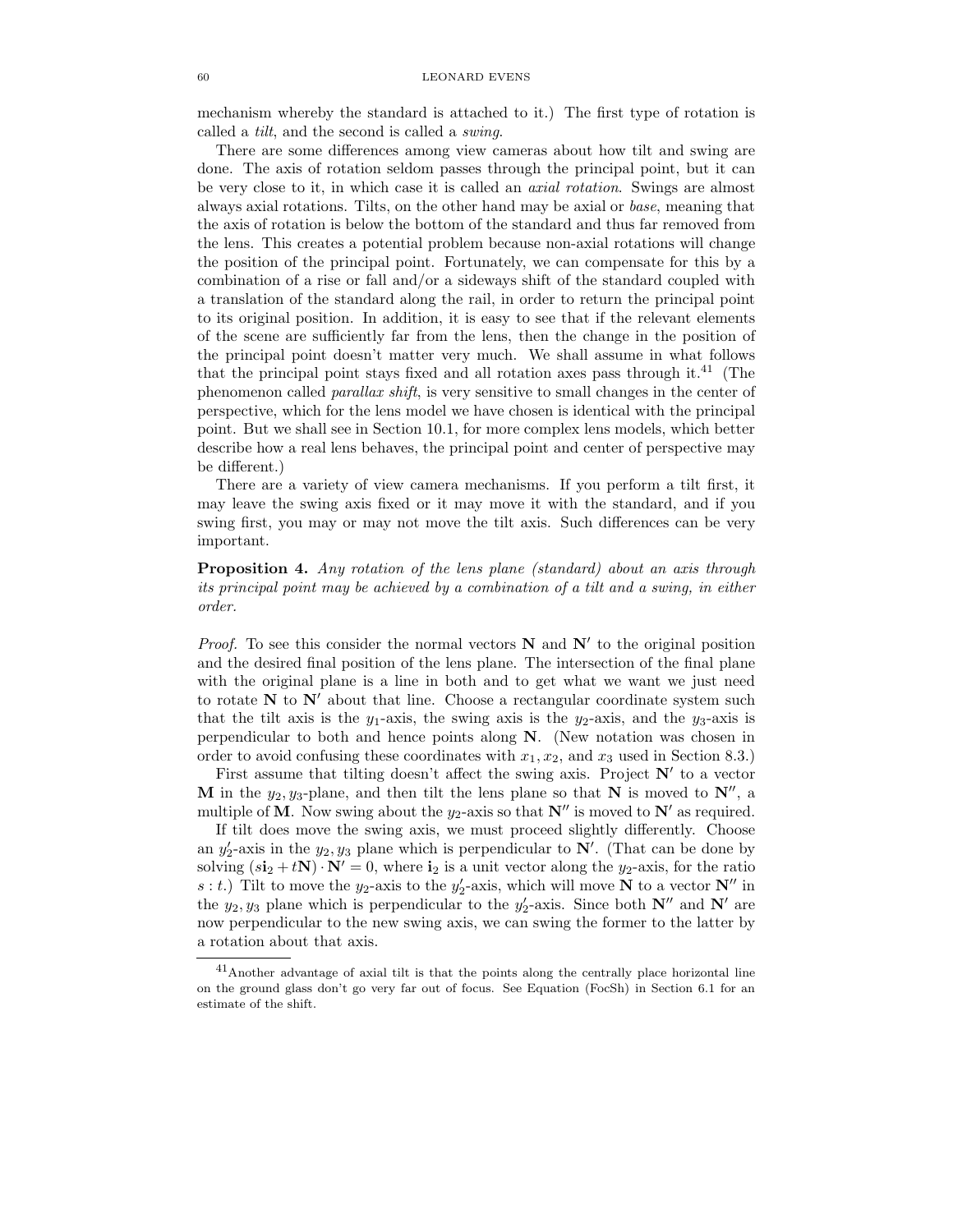

Figure 36. Rotating the Normal if Swing Axis Stays Fixed in a Tilt

A similar analysis applies if you want to swing first and then tilt.

There is a subtle point about in this procedure that needs explanation. Namely, we know that  $SO(3,\mathbb{R})$  is a three-dimensional Lie group since its Lie algebra consists of all real 3 x 3 skew-symmetric matrices. In general, the best we can do is to decompose a general rotation into three rotations about prescribed axes. So, the above procedure may need to be supplemented by a rotation of the final position of the plane about its normal N′ . Fortunately, rotations about an axis perpendicular to the lens plane have no optical effect, so they don't matter. Thus, the procedure need only give us what we want up to such a rotation. In other words,we are really dealing with the homogeneous space  $SO(3,\mathbb{R})/SO(2,\mathbb{R})$ , which is two-dimensional.

The rotation about  $\mathbb{N}'$  is called *yaw*. As I just noted, it is irrelevant optically, but it can affect the positions of top, bottom and sides of the standard. That can be important for the rear standard which contains the frame. In that case, one usually wants to arrange the order of the operations so that the top and bottom remain horizontal. (The term 'yaw' comes from navigation where we refer to roll, pitch and yaw of a craft such as an airplane or ship, which correspond to tilt, swing and yaw of the standard, in some order, depending on the conventions.)

The problem of the photographer then is to figure out how to use a combination of a tilt and swing, in some order, to get the hinge line to coincide with that of the desired subject plane. Then by moving the rear standard parallel to itself, the subject plane may be rotated into the proper position. The above proposition tells us that this is always possible with an appropriate choice of tilt followed by an appropriate choice of swing, or vice versa.

Unfortunately, the formulas for the respective tilt and swing angles involve trigonometric and inverse trigonometric functions, so calculating the necessary angles in advance is not practical when composing a scene in the field. It is best if the operations can be done using what appears in focus on the ground glass. It can always be done by a sequence of tilt/swing operations, possibly with refocusing, iterated until the photographer is satisfied. But that can be very tedious. It is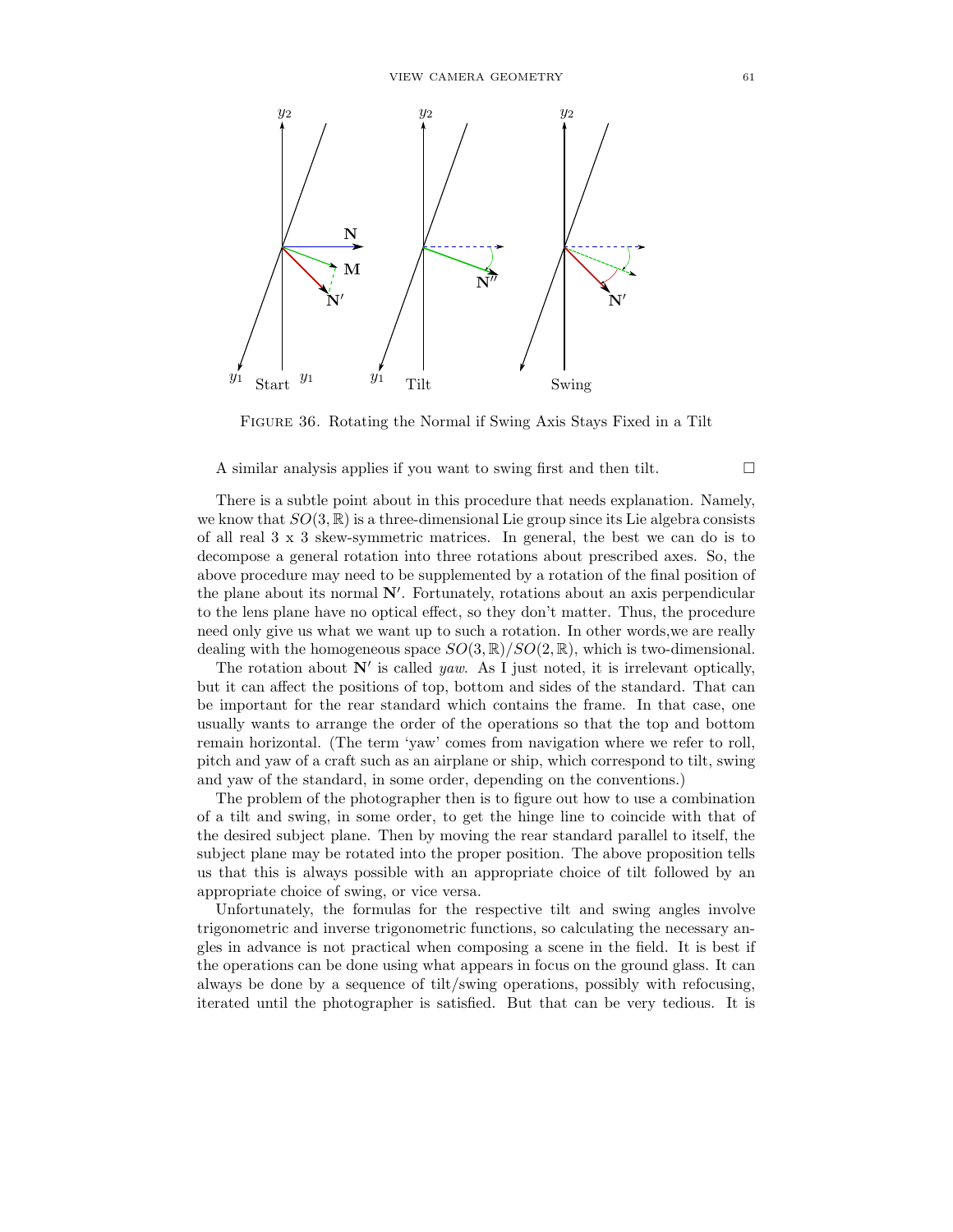best if it can be done by as few such operations as possible, preferably a single tilt followed by a single swing, or vice versa, including refocusing as needed.

Whether either of these orders works well without iteration depends on the mechanisms for tilt and swing. Assume, as above, that both the tilt and swing axis pass through the principal point. If tilting moves the swing axis, but not vice versa, it turns out—see below—that you are better off doing the swing first. Similarly if swing moves the tilt axis, but not vice versa, you are better off doing the tilt first. Usually, we are in the first case for base tilt and in the second case for axial tilt, but one has to look carefully at how tilt and swing are done. There are also more elaborate mechanisms which allow for either base or axial tilt and just how they are arranged can determine what is possible.

To see why it matters which order you do the operations, consider the position of the desired hinge line  $H$ , i.e., where the desired subject plane intersects the reference plane. If  $H$  is parallel to the top and bottom of the standard, it is fairly clear that a single tilt will do. Similarly, if  $H$  line is parallel to the sides of the standard, a single swing will do. So suppose the desired hinge line  $H$  is skew, i.e., parallel to neither. See Figure 37. Since H lies in the reference plane, it will cross



Figure 37. Effect on Hinge Line

both the original swing and tilt axes in points  $J_v$  and  $J_h$  respectively. Consider the line parallel to the tilt  $(y_1)$  axis through  $J_v$ . We may tilt until the hinge line moves 'up' in the reference plane to  $H'$  passing through  $J_v$ . If tilt did not move the swing axis,  $J_v$  will remain on that axis, and hence it will remain fixed with the entire axis when we swing. That means a swing will just rotate  $H'$  in the reference plane about the point  $J_v$ , and all we need to do is swing until it reaches H. We will also have to refocus by translating the rear standard in order to move the subject plane  $\Sigma$  to where we want it, but we won't have to readjust the tilt.

On the other hand, if tilting does move the swing axis, it will move the point  $J_v$  in the reference plane, so the hinge line will be both rotated and translated. In effect that means the tilt angle would need to be adjusted after the swing, which would require another swing, and so on. In that case, if swinging did not change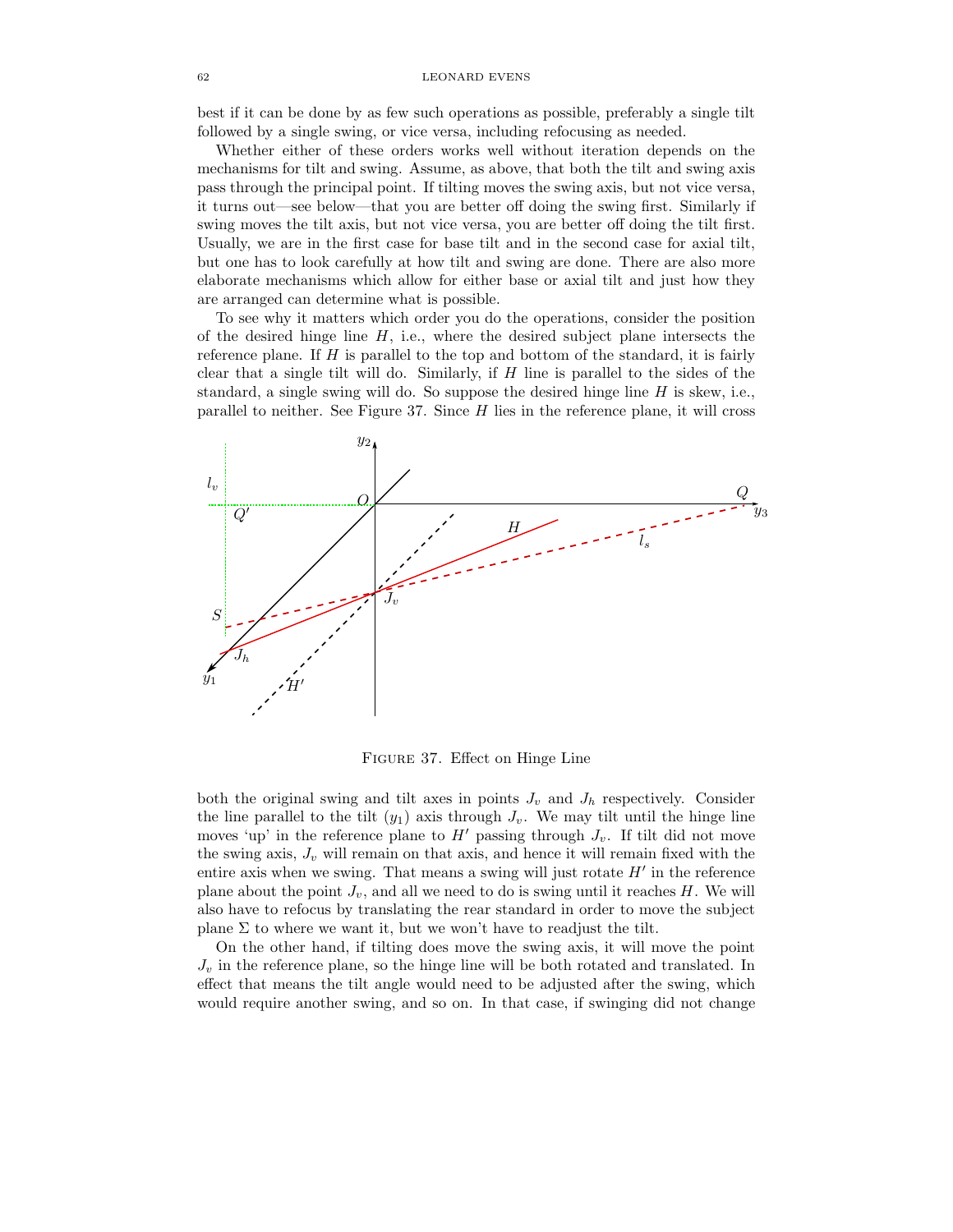the tilt axis, we would be better of swinging first to move the hinge line, parallel to the sides of the standard, until it reached  $J<sub>h</sub>$ .

There is one possible point of confusion here, which I should clarify. This is complicated to describe, but please bear with me. Let  $Q'$  be the intersection of the  $y_3$ -axis, i.e., the original position of the lens axis, with the desired image plane  $\Pi$ , and let Q be its intersection with the desired subject plane. (Note Q could be at infinity or even in the image space, which would mean that  $Q'$  is not actually an image of a real point.) Let  $l_v$  be the line in the image plane, i.e., the rear standard, through  $Q'$  parallel to the  $y_2$ -axis. Note that  $l_v$  will be parallel to the sides of the of the rear standard. Let S be the intersection of  $l_v$  with the desired subject plane. Since it lies in the image plane Π, it lies on the Scheimpflug line. Then the line  $l_s = S J_v Q$  in the subject plane is imaged as  $l_v$  in the image plane. (But keep in mind that  $l_s$  rotates about the current hinge line as we focus the rear standard.) The aim should be first to tilt so the line  $l_s$  is in focus on  $l_v$  and then to swing without moving it. We could accomplish this, of course, if we could swing about  $l_s$ , but that is not a choice available to us. But, if swing fixes  $J_v$  as above, then we can readjust the image plane by translating it parallel to itself until the line  $l_s$ rotates into the desired position.

On the other hand, if the swing axis follows the standard, since it stays fixed when you swing, its intersection with the *current* position of the image plane, i.e., the current position of S stays fixed. But, since the point  $J_v$  will have moved in the reference plane, the line  $l_s$  won't stay fixed, and you can't adjust that by refocusing the rear standard. So you must, of necessity, readjust the tilt.<sup>42</sup>

While the above analysis is helpful, neither the hinge line, nor the Scheimpflug line is directly accessible when viewing the image on the ground glass. Instead, one must concentrate on the cohinge line, which is the image of what we called the tilt horizon. This line is usually in the frame or can be accessed by moving the frame. Refer to Figure 38 which has been rotated by 180 degrees, to put the image right side up, from how it appears on the ground glass. As above, let  $l_v$ denote the line through  $Q'$  parallel to the sides of the rear standard, and let  $l_h$  be the line through  $Q'$  parallel to the top and bottom of the standard. Let  $K_v$  and  $K_h$  be the respective intersections of the cohinge line with  $l_v$  and  $l_h$ . In addition, suppose we choose an image point  $Q''$  on  $l_v$ —it could be  $Q'$ —which corresponds to a point  $l_s$  in the desired subject plane, and suppose we tilt so as to bring the subject points corresponding to  $Q''$  and  $K_v$  simultaneously in focus. If, as above, tilting doesn't move the swing axis, and the point  $J_v$  remains fixed in any ensuing swing, then it is not hard to see that the line  $l_s$  can be kept in focus along  $l_v$ , by translating the rear standard, as we swing. So all we need to do is to swing until the tilt horizon rotates to the desired position. If on the other hand, the tilt axis stays fixed under swings, then we should concentrate instead on the line  $l_h$ , the point  $K_h$  and an additional point  $Q^{\prime\prime\prime}$  on  $l_h$ . There are several variations of this approach using points not necessarily on the tilt horizon.

Finally, note that ease in focusing on the desired subject plane and yaw with respect to the horizontal are separate issues. There is no simple relationship between

 $^{42}$ It may be possible to handle the situation by moving the front standard as well as the rear standard appropriately, without changing the tilt. I haven't been able to settle to my satisfaction exactly what is possible that way. But that would change the position of the principal point relative to the scene, something you usually want to avoid. Since in some cases, that won't make much difference, it might be worth investigating this possibility further.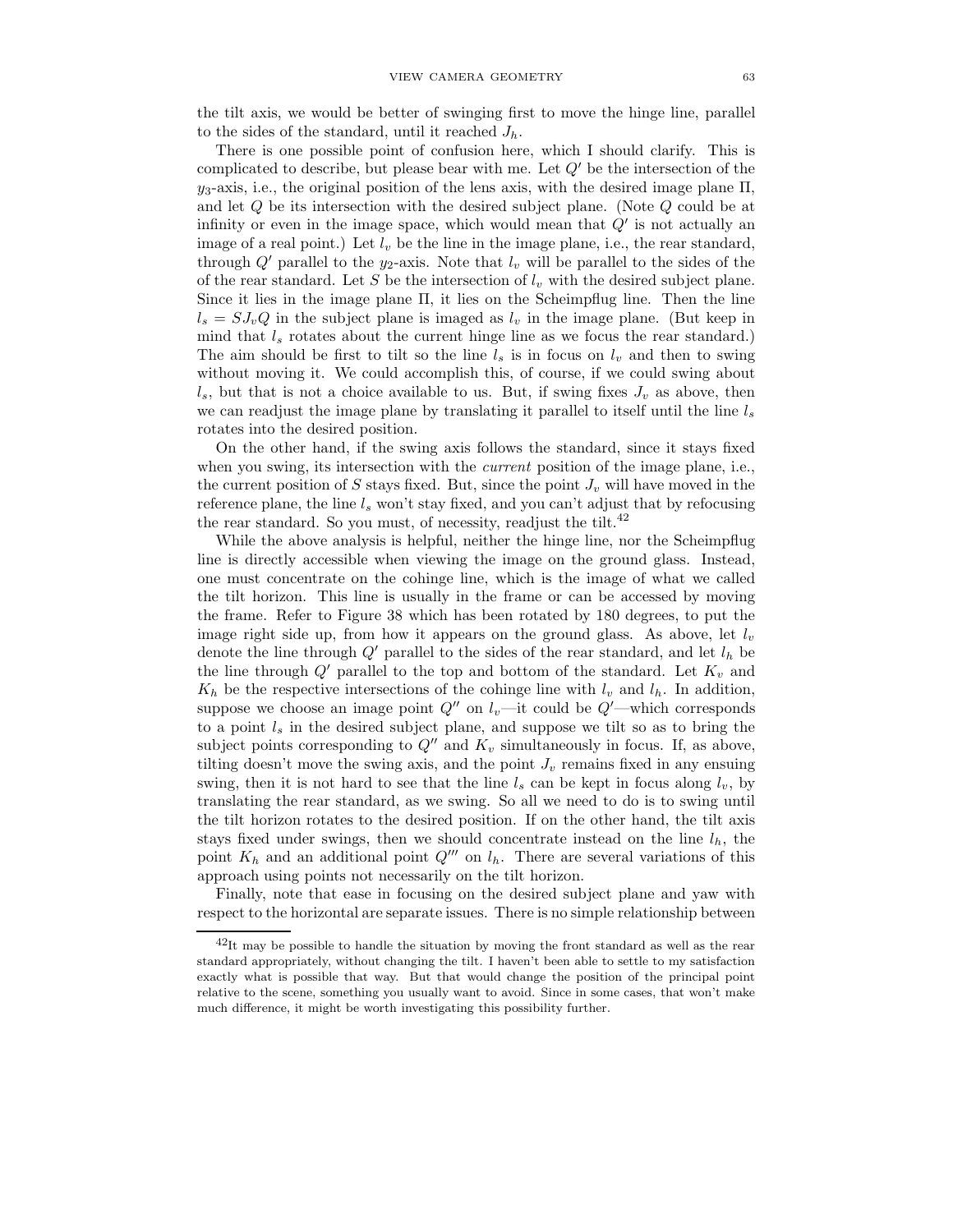

Figure 38. View on the Ground Glass

the two. A particular order of operations may be yaw free and behave well optically or it may be yaw free and not behave well optically. All four possible combinations can occur. Unfortunately, the two notions are sometimes mixed up in people's minds.

## 10. A more realistic model for a lens

As noted before, a photographic lens is a complex device. There is a standard model for how such a lens behaves optically, but it more complicated than what we described previously. Instead of a single lens plane, there is a pair of principal planes perpendicular to the lens axis, front and rear. The points where these planes intersect the lens axis are called the front and rear principal points. There are in addition two other points on the lens axis called nodal points, but these only differ from the principal points when there are different media such as air and water on different sides of the lens elements. They can be important in underwater photography, but not for view cameras, so I won't discuss the nodal points further. The principal planes and corresponding principal planes control the formation of images. We shall show how to modify the scheme we set up previously to describe that process.

Let  $\Lambda$  and  $\Lambda'$  be the front and rear principal planes, and let O and O' be the corresponding front and rear principal points. Let  $V$  be a lens transformation with respect to  $\Lambda$  and  $O$ , let  $T_{OO'}$  denote translation by the vector  $\overrightarrow{OO'}$  connecting the principal points, and define  $V' = T_{OO'} V T_{OO'}^{-1}$ . Then V' is a lens transformation with respect to  $\Lambda'$  and  $O'$ . As before there is a front focal plane  $\Sigma_F$  and a rear focal plane  $\Pi_F$ , which are separated respectively from the corresponding principal planes by the focal length f. We define  $\tilde{\mathcal{V}} = T_{OO'} \mathcal{V} = \mathcal{V}' T_{OO'}^{-1}$ . It is a projective transformation which describes image formation for the complex lens. In terms of light rays, this may be described as follows. A ray proceeds from  $P$  to the front principal point O, is translated to  $O''$  on the rear principal plane via  $\overrightarrow{OO}'$ , and a ray emerges from  $O'$  parallel to PO. Another ray parallel to the lens axis passes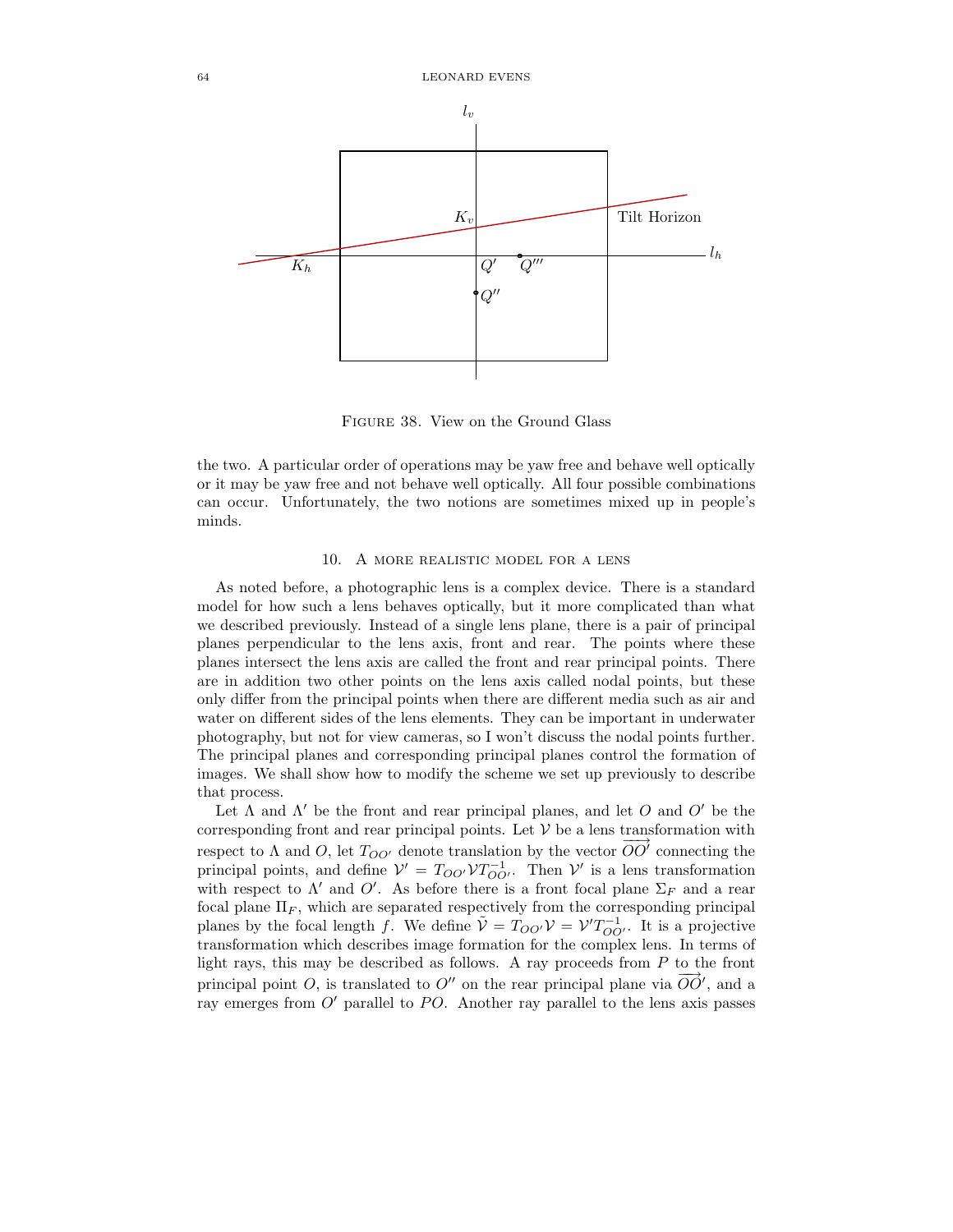

Figure 39. Principal Planes & Points, Focal Planes, and Image Formation

through the front principal plane at  $Q$ , is translated to  $Q'$  on the rear principal plane, emerges from  $Q'$  so as to pass through the rear focal point. These two rays then intersect at the image point  $P'$ . (Alternately, a ray proceeds from  $P$ , passes through the front focal point to a point on the front principal plane, carries through parallel to the lens axis to the rear principal plane and from there to the image point  $P'$ .) It is almost (but not quite) as if the region between the two principal planes did not exist.



Figure 40. Subject, Image, Focal Planes, etc., including Ghosts

There are also 'ghosts' of these planes. For example, the ghost of the rear focal plane is obtained by translating it by  $\overrightarrow{O'O}$  and that of the rear focal plane by translating it by  $\overrightarrow{OO'}$ . The antipodal plane of the front focal plane relative to O is the ghost of the rear focal plane, and the antipodal plane of the rear focal plane relative to  $O'$  is the ghost of the front principal plane. Similarly given a subject and image plane, each has a ghost. Also, we can define reference planes and hinge lines as before, and they have ghosts. Much of what we derived previously remains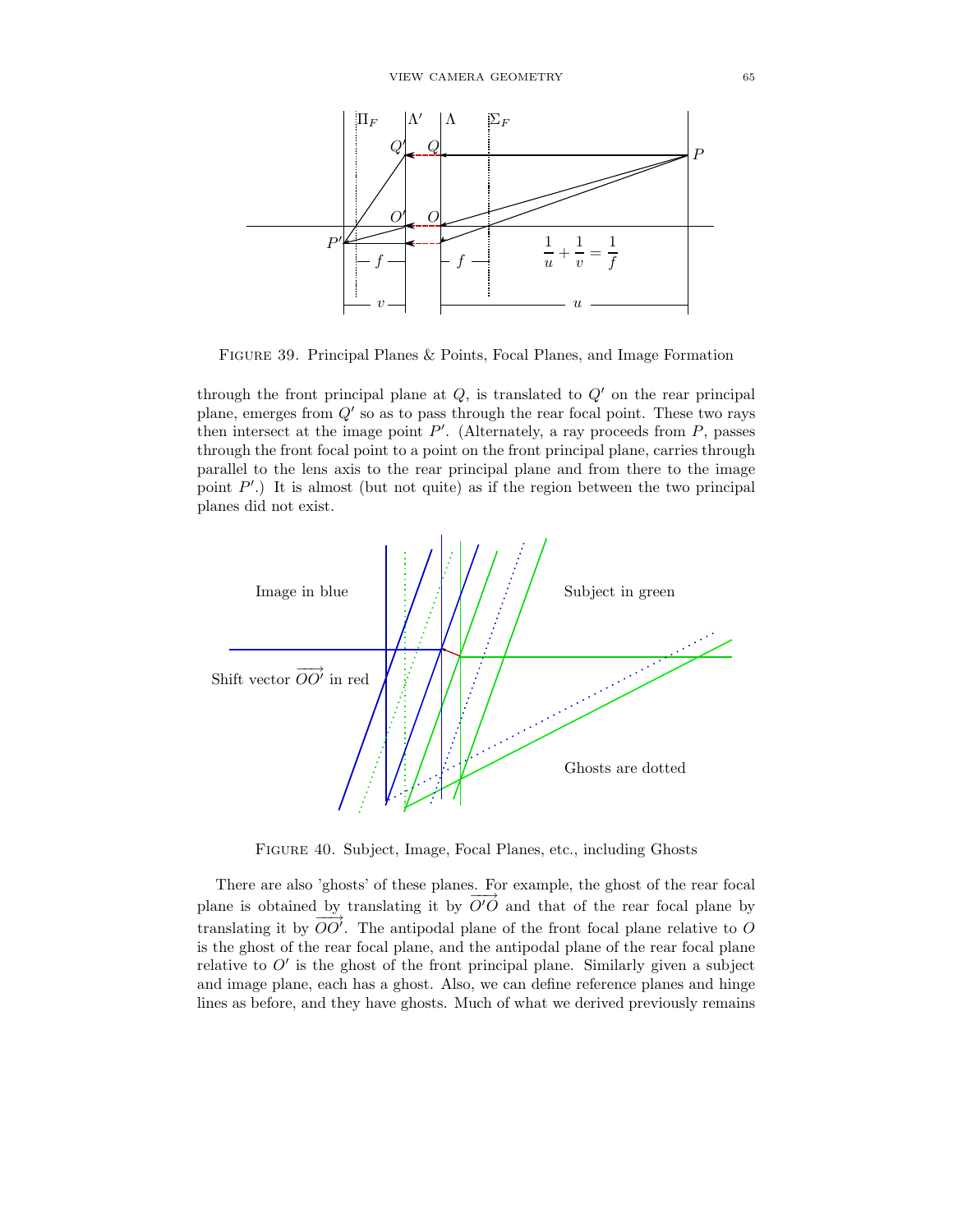true if we are careful to keep track of the various planes and their ghosts and keep straight what should intersect what and where they should intersect. See Figure 40 where I attempted to distinguish subject from image planes by color and indicated ghosts using dotted lines. I made no attempt to label anything because the diagram is confusing enough as is. But note that when the lens is tilted with respect to the image plane, there will be a shift in the center of the image.

In most cases, the displacement  $\overrightarrow{O'O}$  will be small enough not to make a major difference in our previous calculations. But there may be a problem locating just where things are in the case of telephoto lenses, where the principal points may be at some distance along the lens axis from the lens barrel. For example, finding the distance v between the image plane and the reference plane  $\Delta'$ —the 'bellows' extension'—could be tricky.

10.1. Exit and entrance pupils and parallax. In practice, the principal planes are usually so close together than we may ignore the complications raised above. But there is one effect which can be significant.

The transformation  $\mathcal V$  tells us how to find, for each subject point, the corresponding image point, but, as noted in Section 8, we have to somehow collect that image in film (or its digital equivalent), so only one image plane, where we place the film, has points that are exactly in focus for a specified subject plane. For an image point P not in that plane image, we considered the circle of confusion where a certain solid cone intersects the film (image) plane. That cone has vertex the image point P and base the aperture. In our earlier model, we assumed the aperture was in the lens plane. In our new model, the physical aperture would be somewhere between the two principal planes, but this aperture is seen through the lens. The image  $\mathcal E$  of the aperture from the front of the lens is called the entrance pupil , and its image  $\mathcal{E}'$  from the back of the lens is called the exit pupil. We have to use the exit pupil rather than the physical aperture to form the solid cone discussed above. If the exit pupil is in the rear principal plane, then everything works as before. (As we shall see, that means the entrance pupil is in the front principal plane.) Unfortunately, the entrance and exit pupils need not be in the principal planes. That is typically true for lenses used for smaller formats such as 35 mm. For most normal view camera lenses, the entrance and exit pupils are usually in the principal planes, or so close that it doesn't matter. But, for lenses of telephoto or inverted telephoto design, which are sometimes used with view cameras, they need not be.

We shall not spend a lot of time here on this subject.<sup>43</sup> But we shall outline some basic facts. First, the exit pupil is the image under  $V$  of the entrance pupil, i.e.,  $\mathcal{E}' = \tilde{\mathcal{V}}(\mathcal{E})$ . It follows by calculations similar to those we did previously that we get the lens equation

$$
\frac{1}{e} + \frac{1}{e'} = \frac{1}{f}
$$

where  $e$  is the displacement from the front principal plane along the lens axis of the entrance pupil, e ′ is the displacement of the exit pupil from the rear principal plane, and  $f$  is the focal length. As earlier,  $e$  must be taken to be positive to the right and e ′ positive to the left. But a bit of thought shows how weird the equation

<sup>43</sup>See the article by Jeff Conrad at

www.largeformatphotography.info/articles/DoFinDepth.pdf,

which discusses the subject in great detail. Indeed, the material presented here is a slightly modified version of what is in that article.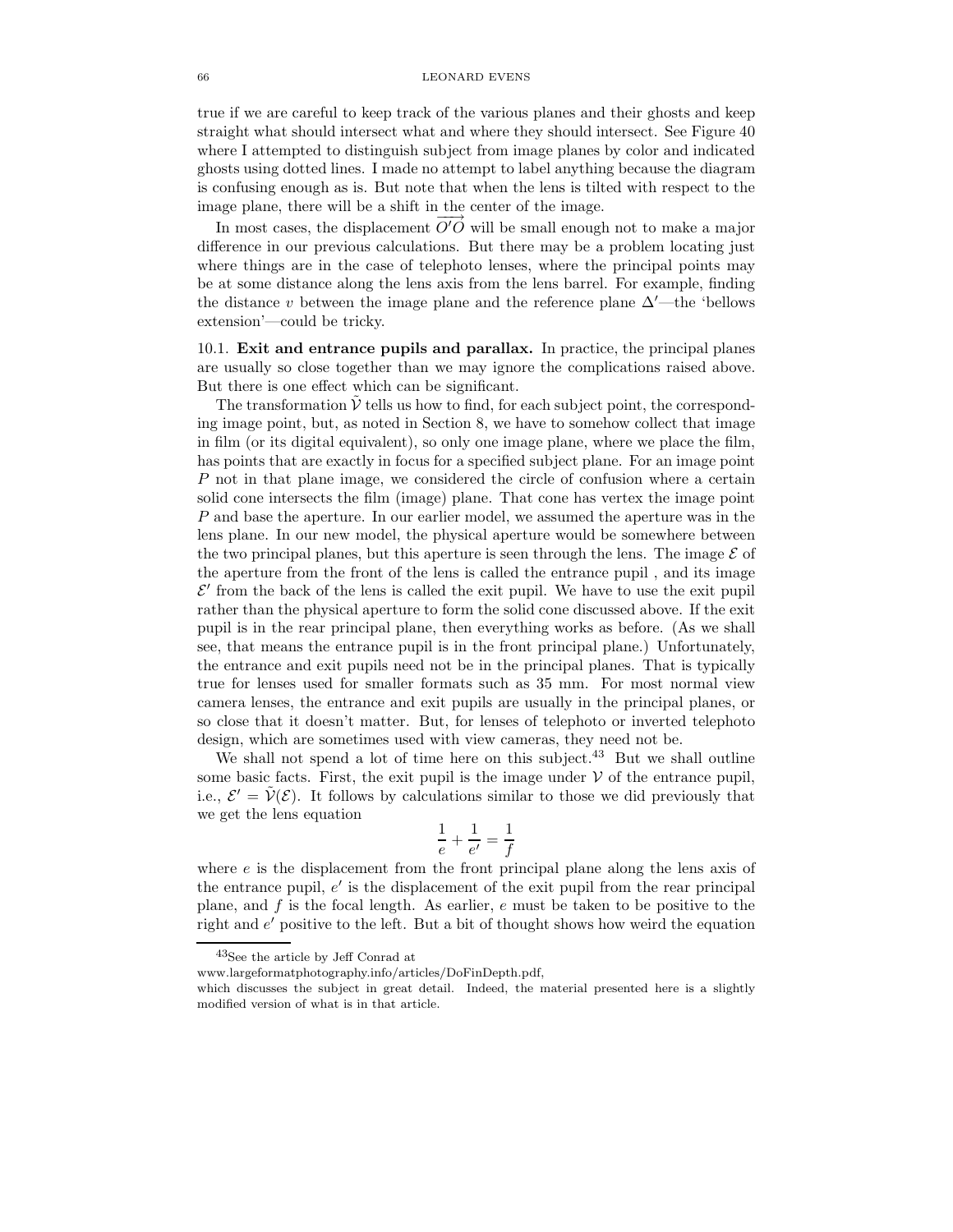

Figure 41. Exit and Entrance Pupils

is in this case. Both  $e$  and  $e'$  are going to be smaller in magnitude than the focal length, so this equation is possible only if  $e$  and  $e'$  have opposite signs. That usually means that either the entrance pupil or the exit pupil is in the space between the principal planes, and they both lie to the left or they both lie to the right of their respective principal planes.

The ratio of the size of the exit pupil to that of the entrance pupil is called the pupil magnification p. Also,  $p = -\frac{e^f}{e}$ . The pupil magnification is 1 if and only if  $e^{i \cdot \ln \theta}$  rance and exit pupils are in their respective principal planes, and as we said above, that is usually the case for lenses used with view cameras.

There is one important consequence when  $p \neq 1$ , and the pupils are not in the principal planes. The principal planes and principal points still determine how subject points are related to their corresponding image points. But, for a point  $P'$  not in the exact image plane, i.e., the film plane, we must look at the circle of confusion, i.e., the intersection of that plane with the solid cone with vertex at P' and base the exit pupil. This will certainly have implications for depth of field calculations, which we shall not attempt to address here. But it will also have implications about the apparent position of the out of focus point in the image plane. Namely, as before, if the CoC is small enough it will be indistinguishable from the pinhole image, i.e., the point where the ray from  $P'$  to the center of the exit pupil intersects that image plane. If the exit pupil is not in the rear principal plane, that pinhole image will be displaced from where we would place it using the ray  $O'P'$ , often by enough to be clearly visible in the image. In particular, points in the subject which are on the same ray from  $O$ , will have divergent pinhole images, and will no longer line up in the image, i.e., there will be a parallax shift for nearby objects relative to distance objects. That means that relative to the image space, the center of the exit pupil, not the rear principal point, should be considered the center of perspective, and relative to the subject space, the point it comes from, the center of the entrance pupil should be considered the center of perspective. Hence, in applications in which it is important to keep the center of perspective fixed, all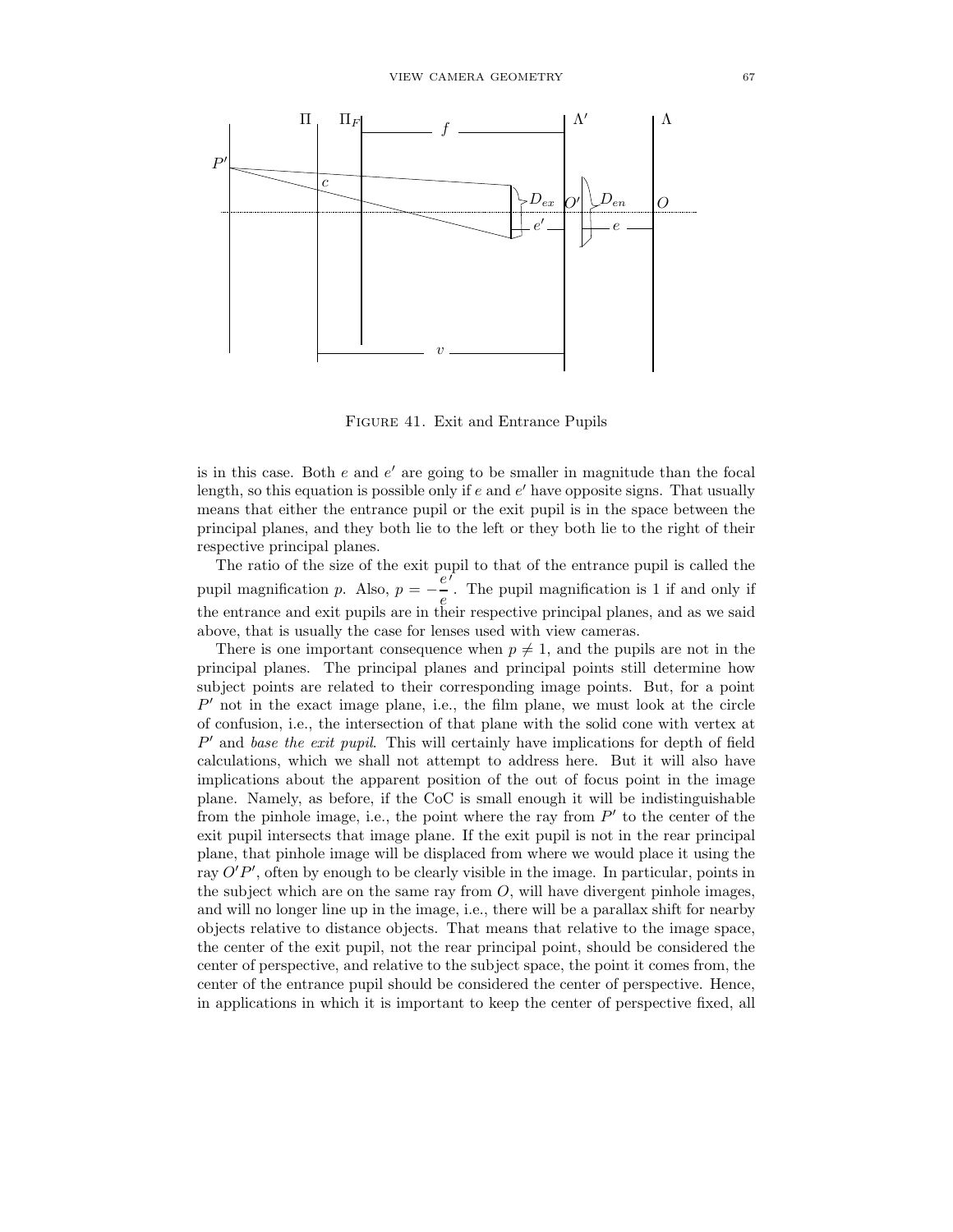### 68 LEONARD EVENS

rotations of the lens should be about the center of the entrance pupil. That is specially important in panoramic photography, where one rotates the camera to make exposures of the scene from different angles and then combines the images digitally by making appropriate transformations of those images and merging them. If the center of perspective is not kept fixed in such a rotation, there will be obvious parallax shifts, and it will be impossible, in principle, to merge such elements if they appear in overlapping exposures. The software for combining panoramic images is very sophisticated and may be able deal with such issues in some cases, but everything works much better if the photographer is careful to locate the center of perspective and rotate about it. Special tripod heads or attachments are designed with that in mind.

## 11. Sources of Error

There are several sources of error which may cause results in the field to differ from what geometric optics predicts. We mentioned some before. In this section, we attempt to estimate their magnitudes.

The most obvious of these is the fact geometric optics is only an approximation to the actual behavior of a physical lens. As previously noted, because of lens aberrations, the image of a 'point' is not a well defined point. With modern lenses, these aberrations are often so well controlled, that the photographer would be hard put to see any effect. Perhaps the most significant aberration in practice is curvature of field, the fact that the image of a plane is a curved surface rather than another plane. Also, we have to make allowances for the fact that a real lens has some physical extension, as noted in Section 10, and can't be described as a single 'principal point'.

Another source of error is possible displacement of the film, where the image is recorded, from the ground glass image used for focusing. This is similar to errors in focusing discussed in Section 11.3, and we will discuss the matter in more detail there. The film's departure from flatness in the film holder is another source of error, but we won't discuss it in this article.

11.1. Errors in focusing—Depth of Focus. Another problem is inaccuracy in focusing, which comes about for two reasons. First, there is bound to be some error in positioning the standard on the rail. Most view cameras have a fine focusing knob which through gearing converts large movements of the knob into small displacements on the rail. Such cameras can be positioned to within 0.1 to 0.2 mm or even better. Those without gearing can't focus as precisely.

More serous is the fact that it is not possible to find a definite point at which the image appears exactly in focus. If you try to focus with the lens at full aperture on some element of the scene, there will be a point on the rail where it just comes into focus and beyond that a point where it just goes out of focus. The spread between those points is called the depth of focus. It should be distinguished from depth of field, but the two notions are related, and sometimes it is difficult to disentangle one from the other. Both are based on the same optical effect: a sufficiently small disc in the image plane is not distinguishable from a point

The analysis of depth of focus is very similar to that for depth of field. We will discuss mainly the case of no tilt, but our basic conclusions will remain valid in the general case. Suppose the image of a subject point is at distance  $v$  from the principal point, but in attempting to focus on it, you place the ground glass at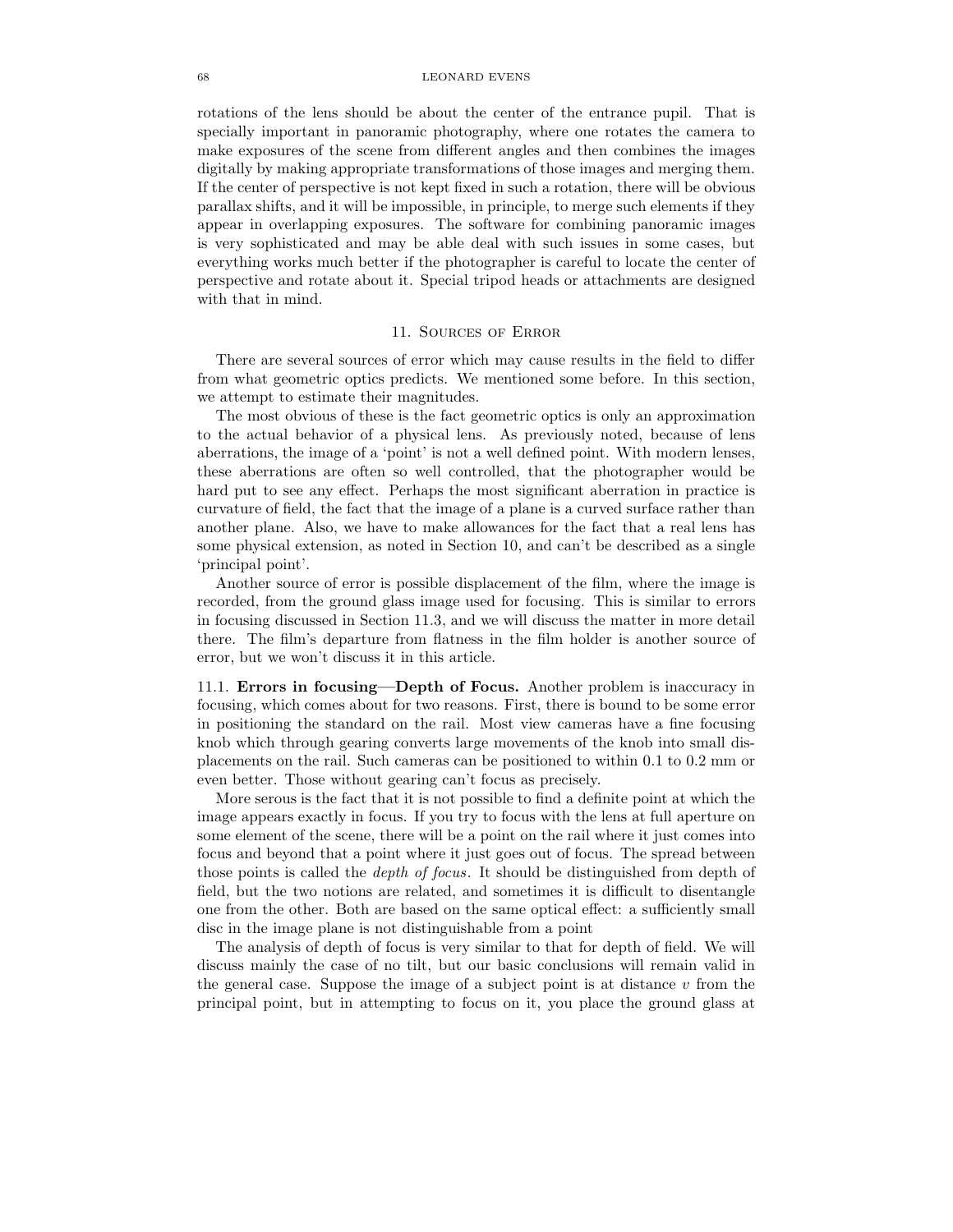distance  $v_q$  further from the principal point closer in. In either case, it produces a circle of confusion on the ground glass, and if the CoC is smaller than some threshold  $\bar{c}$  the point will appear to be in focus. Refer to Figure 42. It shows two



Figure 42. Circle of Confusion on Ground Glass

possible positions of the ground glass. Whatever the postion, we have by similar triangles

$$
\frac{v_g - v}{v} \le \frac{\overline{c}}{D} = \frac{N\overline{c}}{f}
$$
\nor

\n
$$
\frac{v - v_g}{v} \le \frac{\overline{c}}{D} = \frac{N\overline{c}}{f}
$$

where N is the f-number,  $\bar{c}$  is the diameter of the maximum acceptable circle of confusion when focusing, and  $f$  is the focal length. Thus,

$$
|v_g - v| \le N \overline{c} \frac{v}{f} = N \overline{c} (1 + M)
$$

where M is the magnification at v where the exact image is formed.<sup>44</sup>. Taking  $v<sub>q</sub>$ as far as possible from  $v$  in either direction, we obtain

Max Focusing Error  $= \pm N\overline{c}(1+M)$ 

The depth of focus would be twice this or

$$
(DOFoc) \t\t 2N\overline{c}(1+M)
$$

Unless we are in a close-up situation,  $M \ll 1$ , so a reasonable estimate for the focusing error is  $\pm N\bar{c}$ . The total depth of focus is twice that or

 $(DOFoc:\infty)$  2Nc

 $^{44}\mathrm{If}$  the lens plane is tilted through angle  $\phi$  with respect to the image plane, we must include the factor sec  $\phi$ , but for typical values of  $\phi$ , this is very close to 1.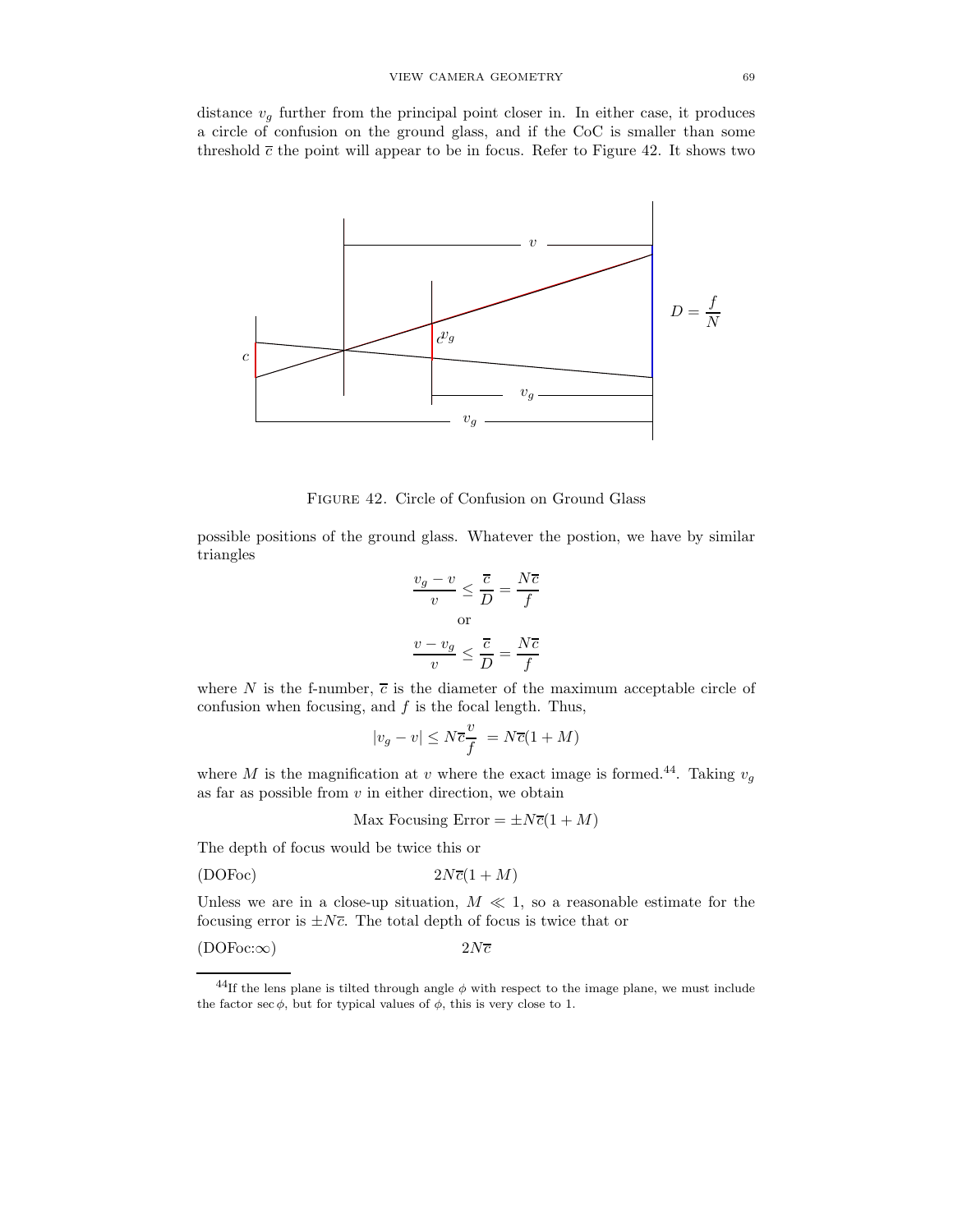There is one potential problem with this reasoning. M may be determined from the subject distance u by the formula  $M = \frac{1}{\sqrt{6}}$  $\frac{1}{u/f-1}$ . But usually, we find instead  $M_g$ , the magnification at the position of the ground glass, either by measuring the bellows extension,  $v_g$  directly, or by determining the ratio of the image size to the subject size. Using  $1 + M_g$  rather than  $1 + M$  introduces an error in formula (DOFoc). But, we have

$$
|(1+M)-(1+M_g)| = |M-M_g| = \frac{|v-v_g|}{u} \le \frac{Nc}{f} \frac{v}{u} = \frac{Nc}{f}M
$$

and the quantity on the right is going to be miniscule in any practical case.

Note There is another way to approach the problem. Namely fix the position  $v_q$  of the ground glass and ask how far on either side of it an image point can be and still appear in focus. The total range for which that is true is

$$
\frac{2Nc(M+1)}{1-(Nc/f)^2} = 2Nc(M+1)(1+(Nc/f)^2+(Nc/f)^4+\dots)
$$

which, since  $(Nc)/f$ <sup>2</sup> is almost always very small, amounts to the same estimate.

One almost always focuses with the lens at maximum aperture. For view camera lenses this can range from  $f/4.5$  to about  $f/8$  or smaller. The proper choice for  $\overline{c}$  depends on a variety of factors. It is related to the value c used for depth of field calculations but is not necessarily the same. In depth of field calculations, one is thinking of a final print viewed at leisure under good lighting. A standard for comparison is an  $8 \times 10$  print viewed at about 12 inches.<sup>45</sup> The CoC for that is usually taken to be between 0.1 and 0.2 mm, depending on assumptions about who, under what circumstances, is viewing the print. Let's take the value  $0.2 \text{ mm}$ . (If you prefer a smaller value, it is clear how to modify the calculations.) Since a 4  $\times$  5 negative must be enlarged 2  $\times$  to yield an 8  $\times$  10 print, we should reduce the CoC at the level of the film to 0.1 mm.

Let's think a bit about how this correlates with what you see when looking at the ground glass. In comparison to the print, you should put your eye about six inches from the image. Very young people, and some myopic people, with their glasses off, can do that, but most of us can't without a loupe or other aid. So let's assume that for critical focusing you use a loupe, and to start, let's assume it magnfies 2×. Were viewing the ground glass the same thing as viewing the print, then  $\bar{c} = 0.1$  mm would be an appropriate choice for estimating depth of focus. A typical aperture would be  $f/5.6$ , i.e.,  $N = 5.6$ . That would yield a focusing error for distant subjects of about  $\pm 5.6 \times 0.1 = \pm 0.56$  mm, and the depth of focus would be twice that or about 1.12 mm.

But, looking at the ground glass under a dark cloth in the field is not the same as viewing a print. Even a well made viewing screen has some texture, which, under sufficient magnification, will interfere with resolving fine detail.<sup>46</sup> So the proper choice of  $\sqrt{\overline{c}}$  for you is something you must determine experimentally. You can do that by measuring the distance as above between where a detail just comes

<sup>45</sup>A larger print viewed from proportionately further away appears the same. If your viewers insist on getting very close to a large print, you need to adjust the CoC  $c$  accordingly.

 $^{46}$  For this reason, it is not wise to use high powered magnifiers to focus. Usually one doesn't want to go stronger than 4 to 6  $\times$ , and usually 8 $\times$  is a practical upper limit, to be used only under special circumstances. Even at that level, one may find oneself focusing on viewing screen artifacts rather than on the scene.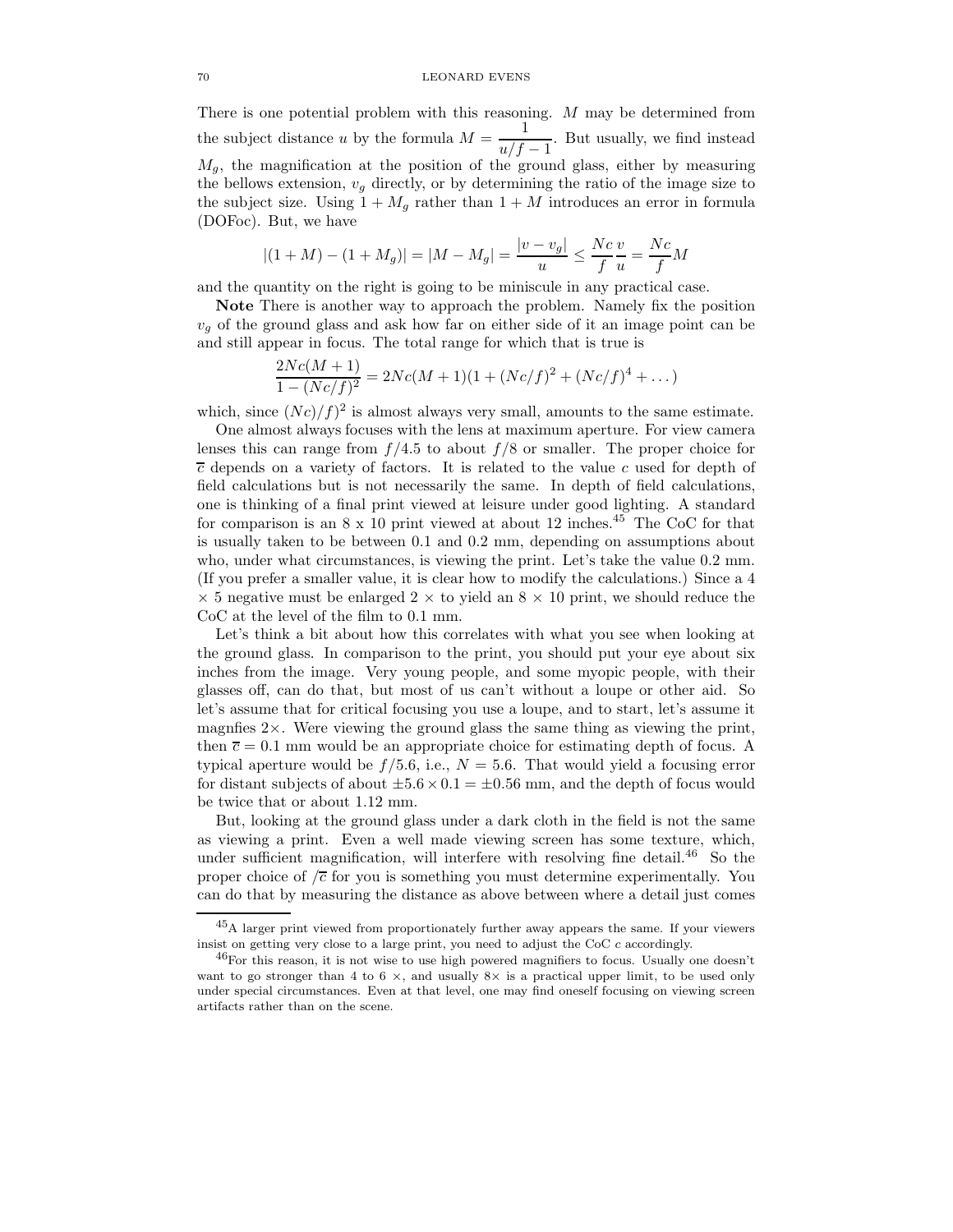into focus and where it just goes out of focus. The focusing CoC can then be determined by using one of the above formulas. You should repeat that several times, with different lenses at different apertures, and take an average to determine the proper value of  $\overline{c}$  which works for you.

If you use a stronger loupe than  $2 \times$ , you will be able to look more closely, up to a point, and thereby decrease your focusing error.<sup>47</sup> Table 1 indicates the results I obtained with my Toho FC-45X camera, with a focusing screen made by Jim Maxwelll, and a Rodenstock f/5.6 150 mm lens. Note that the value obtained for

| Loupe Observed depth of focus Upper bound for $\overline{c}$ |                                                                 |
|--------------------------------------------------------------|-----------------------------------------------------------------|
| $2 X$ less than 1.5 mm                                       | $0.134 \; \mathrm{mm}$                                          |
| $3.6 \text{ X}$ less than 0.7 mm                             | $0.063$ mm                                                      |
| $7 X$ less than 0.3 mm                                       | $0.027$ mm                                                      |
|                                                              | TABLE 1. My results focusing on a Maxwell screen with a $f/5.6$ |

<sup>150</sup> mm lens

 $\overline{c}$  with a 2  $\times$  loupe is not that much larger than the value 0.1 mm that I adopted for depth of field calculations.

As long as you are aware that focusing error is inevitable and you have some idea of its magnitude, there are a variety of things that you can do to reduce it. I'll describe some that I use, but you may come up with better methods that work for you.

First, as noted above, you can use a loupe, as long as its power is not too great.

In addition, you can focus several times, noting in each case where you put the standard, and then focus at the average of those positions. If your errors are random, that may significantly reduce the size of the error. Statistical theory tells us that the error is divided approximately by the square root of the number of measurements. Unfortunately, you have to make quite a few measurements before doing so will have a significant effect. Of course, if you are making a systematic error, then averaging won't help, but in that case, the results should be apparent to you when you examine the pictures you take. You can then try to compensate for that systematic error by focusing either in front or behind where you would otherwise focus, or, by stopping down to extend depth of field.

Many people use the near point/far point method to focus (and also to determine the appropriate f-number for the desired depth of field). I'll describe the method in the case of no tilt. You choose a nearest point you want to be adequately in focus and also a furthest point, noting in each case the position on the rail. You then place the standard halfway between those points. But, if you always approach the near point from the near direction and the far point from the far direction, then your tendency to overrun the correct position may cancel out when you choose the midpoint.

11.2. Where to Focus. In Section 8.1.1, we saw that the correct place to focus on the rail is the harmonic mean  $v$  of  $v'$  and  $v''$ , the limits determined by the desired depth of field. But, we also said that in most cases this can be approximated

 $^{47}$ But one must be careful estimating depth of field if you use a stronger loupe. Reducing the effective CoC also reduces the depth of field. Too much depth of field is not usually a problem, but stopping down too far may require longer exposures than subject movement may tolerate.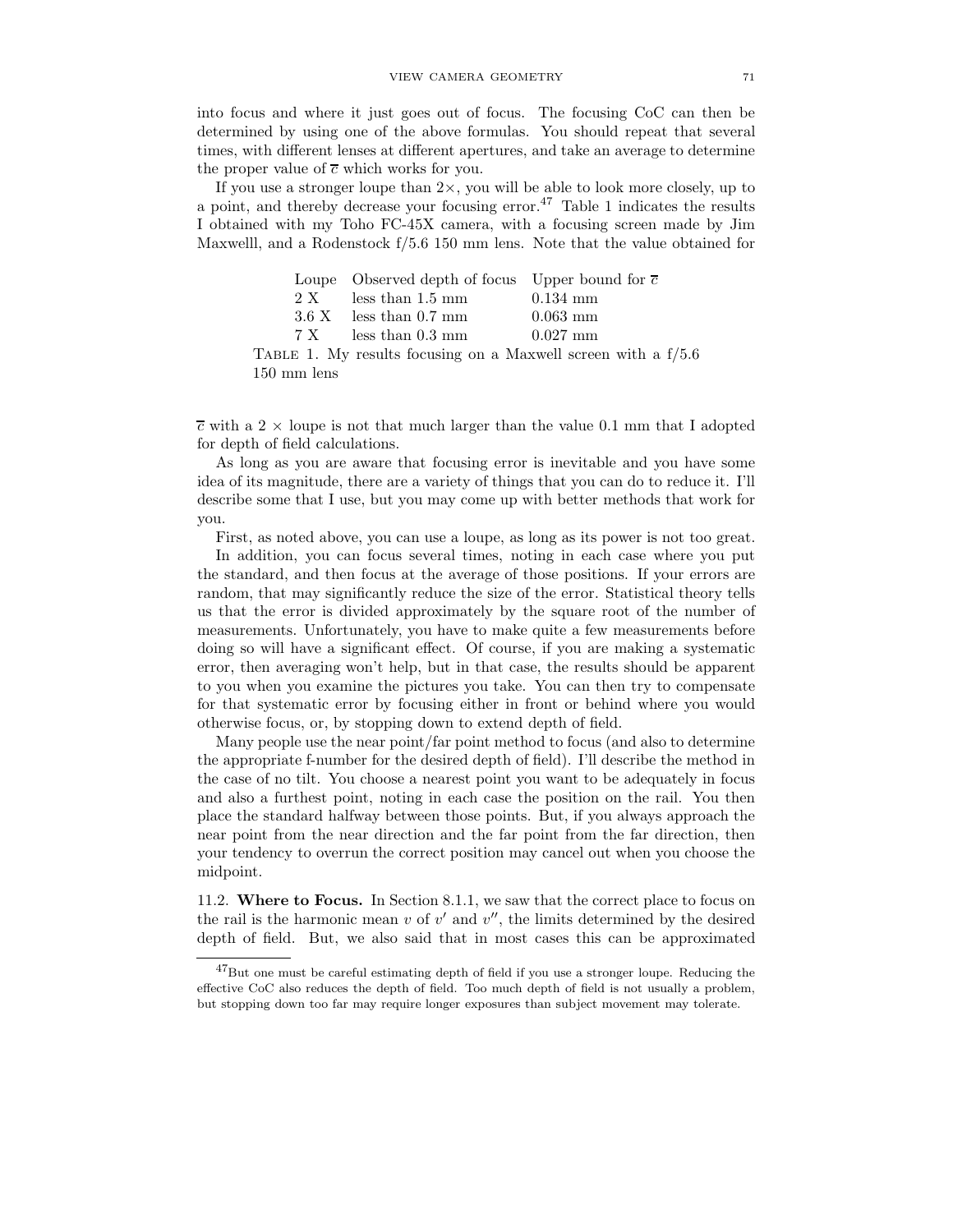accurately enough by focusing at the arithmetic mean  $\overline{v} = \frac{v' + v''}{2}$  $\frac{1}{2}$ . Let's see just how accurate that is. As usual, we have  $48$ 

$$
v' = \frac{v}{1 - Nc/f}
$$

$$
v'' = \frac{v}{1 + Nc/f}
$$

so

$$
v' + v'' = \frac{v}{1 - Nc/f} + \frac{v}{1 + Nc/f} = \frac{2v}{1 - (Nc/f)^2}
$$
  
or 
$$
\frac{v' + v''}{2} = \frac{v}{1 - (Nc/f)^2}
$$
  
(EF) and 
$$
v = \overline{v}(1 - (Nc/f)^2)
$$

In most cases  $(Nc/f)^2$  is so small that we can ignore the difference. For example, suppose we choose  $c = 0.1$  mm,  $f = 150$  mm, and  $N = 22$ . Then  $(Nc/f)^2 \approx$ 0.000215. In other words, the relative error is a little over 0.02 perecent. Except in extreme close-ups, we can assume  $\overline{v} \approx f$ , so the actual error would be about  $0.000215 \times 150 \approx 0.03$  mm. Stopping down to  $f/45$  would double this to 0.06 mm, a distance much less than the normal focusing error. The worst case would be a very short focal length lens using a very small aperture in an extreme close-up.<sup>49</sup> For example, if  $f = 65$  mm and  $N = 64$ , then  $(Nc/f)^2 \approx 0.0097$ , a relative error of about 1 percent. For  $v = 2f = 130$  mm, this would result in an error of about 0.13 mm, which might produce a just barely detectable effect. Of course, at such a small aperture, diffraction would begin to play a role.

So the conclusion is that it is safe to focus halfway between  $v'$  and  $v''$  except in extreme clos-ups with very short focal length lenses. In such cases, the harmonic mean will be just a trifle short of the arithmetic mean. Even in such a case, it is unlikely that one needs to be so accurate that the difference between v and  $\overline{v}$  is important.

11.3. Depth of focus and Depth of Field. At this point, it may be worth discussing how depth of focus affects depth of field. If you are focused slightly off where you think you should be, the total size of the depth of field region won't be significantly affected, but its location will be. It will be shifted in the direction of the error. One way to judge how significant that may be is to compare the depth of focus, which we saw might vary from as little as  $\pm 0.2$  mm to as much to  $\pm 0.7$ mm, to the focus spread on the rail, which may vary from undetectable up to 2 mm on the low end to as much as 10 mm at the high end. Clearly, the focusing error will be more important when the focus spread is small, so it is in that case that one should try to focus as best as possible, by using a high power loupe and other measures. Given that there is also a limit to how precisely the standard may be placed on the rail, a lower limit for what is attainable might be  $\pm 0.1$  to  $\pm 0.2$ mm, with the latter being more plausible than the former.

The proper f-stop for a desired depth of field is usually determined, explicitly or implicitly, from the focus spread  $s$ . If, you choose the f-number  $N$  on the assumption

<sup>&</sup>lt;sup>48</sup>We can ignore the ' $\kappa$  effect' since at worst it will reduce the error even more.

 $^{49}$ Except in close-ups, there is normally little need to use very small apertures with very short focal length lens.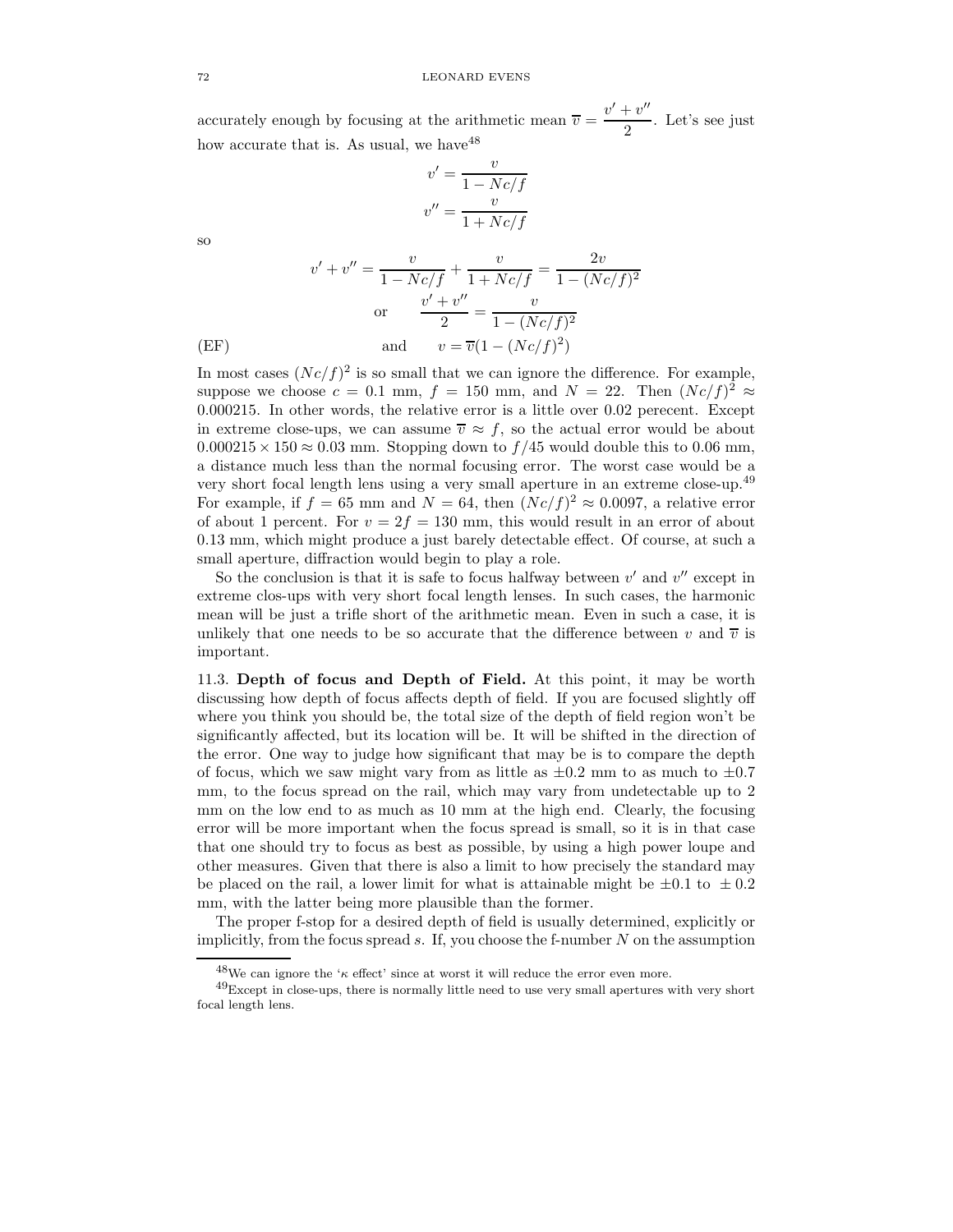that the focus position is exactly where it should be, you will have too much depth of field in one direction and not enough in the other, so you should correct for such an error by increasing  $s$  by an amount  $ds$  to compensate for the shift, which will result in a shift  $dN$  is the f-number you get. The relation between the f-number and the focus spread is

$$
N \approx \frac{s \cos \phi}{2c(1+M)} \le \frac{s}{2c}
$$

and in any case the  $N$  you would choose is proportional to  $s$ , so we may conclude

$$
\frac{dN}{N} \approx \frac{ds}{s}
$$

The associated increase in the f-stop would be

$$
\frac{2}{\log 2} \log \left( 1 + \frac{dN}{N} \right) \approx 2.89 \frac{dN}{N}
$$

where the approximation holds provided  $\frac{dN}{N}$  is small. If s is small and ds is large, this can result in a significant change in N. It is easy to see that for larger focus

| Focus Spread in mm f-number |     |
|-----------------------------|-----|
| 0.9                         | 4.5 |
| 1.12                        | 5.6 |
| 1.6                         | 8   |
| 2.2                         | 11  |
| 3.2                         | 16  |
| 4.4                         | 22  |
| 6.4                         | 32  |
| 9.0                         | 45  |
|                             |     |

TABLE 2. Focus Spread and Estimate of f-number using  $\frac{s}{2c}$ ,  $c = 0.1$ 

spreads, we can tolerate a fairly large focusing error. For example, if  $s = 6.4$ mm,  $ds = 0.7$  mm,  $\frac{dN}{N}$  $\frac{\Delta x}{N} \approx 0.11$  which would amount to about one third of a stop correction. With a focus spread of 0.9 mm or less, we would need a fairly powerful loupe even to detect it, and even if we could reduce ds to 0.2 mm, the needed correction to the f-stop would be about  $2.89 \times 0.22 \approx 0.64$  or two thirds of a stop.

Fortunately, when the focus spread is small, we may want to stop down several stops in any case. But in cases where that is inadvisable, it is specially important to focus as carefully as possible. For larger focus spreads, it might be prudent to stop down up an additional one third to one half stop.

A shift of the film plane from the focusing plane on the ground glass will have a similar effect. It will shift the entire depth of field in one direction. Fortunately, it is a systematic error which the photographer can measure and either correct by adjusting the position of the ground glass or compensate for.

The best way to measure such a shift is to focus as carefully as possible on a scale<sup>50</sup> at a known distance from the lens and making a 45 degree angle with the line

 $50$ Marks on the scale should be placed close enough so that in the image, their separation will be comparable in magnitude to the CoC. Otherwise, the drop in reolution may not be detectable.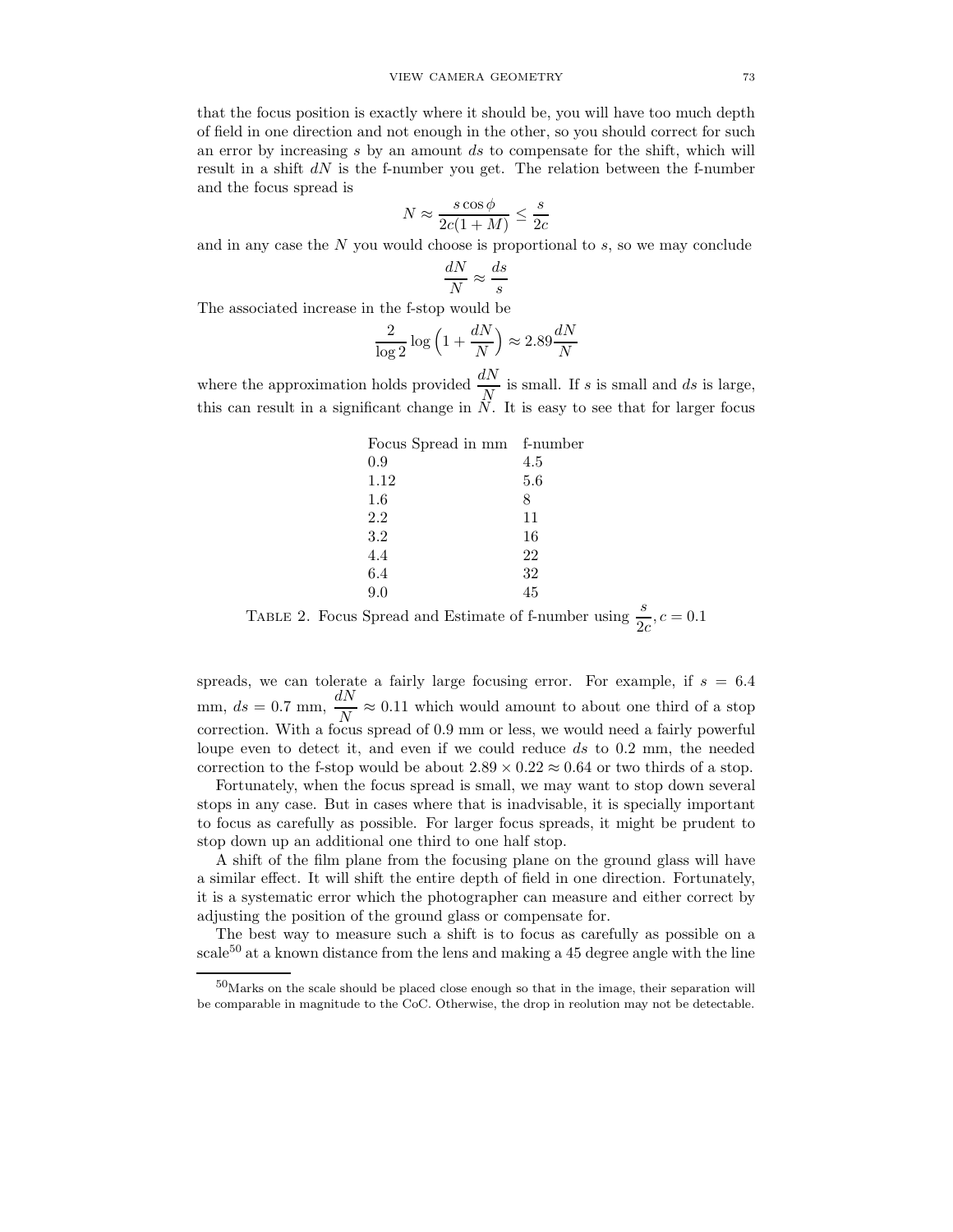of sight, take a picture, and see how far off the focus is. Focusing should be done with a high power loupe. The subject distance  $u$  should be close enough—perhaps two to three meters—to be able to calculate the magnification  $M = \frac{f}{f}$  $\frac{f}{u-f}$  reasonably accurately. Ideally, the process should be repeated several times, perhaps using different lenses, and different target distances. The subject distance should be measured from the front principal point, which for most lenses is close to the front of the lensboard.<sup>51</sup>

From the lens equation, it is easy to see that the displacement  $du$  in subject distance u is related to the corresponding displacement dv in image distance v by

$$
dv = -M^2 du
$$

You should remember to correct for the angle between the target scale and the line of sight, e.g., for a 45 degree angle, du would be about 70 percent of the distance along the scale as indicated in the print.

It is impossible to eliminate such a shift entirely, and in some cases it may be as large as 0.1 to 0.2 mm, i.e., comparable in magnitude to normal focusing and positioning errors.

Of course, systematic errors, whatever their cause, will become apparent with experience. If you can't track them down and correct them, you can just compensate when focusing or by stopping down a bit more.

11.4. Leveling the Camera. For certain scenes, it is important that the film plane be plumb. This is particularly important to prevent convergence of verticals in architectural photography. Leveling is usually done with a level, which depends on centering a bubble between two reference lines. Checking with my carpenter's level, I found this could produce an error of about 2–4 mm over a distance of 600 mm, which which could result in the rear standard being out of plumb by as much as  $\psi = 0.005$  radians. Will such a small error be noticeable?

Figure 43 shows the effect of tilting the back on convergence of verticals. In the diagram on the left,  $\Pi$  and  $\Lambda$  indicate the standards of the out of plumb camera, where the angle  $\psi$  is greatly exaggerated. Γ indicates a plane through the lens parallel to a vertical building facade. The diagram on the right shows the images of the sides of the building converging to the vanishing point  $P_{\infty}$ .  $w_1 + w_2$  is the width of the image of the building at the center of the field, and  $\chi$  is the angle the indicated side makes with the center line. We have

$$
\tan \chi = \frac{w_1}{v \cot \psi} = \frac{w_1}{v} \tan \psi
$$

But because the angles are so small, we may use  $\tan \phi \approx \psi$  and  $\tan \chi \approx \chi$ , which leads to

$$
\chi \approx \frac{w_1}{v} \psi
$$

In most cases,  $v \approx f$  and  $w_1$  is bounded by the dimensions of the frame. For plausible values of f and  $w_1$ ,  $\frac{w_1}{f}$  $\frac{d}{f}$  is not much larger than 1, and is usually somewhat smaller. So  $\chi$  is, at worst, the same order of magnitude as  $\psi$ , and usually it is smaller. For  $\psi \approx 0.005$  radians, the departure from the vertical over 100 mm in the image would be at worst about 0.5 mm, i.e., it would be undetectable to the unaided eye.

<sup>51</sup>Avoid telephoto or wide angle lenses unless you know the position of the principal point.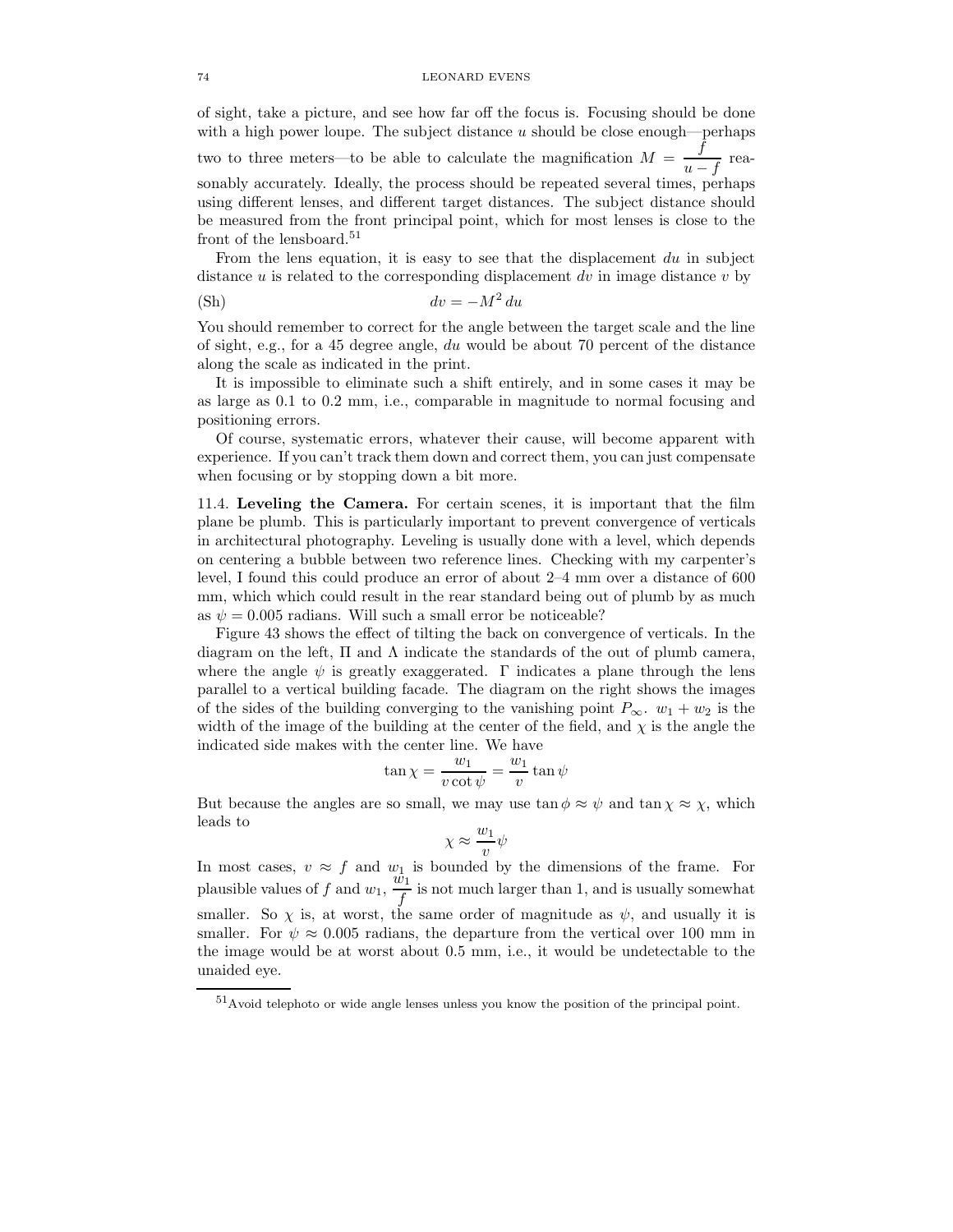

Figure 43. Effect on Convergence of Verticals of Tilted Camera

Being out of plumb also slightly affects focus on the building facade because the image of the facade would be tilted by a very small angle  $\xi$  with respect to the rear standard. Let S be the distance at which plane of the building facade intersects the lens plane and, by Scheimpflug's Rule, the image of that plane. Then

$$
S = u \tan \psi = v \tan \xi \quad \text{whence}
$$
  

$$
\tan \xi = \frac{v}{u} \tan \psi = M \tan \psi \quad \text{and}
$$
  

$$
\xi \approx M\psi
$$

Say  $M = 0.01, \psi = 0.005$  radians, so  $\xi \approx 5 \times 10^{-5}$ . Over a distance of 120 mm, that would move the image of the facade about  $6 \times 10^{-3}$  mm. But, even at  $f/4.5$ , an image point can be as far as about  $Nc = 4.5 \times 0.1 = 0.45$  mm on either side of the film plane and still produce a circle of confusion not distinguishable from a point. Hence, this effect is truly so insignificant that it need not concern anyone.

11.5. Alignment of the Standards. The above discussion assumes that the standards are exactly parallel, but in practice, that is unlikely to be the case. The lens plane will make a very small angle  $\phi$  with respect to the film plane. There are a couple of methods for checking parallelism. First, one can check the distance between the standards at each of the four corners. Without using sophisticated equipment, a plausible estimate for the error in such a measurement is about  $\pm 0.5$ mm. An estimate for the corresponding tilt angle is obtained by dividing that by the distance from the center of the lens board to a corner. Depending on the design of the camera, that could range between 50 mm and 100 mm. The corresponding tilt would be between 0.01 and 0.005 radians. Alternately, one might use a level, in which case, as noted in Section 11.4, a tilt as large as 0.005 radians might not be detectable. So 0.005 radians is the value we shall use in the remainder of this discussion.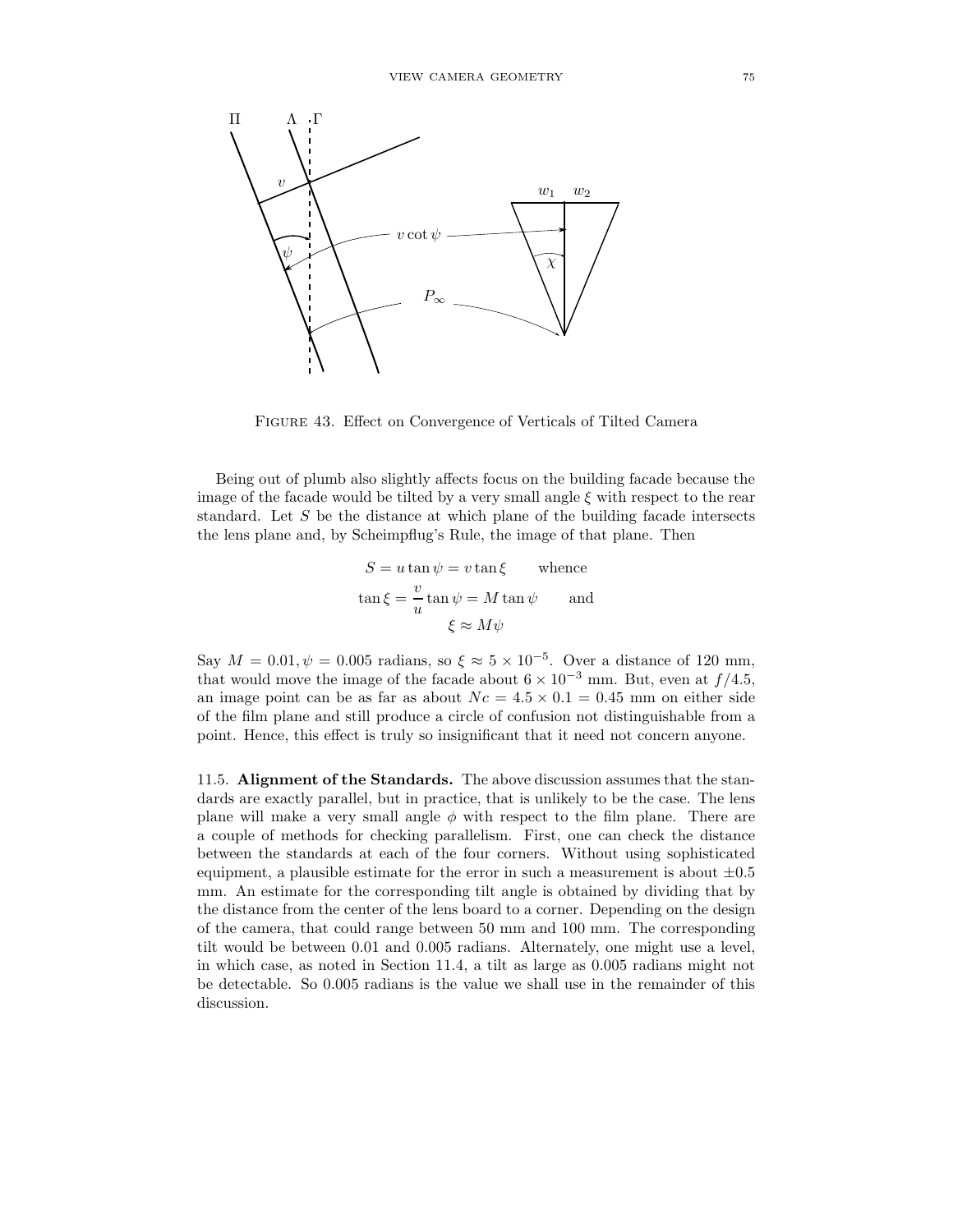A small tilt  $\phi$  will move the hinge line from infinity to hinge distance  $J =$ f  $\sin \phi$ <sup> $\approx$ </sup> f  $\frac{\partial}{\partial \phi}$ . For  $f = 150, \phi = 0.005$ , this would be about 30 meters, and it might be significantly shorter for a shorter focal length lens. The corresponding angle the subject plane makes with the vertical would be  $\gamma = \arctan \frac{\pi}{J}$ , where u is the distance to the focus point along the line of sight. The value of  $u$  would of course depend on the scene, but a rough estimate for a typical scene might be the hyperfocal distance at f/22. That would be about 10 meters for a 150 mm lens. So instead of being zero, as would be the case if the standards were exactly parallel,  $\gamma \approx 18$  degrees.

Figure 44 shows the presumed region in focus were the standards exactly parallel and the actual region resulting from a slight unintended tilt. The tilt is greatly exaggerated, for purposes of illustration, in comparison to what it would be in reality. Don't be misled by the orientation in the diagram. The hinge line resulting from an unintended tilt, together with the associated subject planes, could be anywhere.



Figure 44. Comparison of Depth of Field Regions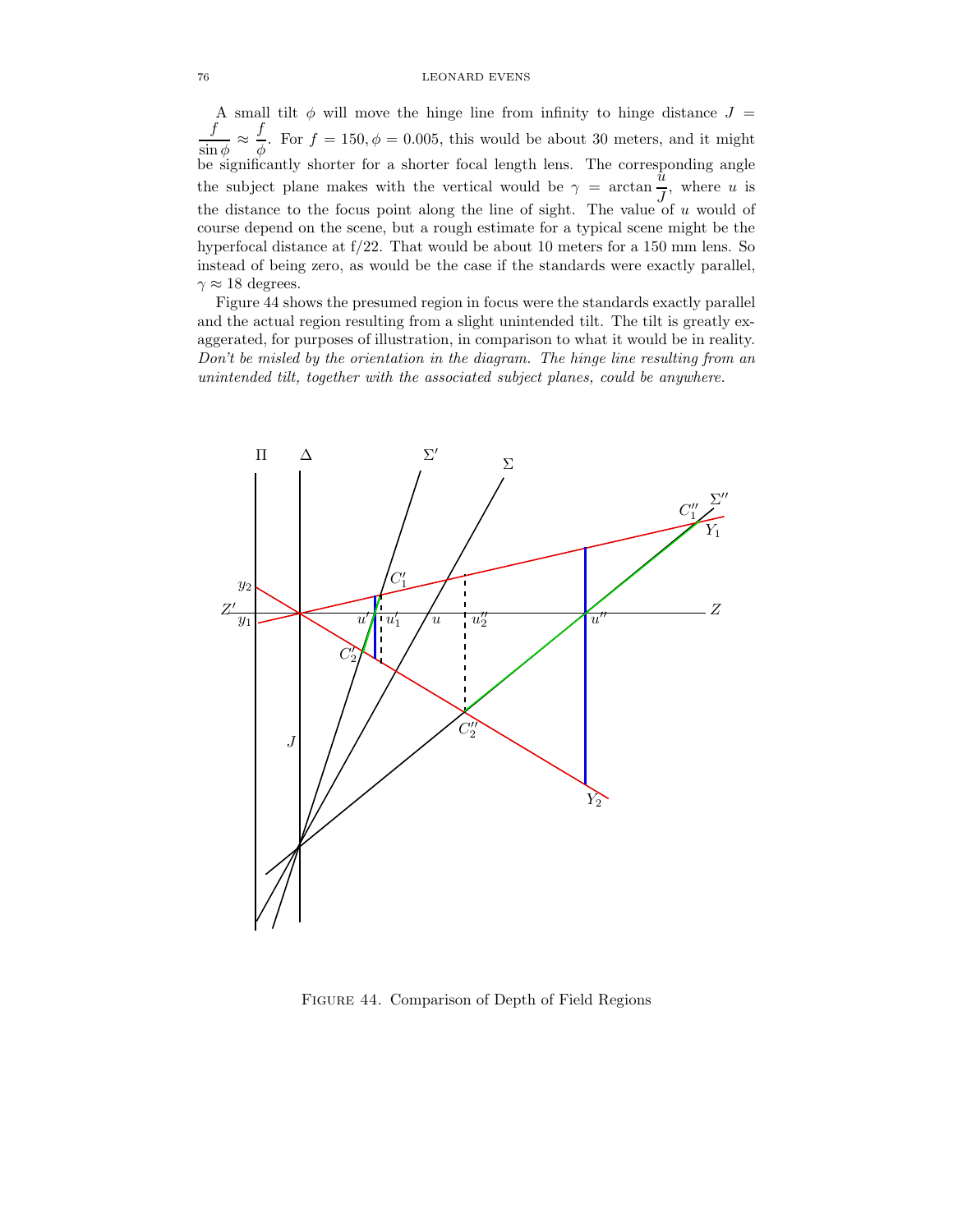We need only consider subject points such that the corresponding image points lie in the frame, and the red lines indicate planes  $Y_1$  and  $Y_2$ , which set the limits on the depth of field imposed by that restriction. Since the tilt axis will generally be skew to the sides of the frame, those planes should be assumed to be parallel to the tilt axis and to pass through opposite corners of the frame.  $y_1$  and  $y_2$  denote the distances at which those planes intersect Π, where those distances are measured from the plane, denoted  $Z'Z$  in the diagram, determined by the tilt axis and the line of sight, the positive direction being that away from the Scheimfplug line. (So in the diagram  $y_1$  would be negative.) The blue lines indicate the near and far limits of depth of field under the assumption that the standards are parallel, and the green lines the limits arising because of the tilt. The actual depth of field overlaps the presumed depth of field, being greater or less, depending on the position of the subject point in relation to the plane  $Z'Z$ . Note that the effect of the inadvertent tilt appears to be much more pronounced in the background than in the foreground, but this may be misleading because of compression of distant points as seen on the ground glass.

The depth of field will of course depend on the relative aperture (f-number)  $N$ and the CoC  $c$ . Note that  $c$  is based on what we hope to achieve in the final print, not on the  $\overline{c}$ , the focusing CoC. As noted in Section 11.1, the latter depends strongly on the characteristics of the focusing screen and the power of the loupe.

 $\Sigma'$  and  $\Sigma''$  intersect  $Z'Z$  at distances u' and u'' from the reference plane, which is also the presumed lens plane. As we shall see, these are essentially the same as the values determined in Section 8.4.1 under the assumption that the standards (and hence  $\Sigma'$ ,  $\Sigma$ , and  $\Sigma''$ ) are parallel. To gauge the effect of the unintended tilt, we need to find the distances, in increasing order,  $u'_2, u'_1, u''_2$ , and  $u''_1$  at the points  $C'_2, C'_1, C''_2$ , and  $C''_1$  at which  $\Sigma'$  and  $\Sigma''$  cross  $Y_1$  and  $Y_2$ .

If the alignment were perfect, we would expect that everything between two planes parallel to the image plane Π would be in focus, so it is useful to consider what happens in such planes at each of these points. There would be essentially nothing in focus captured by the frame for such a plane at either of the extremes  $u'_{2}(C_{2})$  and  $u''_{1}(C''_{1})$ . At each of u' and u'', the limits which a depth of field table would predict, part of of such a plane captured by the frame would be in focus. Finally, at either  $u'_1$  ( $C'_1$ ) or  $u''_2$ , everything captured by the frame would be in focus, or at least the figure suggests that would be the case.

To see why the figure is accurate in this regard, recall from Section 8.4.1 that for each distance in the subject space, there is a window in  $\Pi$  showing what is in focus at that distance. That window is of constant height  $\frac{Nc}{\sin \phi} \approx$  $Nc$  $\frac{1}{\phi}$ , but it moves in the image plane  $\Pi$  as we move from foreground to background.<sup>52</sup> Taking  $c = 0.1$ mm,  $N = 22$  and  $\phi = 0.005$  radians yields about 880 mm for that height. So if the window starts either at  $C'_1$  of  $C''_2$ , the height of the window will be more than enough to cover the frame. Even if we opened up as far as  $f/5.6$ , we would still have room to spare.

It follows that if we want to be sure we have identified two planes between which everything captured in the frame is in focus, we should use  $u'_1$  and  $u''_2$  rather than  $u'$  and  $u''$  as the near and far limits of depth of field.

We now derive formulas for the quantities described above.

 $52\text{As}$  above, we can ignore the'<sub>K</sub> effect.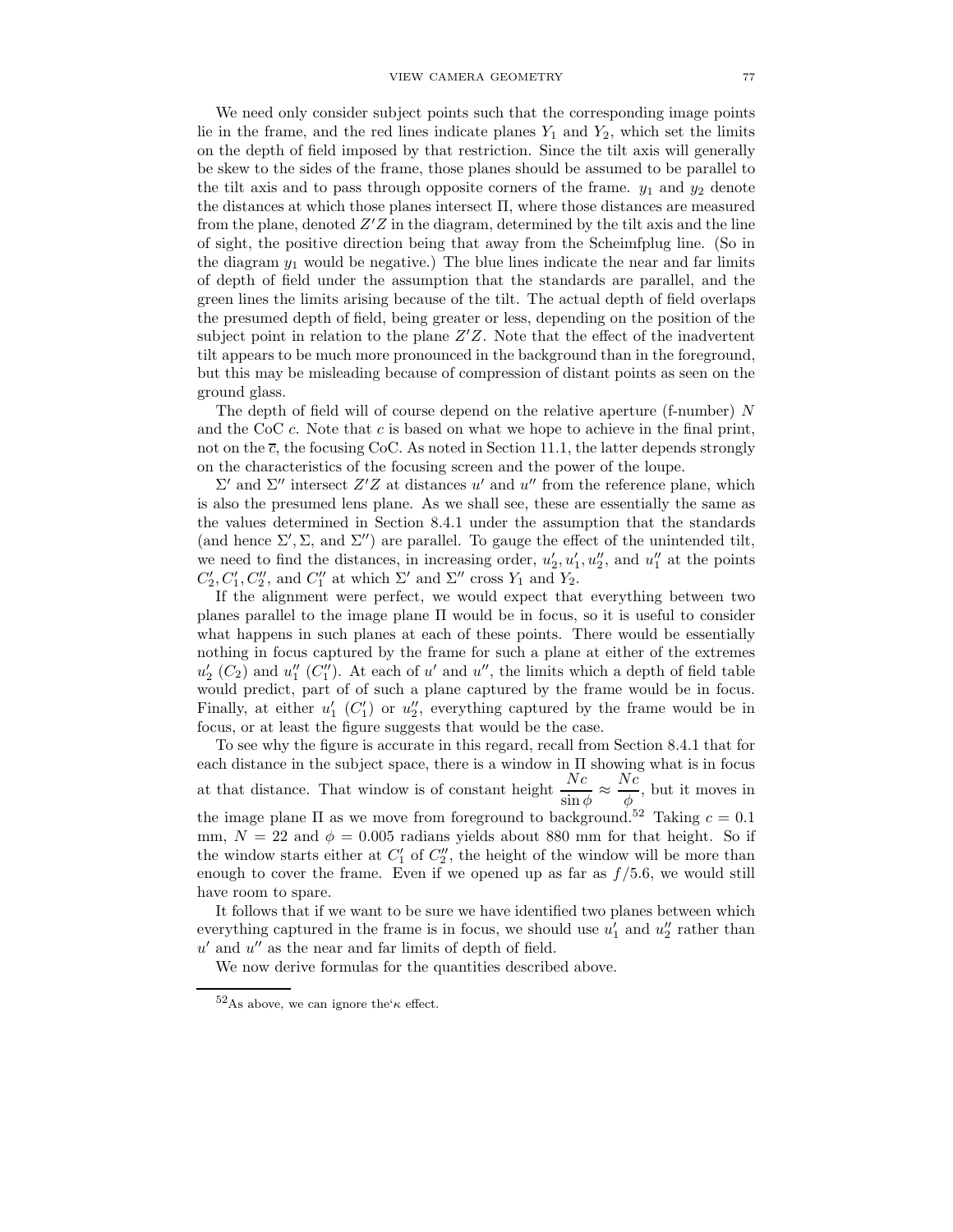The relevant formulas describing the planes  $\Sigma$ ,  $\Sigma'$ , and  $\Sigma''$  were derived in Section 8.4.1 $53$ . We have

$$
x_2 = \frac{J}{u}x_3 - J = J(\frac{x_3}{u} - 1)
$$
  
\n
$$
x'_2 = x_2 + \frac{J\cos\phi}{H(M+1)}x_3 = J(\frac{x_3}{u} - 1) + \frac{J\cos\phi}{H(M+1)}x_3
$$
  
\n
$$
x''_2 = x_2 - \frac{J\cos\phi}{H(M+1)}x_3 = J(\frac{x_3}{u} - 1) - \frac{J\cos\phi}{H(M+1)}x_3
$$

where  $x_3$  denotes the distance to the reference plane,  $x_2, x'_2$ , and  $x''_2$  denote the 2 distances from the plane Z'Z to  $\Sigma$ ,  $\Sigma'$ , and  $\Sigma''$  at  $x_3$ ,  $H = \frac{f^2}{N}$  $\frac{J}{Nc}$  is the approximation to the hyperfocal distance introduced earlier, and  $M$  is the magnification at distance  $u.$ <sup>54</sup> Hence,

(SP) 
$$
\frac{x_2'}{x_3} = J(\frac{1}{u} - \frac{1}{x_3}) + \frac{J\cos\phi}{H(M+1)}
$$

(MP) 
$$
\frac{x_2''}{x_3} = J(\frac{1}{u} - \frac{1}{x_3}) - \frac{J\cos\phi}{H(M+1)}
$$

We shall do the calculation for  $u'_1$ . The calculations for the other quantities are similar. Refer to Figure 45. Using similar triangles, and putting  $x_3 = u'_1$  in equation



Figure 45. Effect of Small Tilt on Depth of Field

(SP), we have

$$
-\frac{y_1}{v} = \frac{x_2'}{u_1'} = J(\frac{1}{u} - \frac{1}{u_1'}) + \frac{J\cos\phi}{H(M+1)}
$$

 $53$ We may ignore the ' $\kappa$  effect' on the circle of confusion because  $\phi$  is so small.

 $54$ Because of the slight tilt,  $M$  differs insignificantly from the value that would apply if the standards were parallel. See the end of this section for the details.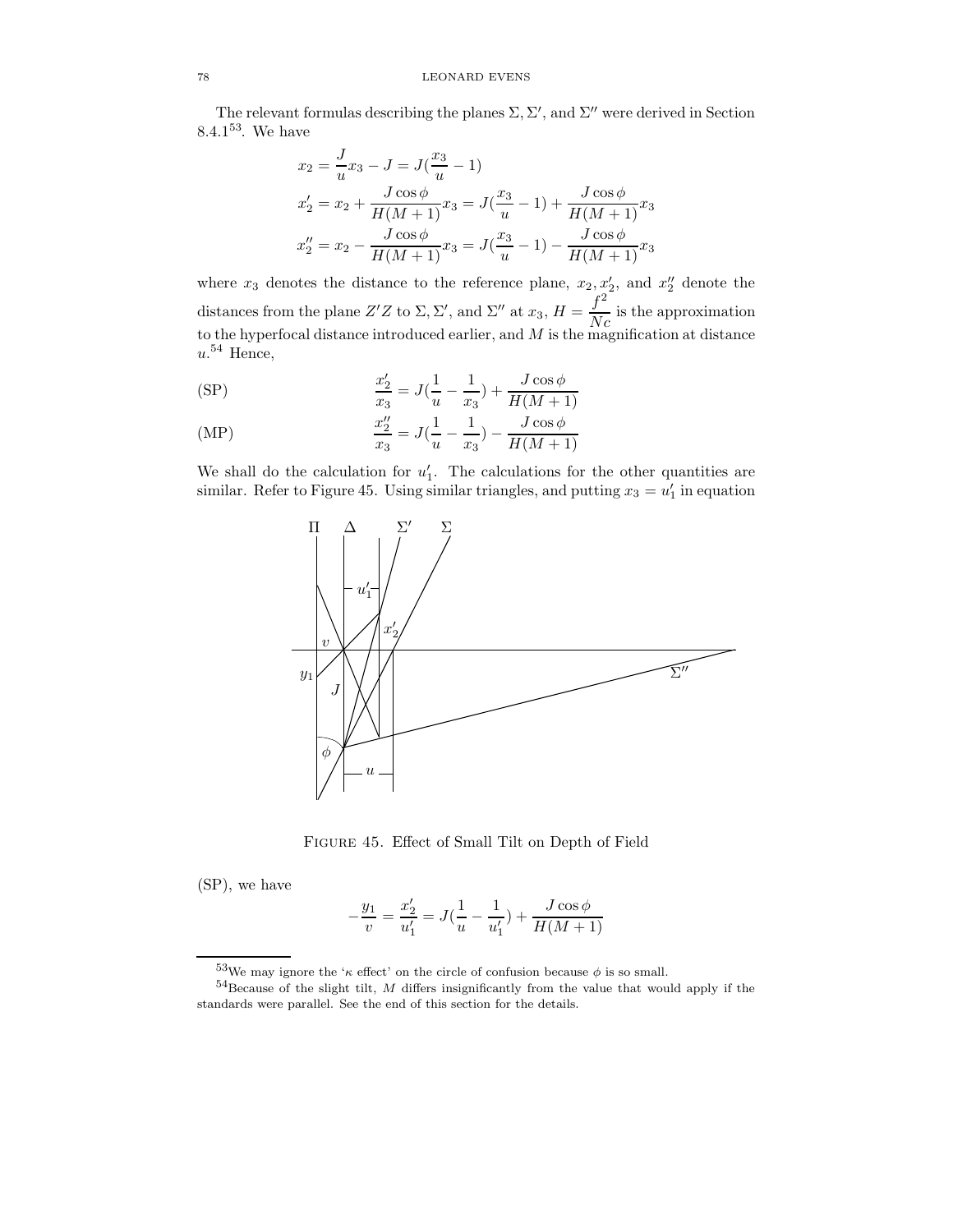The minus sign on the left reflects the fact that  $y_1$  and  $x_2'$  necessarily have opposite signs. Solving for  $u'_1$ , we obtain

$$
\frac{1}{u'_1} = \frac{1}{u} + \frac{\cos\phi}{H(M+1)} + \frac{y_1}{vJ}
$$
  
= 
$$
\frac{vJH(M+1) + vJu\cos\phi + y_1uH(M+1)}{vJuH(M+1)}
$$

Hence,

$$
u'_1 = \frac{vJuH(M+1)}{vJH(M+1) + vJu\cos\phi + y_1uH(M+1)}
$$

$$
= \frac{uH}{H+u\left(\frac{\cos\phi}{M+1} + \frac{y_1H}{vJ}\right)}
$$

But, expanding and using  $v = f(M + 1) \sec \phi$ , we obtain

$$
\frac{y_1H}{vJ} = \frac{y_1f^2}{Nc} \frac{\sin \phi}{vf} = \frac{f}{v} \frac{y_1}{N} \frac{\sin \phi}{c} = \frac{f}{f(M+1)\sec \phi} \frac{y_1}{N} \frac{\sin \phi}{c} = \frac{\cos \phi}{M+1} \frac{y_1}{N} \frac{\sin \phi}{c}
$$

In addition, it is not hard to show, using the lens equation<sup>55</sup>, that

$$
\frac{u\cos\phi}{M+1} = u\cos\phi - f
$$

Hence,

(C1)  

$$
u'_1 = \frac{uH}{H + \frac{u\cos\phi}{M+1}(1+\eta_1)} = \frac{uH}{H + (u\cos\phi - f)(1+\eta_1)}
$$
  
where  $\eta_1 = \frac{y_1}{N} \frac{\sin\phi}{c} \approx \frac{y_1}{N} \frac{\phi}{c}$ 

the approximation holding because  $\sin \phi \approx \phi$ .

Similarly, using equation (MP), we have for the other intermediate value

$$
(C_2'')
$$
\n
$$
u_2'' = \frac{uH}{H - (u\cos\phi - f)(1 - \eta_2)}
$$
\n
$$
\text{where } \eta_2 = \frac{y_2}{N} \frac{\sin\phi}{c} \approx \frac{y_2}{N} \frac{\phi}{c}
$$

Note that in the most common situation,  $y_1 < 0$  and  $y_2 > 0$ , so  $\eta_1 < 0$  and  $\eta_2 > 0$ and in both cases, something would be subtracted from 1 in the parentheses. If the frame is shifted far enough,  $y_1$  and  $y_2$  could have the same sign, but that will only rarely be the case. Note also that  $y_2 - y_1$  is the total extent of the frame which, for 4 x 5 format, will be between 100 and 150 mm, depending on the orientation of the frame with respect to the tilt axis. In the most common case,  $y_2 - y_1 = |y_1| + |y_2|$ , which will help establish bounds for  $\eta_1$  and  $\eta_2$ .

$$
{}^{55}\text{From } \frac{1}{u} + \frac{1}{v} = \frac{\cos\phi}{f}, \text{ we get } M + 1 = \frac{v\cos\phi}{f} \text{ so}
$$

$$
\frac{u\cos\phi}{M+1} = \frac{u\cos\phi}{v\cos\phi/f} = fu\frac{1}{v} = fu\left(\frac{\cos\phi}{f} - \frac{1}{u}\right) = u\cos\phi - f
$$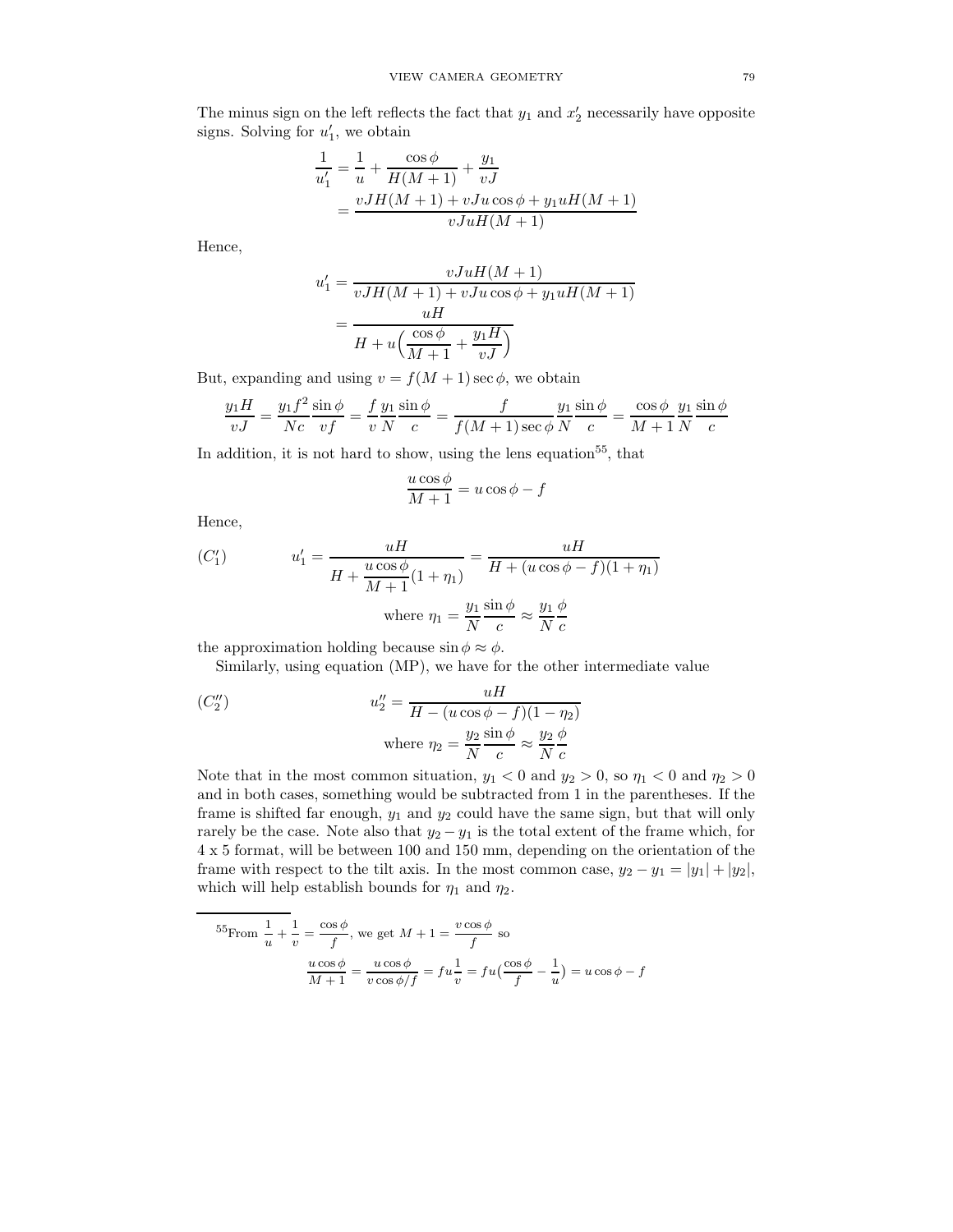The formulas for the two extreme values are

$$
(C_2') \t u_2' = \frac{uH}{H + (u\cos\phi - f)(1 + \eta_2)}
$$

$$
(C_1'') \t u_1'' = \frac{uH}{H - (u\cos\phi - f)(1 - \eta_1)}
$$

If we set  $\eta_1 = \eta_2 = 0$  in the above equations, we get we get the distances at which  $\Sigma'$  and  $\Sigma''$  cross the plane  $Z'Z$ .

$$
(T') \t u' = \frac{uH}{H + (u\cos\phi - f)}
$$

$$
(T'') \t u'' = \frac{uH}{H - (u\cos\phi - f)}
$$

These formulas should be compared to those derived in Section 8.2 under the assumptions that the standards are exactly parallel. They are the same except that  $u \cos \phi - f$  replaces  $u - f$ . Since  $\phi$  is so small,  $\cos \phi$  is essentially equal to 1, and the results would be indistinguishable in practice.

How the above formulas relate to what one would do in practice is a bit subtle. They certainly indicate what would happen were one to focus on one specific target point at a known distance  $u$  and then try to use depth of field tables to estimate how to set the aperture so that all interesting detail is in focus in the final print. Let's estimate  $\eta_1$  and  $\eta_2$  for a typical scene to see what might happen in that case. Take  $\phi = 0.005$  radians,  $N = 22$ ,  $c = 0.1$  mm, and  $y_1 = y_2 \approx 50$  mm. This yields  $-\eta_1 = \eta_2 \approx 0.11$ . Then with  $H = 10$  meters and  $u = 8$  meters, we would obtain in the foreground  $u'_1 \approx 4.67$  meters and  $u' \approx 4.44$  meters, a difference of about 5 percent from the expected value. But that large an effect would only be seen at one corner of the frame. We would actually gain depth of field at opposite corner. Similarly, in the background,  $u''_2 \approx 27.8$  meters, and  $u'' \approx 40$  meters for a difference of about 33 percent from the expected value, a much larger shift.

But, as noted above, because of the compression of the metric in the distance, as seen on the ground glass, the above figures are misleading. There is another way to look at it, which gives a better idea of what we will see on the ground glass and in the final p0rint.. Divide both numerator and denominator of equation  $(C'_1)$  by  $1 + \eta_1$ , and put  $H'_1 = \frac{H}{1 + H}$  $\frac{1}{1+\eta_1}$ . We get

$$
(D'_1) \t u'_1 = \frac{uH'_1}{H'_1 + (u\cos\phi - f)}
$$

But  $H'_1 = \frac{f^2}{N_c(1 + 1)}$  $\frac{\partial}{\partial Nc(1 + \eta_1)}$  is just the (approximation) to the hyperfocal distance we would obtain for f-number  $N(1 + \eta_1)$ . If we put that value for the f-number in our depth of field calculator, rather than the value  $N$  that we are actually using, the calculator will give  $u'_1$  for the near limit. Similarly, if we use  $N(1 - \eta_2)$  instead of N, the calculator will give us  $u''_2$  for the far limit. Alternately, provided  $y_1 < 0$ , and  $y_2 > 0$ —by far the most common case—if we set the aperture at  $\frac{N}{1}$  $\frac{1}{1-\eta}$ , where  $\eta$  is the larger of  $|\eta_1|$  and  $|\eta_2|$ , we will get near and far limits on the depth of field encompassing  $u'$  and  $u''$ , the values we would have got using  $N$ , were the standards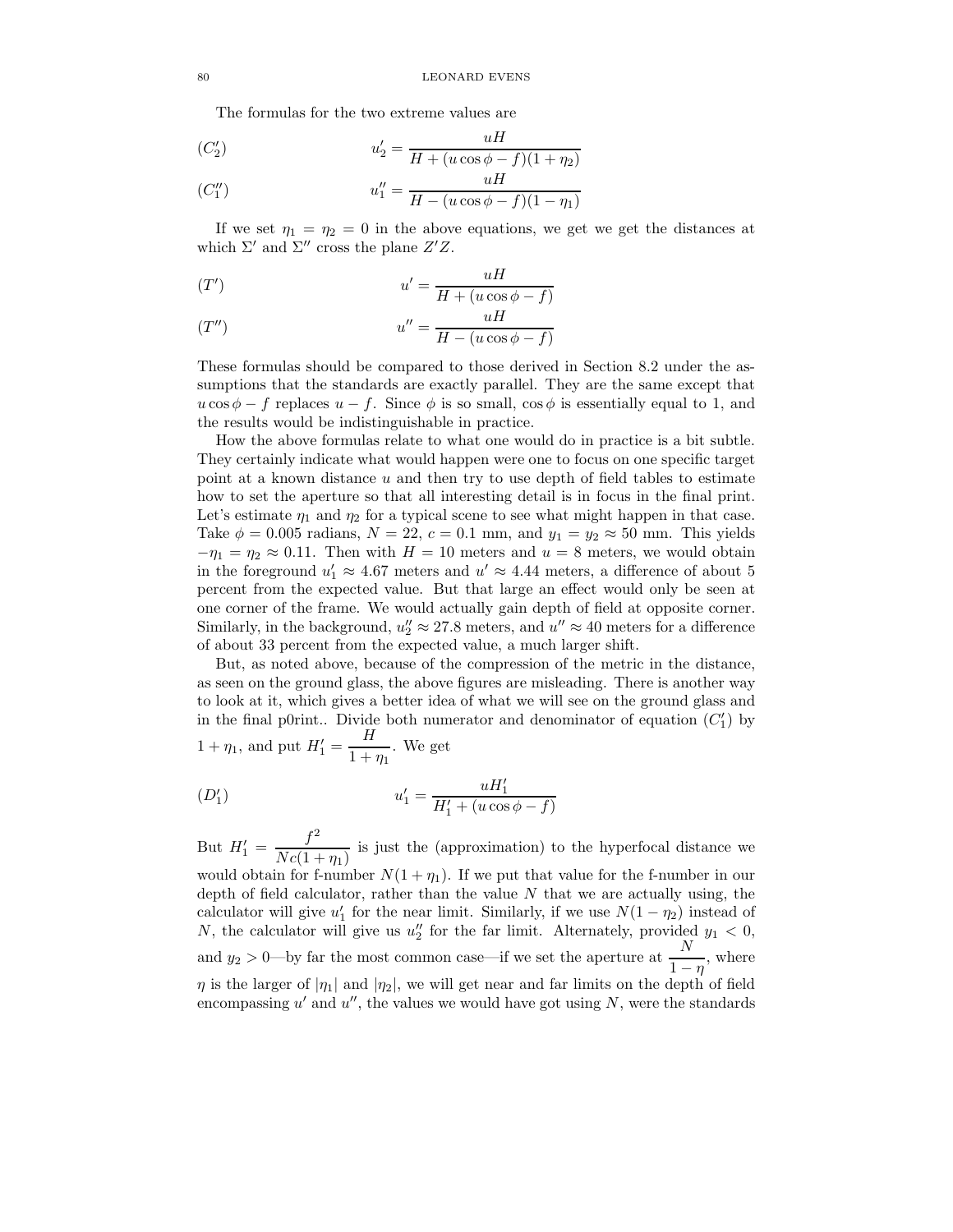exactly parallel. Thus

$$
(ST) \t\t -2\frac{\log(1-\eta)}{\log 2}
$$

is an estimate for the amount we need to stop down to compensate for an inadvertent tilt. In the above example,  $1 - \eta = 0.89$ , and amount we need to stop down is about one third of a stop.

What happens if you don't use depth of field tables? There are two possible approaches which are commonly used. First, you can just stop down and try to visually estimate the depth of field on the basis of what you see on the ground glass. Alternately, you can use the near point/far point method: focus on the rail halfway between where specific points in  $\Sigma'$  and  $\Sigma''$  (presumed parallel to  $\Pi$ ) come into focus, and set the aperture based on the focus spread and the chosen CoC c. Or, you can use some combination of the two approaches.

The major advantage of the purely visual approach is that you can examine the entire frame, both foreground and background to make sure all interesting detail is adequately in focus, so the precise shape of the depth of field region is not relevant. But the approach also has some drawbacks, the most obvious being that the image may be too dim at plausible taking apertures to see much of anything. In addition, if you use a powerful loupe in order to deal with dimness, what you see will be determined by  $\bar{c}$ , the focusing CoC, which depends on the power of the loupe. The net effect is likely to be that you will stop down too far, by up to two stops. That can be a problem if subject movement is an issue because of longer exposure time.

Suppose instead you use the near point/far point method. The near and far points, together with the position of the hinge line resulting from the unintended tilt, will determine the planes  $\Sigma'$  and  $\Sigma''$ . The proper aperture is given in terms of the focus spread s by the formula  $\frac{s}{2c(1+M)}$  cos  $\phi$ . But, ignoring the term  $\cos \phi \approx 1$ , you get the same answer you would get under the assumption of perfect alignment. At that aperture, if the near point were chosen at  $C'_1$  and the far point at C ′′ 2 , then everything between the planes through those points, as indicated in Figure 44, would be in focus in the final print. In order to pick those points out, you need to know which plane is  $Y_1$  and which is  $Y_2$ .

Here is one way to do it. At each corner of the frame, focus at infinity or as to close to infinity as possible. Look at Figure 46. If you focus so that the subject plane  $\Sigma_1$  is parallel to  $Y_1$ , the depth of field wedge, at the focusing aperture, will cut across the region between  $Y_1$  and  $Y_2$ , so there will be lots of detail along the diagonal which is in focus all the way up to the opposie corner. On the other hand, if you focus such that so the subject plane  $\Sigma_2$  is parallel to  $Y_2$ , the wedge will look very different. The 'upper' bounding plane may intersect  $Y_1$  at great distance, but the 'lower' bounding plane won't intersect it anywhere in the the subject space. As a result, little, if anything, will remian in focus as you look on the diagonal towards the other corner..

There may be a similar but less pronounced effect for the other pair of corners, but the proper choice is that for which the effect is most pronounced. Of course, it may turn out that there is no detectable difference for either pair of corners, but that just means that the inadvertent tilt is too small to worry about and the standards are exactly parallel as best as can be determined.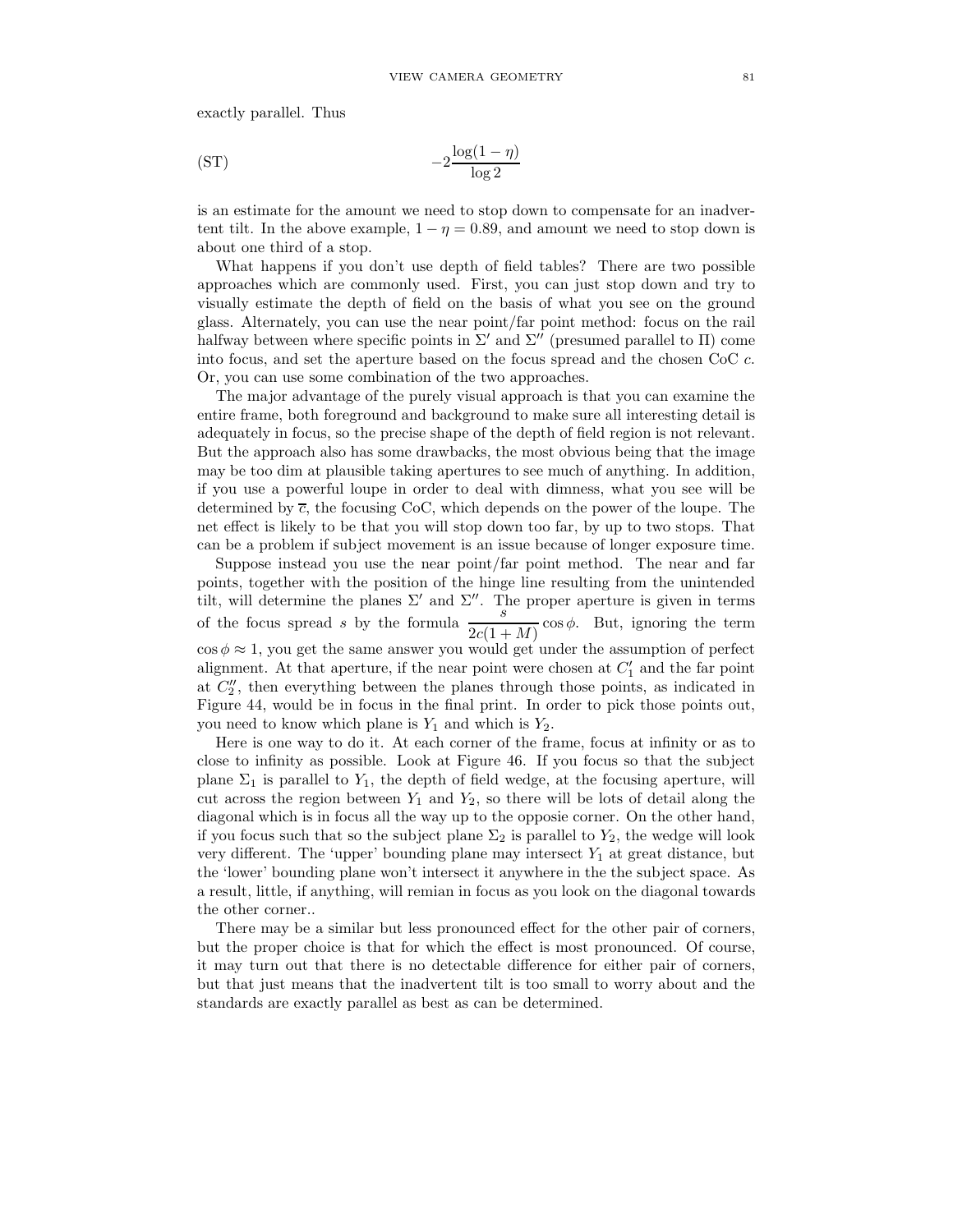

FIGURE 46. The Difference between focusing at  $\infty$  at  $Y_1$  and  $Y_2$ 

To summarize, focus at infinity at each of the four corners and note the corner for which the greatest amount remains in focus along the diagonal. That is the corner in which you should look for the near point, and the opposite corner is the one where you should look for your far point. If you can't tell the difference, then your standards are aligned well enough and it doesn't matter.

The above analyses also suggest some ways to reduce the magnitude of the error, perhaps to the point that you can ignore it entirely. One should of course do one's best to align the standards. It may be possible thereby to reduce  $\phi$  to as little as 0.001–0.002 radians. Also, stopping down will reduce the magnitude of the error in two ways. First it will reduce  $\eta_1$  and  $\eta_2$ , but, in addition, it will increase J, decrease  $H$ , and most likely decrease  $u$ , the distance at which you focus, because of increased depth of field. On the other hand, being fussier about fine detail by choosing a smaller value for c, paradoxically, will actually make matters worse because of the quotient  $\frac{\phi}{c}$  will have a smaller denominator.

Aside. There are two possible expressions for the magnification at distance  $u$ 

$$
M = \frac{f}{u - f}
$$

$$
M_{\phi} = \frac{f}{u \cos \phi - f}
$$

where the first is calculated on the assumptions that the standards are exactly parallel and the second incorporates the tilt. Dividing the first by the second and doing some algebra results in the relation

$$
M_{\phi} = M \frac{1}{1 - (1 - \cos \phi)/(1 - f/u)}
$$

But  $1 - \cos \phi \approx \phi^2/2 \leq \frac{0.005^2}{2}$  $\frac{1}{2}$  = 1.25 × 10<sup>-5</sup>. Even in close-ups  $u \geq 2f$  so  $1 - f/u > 1/2$  so at worst that increases the relative error to  $2.5 \times 10^{-5}$  or 0.0025 percent. Thuus  $M_{\phi}$  is so close to M that we can ignore the difference.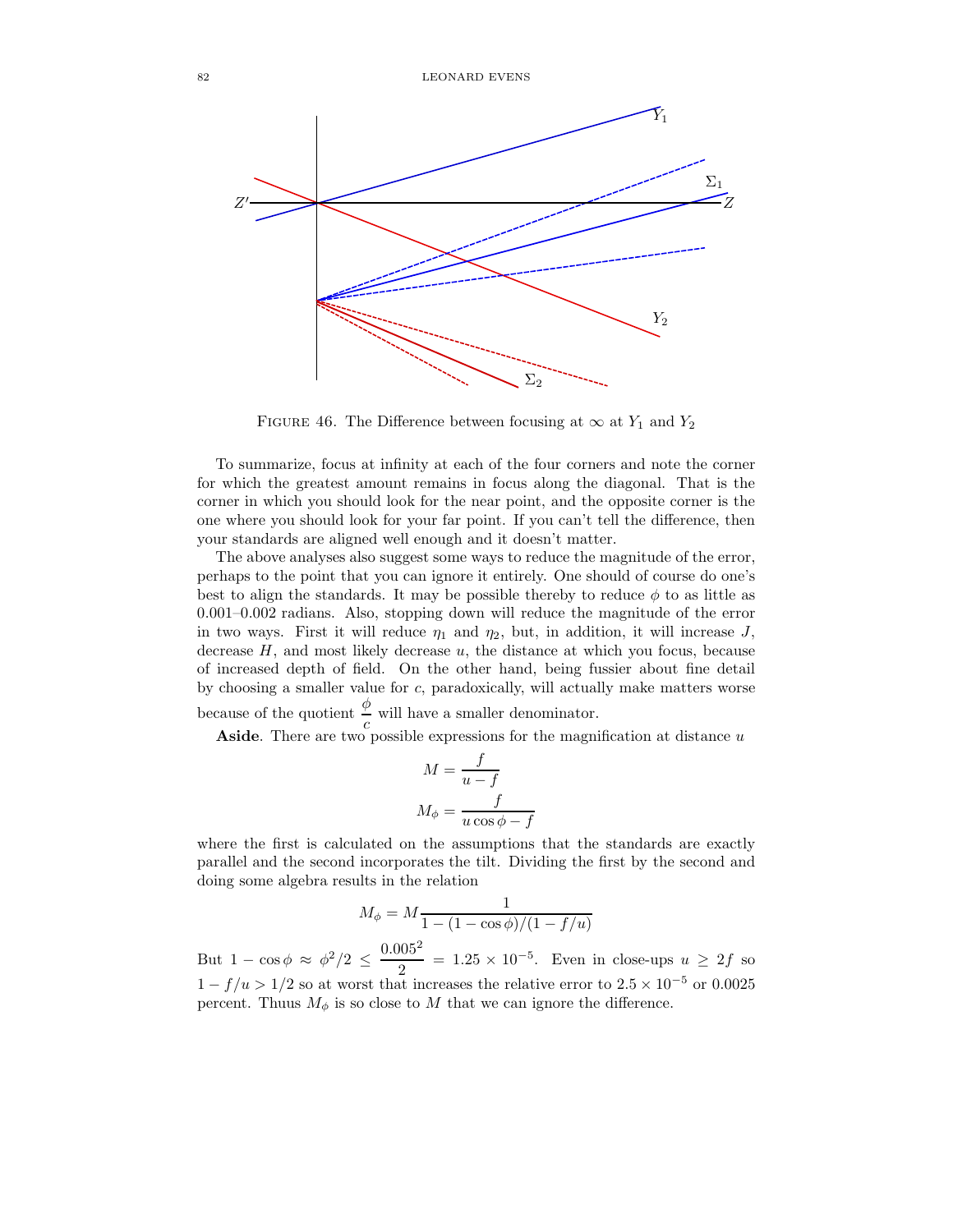11.6. Error in Setting the Tilt. Let's now consider the case of an intentional tilt, the purpose of which is either to set an explicit exact subject plane  $\Sigma$ , or, more often, a desired depth of field between bounding planes  $\Sigma'$  and  $\Sigma''$ . A crucial parameter is the tilt angle<sup>56</sup>  $\phi$  or equivalently the hinge distance  $J = \frac{f}{f}$  $\frac{J}{\sin \phi}$ .

If our only aim is to establish an exact subject plane, then the error in setting  $\phi$ is essentially irrelevant. If the desired plane looks in focus on the ground glass then there is an excellent chance it will look in focus in the final print. That would be true even if we didn't use a particularly powerful loupe since the taking aperture is likely to be several stops smaller than the the focusing aperture, thus increasing the depth of field about the exact subject plane. On the other hand, an error in the tilt angle may in some cases result in a significant shift in the position of the hinge line. We need to determine if that will result in a significant change in the expected depth of field, and that is the aim of the analysis below.

Recall Wheeler's Rule in Section 6.1.

(WR) 
$$
\sin \phi = \frac{1}{1+M} \frac{s}{t}
$$

where  $s$  is the focus spread between the images of two points in the desired subject plane  $\Sigma$ , t is the vertical<sup>57</sup> distance between those points, when each is in focus, on the ground glass, and  $M$  is the magnification at the distance  $u$  at which the  $\Sigma$  crosses the normal line to the standards. The measurements of s and t and the value of  $M$  are those that hold before any tilt is applied. It is easy to estimate the error in  $\phi$  from formula (WR), and it is clear how it depends on the error in measuring the focus spread. But the rule is seldom used in practice, except possibly to establish an initial guess for the tilt. Instead one tries, visually, to adjust the tilt so that the desired subject plane is entirely in focus. If two selected points in that plane are not simultaneously in focus, there will be some focus spread between them as one focuses first on one and then on the other. When there is no discernible focus spread, the tilt angle is presumed correct. Unfortunately, because of depth of focus considerations, a very small focus spread can't be distinguished from no focus spread, and that will lead to an error in  $\phi$ , J, and the position of the resulting subject plane.

In Figure 47, we show the relation between the subject plane  $\Sigma$  and the image plane  $\Pi$ , when the latter is close to being vertical but not quite there.  $\phi$  is the angle the lens plane makes with the vertical<sup>58</sup>, and  $\beta$  is the angle the image plane makes with the vertical.

Note that we have chosen the orientations for  $\phi$  and  $\beta$  opposite to one another, the former being positive in the counterclockwise direction and the latter in the clockwise direction. The tilt will be exactly right when  $\beta = 0$ , but in practice it will be some small angle. As before, we will have

$$
\tan\beta = \frac{s}{t}
$$

where s (possibly negative) is the focus spread between two image points and  $t$  is their vertical separation on the ground glass, when each is in focus. If s is smaller

 $^{56}{\rm In}$  most cases, we don't actually need to know what that angle is, but it still plays a role.

<sup>&</sup>lt;sup>57</sup>The usual disclaimer applies. The language must be changed if the tilt axis is not horizontal.  $58$ This assumes a pure tilt about a horizontal axis. In general, we would measure  $\phi$  with

respect to the line in the original position of the lens plane perpendicular to the tilt axis.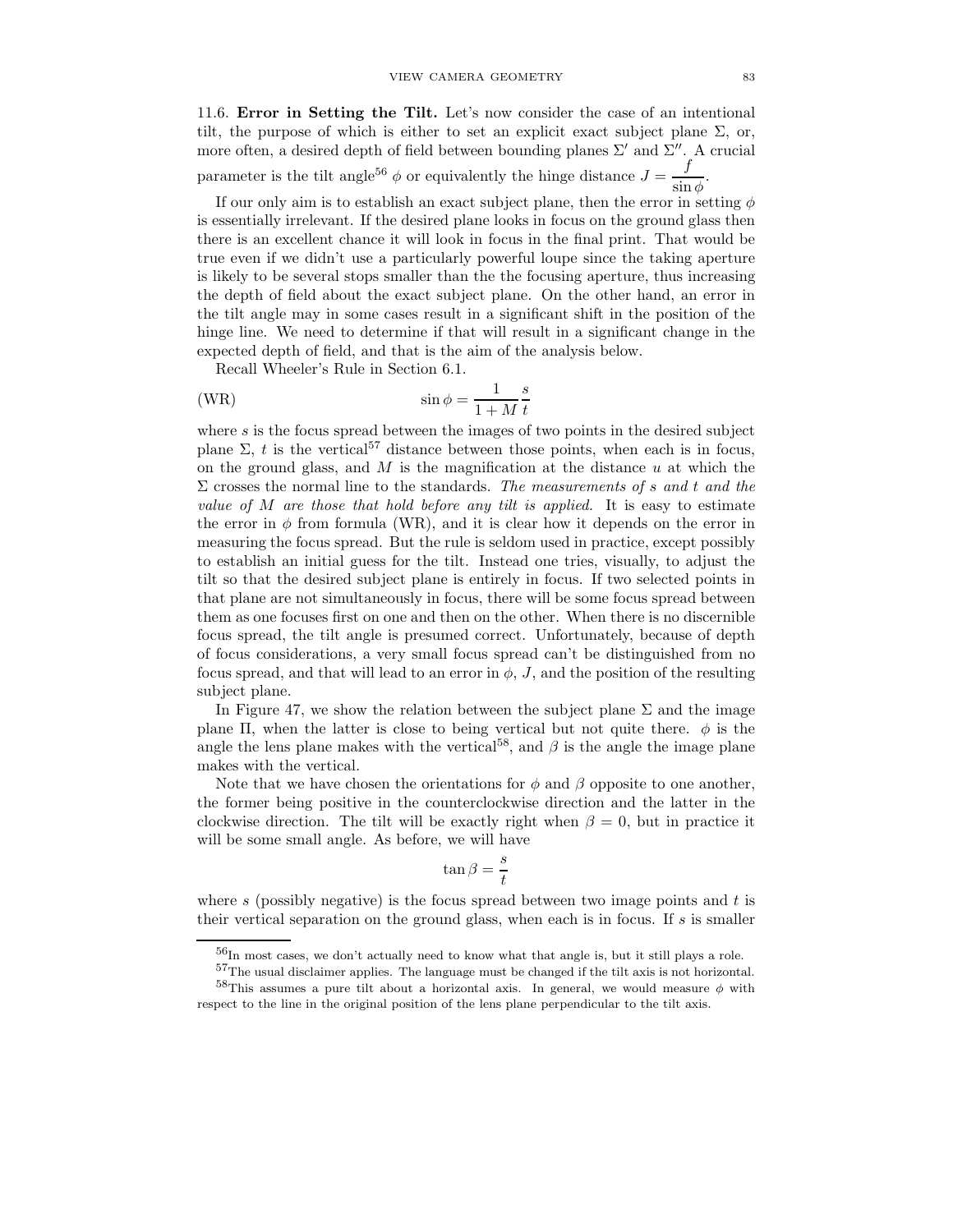

Figure 47. Tilt Angle Dependence

than the depth of focus, then we won't be able to distinguish it from zero. By our previous discussion, depth of focus depends on a variety of factors, and is roughly inversely proportional to the power of the loupe used in focusing. For  $4\times$  power, it is unlikely that we can be sure be sure of the position of each point to better than 0.25 mm, so an upper bound to the uncertainty in  $s$  is about 0.5 mm. One usually tries to choose the points being compared as far apart as practical, so lets take  $t = 100$  mm. In that case,

$$
\beta \approx \tan \beta \approx \frac{0.5}{100} = 0.005 \text{ radians}
$$

On the other hand, using a  $2 \times$  loupe and taking  $t = 50$  mm, yields four times that or  $\beta \approx 0.02$  radians. Of course, in either case, the errors in measuring the positions of the two points might be in opposite directions and exactly cancel, but we can never be sure of that.

We now determine how  $\phi$  is related to  $\beta$ . The vertical distance j from O to the subject plane  $\Sigma$  is fixed by the subject plane, and so is the angle  $\gamma$  that the subject plane makes with the vertical. As indicated in the diagram, the angle the image plane  $\Pi$  makes with the lens plane is given by  $\phi' = \phi + \beta$ , and the angle it makes with the vertical is given by  $\gamma' = \gamma + \beta$ . As usual, the reference plane  $\Delta$  is parallel to the image plane, so the angle it makes with the vertical is also  $\gamma'$ and the angle it makes with the lens plane is also  $\phi'$ . Hence, the hinge distance is  $J = \frac{f}{\cdot \cdot \cdot}$  $\frac{f}{\sin(\phi')} = \frac{f}{\sin(\phi)}$  $\frac{J}{\sin(\phi+\beta)}$ . Consider the small triangle bounded by j and J. The angle opposite j is the supplement of  $\gamma'$  and that opposite J is the angle  $\gamma$ . Hence, by the law of sines and the fact that supplements have the same sine, we get

$$
\frac{j}{\sin(\gamma + \beta)} = \frac{J}{\sin \gamma} = \frac{f}{\sin(\phi + \beta)\sin \gamma}
$$
  
(R)  

$$
j\sin(\phi + \beta)\sin \gamma = f\sin(\gamma + \beta)
$$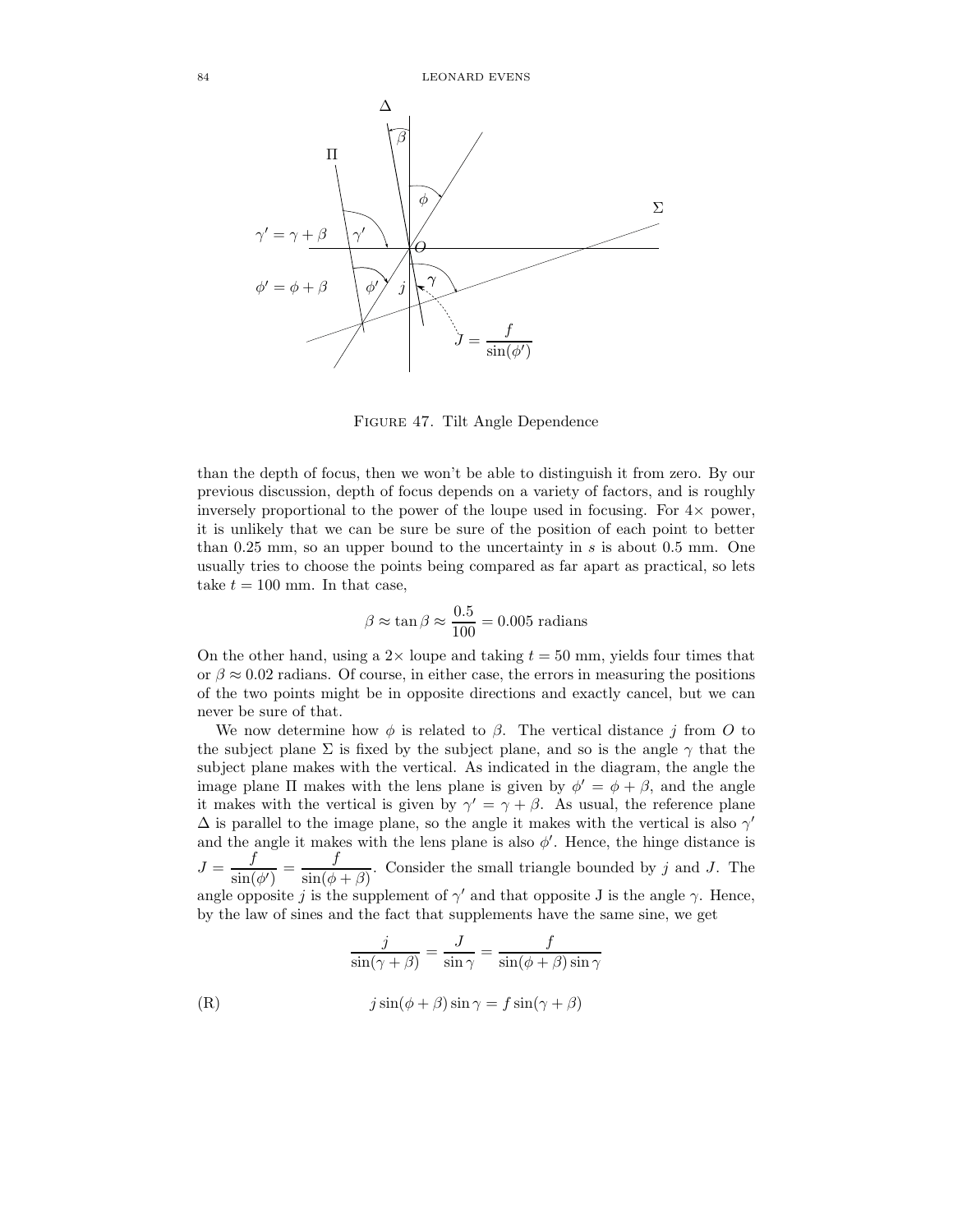Differentiate both sides of (R) with respect to  $\phi$ , keeping in mind that j, J, and  $\gamma$ are fixed. We obtain

$$
j\cos(\phi+\beta)\sin\gamma\left(\frac{d\phi}{d\beta}+1\right) = f\cos(\gamma+\beta)
$$

which we can solve to obtain

$$
\frac{d\phi}{d\beta} + 1 = \frac{f \cos(\gamma + \beta)}{j \cos(\phi + \beta) \sin \gamma}
$$

$$
\frac{d\phi}{d\beta} = -1 + \frac{f \cos(\gamma + \beta)}{j \cos(\phi + \beta) \sin \gamma}
$$

$$
= -1 + \frac{\sin \phi_0 \cos(\gamma + \beta)}{\cos(\phi + \beta) \sin \gamma}
$$

where we use the fact that  $\frac{f}{j} = \sin \phi_0$ , where  $\phi_0$  is the tilt angle for which the image plane is vertical and  $\beta = 0$ .

Let's look carefully at the expression on the right of equation (TR). We already saw that a reasonable estimate for  $\beta$  is 0.005, and  $\phi$  will not usually be larger than 0.2, so  $\cos(\phi + \beta) \approx 1$ , and  $\sin \phi_0 \approx 0.2$ . The subject plane doesn't usually tilt very strongly up or down, so it is safe to suppose  $1.5 < \gamma < 1.65$  and the same can be said of  $\gamma + \beta$ . So  $-0.08 < \cos(\gamma + \beta) < 0.08$ . Putting that all together gives a rough estimate

$$
\frac{d\phi}{d\beta} \approx -1 \pm 0.016
$$

within the relevant range. That tells that over the relevant range, the relationship between  $\phi$  and  $\beta$  is very close to linear, with slope very close to -1. In particular, when we try to set the tilt angle  $\phi$  to  $\phi_0$ , the value with  $\beta = 0$ , the difference  $d\phi = \phi - \phi_0$  is approximately equal to  $\beta$ .

Note however, that the image will be recorded in the plane  $\Pi$  of rear standard, which is vertical, not in Π. We can presume the standard has been placed to split the slight focus spread evenly, as indicated in Figure 48. That will displace the subject plane slightly from  $\Sigma$  to  $\Sigma$ . The figure does not show the tilt angle  $\phi_0$  which we really wanted, but it appears implicitly as  $j = \frac{f}{\sin \theta}$  $\frac{J}{\sin \phi_0}$ , the distance at which  $\Sigma$  crosses the reference plane. Also, we saw above that  $d\phi = \phi - \phi_0$  is approximately equal to the negative of  $\beta$ , the angle  $\Pi$  makes with the vertical. In the figure,  $\beta$  is positive,  $\phi < \phi_0$ , whence  $J > j$ , and  $\tilde{\Sigma}$  passes under A and above B. If  $\beta < 0$ , and  $\phi > \phi_0$ , then  $\tilde{\Sigma}$  passes over A and under B.

Corresponding to  $d\phi$ , we have, using  $J = -\frac{f}{d\phi}$  $\frac{\partial}{\sin \phi}$ ,

$$
dJ = -\frac{f}{\sin^2 \phi} \cos \phi \, d\phi
$$

$$
(R\phi) \qquad \frac{dJ}{J} = -\frac{\cos \phi}{\sin \phi} d\phi = -\frac{d\phi}{\tan \phi} \approx -\frac{d\phi}{\phi}
$$

Note that  $d\phi \approx \beta$ , being determined by depth of focus considerations, is essentially independent of  $\phi$ , which means that for small values of  $\phi$ , the *relative error*  $d\phi$  $\frac{\partial \phi}{\partial \phi}$  could be pretty large. So we should stop to think a bit about how small  $\phi$  might be in practice.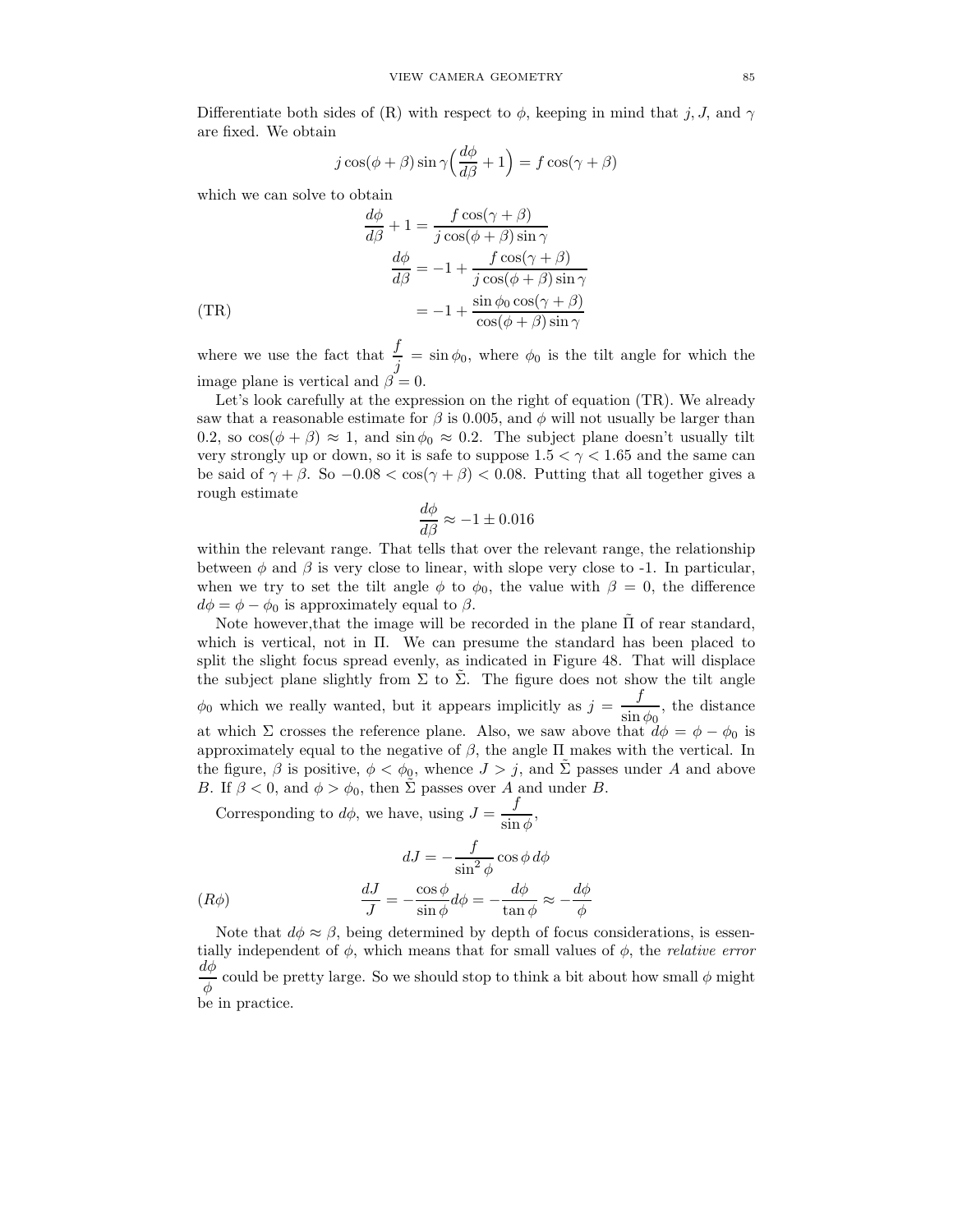

Figure 48. Subject Plane Error

Refer again to Wheeler's rule, i.e., formula (WH). If, with the standards parallel, s is less than the depth of focus, you can't set a tilt on the basis of what you see on the ground glass.. With the depth of focus between 0.5 mm and 1.0 mm, and t between 50 mm and 100 mm, as we saw above, that means that the minimum possible value for  $\phi \approx \tan \phi$  could range between 0.005 and 0.02 radians. I've done some experiments which suggest that even those estimates are optimistic in practice. An informal online survey suggested that tilt angles less than 2 degrees or 0.035 radians are rare. So let's assume  $\phi \geq 0.03$  radians except in special circumstances. Clearly, in such cases, we would do our best to minimize  $d\phi$  so lets assume  $d\phi \approx 0.005$  radians, so the relative error could be as large as 1/6 or about 15 percent. On the other hand, for a moderate tilt of 0.1 radians, even if we were a bit less careful and  $d\phi \approx .01$  radians, then the relative error would be only 10 per cent. By being careful, it could be reduced to 5 percent.

We are now in a position to see if these errors will affect the expected depth of field, or equivalently, the f-stop needed to obtain some desired depth of field.

There are no tables which give the depth of field  $T$  above and below the exact plane of focus in terms of the parameters, but we could rely on the formula (SplM) from Section 8.4.1

(SplM) 
$$
T = 2\frac{J}{H}\frac{\cos\phi}{M+1}x_3 = \frac{Nc}{f\tan\phi}(M+1)x_3
$$

with the total being twice that. As we saw, the relative change in  $M$  is miniscusle, and, except in close-ups,  $M$  is small enough to disregard in any case. So we have

$$
\frac{dT}{T} = \sec^2 \phi \frac{d\phi}{\tan \phi} + \frac{dN}{N}
$$

If we set this to zero on the assumption that  $N$  has been adjusted to compensate for the change if  $\phi$ , we obtain

$$
\frac{dN}{N} = -\sec^2\phi \frac{d\phi}{\tan\phi} = -\sec\phi \frac{d\phi}{\sin\phi} \approx \frac{d\phi}{\phi}
$$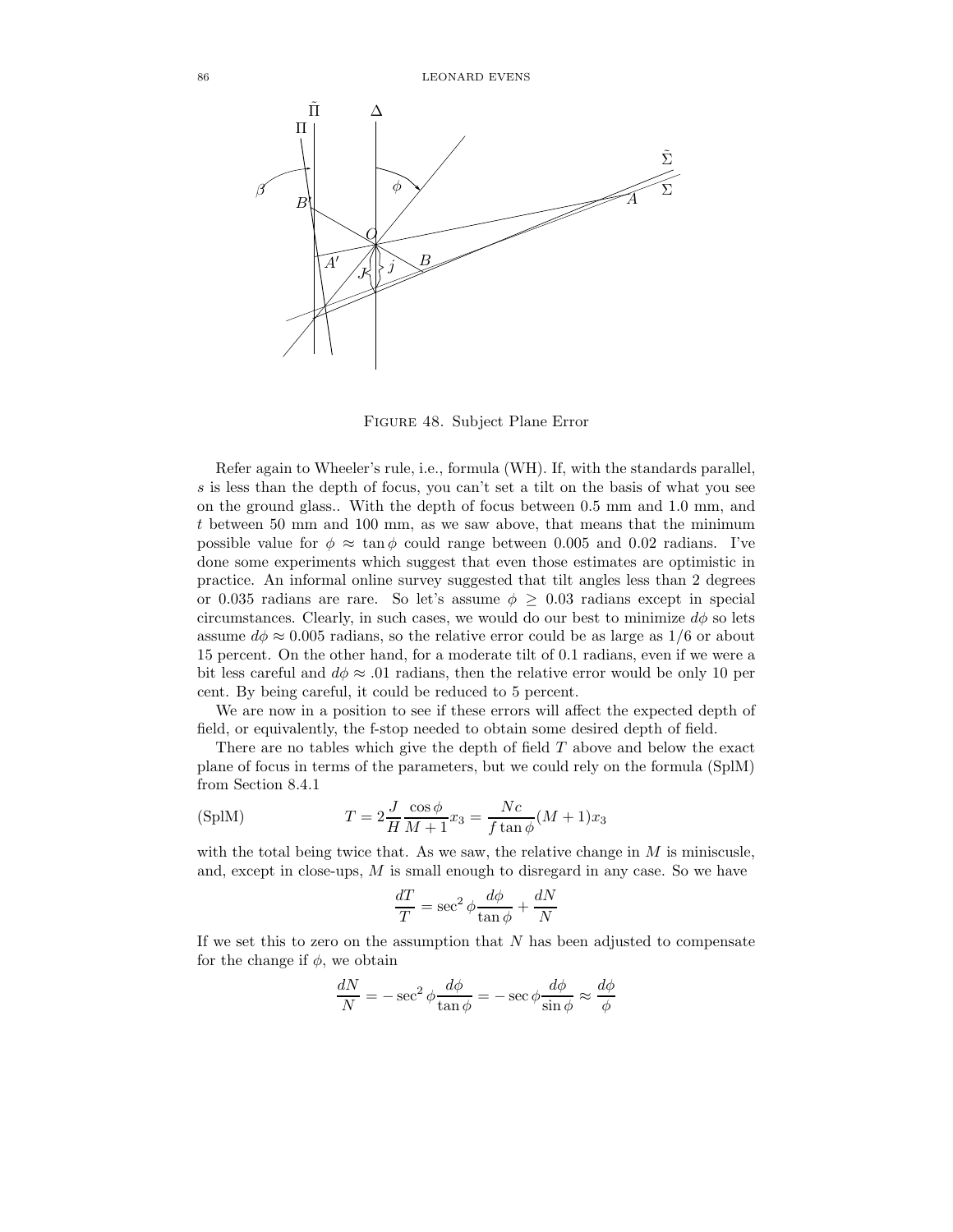In number of stops of fractions thereof, this amounts to

$$
\frac{2}{\log 2} \log \left( 1 + \frac{d\phi}{\phi} \right) \approx 2.89 \frac{d\phi}{\phi}
$$

According to the above estimates,  $\frac{d\phi}{\phi}$  can range from 0.05 to 0.17. So the needed correction to the aperture might range between one sixth to one half a stop, with the former being more likely in typcial situations.

The above calculation would be useful only if you knew the actual value of  $T$  that you want at some specific distance  $x_3$ . But that is unlikely to be the case. Instead, you usually identify target points on either side of the exact subject plane that you want to be in focus and then try to adjust the wedge so that it includes those points. There are two basic approaches to doing that after establishing the tilt angle by choosing an exact subject plane: (i) stopping down and visually determining what is in focus or (ii) calculating the f-number based on the focus spread between the target points.

The first approach has the advantage of being entirely visual, and you can also adjust the position of the exact subject plane at the same time. It won't matter if there is an error in setting  $\phi$  because you can see what is in focus. But you do have to be careful that your focusing CoC is close to the CoC which is appropriate for figuring depth of field in the print. Otherwise, you may end up either with too little or too much depth of field in the end result. The latter, in particular, can be a problem if you want to limit depth of field or if subject motion becomes apparent because of increased exposure time. It also has the disadvantage that it only works if you can still see fine detail as you stop down. Many people may have difficulty seeing well at  $f/16$  and few can see much of anything beyond  $f/22$ . Using a powerful loupe helps, but in effect reduces the focusing CoC, which, as noted above, may lead you to stop down too much.

Just how an error in  $\phi$  affects depth of field when using the focus spread method is more complex. It may depend on the specific scene. Consider a scene such as a flat field of wildflowers receding into the distance with nothing above the ground in the foreground, a tree in the middle ground, and perhaps some mountains in the far distance. Figure 49 illustrates such a scene schematically. Refer back to



Figure 49. Example

Figure 44, and note the differences.  $\Sigma''$  has been chosen to lie along the ground,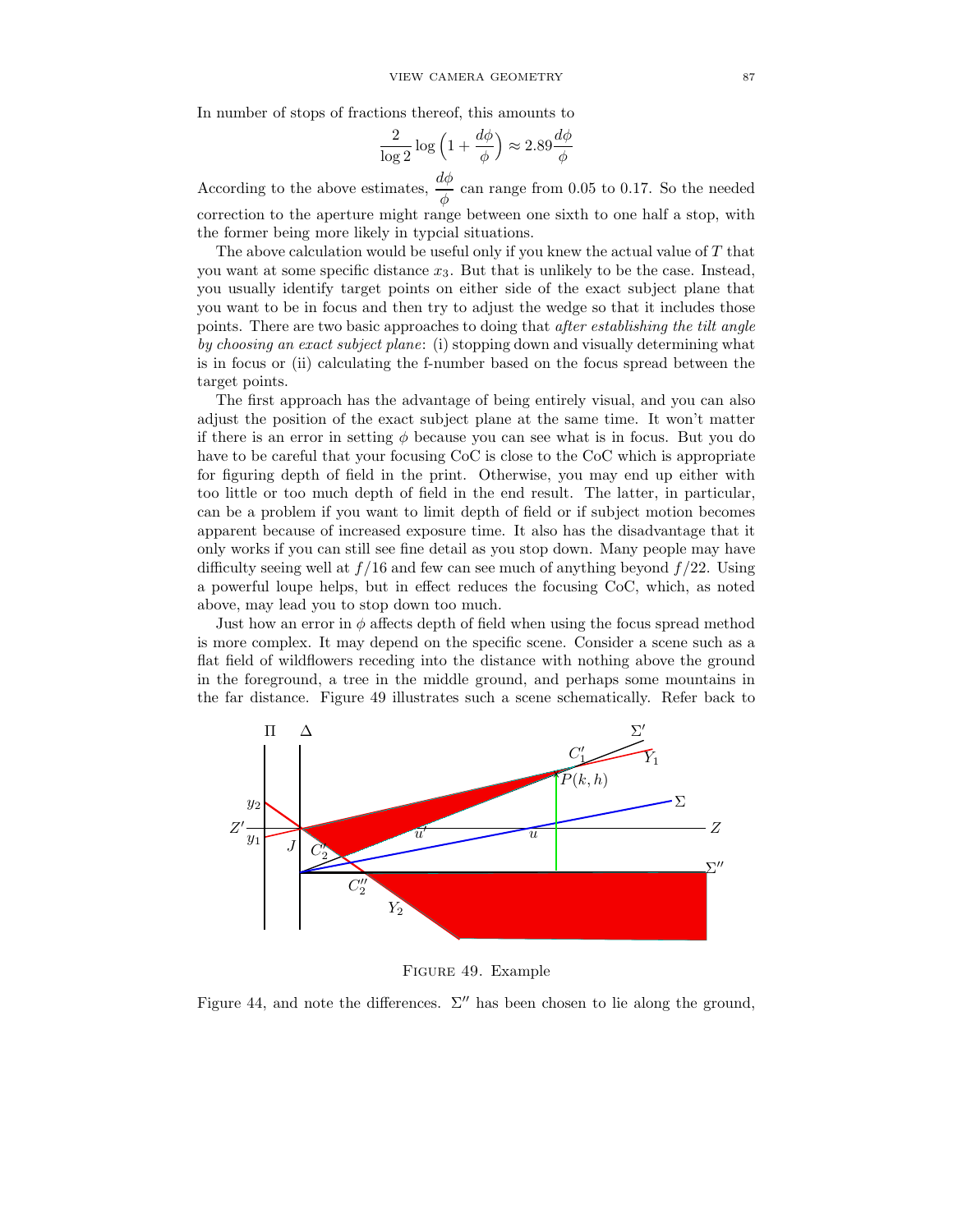#### 88 LEONARD EVENS

and  $\Sigma'$  to pass through  $P(k, h)$  at the top of the tree, close  $C_1^{'59}$ . The image of  $C''_2$  in the foreground would be at the top of the frame on the ground glass, and the image of high point  $P(k, h)$ , which is presumed be be below the images of the mountain tops, is close to the bottom of the frame. Note that although the scene almost fills the frame, two regions (marked in red), one between  $\Sigma'$  and  $Y_1$  and the other between  $\Sigma''$  and  $Y_2$  could produce images which are in the frame but outside the depth of field. That could be a problem were there anything of interest in those regions which was not obscured by other parts of the scene. In this case, it is assumed that there is nothing of interest in the first region and that the second region is underground. <sup>60</sup>

How would you go about setting up the camera for this scene. First, you would almost certainly use the plane  $\Sigma''$  to determine the tilt angle, since it would contain lots of detail, and most likely you could minimize the error  $d\phi$  by using it. You would then note the position on the rail, refocus on the point  $P$  and note its position on the rail. Next, you would measure the focus spread  $S$  in order find the f-stop, using

(NEq) 
$$
N = \frac{S}{2c} \frac{\cos \phi}{M+1} \approx \frac{S}{2c(M+1)} \approx \frac{S}{2c}
$$

Finally, you would place the standard halfway between the two reference points on the rail in order to set the position of of the exact subject plane  $\Sigma$ .

Note that all of this will be done with the actual tilt, whatever it is, and that in turn will determine the focus spread  $S$ . If you went to the trouble of independently measuring  $\phi$  and used the first expression in formula (NEq), then any error in that measurement would make a difference in the calculated value for  $N$ , as noted above, and you would have to compensate for it. But you are highly unlikely to do anything like that. Instead you would use the second or third expressions which do not involve  $\phi$ . As a result you might overestimate slightly how much you need to stop down, and in general that would be innocuous.

More serious are the errors which result when focusing either on the low point or the high point, or, in placing the standard halfway between them. But that was addressed in Section 11.3, and the tilt does not signficantly change the conclusions drawn there. If the spread  $S$  is large, then the necessary correction to the aperture will probably be less than one third of a stop. But since the point of using a tilt is stop down less than we would without tilting—at the price of dealing with the wedg—the focus spread may be relatively small. If so, you may want to stop down an extra stop or more to be sure. And, as noted before, you should try to determine the positions of the reference points on the rail a carefully as possible by using a loupe and the other measures discussed before.

There is a related question which is of passing interest, but is unlikely to affect what you do. Suppose you go through the process more than once. Since the tilt angle will vary, so also will the resulting focus spread, and hence the value of  $N$ you end up with. Let's see by how much.

<sup>&</sup>lt;sup>59</sup>The intersection  $C'_2$  of  $Y_2$  with  $\Sigma'$  would be in the image space, which in effect means that the depth of field extends to infinity.

<sup>&</sup>lt;sup>60</sup>Note also that there are two regions, that bounded by  $Y_2, \Sigma'$  and  $\Sigma''$  and that between  $Y_1$ and  $\Sigma'$ , which are in the depth of field but outside the frame and hence irrelevant.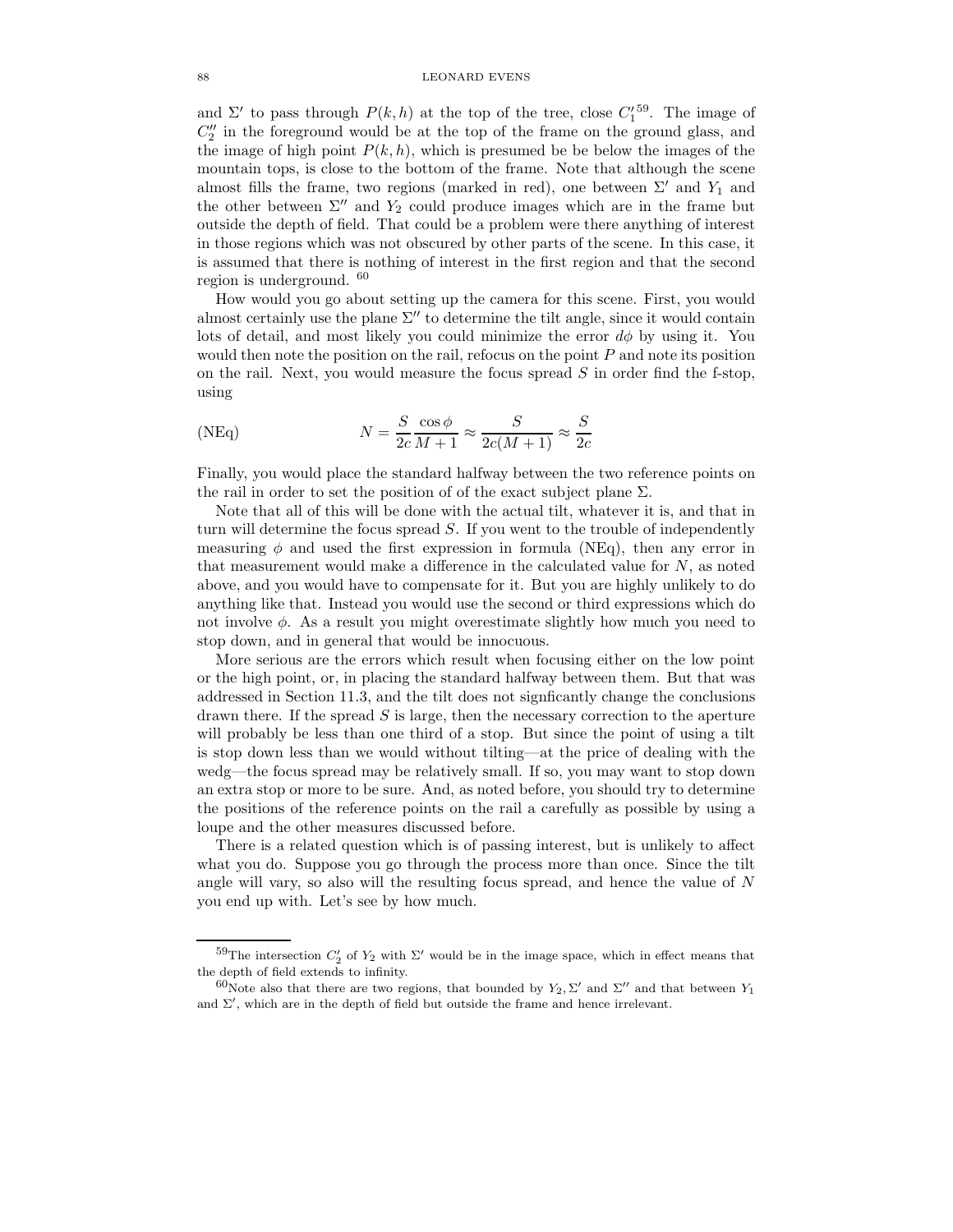By similar triangles—not drawn in figure 49—we have

$$
\frac{k+J}{k} = \frac{J}{u'}
$$

$$
u' = \frac{J}{J+k} \quad \text{so}
$$

$$
du' = \frac{(J+k) dJ - J dJ}{(J+k)^2} = \frac{k dJ}{(J+k)^2}
$$

Hence

$$
\frac{du'}{u'} = \frac{k}{J+k} \frac{dJ}{J} = -\frac{k}{J+k} \frac{d\phi}{\tan \phi} \approx -\frac{k}{J+k} \frac{d\phi}{\phi}
$$

Let's see how much effect this has on the position of the standard.

$$
v' = \frac{fu'}{u'\cos\phi - f}
$$
  
\n
$$
dv' = \frac{(u'\cos\phi - f)f}{du'\cos\phi - f'}
$$
  
\n
$$
= \frac{-f^2 du' + f(u')^2 \sin\phi d\phi}{(u'\cos\phi - f)^2}
$$
  
\n
$$
= \frac{-f^2 dv' + f(u')^2 \sin\phi d\phi}{(u\cos\phi - f)^2}
$$

Hence

$$
(DR\phi) \qquad \qquad \frac{dv'}{v'} = -\frac{v'}{u'}\frac{du'}{u'} + \frac{v'}{f}\sin\phi \,d\phi = -M'\frac{du'}{u''} + (M' + 1)\frac{d\phi}{\phi}
$$

where  $M'$  is the magnification at the distance u' at which  $\Sigma'$  crosses the reference normal. A similar calculation gives the relative error in  $v''$  in terms of  $M''$ , the corresponding magnification at  $u''$  where  $\Sigma''$  crosses the reference normal. M' (and similarly  $M''$ ) will be very small except in close-ups, and by the above  $\frac{du'}{u'}$  is the same order of magnitude as  $\frac{d\phi}{\phi}$ . Also,  $\sin \phi \, d\phi$  is miniscule. Hence, the change in the focus spread due to  $d\phi$  will be much less than the error in measuring it, and hence can be ignored.

As noted above, this calculation, while confidence building, is not really relevant.

11.7. Conclusion. The above discussions suggest that it would be prudent to stop down one additional stop or more to compensate for the cumulative errors discussed above as well as for the ' $\kappa$ ' effect discussed previously. In critical situations where that is not feasible, one should be as careful as possible in focusing, maintaining alignment, and performing movements.

# Appendix A. Relation to Desargues Theorem

We say two triangles are perspective with each other from a point, if the three lines connecting corresponding vertices intersect in that point. In effect the second triangle is obtained from the first triangle by the perspectivity from that point. We say that two triangles are perspective with respect to each other from a line if corresponding sides are coplanar and the three points of intersection formed thereby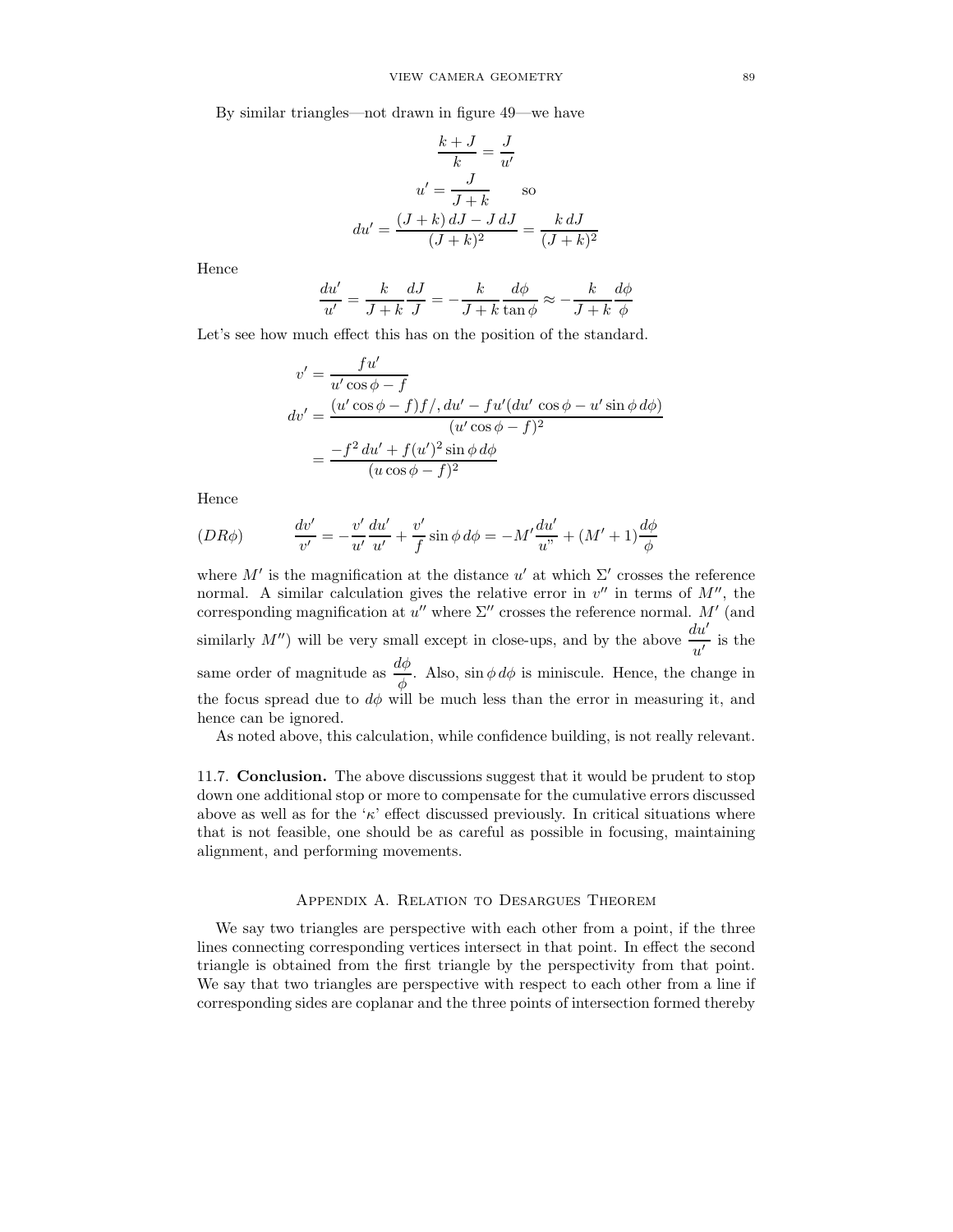all lie on that line. Desargues  $Theorem<sup>61</sup>$  says that if two triangles are perspective from a point then then are also perspective from a line. Desargues Theorem is virtually a tautology in  $\mathbb{P}^3(\mathbb{R})$  if the two triangles don't lie in the same plane. (See Figure 50. The line l containing  $R, S$ , and T is the intersection of the planes containing  $\triangle ABC$  and  $\triangle A'B'C'.$ 



Figure 50. Desargues Theorem in Space

To prove it when the triangles lie in the same plane, you must construct an appropriate third triangle, not in that plane, which is perspective with each of the original two triangles from appropriate points.<sup>62</sup> The dual of Desargues Theorem says that if two triangles are perspective from a line then they are also perspective from a point. (Figure 50 also makes clear why it is true in space. The point  $P$  is the intersection of the three planes determined by the corresponding sides, which, by assumption, are coplanar.)

We shall derive the Scheimpflug Rule from the law of optics that says that the image of any point P in the subject plane  $\Sigma$  is formed as follows. (See Figure 52 in Appendix B.) Take a ray from  $P$  parallel to the lens axis—hence perpendicular to the lens plane—to its intersection  $Q$  with the lens plane; refract it so it passes through the rear focal point  $F$ ; then the lines  $QF$  and PO are coplanar, and their intersection is the image point  $P'$ .

Refer to Figure 51. In the diagram,  $O$  is the principal point,  $F$  is the rear focal point,  $P_1$  and  $P_2$  are arbitrary points in the subject plane  $\Sigma$ ,  $Q_1$  and  $Q_2$  the corresponding projections on the lens plane  $\Lambda$ , and  $P'_1$  and  $P'_2$  the corresponding image points. Consider the triangles  $\triangle P_1OP_2$  and  $\triangle Q_1FQ_2$ . By construction, the lines  $OF, P_1Q_1$ , and  $P_2Q_2$  connecting corresponding vertices are parallel, and

<sup>61</sup>Some may be tempted to place an apostrophe at the end of 'Desarges'. That would be appropriate if it were a plural noun, but Girard Desargues (1591 - 1661) was definitely one person. It would be correct to use 'Desargues's Theorem' or 'the Desargues Theorem' instead, but either seems awkward, so, as is common practice, we shall ignore the problem and omit the apostrophe entirely.

 $62$ See any good book on projective geometry, e.g., Foundations of Projective Geometry by Robin Hartshorne, for further discussion.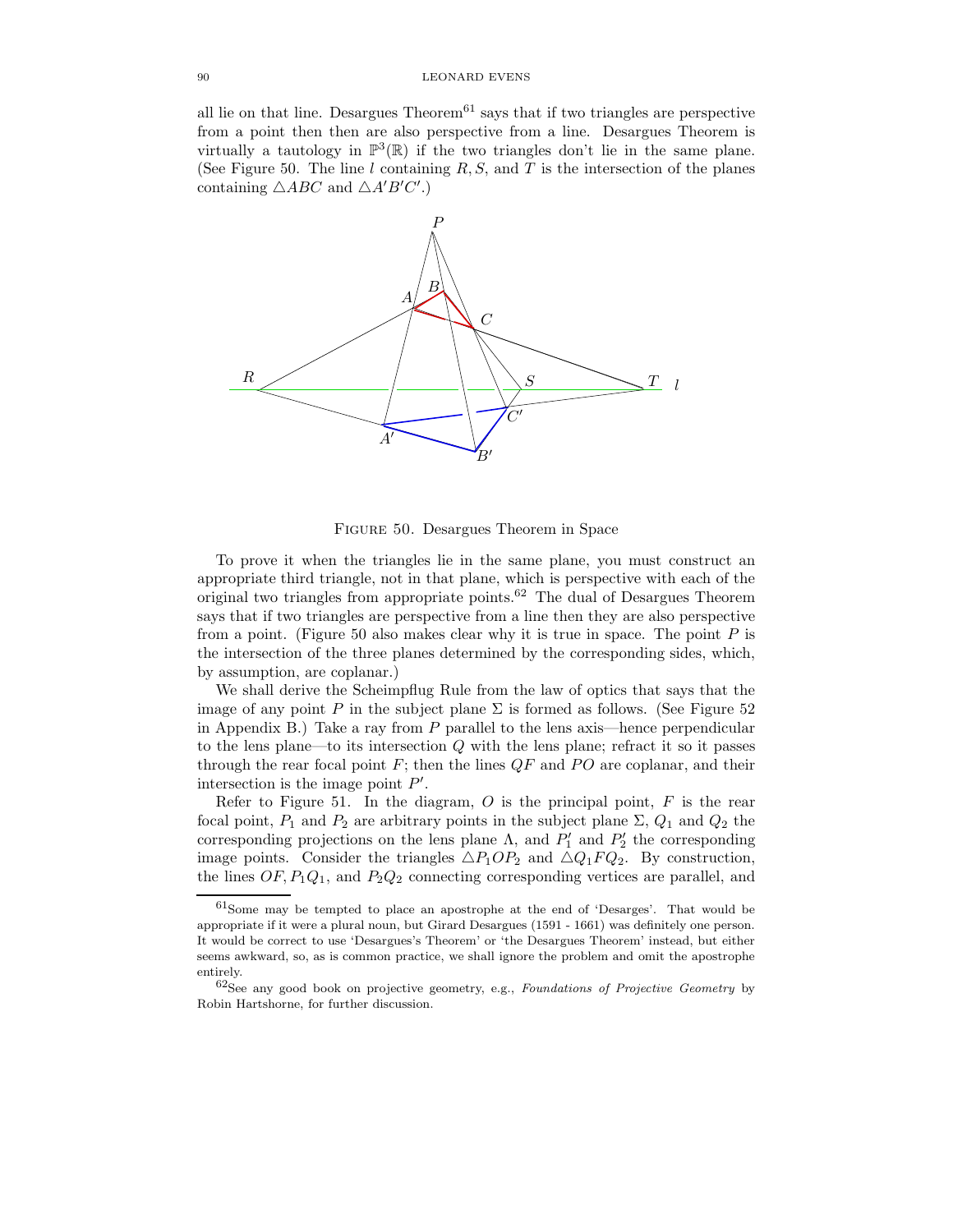

Figure 51. Derivation of the Scheimpflug Rule from Optical Rules

hence they intersect in a common point at infinity. By Desargues Theorem<sup>63</sup>, the intersections of corresponding sides  $P'_1 = OP_1 \cap FQ_1$ ,  $P'_2 = OP_2 \cap FQ_2$ , and  $T = P_1P_2 \cap Q_1Q_2$  are collinear. Since  $P_1P_2$  is in the subject plane, and  $Q_1Q_2$  is in the lens plane, T is in their intersection. Since it also lies on  $P'_1P'_2$ , it is in the image plane. Since  $P_1$  and  $P_2$  were arbitrary points of the subject plane, it follows that  $T$ could be any point on the intersection of the lens plane and the subject plane, and so that line is also contained in the image plane, and the argument is complete.

Note that for the above arguments to work physically, the points  $P_1$  and  $P_2$  in the subject plane must be chosen close enough so that the points  $Q_1$  and  $Q_2$  are in the lens opening. If not, no rays would actually emerge from them on the other side of the lens plane. There is no problem in accomplishing that, so the proof is valid provided we agree that the lens map takes planes into planes. But it is in fact true in general, i.e., given any point  $P$  in the subject plane, once we know the properties of the lens map, including the Scheimpflug Rule, we saw that we can prove the rule stated above for image formation holds, even if the lens plane is opaque at Q. Of course, from the perspective of a mathematician who is used to such things, it is simpler and more elegant just to assume the rules  $(1)$ ,  $(2)$  and (3), all of which are quite plausible, and derive any optical principles we need from them. Others may find it more appealing physically to derive Scheimpflug's law from optical principles.

As we noted at the beginning of this article, real lenses don't actually obey the laws of geometric optics because of lens defects, but they come prety close because of advances in lens design. In principle, the approximations are only supposed to be valid for rays close to the lens axis, but as we have noted previously, they work much more generally. It would be an interesting exercise to determine how well

<sup>63</sup>Note that this uses only Desargues Theorem in the case where the triangles are not coplanar. In any event, as noted above, it is inherent in the geometry, so it would hold in any case. So statements that imply that the Scheimpflug Rule is a consequence of Desargues Theorem are misleading. It is actually a consequence of the rules of geometric optics, in fact equivalent to them, as we have shown.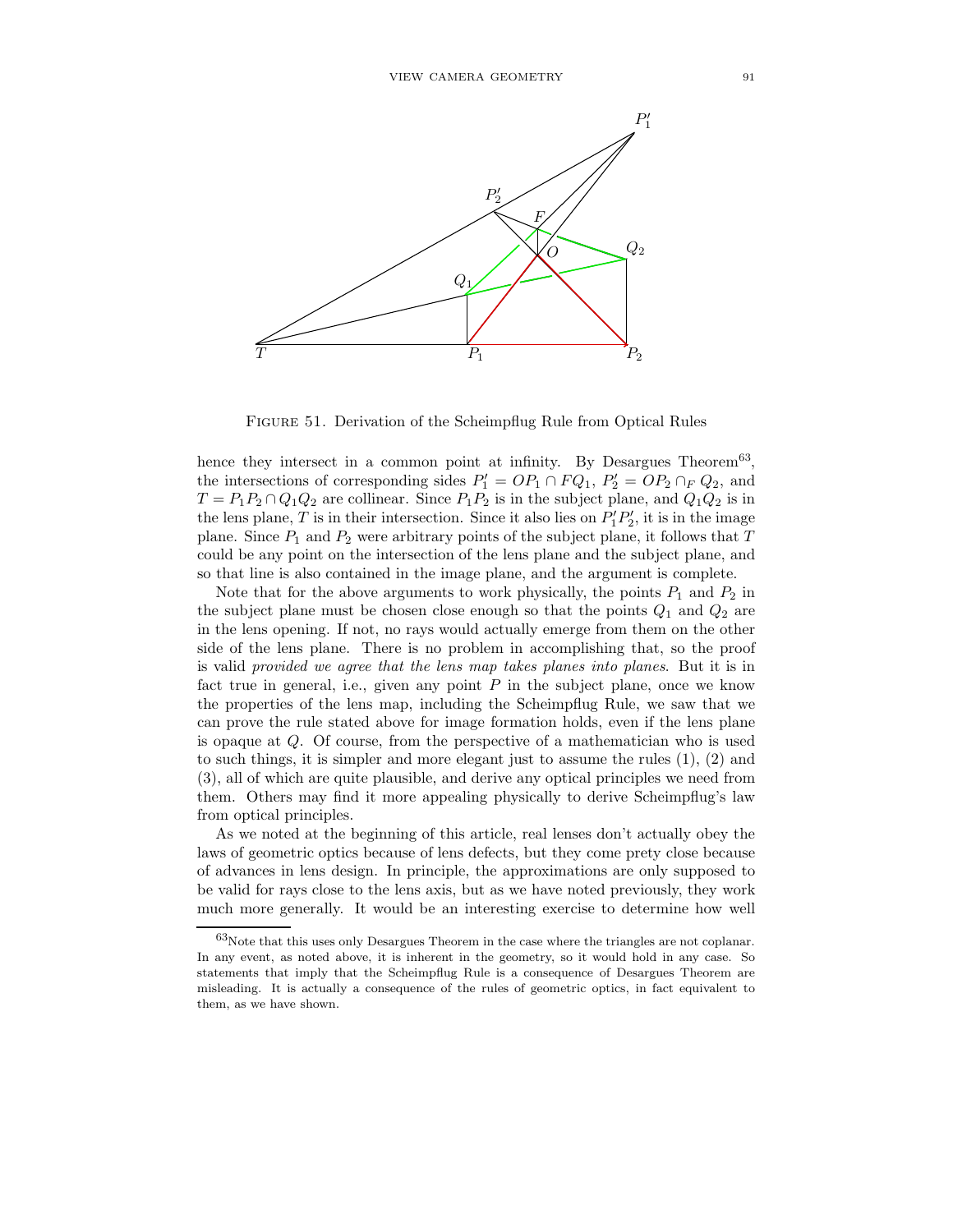the conclusions we have reached in this article hold up for real lenses. But that is something, I am not qualified to do, so I leave it for experts in lens design.

Appendix B. A Simple Geometric Derivation of the Lens Equation

I've tried to relate the lens equation to the properties of the lens map  $\mathcal V$  using cross ratios, since I feel this illustrates the underlying structure of the theory better. But it is possible to derive the lens equation by a simple geometric argument, if we just use two basic principles of geometric optics, no matter how they were derived. These are (see Figure 52)

(A) The line connecting a subject point  $P$  to the corresponding image point  $P'$ passes through the principal point O.

(B) A line from from the subject point P, parallel to the lens axis is refracted at  $Q$  in the lens plane so as to pass through the focal point  $F$  and thereafter to the image point  $P'$ .

These rules allow us to determine the image point  $P'$  if we are given the subject point  $P$  or vice-versa.



Figure 52. Similar Triangles

Look again at the figure. The similar triangles  $P'FO$  and  $P'QP$  give us

$$
\frac{f}{u} = \frac{t}{s+t}
$$

Similarly, the similar triangles  $QFO$  and  $QP'R$  and give us

$$
\frac{f}{v} = \frac{s}{s+t}.
$$

Hence,

$$
\frac{f}{u} + \frac{f}{v} = \frac{t}{s+t} + \frac{s}{s+t} = 1
$$

from which the lens equation follows.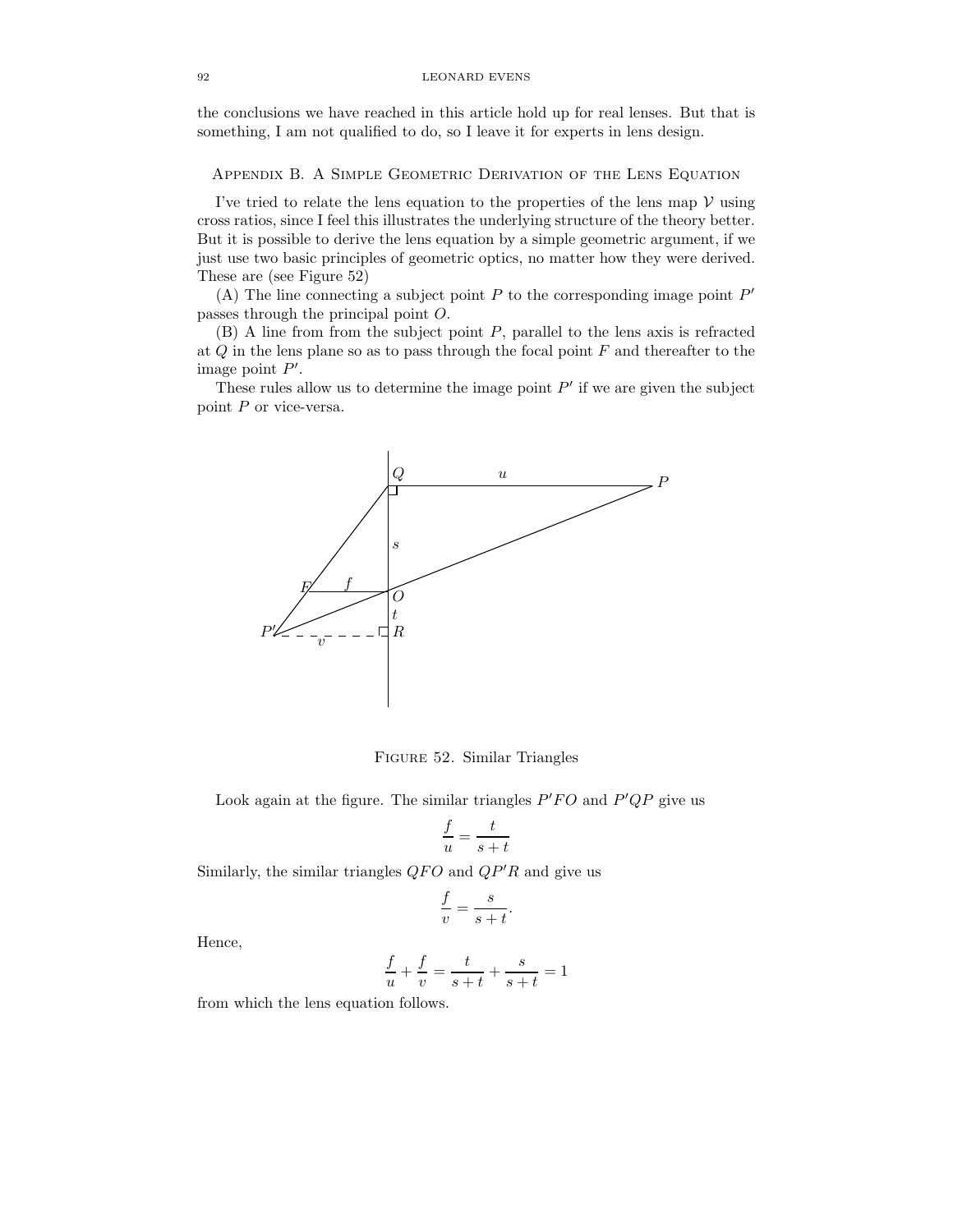In this section we derive a coordinate description of the projection through  $P'$ mapping points in the lens plane  $\Lambda$  to points in the reference plane  $\Delta$ . We use the coordinate systems and notation introduced in Section 8.3. See, in particular Figure 20.

A projective transformation  $P$  from one projective plane to another is determined by a 3 x 3 matrix

$$
A = \begin{bmatrix} a_{00} & a_{01} & a_{02} \\ a_{10} & a_{11} & a_{12} \\ a_{20} & a_{21} & a_{22} \end{bmatrix}
$$

which is unique up to multiplication by a non-zero scalar. The transformation is described using homogeneous coordinates by multiplying by a 3 x 1 column vector **X**, representing a point in  $\Lambda$ , on the left by A, to obtain a 3 x 1 column vector x, representing its image in  $\Delta$ . We choose the notation, so that  $X_0 = 0$  and  $x_0 = 0$ represent the lines at infinity in each plane. In terms of the affine coordinates  $(X_1, X_2)$  in  $\Lambda$  and  $(x_1, x_2)$  in  $\Delta$ , the transformation is given by linear fractional transformations

$$
(LF) \t x1 = \frac{a_{10} + a_{11}X_1 + a_{12}X_2}{a_{00} + a_{01}X_1 + a_{12}X_2} \t x2 = \frac{a_{20} + a_{21}X_1 + a_{22}X_2}{a_{00} + a_{01}X_1 + a_{02}X_2}
$$

To determine the 9 matrix entries  $a_{ij}$  up to a nonzero multiple, we need 8 relations. These can be provided by finding the images of 4 points, no three of which are collinear, or any equivalent information.

We first use the fact that all points on the common  $x_1(X_1)$ -axis are fixed. The fact that  $(0, 0)$  is fixed tells us that  $a_{10} = a_{20} = 0$ . Then, the fact that  $(1, 0)$  is fixed tells us that  $a_{11} = a_{00} + a_{01}$  and  $a_{21} = 0$ . Thus,  $P$  is described by

$$
(X2) \t x_1 = \frac{a_{11}X_1 + a_{12}X_2}{a_{00} + a_{01}X_1 + a_{02}X_2} \t x_2 = \frac{a_{21}X_1 + a_{22}X_2}{a_{00} + a_{01}X_1 + a_{02}X_2}
$$

We next consider the point at infinity on the  $X_2$ -axis. In Figure 53, the line  $P'P_{\infty}$  is parallel to the  $X_2$ -axis, so  $P_{\infty}$  is the projection of the point at infinity on that axis in  $\Delta$ . It is clear that  $P_{\infty}$  has coordinates  $(p_1, p_2 + p_3 \cot \phi)$ .

Putting this information in Equation (X2) yields

$$
p_1 = \frac{a_{12}\infty}{a_{00} + a_{02}\infty} = \frac{a_{12}}{a_{00}/\infty + a_{02}} = \frac{a_{12}}{a_{02}}
$$
  
and  

$$
p_2 + p_3 \cot \phi = \frac{a_{20} + a_{22}\infty}{a_{00} + a_{02}\infty} = \frac{a_{22}}{a_{02}}
$$

so  $a_{12} = p_1 a_{02}$  and  $a_{22} = (p_2 + p_3 \cot \phi) a_{02}$ .

Finally using Figure 54, we see that  $Q_{\infty} = (p_1, -p_3 \csc \phi)$  in  $\Lambda$  maps to the point at infinity on the  $x_2$ -axis. Hence,

$$
0 = \frac{a_{11}p_1 - a_{12}p_3 \csc \phi}{a_{00} + a_{01}p_1 - a_{02}p_3 \csc \phi} \qquad \infty = \frac{a_{12}p_1 - a_{22}p_3 \csc \phi}{a_{00} + a_{01}p_1 - a_{02}p_3 \csc \phi}
$$

so

$$
a_{11}p_1 = a_{12}p_3 \csc \phi \qquad a_{00} + a_{01}p_1 = a_{02}p_3 \csc \phi
$$

Now put  $a_{02} = 1$ . From the above relations, we see that  $a_{12} = p_1$ ,  $a_{22} = p_2 + p_3$  $p_3 \csc \phi, a_{11}p_1 = p_1p_3 \csc \phi$ , and  $a_{00} + a_{01}p_1 = p_3 \csc \phi$ . Combining the last equation

.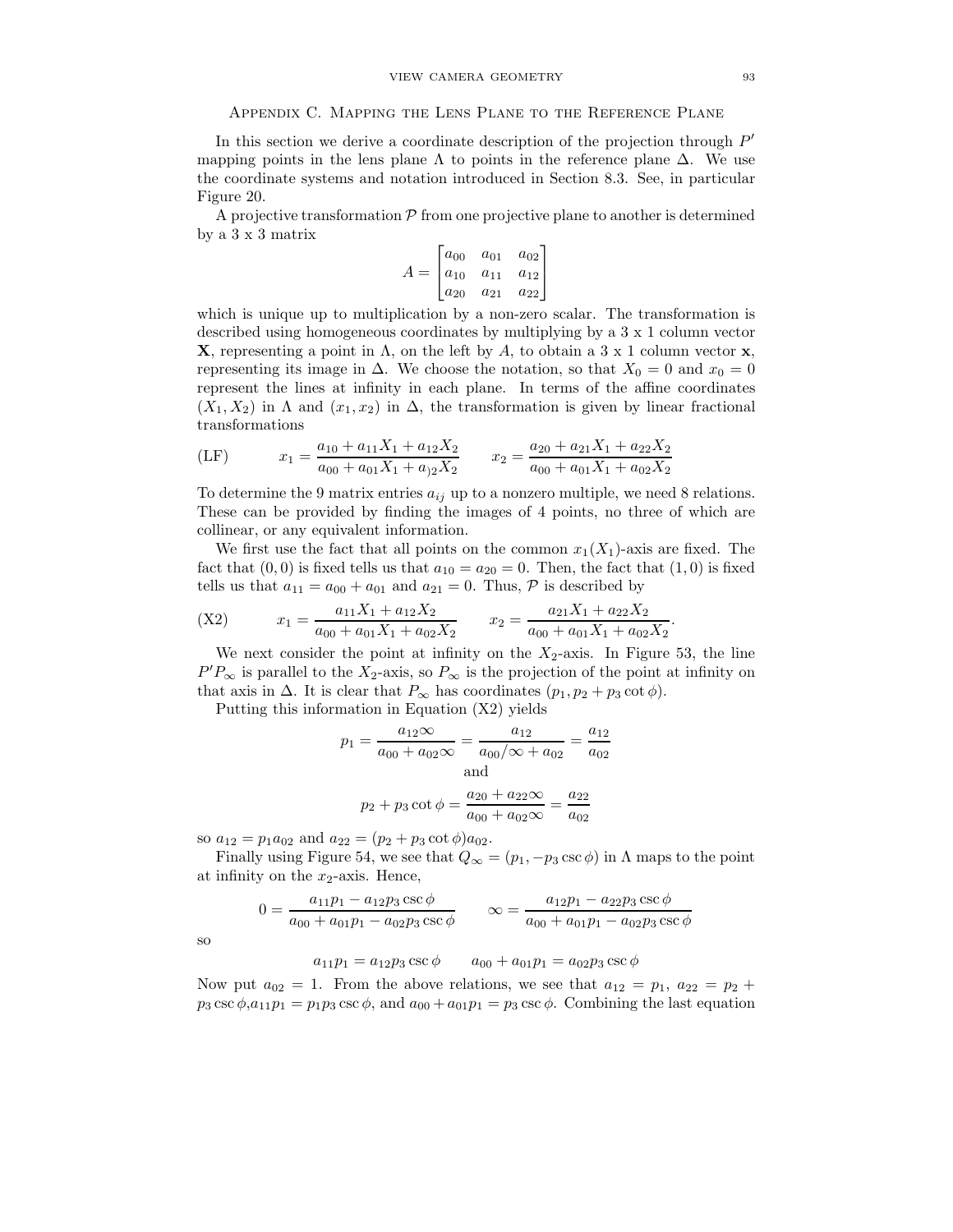

FIGURE 54. Finding  $Q_{\infty}$ 

with  $a_{11} = a_{00} + a_{01}$ , yields  $a_{01} = 0$  and  $a_{11} = a_{00} = p_3 \csc \phi$ . It follows that  $P$  has the form

$$
x_1 = \frac{p_3 \csc \phi X_1 + p_1 X_2}{p_3 \csc \phi + X_2} \qquad x_2 = \frac{(p_2 + p_3 \cot \phi) X_2}{p_3 \csc \phi + X_2}
$$

.

.

If we multiply through both numerator and denominator by  $\sin \phi$  in each equation, we get

$$
x_1 = \frac{p_3 X_1 + p_1 \sin \phi X_2}{p_3 + \sin \phi X_2} \qquad x_2 = \frac{(p_2 \sin \phi + p_3 \cos \phi) X_2}{p_3 + \sin \phi X_2}
$$

If we now put  $X_1 = R \cos \theta$  and  $X_2 = R \sin \theta$ , we get the parametric representation described in Section 8.3.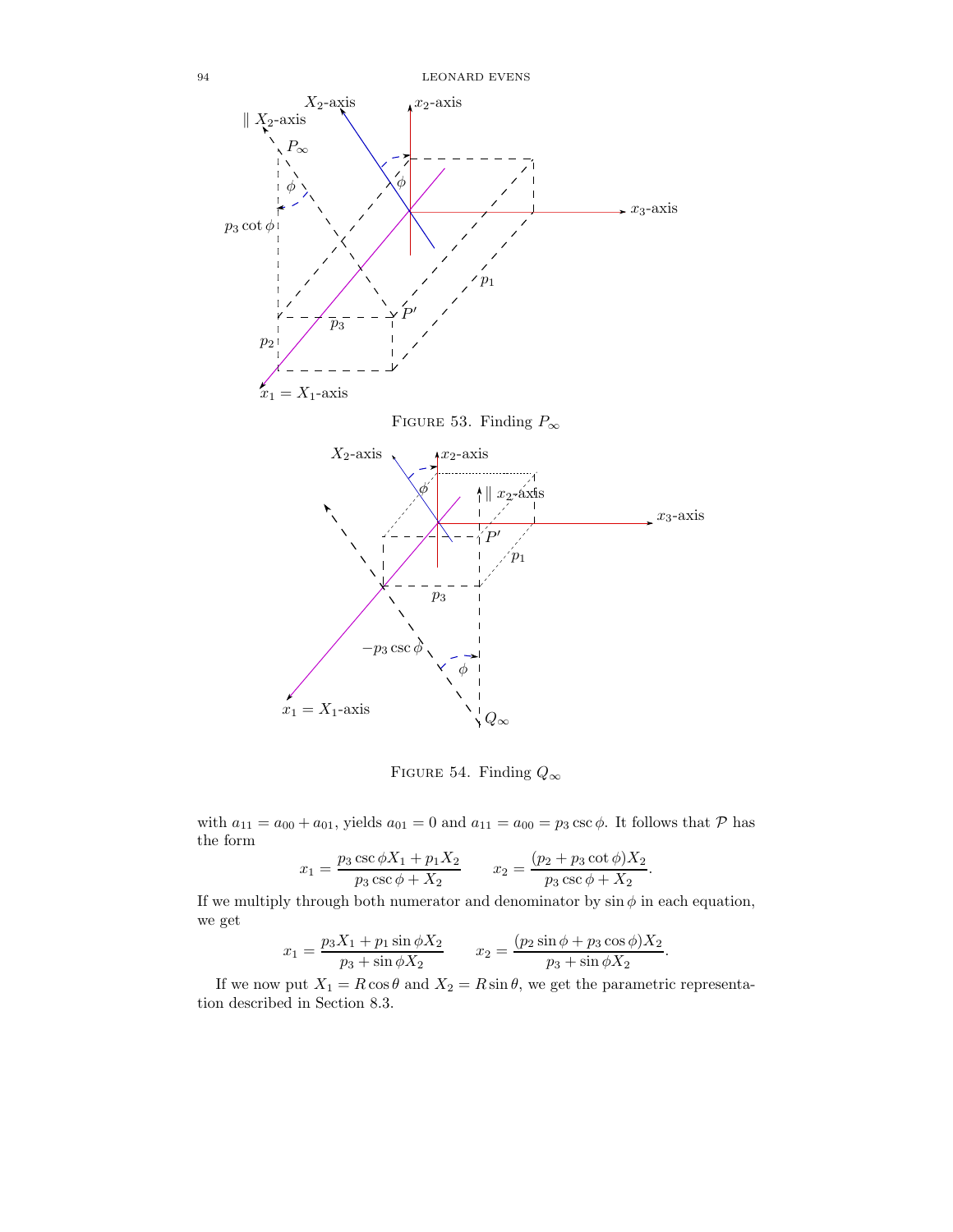#### Appendix D. Approximations

In this section we analyze in greater detail the approximations we have used. We shall consider the case for the  $4 \times 5$  inch format, but the results generally hold more generally since most things tend to scale appropriately with the format size. For example, for 8 x 10 inch format, the dimensions of the camera would be about twice as large as would be the acceptable diameter of the circle of confusion and focal lengths of lenses.<sup>64</sup>

D.1. How close can the projection point  $P'$  be to the reference plane? We now look at estimates for  $\epsilon = \frac{f \sin \phi}{\partial M}$  $\frac{\sqrt{2Np_3}}{2Np_3}$ . It depends on  $p_3$ , which is the distance of the projection point  $P'$  to the reference This will clearly occur on the inner surface defined in equations (SF), by  $v'' = \frac{v}{1 + \kappa N c/f}$  for rays such that  $\kappa = 1$ , so we may take  $p_3 = v'' = \frac{v}{1 + Nc/f}$ , which in turn depends on v the distance of the image plane to the reference plane. Look at Figure 55. As in equation (GLE), we have

$$
\frac{1}{v} + \frac{1}{J/m} = \frac{\cos \phi}{f}
$$

so using  $J = \frac{f}{f}$  $\frac{\partial}{\partial \sin \phi}$ , we obtain

$$
\frac{1}{v} = \frac{\cos\phi - m\sin\phi}{f}
$$

<sup>64</sup>Not everything simply scales up. For example, if you double both the focal length and the CoC in the formula  $\frac{f^2}{2M}$  $\frac{J}{2Nc}$ , you end up doubling the hyperfocal distance, which means roughly that you halve the depth of field. Similarly, for the same subject distance, magnification M will differ according to format, even if one compensates by modifying the degree of enlargement of the resulting image.



FIGURE 55. Estimating  $v$  from the Slope  $m$  of the Subject Plane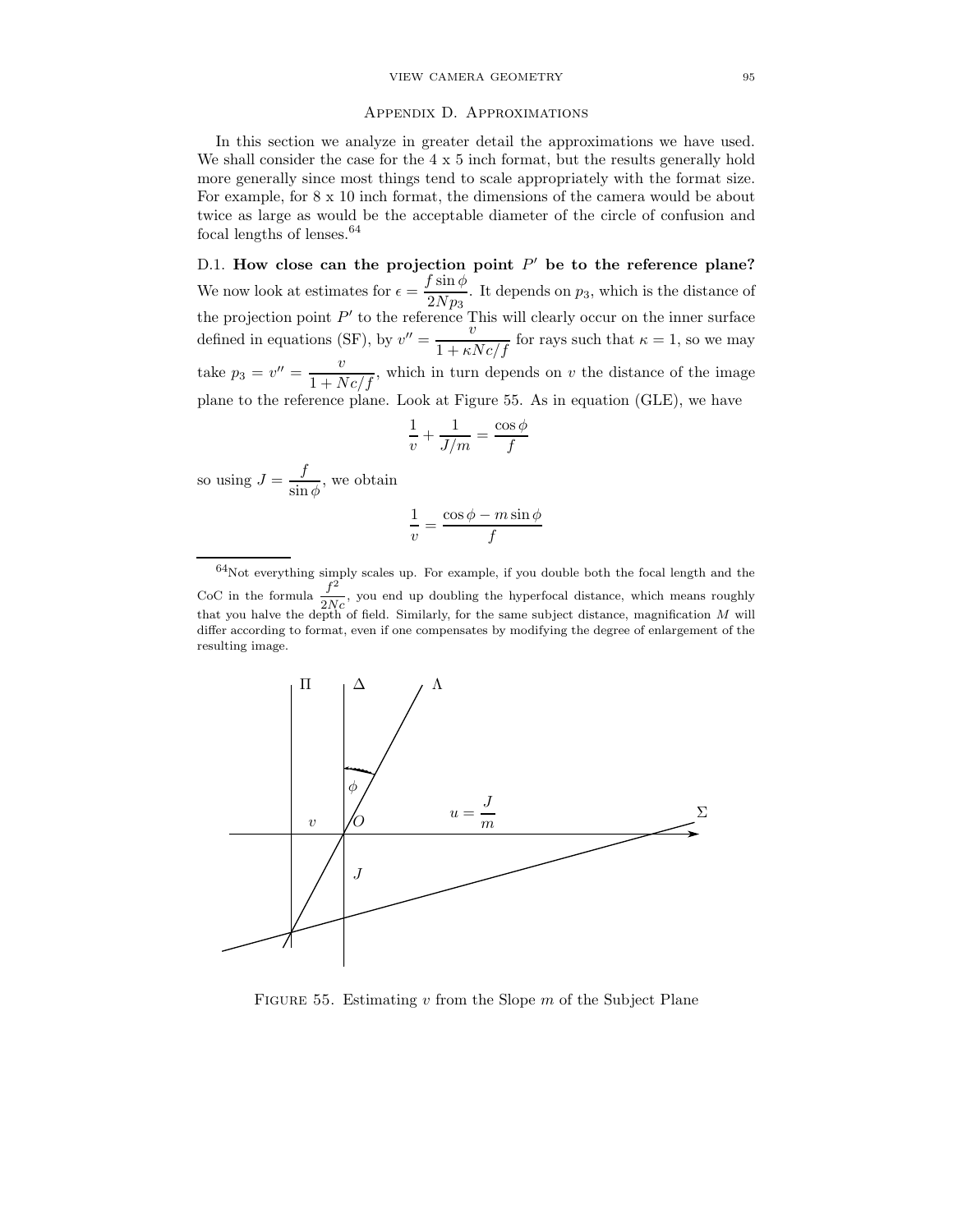96 LEONARD EVENS

$$
v = \frac{f}{\cos \phi - m \sin \phi}
$$

Note that  $m$  can be negative, which means that the subject plane slopes downward, away from the lens. (It means that  $u$  is negative, and the line of sight intersects the subject plane behind the lens in the image space. But the algebra still gives the right answer for  $v$ .) That situation might arise, for example, if one were on a hill and wanted the subject plane to follow the downhill slope. But in such a case, it is rather unlikely that angle would exceed 45 degrees. So it is safe to posit that  $m \geq -1$ . Under that assumption, we get

$$
v \ge \frac{f}{\cos \phi + \sin \phi} = \frac{f \sec \phi}{1 + \tan \phi}.
$$

and

$$
p_3 = v'' \ge \frac{f \sec \phi}{(1 + \tan \phi)(1 + \frac{Nc}{f})}
$$

Putting this in the formula for  $\epsilon$ , we obtain

$$
\epsilon \le \frac{\sin \phi \cos \phi}{2N} (1 + \tan \phi)(1 + \frac{Nc}{f})
$$
  
or  

$$
\epsilon \le \frac{\sin(2\phi)(1 + \tan \phi)}{4} \left(\frac{1}{N} + \frac{c}{f}\right).
$$

A reasonable upper bound for  $\phi$  as noted before is about 0.25 radians. A typical value for the acceptable circle of confusion in 4 x 5 photography is  $c = 0.1$ , and a typical lower bound for the f-number encountered in practice might be  $N = 8$ . Finally, while in 4 x 5 inch photography, one might occasionally encounter a focal length of 50 mm or less, a reasonable lower bound is  $f = 65$  mm. Those values give  $\epsilon \leq 0.01904$ , which represents an error of about 2 percent. Even taking extreme values such as  $\phi = 0.5$  radians (about 29 degrees),  $N = 5.6$ , and  $f = 50$  mm, only increases the bound to 0.059. A more typical scene might have  $\phi = 0.15$  radians (about 8.6 degrees),  $N = 22$ , and  $f = 135$  mm. Those values decrease the upper bound to 0.004.

It should be noted however that there are other limitations which may place a significantly smaller lower bound on  $\epsilon$ . Limits on rise. fall, and shift may force the rear standard further back to prevent too much of the region between  $v'$  and  $v''$ overlapping the optically prohibited zone between the lens plane and the rear focal plane. (No such point can be an image of a real subject point.)

Another factor is the fact that every lens has a limited coverage. That means that there is right circular cone centered on the principal point  $O$  with axis the lens axis, outside of which lens aberrations preclude any possibility of sharp images. Even if the camera allows for sufficiently large movements, one would avoid placing the frame so that it extends outside this cone, and that will further limit how close  $P'$  can be to the reference plane.

As a result, in practice we can usually do a lot better than  $\epsilon \leq 0.02$ . The cases where this might not be the case are lenses with very wide coverage, unusually large rises, falls, or shifts, scenes where the subject plane is strongly tilted, or scenes requiring, for some reason, very large tilt angles.

so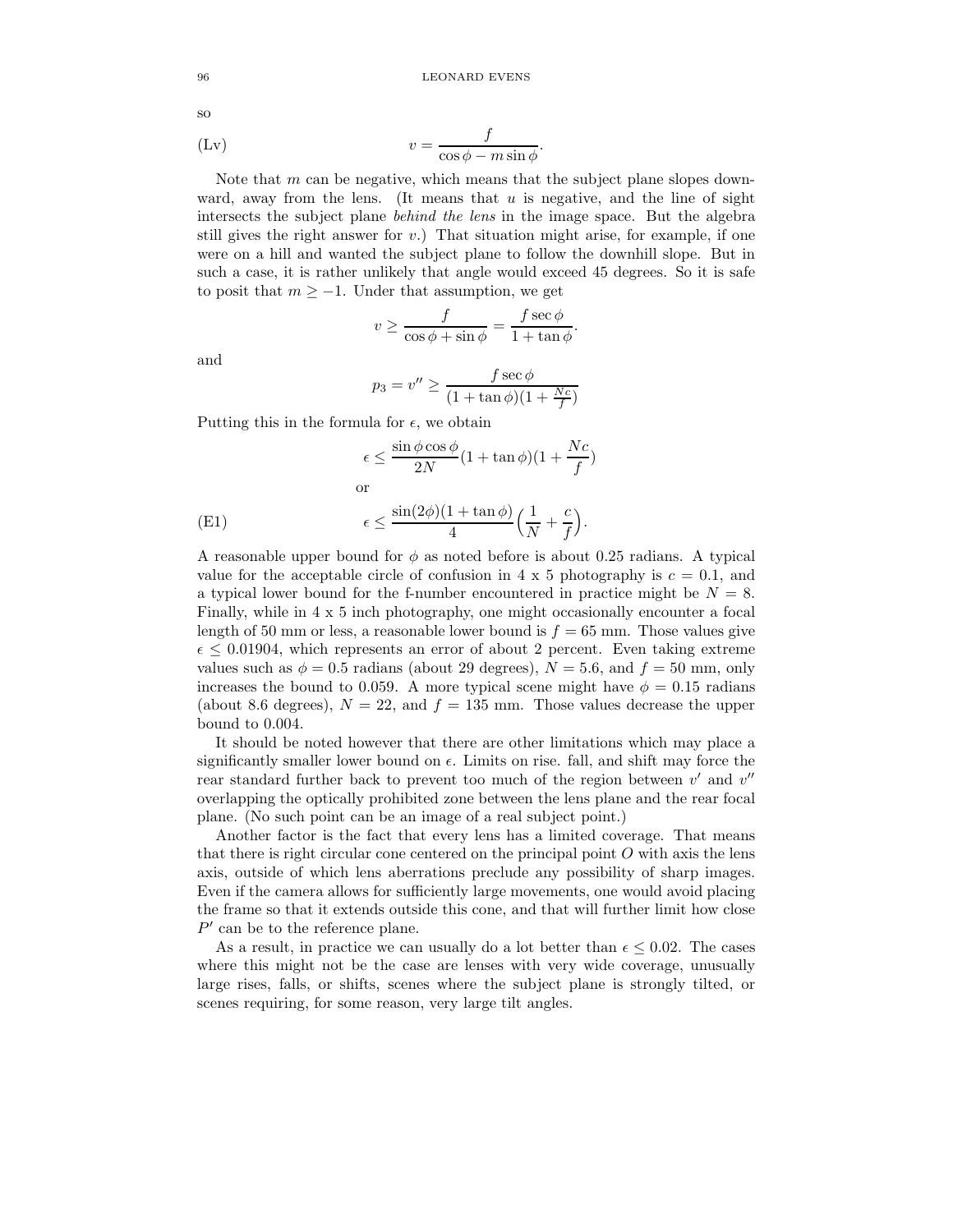D.2. **Estimating**  $\kappa$ . To get a more precise estimate of  $\kappa$ , we find the semi-major axis of the limiting reference ellipse by optimizing  $x_1^2 + x_2^2$  as a function of  $\theta$ . We start by deriving a convenient expression for  $r^2 = x_1^2 + x_2^2$ , the square of the distance from  $O$  to a point on the reference ellipse. Using Equations (L1) and (L2) in Section 8.3, we have

$$
r^{2} = x_{1}^{2} + x_{2}^{2} = \frac{1}{j_{3}^{3}}[(j_{2}\cos\phi + j_{1}\sin\phi\sin\theta)^{2} + (j_{2}\sin\phi + j_{3}\cos\phi)^{2}\sin^{2}\theta]
$$

where for convenience we have taken  $R = 1$ , i.e., we take the radius of the aperture as the unit of length. (We can put  $R$  back in afterwards where necessary.) It turns out to be more convenient to work with the quantity

$$
j_3^2(r^2 - 1) = (j_2 \cos \phi + j_1 \sin \phi \sin \theta)^2 + (j_2 \sin \phi + j_3 \cos \phi)^2 \sin^2 \theta.
$$

After a couple of pages of algebra and trigonometry, we find this simplifies to

$$
j_3^2(r^2 - 1) = \sin \phi \{ [(1 - 2j_3^2) \sin \phi + 2j_2 j_3 \cos \phi] \sin^2 \theta + 2j_1 j_3 \sin \theta \cos \theta \}
$$
  
or  

$$
r^2 - 1 = \frac{\sin \phi}{j_3^2} \{ [(1 - 2j_3^2) \sin \phi + 2j_2 j_3 \cos \phi] \frac{1 - \cos 2\theta}{2} + 2j_1 j_3 \frac{\sin 2\theta}{2} \}
$$

Put

$$
\text{(DEN)} \qquad A = -[(1 - 2j_3^2)\sin\phi + 2j_2j_3\cos\phi] = (2j_3^2 - 1)\sin\phi - 2j_2j_3\cos\phi
$$
\n
$$
\text{(NUM)} \qquad B = 2j_1j_3
$$

so

(RT) 
$$
r^2 - 1 = \frac{\sin \phi}{2j_3^2} \{-A(1 - \cos 2\theta) + B \sin 2\theta\}
$$

Differentiating with respect to  $\theta$ , and setting the derivative to zero yields

$$
-A\sin 2\theta + B\cos 2\theta = 0
$$
  
or  

$$
\tan 2\theta = \frac{B}{A} = \frac{2j_1j_3}{(1 - 2j_3^2)\sin \phi - 2j_2j_3\cos \phi}
$$

This condition determines the values of  $\theta$  for which the maximum and minimum values of  $r^2 - 1$  occur, but the reader should keep in mind that we may replace the numerator and denominator by their negatives, since that leaves tan  $2\theta$  unchanged. The maximum, the semi-major axis, occurs where  $r^2 - 1 > 0$  and the minimum, the semi-minor axis, where  $r^2 - 1 < 0$ .

Using some simple trigonometry, we get

(SIN) 
$$
S = \sin 2\theta = \pm \frac{B}{H}
$$

(COS) 
$$
C = \cos 2\theta = \pm \frac{\Lambda}{H}
$$

where

$$
(HYP) \t\t\t H = \sqrt{B^2 + A^2}
$$

where, we must choose the  $\pm$  consistently in both equations, as noted above. Let us choose the  $+$  signs. If, as we shall see,  $r^2 - 1$  ends up positive, we made the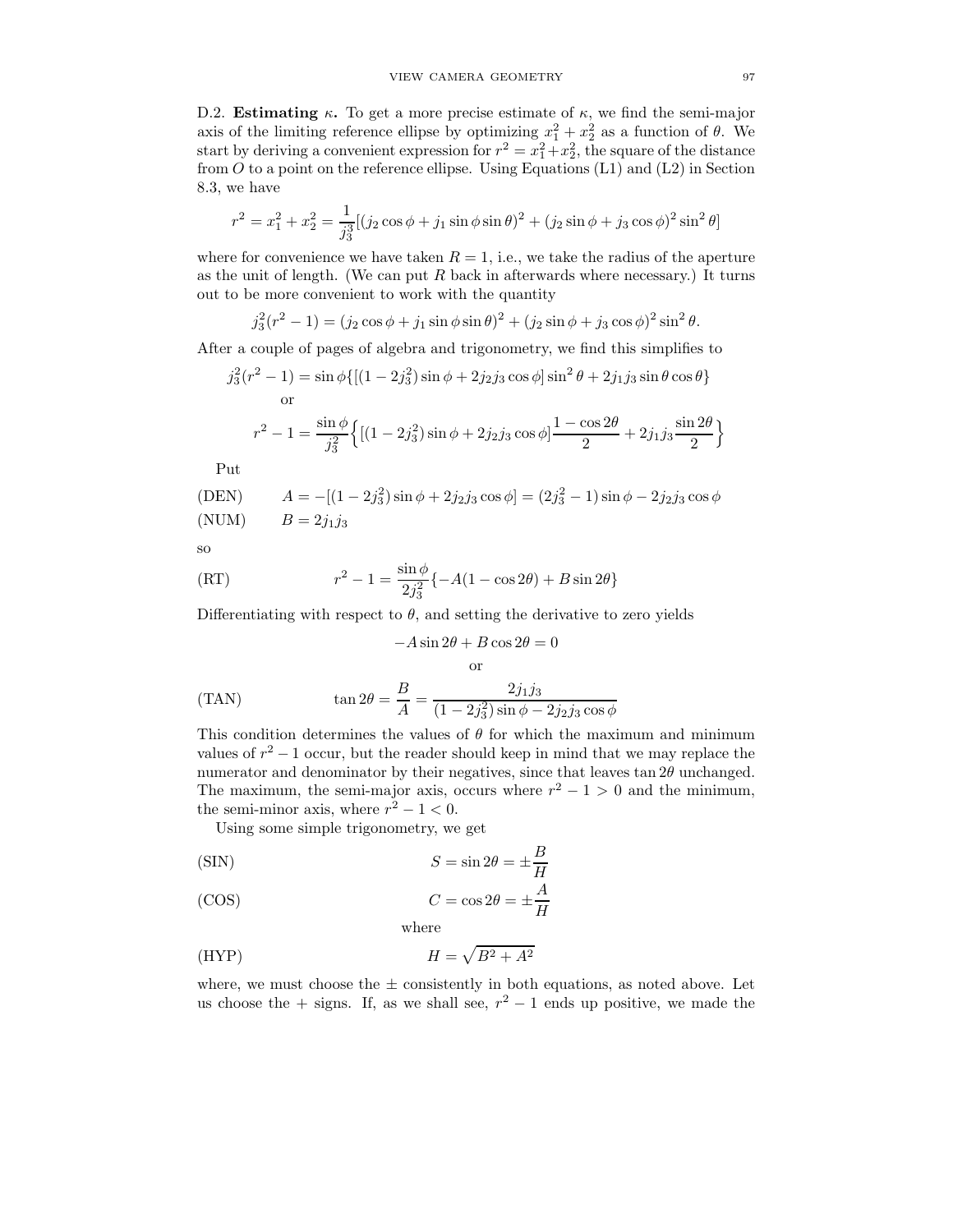right choice. Putting these values back in the formula RT, we obtain the following formula for a, the semi-major axis.

o

$$
a^{2} - 1 = \frac{\sin \phi}{2j_{3}^{2}} \left\{ -A(1 - \frac{A}{H}) + \frac{B^{2}}{H} \right\}
$$

$$
= \frac{\sin \phi}{2j_{3}^{2}H} \left\{ -AH + A^{2} + B^{2} \right\}
$$

$$
= \frac{\sin \phi}{2j_{3}^{2}H} \left\{ -AH + H^{2} \right\}
$$

$$
a^{2} - 1 = \frac{\sin \phi}{2j_{3}^{2}} (H - A)
$$

Since  $H - A \geq 0$ , we made the correct choice. Finally, we get for the semi-major axis a

$$
(SMA) \t\t a = \sqrt{1 + \frac{(H - A)\sin\phi}{2j_3^2}}
$$

(KE) 
$$
\kappa = \frac{1}{a} = \frac{1}{a} = \frac{1}{\sqrt{1 + \frac{(H - A)\sin\phi}{2j_3^2}}}
$$

In general, we must multiply the expression in  $(SMA)$  by  $R$ , the radius of the aperture, but since we would also have to put  $R$  in the numerator of the expression in (KE), we would get the same result in for  $\kappa$ .





Note. There is another more geometric way to derive the expression for  $a^2 - 1$ . Namely, if you set  $r^2 = 1$  in (RT), you obtain

$$
0 = -A(1 - \cos 2\theta) + B \sin 2\theta = -2A \sin^2 \theta + 2B \sin \theta \cos \theta
$$
  
whence  

$$
B
$$

$$
\sin \theta = 0
$$
 or  $\tan \theta = \frac{B}{A}$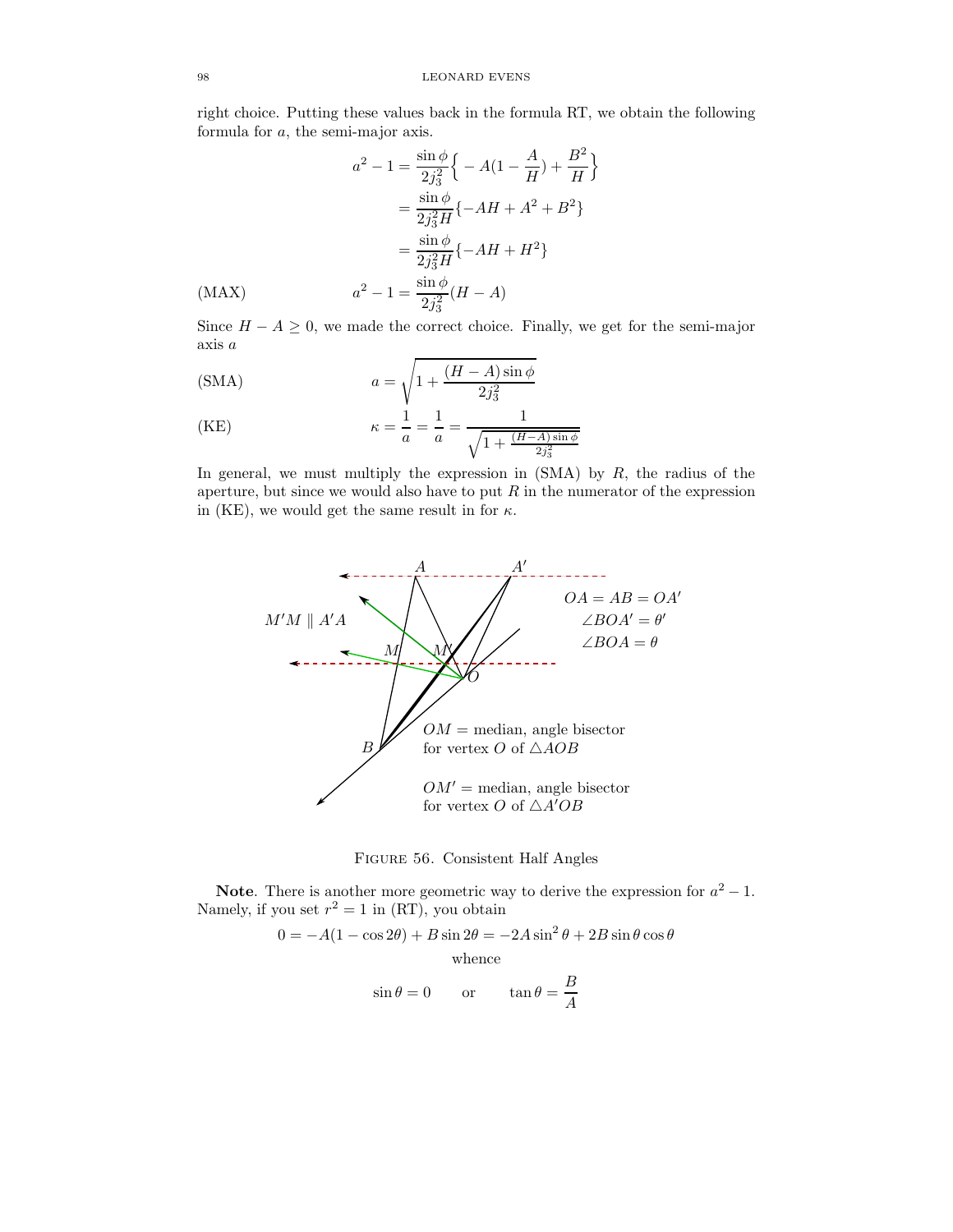The first corresponds to the point  $(\pm 1, 0)$  (generally  $(\pm R, 0)$ ), and the second determines which values the parameter  $\theta$  takes so that the corresponding points on the ellipse are at the same distance from O. On a non-circular ellipse, there are generally four points whose distance from the center has any given value between the semi-minor and semi-major axes, and the major and minor axes bisect the two angles made by the two chords through  $O$  connecting them. That tells us that the angle  $\theta'$  in the reference plane that the second chord makes with the  $x_1$ -axis is twice that made by the major axis with the  $x_1$  axis. In general the relation between the angles  $\theta'$  and  $\theta$  is rather complicated (see Section 8.3, equations (T1) and (T2), and it is not consistent with halving angles. But as Figure 56 indicates, it is in this case.

It should be noted further that the above calculations still leave some ambiguity about the positions of the major and minor axes. Equation (TAN) restricts us to two possible values of  $2\theta_0$  between 0 and  $2\pi$ , and hence two possible values of  $θ_0$  between 0 and π. Also,  $θ_0$  is the parameter value in the lens plane, and the above calculations provide no guidance about how the corresponding angle  $\theta'_0$ , in the reference plane, is related to it. Fortunately, we have other means to determine the orientations of major and minor axes, as explained under item (e) in Section 8.3.

We can now derive a simplified expression for  $F(\theta)$ . Let  $\theta = \theta_0$  at the semi-major axis. Then  $A = H \cos(2\theta_0)$ , and  $B = H \sin(2\theta_0)$ . Hence,

$$
F(\theta) = \frac{\sin \phi}{2j_3^2} [-A + A \cos(2\theta) + B \sin(2\theta)]
$$
  
=  $\frac{\sin \phi}{2j_3^2} [-A + H \cos(2\theta_0) \cos(2\theta)) + H \sin(2\theta_0) \sin(2\theta)]$   
(GT) 
$$
F(\theta) = \frac{\sin \phi}{2j_3^2} [-A + H \cos(2(\theta - \theta_0))]
$$

which shows clearly how  $F(\theta)$  varies near the maximum.

Having attended to the algebra, we are now ready to make estimates for  $\kappa$ . Note that, were we to write out A, B, and  $H = \sqrt{A^2 + B^2}$ , in equation (KE), we would obtain a rather complex expression for  $\kappa$  in terms of  $\mathbf{j} = (j_1, j_2, j_3 = \sqrt{1 - j_1^2 - j_2^2})$ and  $\phi$ . But, set up in this way, it is fairly simple to draw graphs and do calculations using a symbolic manipulation program. The graphs in Section 8.3.2 were obtained using this formulation with Maple.

In Section 8.3, I asserted

**Proposition 5.** (a) If  $0 < \kappa_0 < 1$ , then the projection from the sphere  $|\mathbf{j}| = 1$  to the image plane, of the contour curve defined by  $\kappa = \kappa_0$ , is an ellipse, centered at the Scheimpflug point  $(0, -S)$ ,  $(S = v \cot \phi = (1 + M)J$ , where the x<sub>2</sub>-axis intersects the Scheimpflug line. Its semi-major axis and semi-minor axes are given by

(Mn) 
$$
d_2 = S \frac{\sec \phi}{\kappa_0} \qquad d_1 = d_2 \sqrt{1 - \kappa_0^2}
$$

In particular, the ellipse crosses the positive  $x_2$ -axis at

$$
S\left(\frac{\sec\phi-\kappa_0}{\kappa_0}\right).
$$

(b) If  $\kappa_0 = 1$ , the projection is the line segment on the x<sub>2</sub>-axis from  $-S(\sec \phi + 1)$ to  $S(\sec \phi - 1)$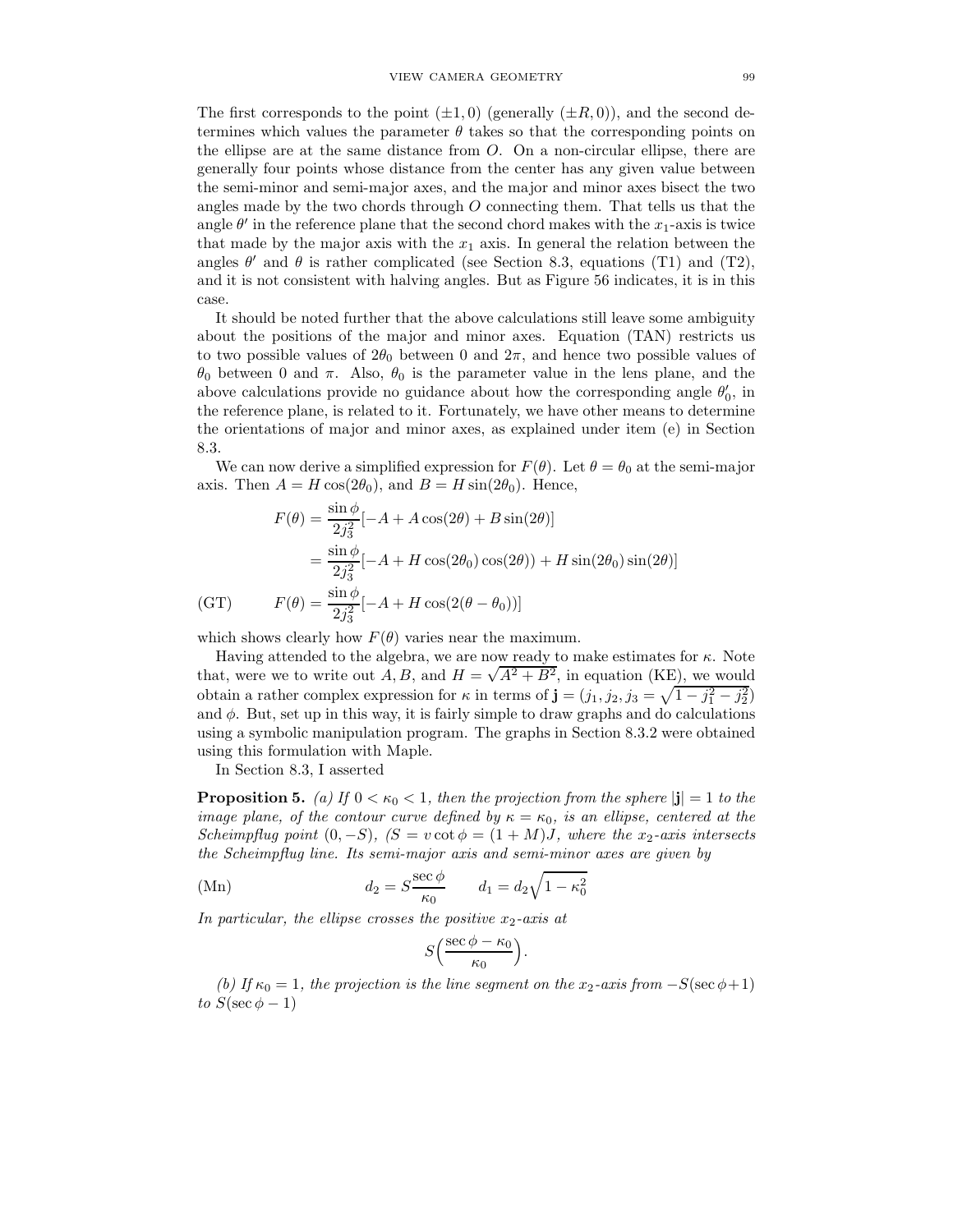## 100 LEONARD EVENS

(c) For  $\kappa_0$  fixed, the set of all such contour ellipses forms an elliptical cone centered on the line through  $O$  in the lens plane with the plane perpendicular to the  $x_1$ -axis (the tilt axis).

*Proof.* <sup>65</sup> (a) 
$$
\kappa = \kappa_0
$$
 where  $0 < \kappa_0 \le 1$  yields  
\n(C0)  $a^2 - 1 = \frac{\sin \phi}{2j_3^2} (H - A) = \frac{1}{\kappa_0^2} - 1 = \frac{1 - \kappa_0^2}{\kappa_0^2} = K$   
\n $H = A + \frac{2K}{\sin \phi} j_3^2 = A + \overline{K} j_3^2$   
\n $B^2 + A^2 = H^2 = A^2 + 2\overline{K} j_3^2 A + \overline{K}^2 j_3^4$   
\n(C1)  $B^2 = 2\overline{K} j_3^2 A + \overline{K}^2 j_3^4$ 

But,  $B^2 = (2j_1j_3)^2 = 4j_1^2j_3^2$ , so equation (C1) has a common factor of  $j_3^2$ , which we may assume is non-zero, so we get

(C2) 
$$
4j_1^2 = 2\overline{K}A + \overline{K}^2 j_3^2
$$

$$
4j_1^2 = 2\overline{K}[(2j_3^2 - 1)\sin\phi - 2j_2j_3\cos\phi] + \overline{K}^2 j_3^2
$$

If we put  $j_1 = \frac{x_1}{x_2}$  $\frac{x_1}{p}, j_2 = \frac{x_2}{p}$  $\frac{v_2}{p}, j_3 = \frac{v}{p}$  $\frac{v}{p}$ , where  $p^2 = x_1^2 + x_2^2 + v^2$ , we obtain  $2j_3^2 - 1 = \frac{2v^2 - p^2}{n^2}$  $\frac{(p-1)^2}{p^2} = \frac{v^2 - x_1^2 - x_2^2}{p^2}$  $p^2$ 

Putting all this in (C2), we obtain

$$
4\frac{x_1^2}{p^2} = 2\overline{K}\left(\frac{v^2 - x_1^2 - x_2^2}{p^2}\sin\phi - 2\frac{x_2v}{p^2}\cos\phi\right) + \overline{K}^2\frac{v^2}{p^2}
$$

$$
4x_1^2 = 2\overline{K}\left[(v^2 - x_1^2 - x_2^2)\sin\phi - 2x_2v\cos\phi\right] + \overline{K}^2v^2
$$

(C3) 
$$
(4 + 2\overline{K} \sin \phi)x_1^2 + 2\overline{K} \sin \phi(x_2^2 + 2v \cot \phi x_2) = (4\overline{K} \sin^2 \phi + 4\overline{K}^2)v^2
$$

But 
$$
v \cot \phi = S
$$
,  $2\overline{K} = 4\frac{K}{\sin^2 \phi}$ ,  $2\overline{K} \sin \phi = 4K$ , and  $\overline{K}^2 = \frac{4K^2}{\sin^2 \phi}$ , so  
\n
$$
(1 + K)x_1^2 + K(x_2^2 + 2Sx_2) = \left(K + \frac{K^2}{\sin^2 \phi}\right)S^2 \tan^2 \phi
$$
\n
$$
(1 + K)x_1^2 + K(x_2 + S)^2 = (K \tan^2 \phi + K^2 \sec^2 \phi)S^2 + KS^2
$$
\n(C4) 
$$
(1 + K)x_1^2 + K(x_2 + S)^2 = K(1 + K)\sec^2 \phi S^2
$$

This is an ellipse with center at  $(0, -S)$  provided  $K \neq 0, \kappa_0 \neq 1$ . In that case, we also have

$$
\left(\frac{d_1}{d_2}\right)^2 = \frac{K}{1+K} = 1 - \kappa_0^2 \quad \text{and}
$$

$$
d_2^2 = \frac{K(1+K)\sec^2\phi S^2}{K} = (1+K)\sec^2\phi S^2 = \frac{S^2\sec^2\phi}{\kappa_0^2}
$$

as claimed.

 $^{65}$ It is not too hard to see that the points on rays satisfying  $\kappa = \kappa_0$  satisfy a quadratic equation, so since all those rays pass through  $O$ , they form a degenerate quadric, in fact, a cone. But I don't see an obvious way to derive the additional facts about its axis and shape. So, the only alternative is brute force calculation.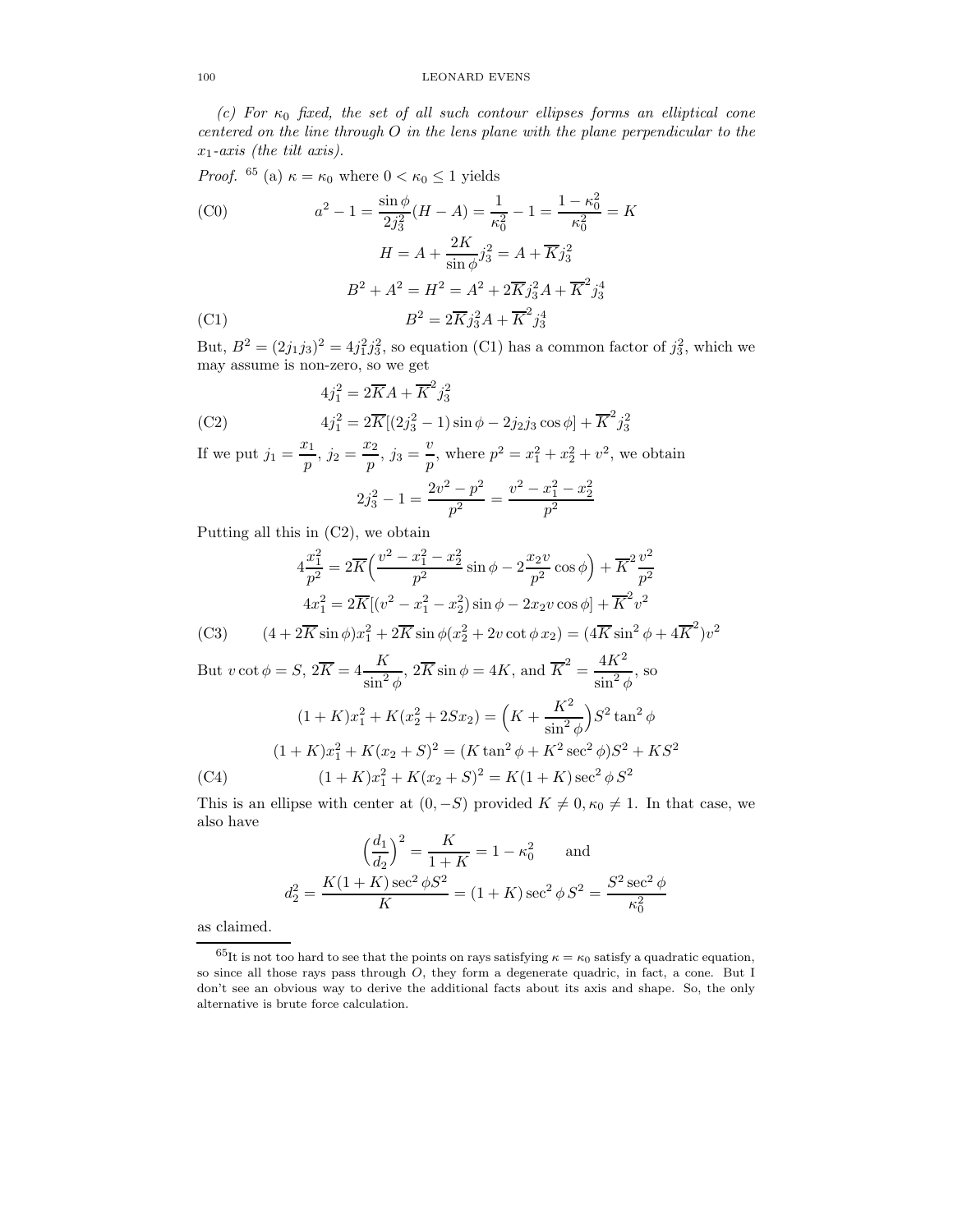(b) If  $K = 0$ , all equation (C4) tell us is that  $x_1 = 0$ . But if we go back to equation (C0), we see that  $K = 0$  implies that  $H = \sqrt{A^2 + B^2} = A$ , which can only happen if  $B = 0$  and  $A \ge 0$ . But  $B = 2j_1j_3 = 0$  tells us that  $j_1 = 0$ , so  $x_1 = 0$ . Expressing the second condition in terms of  $x_2$  and v yields

$$
(v2 - x22) sin \phi - 2x2v cos \phi \ge 0.
$$

Since this is a continuous function of  $x_2$  and since it is positive for  $x_2 = 0$ , we need only find where it vanishes. But that reduces to the quadratic equation

$$
x_2^2 + 2x_2v \cot \phi - v^2 = x_2^2 + 2x_2S - S^2 \tan^2 \phi = 0.
$$

Solving this gives to the two limits  $-S(1 + \sec \phi)$  and  $S(-1 + \sec \phi)$ .

**Remark**. It is worth pointing out that if we put  $x_2 = v \sin \psi$ , where  $\psi$  is the angle the ray makes with the  $x_3$ -axis, then this amounts to saying that  $\psi$  ranges from  $-\frac{\pi}{2}$  $\frac{\pi}{2} + \frac{\phi}{2}$  $\frac{\phi}{2}$  at the lower end to  $\frac{\phi}{2}$  at the upper end.

(c) This is clear from the formulas since  $S = v \cot \phi$  is proportional to v, and all the Scheimpflug points lie on the indicated line.

It remains to place some limits on how skew the ray j can be, which will set plausible lower bounds for  $\kappa_0$ . This is dependent on the maximum possible shift E of a point in the image plane from its intersection with the  $x_3$ -axis. This will be subject—as in D.1—to reasonable assumptions about the structure of the camera and likely scenes.



Figure 57. Possible Shifts

See Figure 57. The diagram on the left shows the rectangular region within which the frame may be moved, as it would appear from the vantage point of the lens. (The directions of the  $x_1$  and  $x_2$ - axes are chosen consistently with what we did earlier in the image space.)<sup>66</sup> The forbidden zone is outlined in red, and the

 $^{66}\mathrm{If}$  the standard starts out with sides vertical and horizontal, and the rotation of the standard is closer to being a tilt, then the  $x_1$ -axis is more horizontal. On the other hand, if the rotation is closer to being a swing, then the  $x_1$ -axis is more vertical.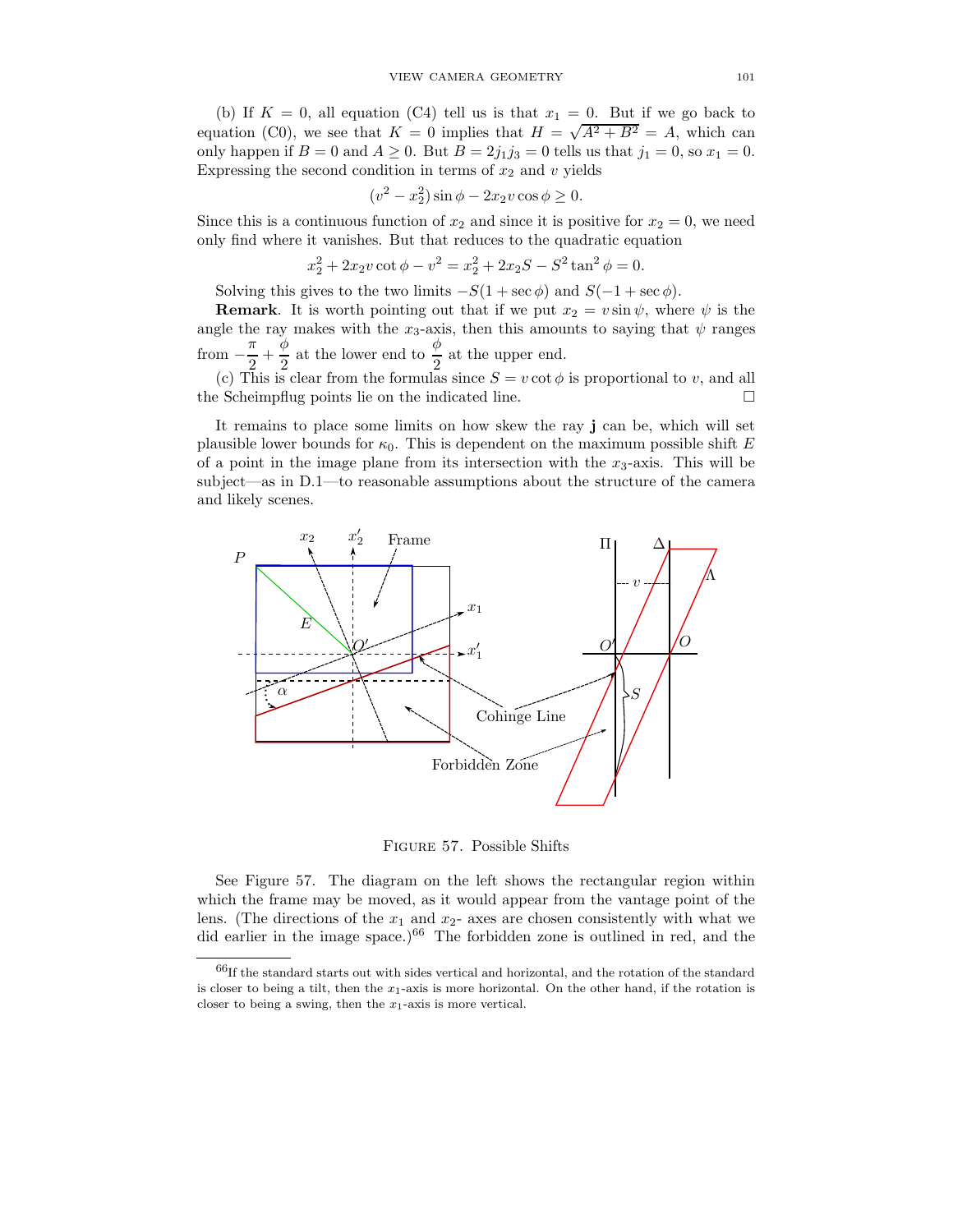frame is outlined in blue. Let  $\alpha$  be the smaller of the two angles that the edges of the frame make with the (tilt)  $x_1$  axis, which, you recall is parallel to the hinge and Scheimpflug lines. Note that there are two coordinate systems in play: the tilt system  $(x_1, x_2)$  we have been using and a second *frame* system  $(x'_1, x'_2)$ , with axes parallel to the edges of the frame, and both are centered at  $O'$  where the  $x_3$  axis intersects the image plane. We label the primed axes so that the positve primed axes are closest to the corresponding unprimed axes. With our assumptions, it is clear that  $-\frac{\pi}{4}$  $\frac{\pi}{4} \leq \alpha \leq \frac{\pi}{4}$  $\frac{\pi}{4}$ . But since  $\kappa$  is symmetric about the  $x_2$ -axis, it is clear that there is no loss in generality in assuming  $0 \leq \alpha \leq \frac{\pi}{4}$  $\frac{1}{4}$ . Note that in Figure 57, we allowed the frame to dip partly below the cohinge line, which you recall is the image of the tilt horizon. No point in the scene will come to exact focus at such a point, but, if it is still below the upper tilt horizon, i.e., the image point is above the corresponding image line, it may still be in adequate focus. If it is also above the upper tilt horizon image, it can't possibly be in focus. That by itself may still not be fatal provided there is nothing of interest at such points. Thus, often such points in the scene will be in the open sky, where there is nothing that needs to be in focus. Of course, for such points, we don't care about the value of  $\kappa$ , which measures how much the upper subject surface of definition departs from its bounding plane. With that in mind, we can just imagine that the frame has been truncated below to eliminate any points that need not be in adequate focus. With that convention, Figure 57 is an accurate picture of what we need to study.

In Figure 58, we show the frame in relation to the contour ellipses, in the case  $v = 100$  mm,  $\phi = 0.25$  radians.  $\alpha = 0.15$  radians (about 8.6 degrees). The frame in landscape orientation with dimensions 120 x 96 mm, and its upper left corner is at  $(-90, 60)$  in the frame coordinates. It is clear from the geometry that  $\kappa$  is



FIGURE 58. The Frame Relative to the Contour Ellipses, for  $\phi \approx$ 14.3 degrees,  $\alpha \approx 8.6$  degrees, and  $v = 100$  mm.

minimized on the frame at one of the upper corners. But there does not seem to be any simple rule for determining which one. In the case  $\alpha = 0$ , the top of the frame is parallel to the  $x_1$ -axis, and  $\kappa$  decreases symmetrically from its value at the  $x_2$ axis, so the corner furthest from that axis will minimize  $\kappa$ . For  $\alpha > 0$ , the situation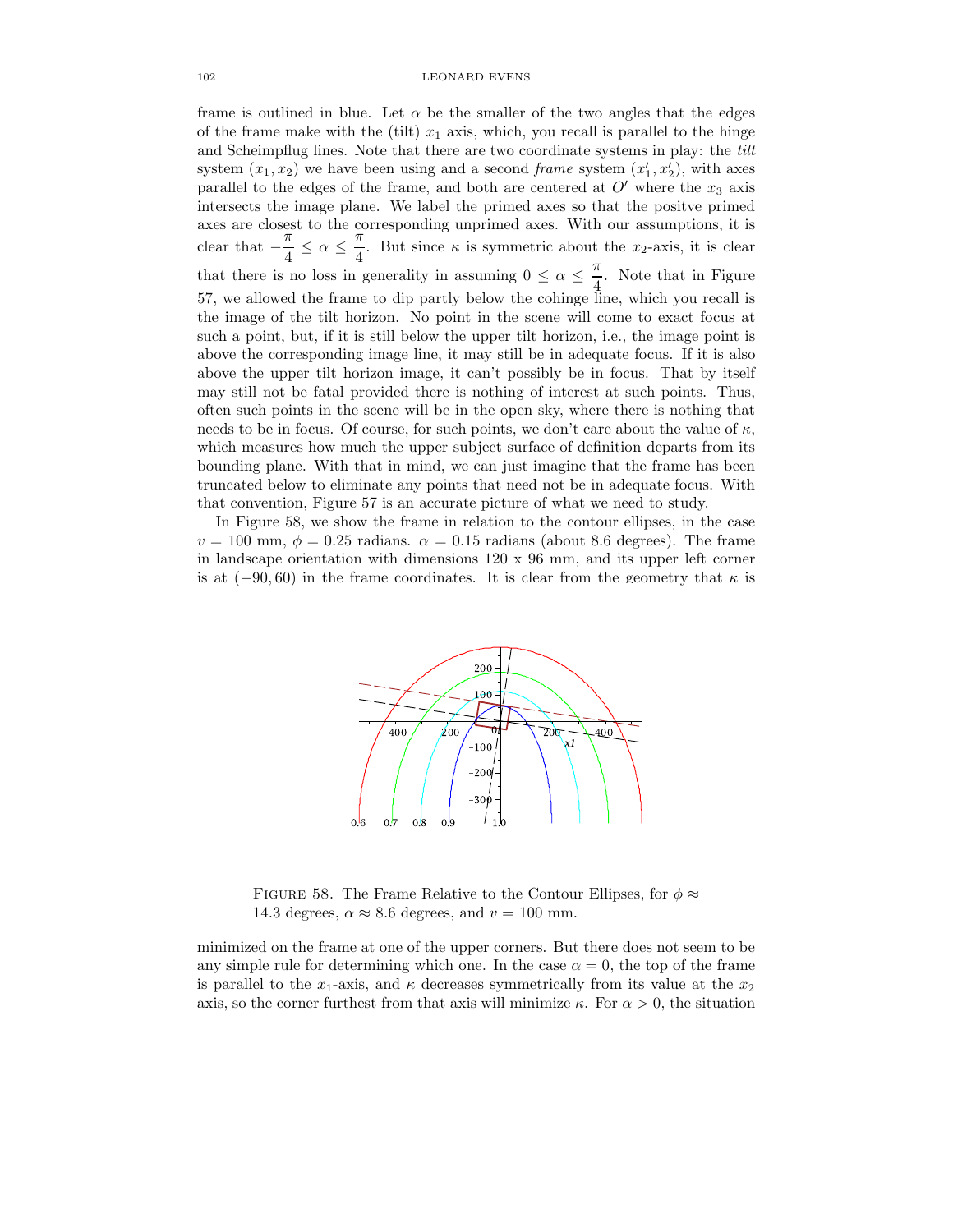appears to be more complicated. I have not been able to solve the analytic problem completely, but Maple examples provide some insight.

Let  $(E_1, E_2)$  be its coordinates with respect to the frame (primed) system of an upper corner  $P$  of the frame as in Figure 57. The values of  $E_1$  and  $E_2$  depend on the dimensions of the frame and how it has been oriented. Those values will be limited by possible shifts of the standards. In the diagram  $E_2 \leq E_1$ , but that depends on the orientation of the frame—portrait or landscape—, and the reverse could be true. P has coordinates  $(p_1, p_2)$  with respect to the tilt (unprimed) system where

$$
p_1 = E_1 \cos \alpha - E_2 \sin \alpha
$$
  

$$
p_2 = E_1 \sin \alpha + E_2 \cos \alpha
$$

The coordinates of P in the  $(x_1, x_2, x_3)$  coordinate system will be  $(p_1, p_2, v)$ , and the ray  $OP$  will be determined (as in the proof of Proposition 5) by

(JE) 
$$
j_1 = \frac{p_1}{p}
$$
,  $j_2 = \frac{p_2}{p}$ , and  $j_3 = \frac{v}{p}$   
where  
 $p = \sqrt{p_1^2 + p_2^2 + v^2} = \sqrt{E^2 + v^2}$ ,  $E^2 = E_1^2 + E_2^2$ 

Look at the dashed line in Figure 58 determined by the top of the frame. It is not hard to see that its equation is  $x_2 = E_2 \sec \alpha - x_1 \tan \alpha$ , and we may graph  $\kappa$ along that line. See Figure 59. The graph rises to a maximum, which appears to be at  $x_1 = E_2 \tan \alpha$ , or close by, but I see no reason why that should be the case. It falls off close to linearly for much of the domain on either side of the maximum, but the fall-off on the left appears to be steeper than that on the right. Maple plots with different values of the parameters produce similar results. So it does appear that the corner to the left, i.e., that opposite the  $x_2$ -axis from the  $x'_1$  axis, will yield the smaller value of  $\kappa$ . So the conclusion from the graphical data seems to be the following. Look at all potential positions of the frame allowed by the structure of the camera, and consider the two furthest from the Scehimpflug point. Choose the one opposite the central axis from the line perpendicular to the tilt axis, and calculate  $\kappa_0$  there. That is the worst possible case for the camera. Conversely, given what you consider an acceptable value of  $\kappa_0$ , for any given  $E_2$  and alpha, find the two points where the line  $x_2 = E_1 \sec \alpha - x_1 \tan \alpha$  intersects that contour ellipse. If the separation between those points is large enough to accommodate the frame, the two points define the limits of shift to either side which are consistent with that value of  $\kappa_0$ . Otherwise, choose a smaller  $\kappa_0$  and redo the calculation.

We shall now derive another expression for  $\kappa$  which will allow us to see how sensitive it is to the position of the frame. We start with the equation of a typical contour ellipse as given in Proposition 5

$$
\frac{x_1^2}{d_1^2} + \frac{(x_2 + S)^2}{d_2^2} = 1
$$

$$
\frac{\kappa^2 x_1^2}{(1 - \kappa^2)S^2 \sec^2 \phi} + \frac{\kappa^2 (x_2 + S)^2}{S^2 \sec^2 \phi} = 1
$$

Note that we dropped the subscript from  $\kappa$ . Read this way, these equations can be read as a relation between  $\kappa, x_1$ , and  $x_2$  for fixed  $\phi$  and S. If  $\kappa$  is fixed, we get the appropriate contour ellipse. But if we specify  $(x_1, x_2)$  as, for example, at a corner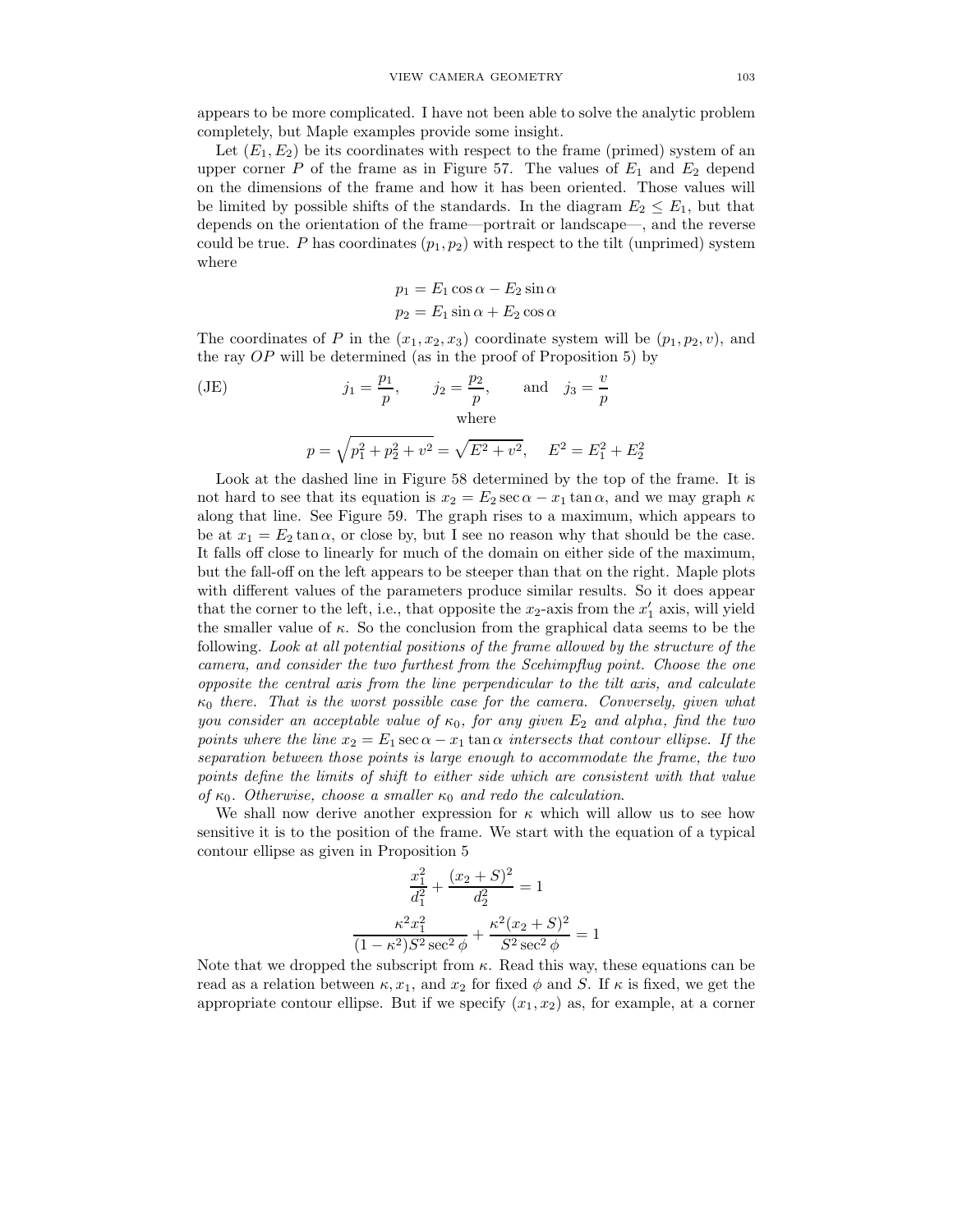

FIGURE 59.  $\kappa$  along the line  $x_2 = E_2 \sec \alpha - x_1 \tan \alpha$ ,  $E_2 = 60$ mm,  $\alpha = 8.6$  degrees, and for  $v = 100$  mm and  $\phi = 14.3$  degrees.

of the frame, then the equation may be used to find  $\kappa$  in terms of it. Continuing, we get

$$
\kappa^2 \frac{x_1^2}{S^2} + \kappa^2 (1 - \kappa^2) \frac{(x_2 + S)^2}{S^2} = (1 - \kappa^2) \sec^2 \phi
$$

$$
\kappa^4 \frac{(x_2 + S)^2}{S^2} - \kappa^2 \left(\frac{x_1^2 + (x_2 + S)^2}{S^2} + \sec^2 \phi\right) + \sec^2 \phi = 0
$$
(BQ)
$$
\kappa^4 \frac{s_2^2}{S^2} - \kappa^2 \left(\frac{s^2}{S^2} + \sec^2 \phi\right) + \sec^2 \phi = 0
$$

where  $s_2 = x_2 + S$  is the distance of the Scheimpflug point  $(0, -S)$  to  $(0, x_2)$ , and  $s = \sqrt{x_1^2 + s_2^2}$  is its distance of the point  $(x_1, x_2)$ . Put  $\overline{x}_1 = \frac{x_1}{S}$  $\frac{x_1}{S}, \overline{x}_2 = \frac{x_2}{S}$  $\frac{S}{S}$ ,  $\overline{s}_2 = \frac{s_2}{c}$  $\frac{s_2}{S}$  = (1 +  $\overline{x_2}$ ) and  $\overline{s}$  =  $\frac{s}{S}$  $\overline{S}_{\overline{S}_{1}} = \sqrt{\overline{x}_1^2 + (1 + \overline{x}_2)^2}$ . Note that  $\overline{s}_2$  and  $\overline{s}$  are close to 1 provided  $x_1$  and  $x_2$  are small relative to S. By the quadratic equation formula,

(QSa) 
$$
\kappa^2 = \frac{\overline{s}^2 + \sec^2 \phi \pm \sqrt{(\overline{s}^2 + \sec^2 \phi)^2 - 4\overline{s}_2^2 \sec^2 \phi}}{2\overline{s}_2^2}
$$

But, by Schwartz's Inequality

 $\overline{s}^2 + \sec^2 \phi \geq 2\overline{s} \sec \phi \geq 2\overline{s}_2 \sec \phi > 2\overline{s}_2$ 

which implies first that the quantity under the square root is positive, and secondarily that the first term in the numerator divided by the denominator is greater than 1. Were we to add anything to it, we would get something larger than one, which is not possible since  $\kappa^2 \leq 1$ . Hence, the correct formula is

$$
\kappa^2 = \frac{\overline{s}^2 + \sec^2 \phi - \sqrt{(\overline{s}^2 + \sec^2 \phi)^2 - 4\overline{s}_2^2 \sec^2 \phi}}{2\overline{s}_2^2}
$$

$$
= \frac{\overline{s}^2 + \sec^2 \phi - \sqrt{(\overline{s}^2 - \sec^2 \phi)^2 + 4(\overline{s}^2 - \overline{s}_2^2)\sec^2 \phi}}{2\overline{s}_2^2}
$$

so finally $67$ 

$$
(\mathbf{Q}\kappa) \quad \kappa = \sqrt{\frac{\overline{x}_1^2 + (1 + \overline{x}_2)^2 + \sec^2 \phi - \sqrt{(\overline{x}_1^2 + (1 + \overline{x}_2)^2 - \sec^2 \phi)^2 + 4\overline{x}_1^2 \sec^2 \phi}}{2(1 + \overline{x}_2)^2}}
$$

<sup>67</sup>There is a problem for  $\overline{s}_2 = 0$  in which case the expression becomes indeterminate. We can either apply L'Hospital's Rule or just solve equation (BQ), which becomes linear for  $\overline{s}_2 = 0$ .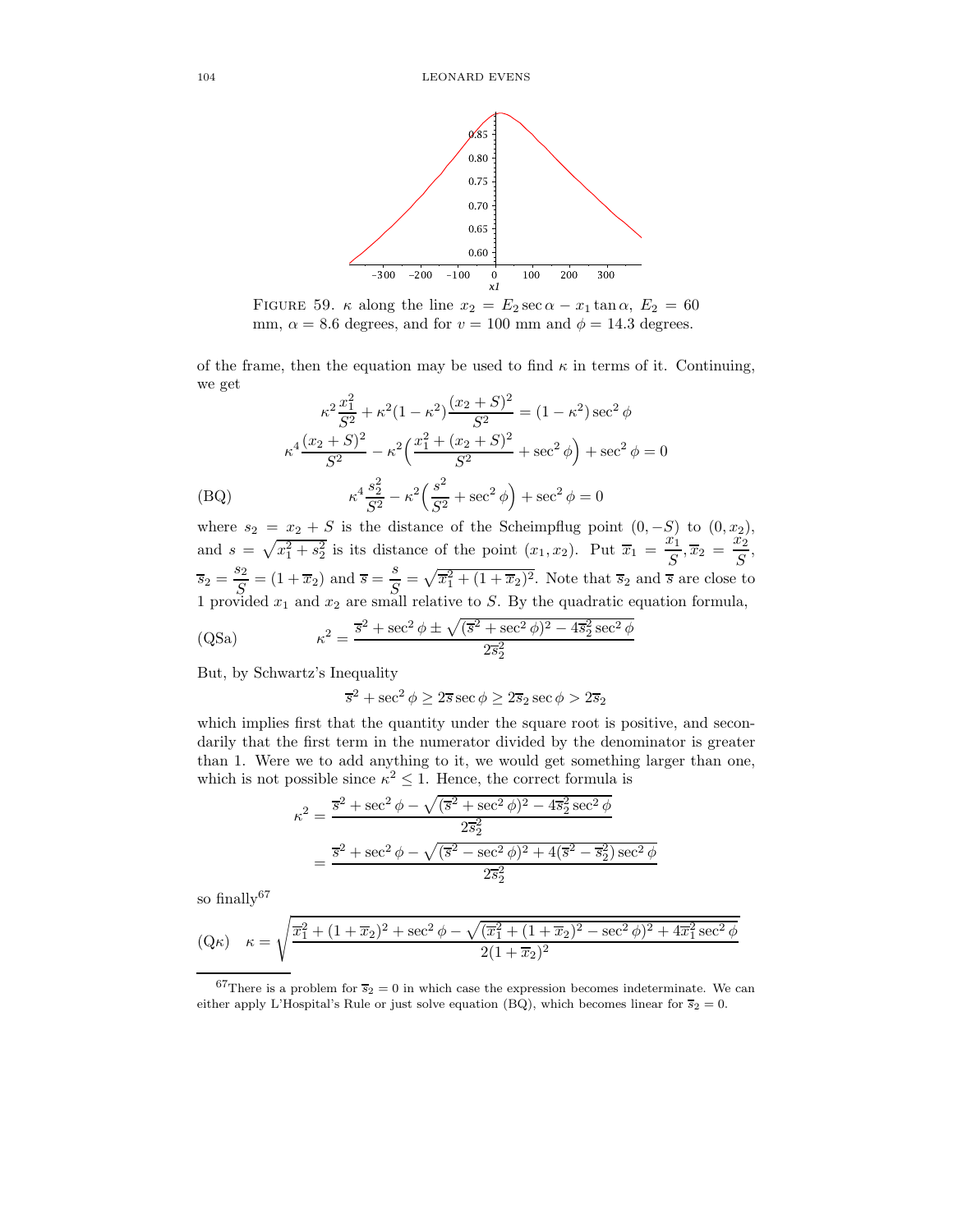This expression allows us to see how  $\kappa$ , behaves as a function of the parameters. It is not obvious from the formulas, but, for fixed  $\phi$ , it is a decreasing function of the  $\overline{x}_1$ , and  $\overline{x}_2$  when both are small compared to 1. This is clear from Maple plots such as the one in Figure 60.<sup>68</sup> It is also increasing as a function of  $\phi$ , if the other



FIGURE 60.  $\kappa$  as a function of  $y_1 = \overline{x}_1, y_2 = \overline{x}_2$  for  $\phi = 0.15$  radians

two variables are fixed. But recall that  $\phi$  is essentially pre-determined by the scene, since  $\sin \phi = \frac{f}{\phi}$  $\frac{J}{J}$ . f is determined by the desired field of view and what is available to the photographer, and  $J$  is determined by the position of the desired subject plane. Thus,  $\phi$  may vary as the photographer composes the scene, but within a very narrow range.<sup>69</sup>

To proceed further we must make some estimates of the parameters.

We start by considering  $S = J(1 + M)$ , which is approximately J as long as M is small. It is not much smaller than  $J$ , in any event, unless the subject plane tilts strongly away from the reference normal, which is rather unlikely. A reasonable lower bound for J would be 1 meter  $= 1,000$  mm.<sup>70</sup> For example, for a pure tilt downward, the camera is at eye level, which can range from about 1.5 to 1.75 meters, depending on the height of the photographer, and how far he or she bends over. The subject plane usually passes well below the lens, even below the ground, so the 1 meter bound is plausible. In cases of pure swing, or even skew tilt axis, the language would be different, but the conclusions would be similar.

Consider next the tilt angle  $\phi$ . We have been taking  $\phi = 0.25$  radians, but this is a trifle extreme, so let's assume  $\phi$  is at most 0.15 radians (about 8.6 degrees instead. Then  $1 < \sec \phi < 1.012$ , and is essentially fixed by the scene.

Finally, let's assume that  $x_1, x_2 \leq 100$  mm. In the case of a pure tilt, that would mean the frame might be largely above the horizon image, even when in portrait mode, and possible well off to one side. Similarly for a pure swing, with

<sup>&</sup>lt;sup>68</sup>I've also checked it by finding the partial derivatives with respect to  $x = \overline{x}_1^2$ ,  $y = (1 + \overline{x}_2)^2$ , and  $z = \sec^2 \phi$  which are monotonic in the corresponding parameters. But the algebra is a bit messy and need not be included here given the availability of plots.

<sup>&</sup>lt;sup>69</sup>Note also that for fixed f, changing  $\phi$  entails changing J and S, and so also  $\overline{x}_1$  and  $\overline{x}_2$ , so the actual dependence on  $\phi$  might be fairly complex. Fortunately we need not worry about that, because, as noted above,  $\phi$  is essentially constant.

<sup>70</sup>The most important exception to this would be close-up or table-top photography, which we largely ignore here.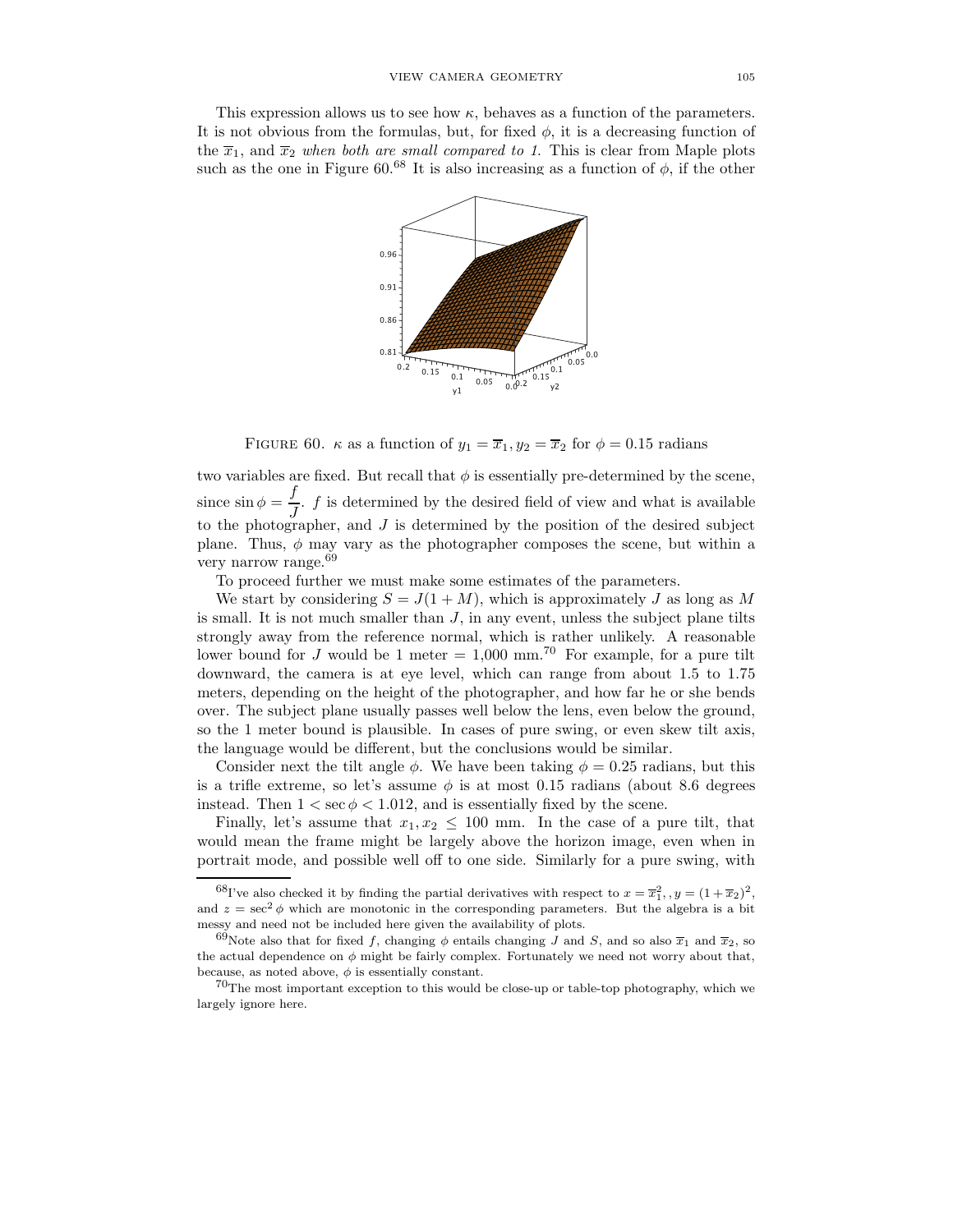an appropriate change of language. In the extreme case where the tilt axis makes a 45 degree angle with the edges of the frame, this would still place a corner of the frame two thirds of its diameter ( $\approx 150$  mm) above the horizon image, and far off to one side, which would be a highly unlikely situation, to say the least.

Since the right hand side of  $(Q_K)$  is decreasing, we can determine a lower bound by evaluating it for  $\overline{x}_1 = \overline{x}_2 = \frac{100}{1000}$  $\frac{100}{1000}$  = 0.1. We get  $\kappa^2 > 0.81$  from which we conclude that  $\kappa > 0.9$ , and, to compensate, that would require a correction of at most three tenths of a stop, which should be acceptable. Also, the positions of the frames described above are unusual, and, in any event, the worst estimates would occur only in one or two corners. For most of the frame  $\kappa$  would be closer to 1. Note also that even in extremely unlikely scenarios the correction is likely to be at worst something like three quarters of a stop.

D.3. How Displacement from the Limiting Ellipse Changes Things. The calculations in the previous sections are based on using the limiting reference ellipse defined by  $\mathbf{x} = (x_1, x_2)$  where, as in Section 8.3 with  $R = 1$ ,

$$
(L1) \t\t\t x_1 = \frac{j_3 \cos \theta + j_1 \sin \phi \sin \theta}{j_3}
$$

$$
(L2) \t\t x_2 = \frac{(j_2 \sin \phi + j_3 \cos \phi) \sin \theta}{j_3}
$$

But, as we saw previously, the actual reference ellipse is given by

$$
\overline{\mathbf{x}} = \mathbf{x} \frac{1}{1 + \epsilon \sin \theta}
$$

which is perturbed from the limiting ellipse, for each value of  $\theta$ , by the indicated factor. We also saw that the center of the perturbed ellipse was at  $\mathbf{k} = -\mathbf{q} \frac{\epsilon}{1-\epsilon}$  $1-\epsilon^2$ where  $\mathbf{q} = \mathbf{x}(\pi/2) = (q_1, q_2)$  and

$$
q_1 = \frac{j_1 \sin \phi}{j_3}
$$

$$
(Q2) \t\t q_2 - \frac{j_2 \sin \phi + j_3 \cos \phi}{j_3}
$$

So, for the displacement from the center of the perturbed ellipse, we have

(PEa)  

$$
y = \overline{x} - k \text{ i.e.,}
$$

$$
y = \frac{x}{1 + \epsilon \sin \theta} + \frac{\epsilon q}{1 - \epsilon^2}
$$

There are two triangle inequalities. The more familiar asserts that the third side of a triangle is less than or equal to the sum of the other two sides, but it is also true that the third side is greater than or equal to the larger of the two other sides less the smaller. These yield

(TEa) 
$$
|\mathbf{y}| \le \frac{|\mathbf{x}|}{1 + \epsilon \sin \theta} + \frac{\epsilon |\mathbf{q}|}{1 - \epsilon^2}
$$

(TEb) 
$$
|\mathbf{y}| \ge \frac{|\mathbf{x}|}{1 + \epsilon \sin \theta} - \frac{\epsilon |\mathbf{q}|}{1 - \epsilon^2}
$$

Our analysis will depend primarily on inequality (TEa), but first we must digress and use inequality (TEb). Since  $\mathbf{x} \geq |\mathbf{q}|$ , and  $\sin \theta \leq 1$ , if we ignore terms of order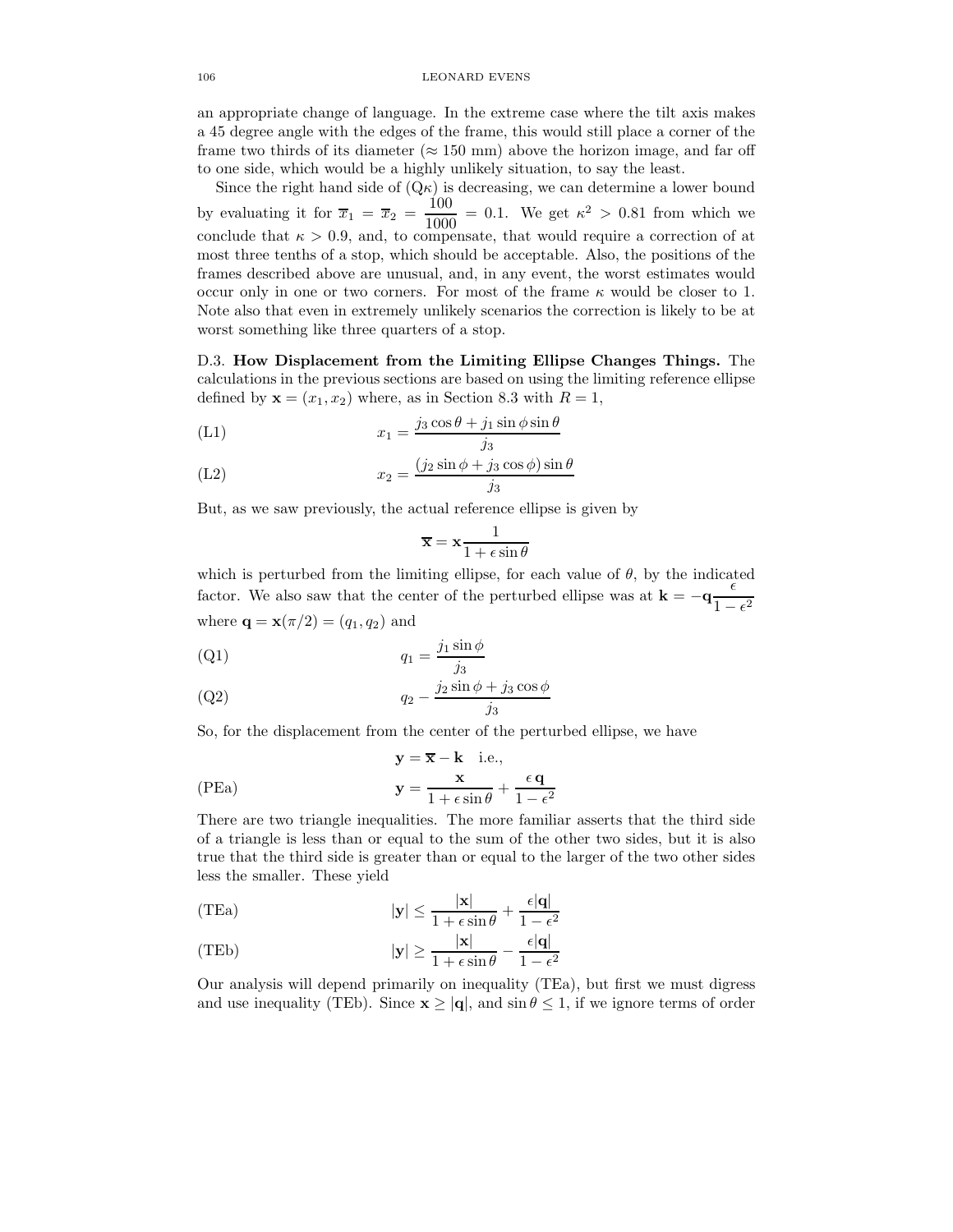$\epsilon^2$  and higher<sup>71</sup>, we see that a good estimate for the lower bound on  $|\mathbf{y}|$  is  $|\mathbf{x}|(1-2\epsilon)$ . For the moment we shall draw just one conclusion from this estimate, namely, that

(F) 
$$
|\mathbf{y}|
$$
 attains a maximum for  $0 \le \theta \le \pi$ 

Indeed, if both maximum values of |y| occurred for  $\pi < \theta < 2\pi$ , since  $1 - 2\epsilon > 0$ , the same would have to be true for  $|x|$ , which is obviously false.

We now investigate how equation (PEa) affects the conclusions drawn previously about Problem (1) where we used the limiting reference ellipse. We reasoned that  $\rm{CoCs}$  for points along the same ray through O in the outer and inner planes would match provided the focus was set at the harmonic mean. Thus, we have two values of  $\epsilon$  to consider

$$
\epsilon' = \frac{f \sin \phi}{2Nv'} \quad \text{and} \quad \epsilon'' = \frac{f \sin \phi}{2Nv''}
$$

where  $v'$  and  $v''$  are respectively the distances of the outer and inner image planes from the reference plane. (Note that  $v' > v''$ .) Let  $y'$  and  $y''$  be the corresponding quantities for the two perturbed ellipses.<sup>72</sup> From (PEa) we have

$$
|\mathbf{y}' - \mathbf{y}''| = |\mathbf{x}| \left| \frac{1}{1 + \epsilon' \sin \theta} - \frac{1}{1 + \epsilon'' \sin \theta} \right|
$$
  
=  $|\mathbf{x}| \left( \frac{(\epsilon'' - \epsilon') \sin \theta}{1 + (\epsilon' + \epsilon'') \sin \theta + \epsilon' \epsilon'' \sin^2 \theta} \right)$   
 $\leq |\mathbf{x}| |(\epsilon'' - \epsilon') \sin \theta| \leq |\mathbf{x}| |\epsilon'' - \epsilon'|$ 

since by (F), we may assume without loss of generality that  $\sin \theta \geq 0$ . But

$$
|\epsilon'' - \epsilon'| = \frac{f \sin \phi}{2N} \left| \frac{1}{v''} - \frac{1}{v'} \right|
$$

$$
= \frac{f \sin \phi}{2N} \frac{|v' - v''|}{v'v''}
$$

$$
= \frac{f \sin \phi}{Nv} \frac{|v' - v''|}{v' + v''}
$$
so  
(PEC)
$$
|\mathbf{y}' - \mathbf{y}''| \le 2\epsilon \frac{|v' - v''|}{v' + v''} |\mathbf{x}|
$$

where  $\epsilon = \frac{f \sin \phi}{g M}$  $\frac{\sin \varphi}{2Nv}$  is the value of  $\epsilon$  for the harmonic mean v of v' and v''.

The quantity  $v' - v''$  is what we previously called the focus spread, and we used it to derive estimates for the f-number needed to produce the desired depth of field. A rough estimate for the focus spread is  $2Nc$ . Lenses used in  $4 \times 5$  photography seldom can be stopped down beyond  $f/64$ , and such a small aperture would raise diffraction issues, even for a perfect lens. Taking  $c = 0.1$  mm, and  $N = 45$  yields a focus spread of 9 mm. So let's assume the focus spread is not larger than 10 mm. If the inner image distance is approximately the focal length, and we assume the latter is larger than 50 mm, that means the outer image distance is larger than 60

<sup>72</sup>This notation may conflict with the usual notation  $y' = \frac{dy}{dx}$  $\frac{d\mathbf{d}}{d\theta}$ , but the context should make it clear which is intended.

<sup>&</sup>lt;sup>71</sup>We saw earlier that  $\epsilon < 0.02$ , so  $\epsilon^2 < 0.0004$ . If we incorporated those terms the effect would clearly be negligible. The skeptical reader can test this contention by working it all out, but we shall avoid such unnecessary complications here.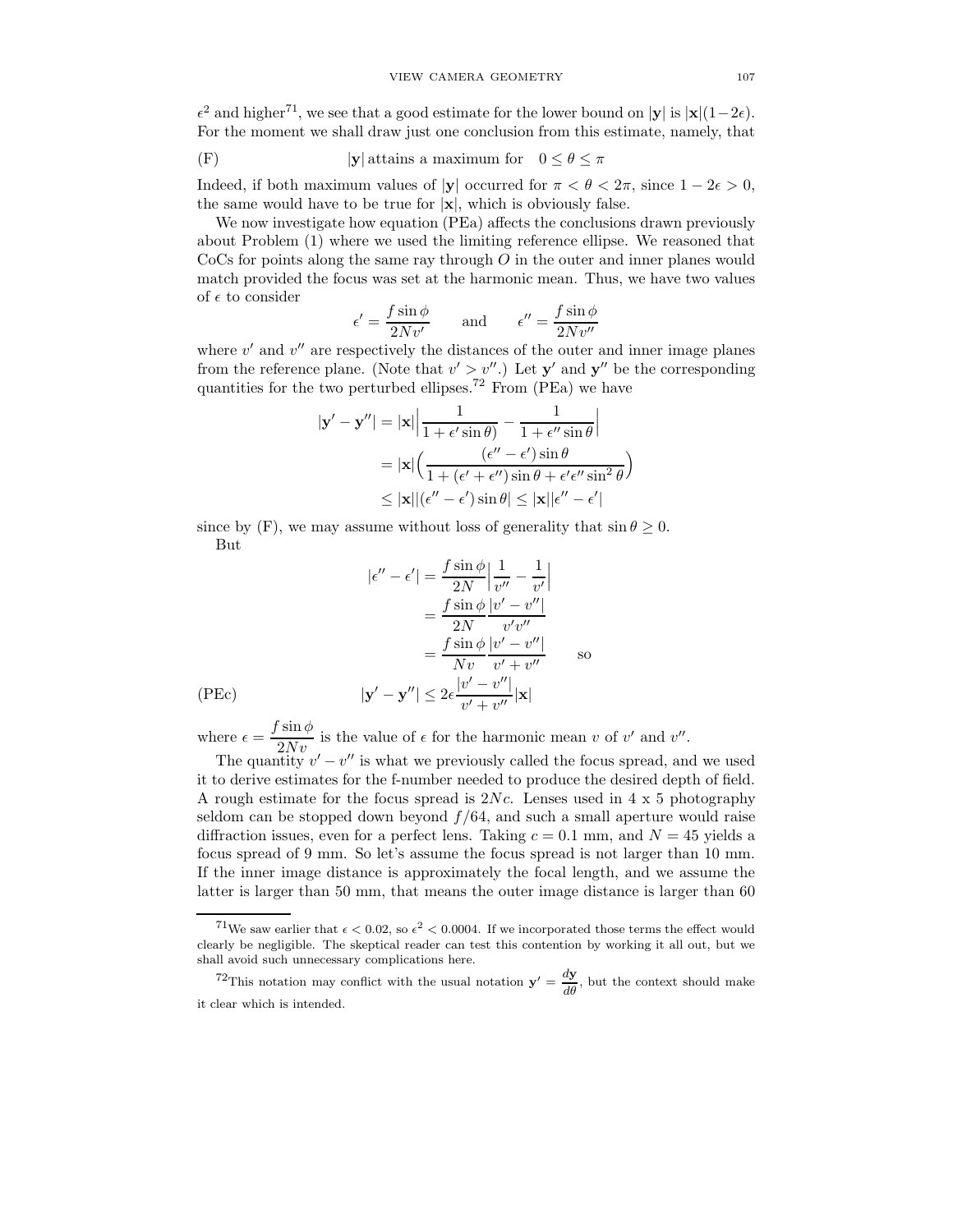mm, and hence  $\frac{v'-v''}{v'-u''}$  $\frac{v'-v''}{v'+v''} < \frac{10}{60}$  $\frac{1}{60}$  = 1/6. It follows that a reasonable approximation for the upper bound for  $|\mathbf{y}' - \mathbf{y}''|$  is  $\frac{\epsilon |\mathbf{x}|}{3}$  $\frac{1}{3}$ . If we take 0.02 as the upper bound for  $\epsilon$ , we see that the failure to match is less than 0.67 percent. Usually, it would be much less than that. So, if we place the image plane at the harmonic mean, we would be making a slight error, but it would be so small that it would be undetectable in normal practice.

Next, we address the effect of the perturbation on our estimate of  $\kappa$ , as needed in analysis of Problem (2). From inequality (TEa), and using  $q \leq |x|$  as well as  $\sin \theta \geq 0$ , we obtain

$$
|\mathbf{y}|\leq |\mathbf{x}|\Big(1+\frac{2\epsilon}{1-\epsilon^2}\Big)
$$

So, if  $a_{\epsilon}$  is the semi-major axis of the perturbed ellipse, and  $\kappa_{\epsilon}$  its reciprocal, we have

$$
a_{\epsilon} \le a \left( \frac{1 - \epsilon^2 + 2\epsilon}{1 - \epsilon^2} \right)
$$
  
and  

$$
\kappa_{\epsilon} \ge \kappa \frac{1 - \epsilon^2}{1 + 2\epsilon - \epsilon^2} \approx \kappa (1 - 2\epsilon)
$$

where in the last estimate we ignore terms of order  $\epsilon^2$  or smaller. Taking 0.02 as the upper bound for  $\epsilon$  suggests that a reasonable estimate for a lower bound for  $\kappa_{\epsilon}$ is  $0.94 \kappa$ . Interpreted as a necessary change in the f-number to compensate, that would amount to about 0.12 stops. It would typically be considerably less.

So the general conclusion is that using the limiting ellipse instead of the actual perturbed ellipse whatever the problem under consideration, has such a small effect, that in practice it would be virtually undetectable. In particular, given the other approximations inherent in the use of geometric optics, errors in focusing, and the difficulty in setting the standards or the f-number exactly as we want them, it is not usually worth worrying about.

Final Note A much more difficult problem is determining where the semi-major axis of the perturbed ellipse is in comparison with that of the limiting ellipse. You do this by relating the quantity  $y \frac{dy}{d\theta}$  to the corresponding dot product for x, which we can calculate from the formula we derived previously for  $\mathbf{x} \cdot \mathbf{x}$ . It turns out that the  $\theta$  displacement, while small, may be considerably larger than the quantities we considered above. Fortunately, it doesn't matter in the analysis.

# Appendix E. Exact Calculation for the Upper Surface of Definition

Refer to Figure 33 in Section 8.4.1. The problem is to determine the coordinates of the point  $\overline{P}'$  on the upper surfaces of definition in the subject space in terms of the corresponding point  $\overline{Q}'$  on outer surface of definition in the image space. The latter is given, as usual, by  $v' = \frac{v}{1 - Nc\kappa/f}$  where  $\kappa = \kappa(\mathbf{j}, \phi)$ . The approach is to use the lens equation  $\frac{1}{s} + \frac{1}{t}$  $\frac{1}{t} = \frac{\cos \zeta}{f}$  $\frac{\partial S}{\partial f}$  where s and t represent the respective distances of  $\overline{Q}'$  and  $\overline{P}'$  along the ray determined by **j** and  $\zeta$  is the angle that the ray makes with the lens plane. It is a little tricky using this formula. We take the vector j